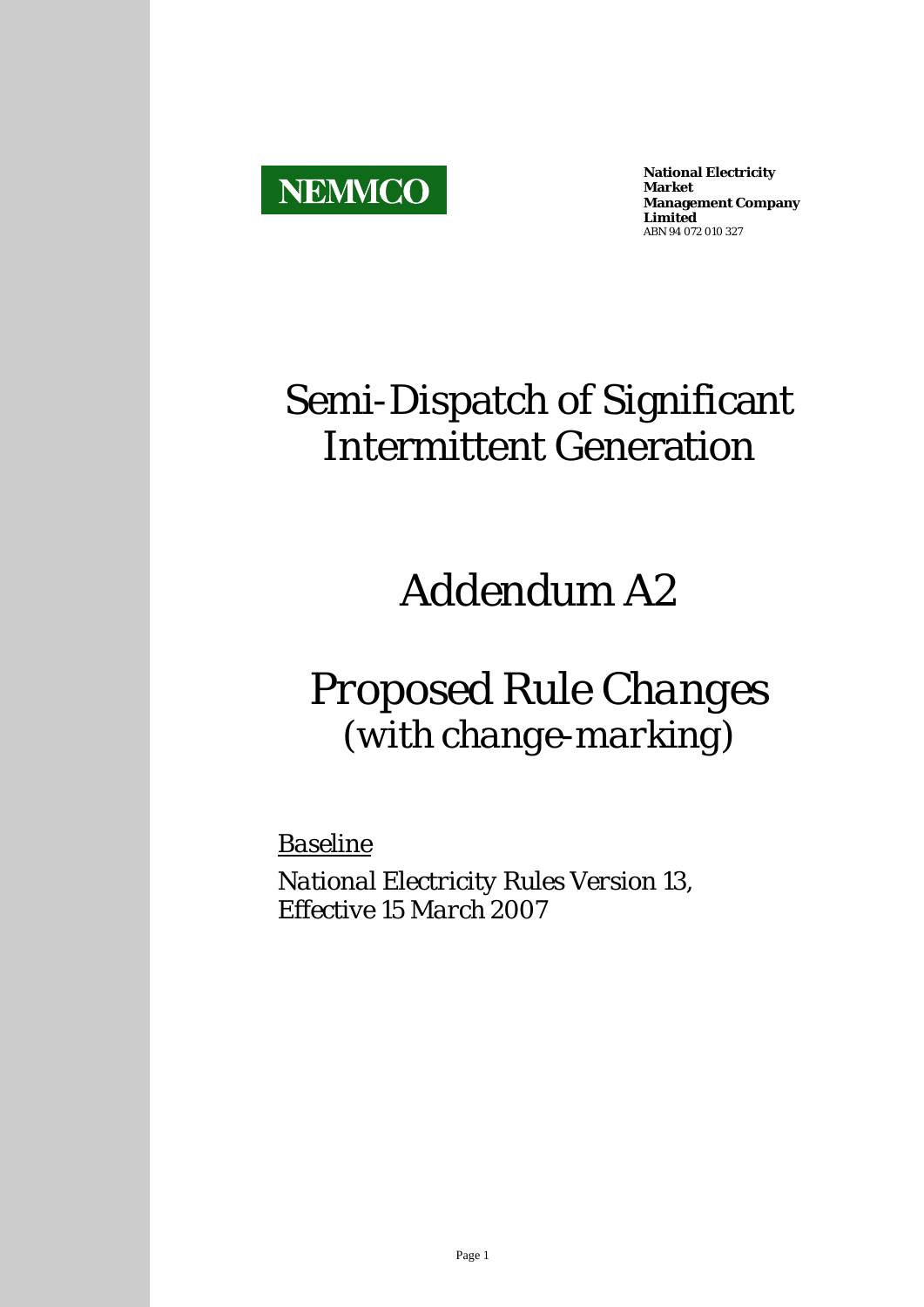## TABLE OF CONTENTS

| $2.2\,$             | <b>Registered Participants and Registration</b><br><b>Generator</b>                          | 5<br>5           |
|---------------------|----------------------------------------------------------------------------------------------|------------------|
| 2.2.1               | Registration as a Generator                                                                  | 5                |
| 2.2.2               | <b>Scheduled Generator</b>                                                                   | 6                |
|                     | 2.2.2A Semi-Scheduled Generator                                                              | $\boldsymbol{7}$ |
|                     | 2.2.3 Non-Scheduled Generator                                                                | 8                |
| 2.11                | <b>Participant Fees</b>                                                                      | $\boldsymbol{9}$ |
| 2.11.3              | Budgeted revenue requirements                                                                | 9                |
| 2.12                | <b>Interpretation of References to Various Registered Participants</b>                       | 10               |
| <b>Market Rules</b> |                                                                                              | 12               |
| 3.7                 | <b>Projected Assessment of System Adequacy</b>                                               | 12               |
| 3.7.1               | <b>Administration of PASA</b>                                                                | 12               |
| 3.7.2               | Medium term PASA                                                                             | 13               |
| 3.7.3               | Short term PASA                                                                              | 15               |
| 3.8                 | <b>Central Dispatch and Spot Market Operation</b>                                            | 18               |
| 3.8.1               | <b>Central Dispatch</b>                                                                      | 18               |
| 3.8.2               | Participation in central dispatch                                                            | 20               |
| 3.8.3               | Bid and offer aggregation guidelines                                                         | 21               |
| 3.8.4               | Notification of scheduled capacity                                                           | 23               |
| 3.8.6               | Generating unit offers for dispatch                                                          | 24               |
| 3.8.8               | Validation of dispatch bids and offers                                                       | 26               |
| 3.8.9               | Default offers and bids                                                                      | 27               |
| 3.8.10              | Network constraints                                                                          | 28               |
| 3.8.14              | Dispatch under conditions of supply scarcity                                                 | 29               |
| 3.8.16              | Equal priced dispatch bids and dispatch offers                                               | 29               |
| 3.8.17              | Self-commitment                                                                              | 30               |
| 3.8.18              | Self-decommitment                                                                            | 31               |
| 3.8.19              | Dispatch inflexibilities                                                                     | 32               |
| 3.8.20              | Pre-dispatch schedule                                                                        | 34               |
| 3.8.21              | On-line dispatch process                                                                     | 36               |
| 3.8.22              | Rebidding                                                                                    | 38               |
|                     | 3.8.22A Variation of offer, bid or rebid                                                     | 40               |
| 3.8.23              | Failure to conform to dispatch instructions                                                  | 41               |
| 3.9                 | <b>Price Determination</b>                                                                   | 44               |
| 3.9.7               | Pricing for constrained on scheduled generating units and semi-scheduled<br>generating units | 44               |
| 3.12A               | <b>Mandatory restrictions</b>                                                                | 45               |
|                     | 3.12A.1 Restriction offers                                                                   | 45               |
|                     | 3.12A.4 Rebid of capacity under restriction offers                                           | 46               |
|                     | 3.12A.5 Dispatch of restriction offers                                                       | 47               |
|                     | 3.12A.7 Determination of funding restriction shortfalls                                      | 48               |
|                     | 3.12A.9 Review by AEMC                                                                       | 53               |
| 3.13                | <b>Market Information</b>                                                                    | 54               |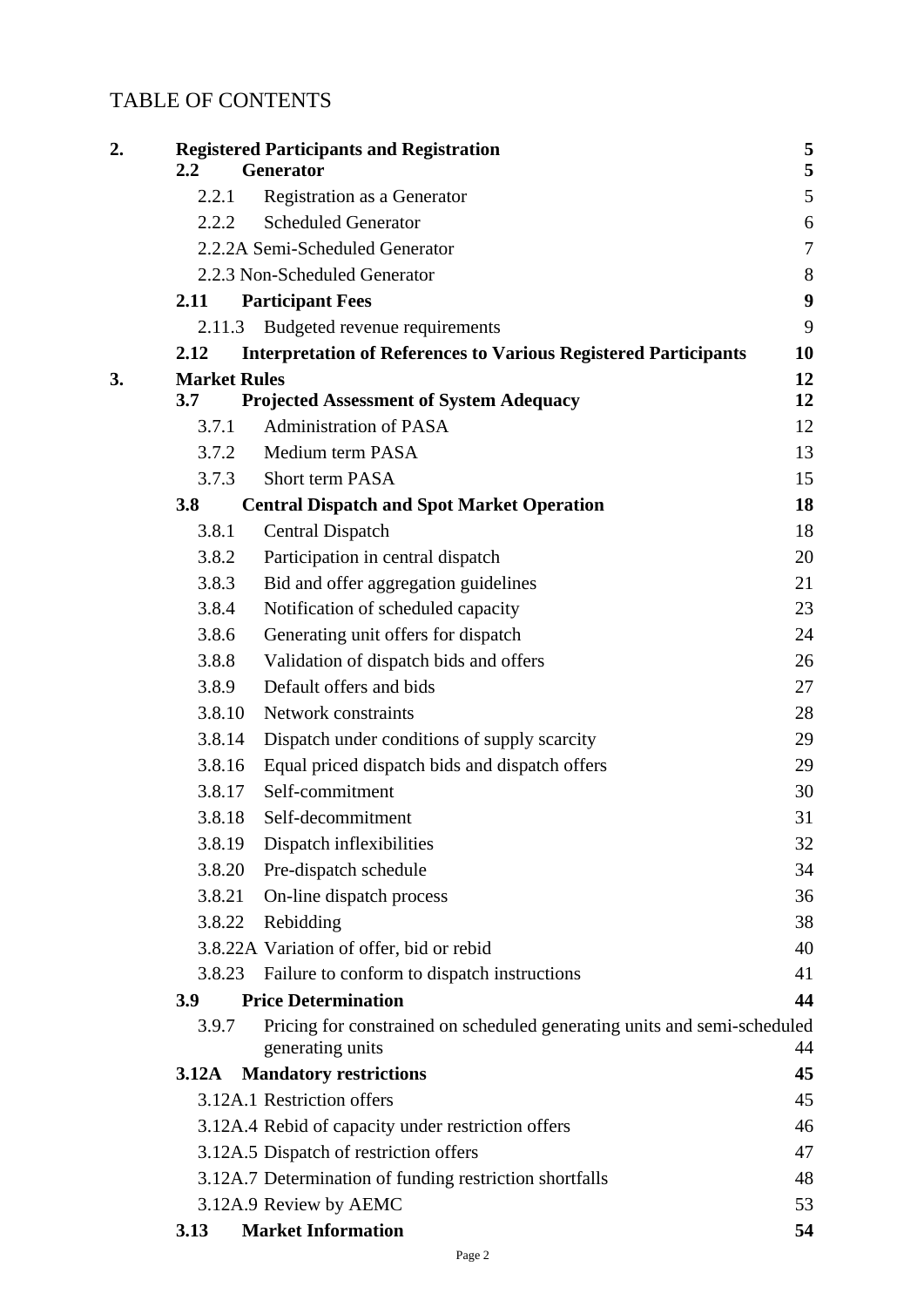|    | 3.13.1                  | Provision of information                                                                                 | 54         |
|----|-------------------------|----------------------------------------------------------------------------------------------------------|------------|
|    | 3.13.2                  | Systems and procedures                                                                                   | 55         |
|    | 3.13.3                  | Standing data                                                                                            | 57         |
|    | 3.13.4                  | Spot market                                                                                              | 60         |
|    | 3.13.7                  | Monitoring of significant variation between forecast and actual prices by<br><b>AER</b>                  | 64         |
|    | 3.14                    | <b>Administered Price Cap and Market Suspension</b>                                                      | 66         |
|    | 3.14.6                  | Compensation due to the application of an administered price, VoLL or<br>market floor price              | 66         |
|    | 3.15                    | <b>Settlements</b>                                                                                       | 68         |
|    |                         | 3.15.6A Ancillary service transactions                                                                   | 68         |
|    |                         | 3.15.7 Payment to Directed Participants                                                                  | 76         |
|    |                         | 3.15.7A Payment to Directed Participants for services other than energy and market<br>ancillary services | 78         |
|    |                         | 3.15.7B Claim for additional compensation by Directed Participants                                       | 81         |
|    |                         | 3.15.10 Administered price, VoLL or market floor price compensation payments84                           |            |
|    | 3.15.10B                | <b>Restriction contract amounts</b>                                                                      | 85         |
|    | <b>3.16</b>             | <b>Participant compensation fund</b>                                                                     | 87         |
|    | 3.16.1                  | Establishment of Participant compensation fund                                                           | 87         |
|    |                         | 3.16.2 Dispute resolution panel to determine compensation                                                | 88         |
|    |                         | <b>Schedule 3.1 - Registered Bid and Offer Data</b>                                                      | 90         |
|    |                         | <b>Scheduled Generating Unit Data:</b>                                                                   | 91         |
|    |                         | <b>Semi-Scheduled Generating Unit Data:</b>                                                              | 91         |
|    |                         | <b>Scheduled Load Data:</b>                                                                              | 93         |
|    |                         | <b>Scheduled Network Service Data:</b>                                                                   | 93         |
|    |                         | <b>Dispatch Inflexibility Profile</b>                                                                    | 93         |
|    | <b>Aggregation Data</b> |                                                                                                          | 94         |
| 4. |                         | <b>Power System Security</b>                                                                             | 95         |
|    | 4.1                     | <b>Introduction</b>                                                                                      | 95         |
|    | 4.1.1                   | Purpose                                                                                                  | 95         |
|    | 4.3                     | <b>Power System Security Responsibilities and Obligations</b>                                            | 96         |
|    | 4.3.1                   | Responsibility of NEMMCO for power system security                                                       | 96         |
|    | 4.4                     | <b>Power System Frequency Control</b>                                                                    | 99         |
|    | 4.4.2                   | Operational frequency control requirements                                                               | 99         |
|    | 4.8                     | <b>Power System Security Operations</b>                                                                  | <b>100</b> |
|    | 4.8.5                   | Managing declarations of conditions                                                                      | 100        |
|    |                         | 4.8.5A Determination of the latest time for intervention by direction or dispatch of<br>reserve contract | 101        |
|    | 4.9                     | <b>Power System Security Related Market Operations</b>                                                   | 102        |
|    | 4.9.2                   | <b>Instructions to Generators</b>                                                                        | 102        |
|    | 4.9.2A                  | Dispatch Instructions to Scheduled Network Service Providers                                             | 103        |
|    | 4.9.3                   | <b>Instructions to Registered Participants</b>                                                           | 104        |
|    | 4.9.4                   | Dispatch related limitations on Scheduled Generators and Semi-Scheduled<br>Generators                    | 105        |
|    | 4.9.5                   | Form of dispatch instructions                                                                            | 106        |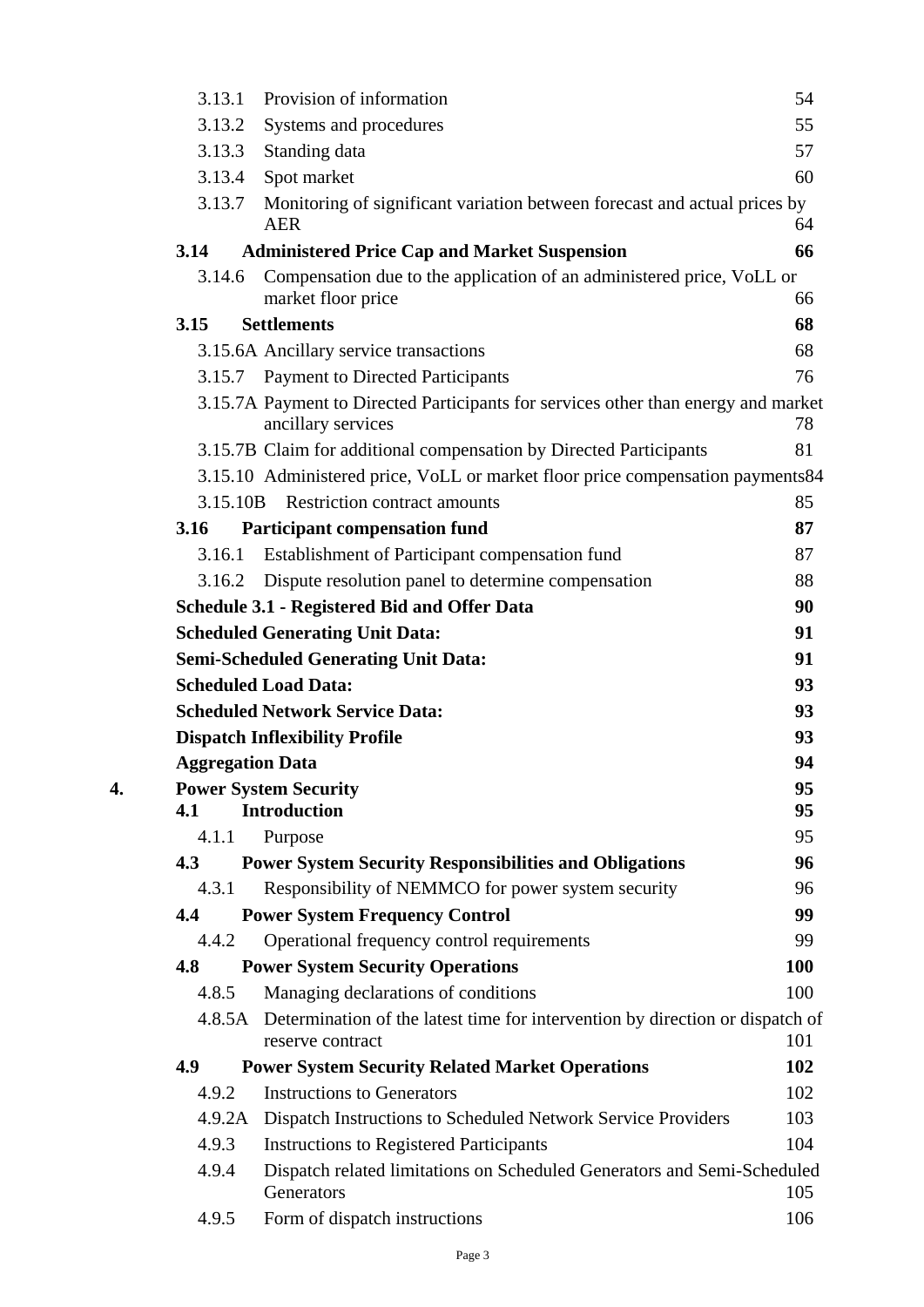|     | 4.9.6                           | Commitment of scheduled generating units and semi-scheduled generating<br>units                                                          | 107 |
|-----|---------------------------------|------------------------------------------------------------------------------------------------------------------------------------------|-----|
|     | 4.9.7                           | Decommitment, or output reduction, by Scheduled Generators and Semi-<br><b>Scheduled Generators</b>                                      | 108 |
|     | 4.9.8                           | General responsibilities of Registered Participants                                                                                      | 109 |
|     | 4.9.9                           | Scheduled Generator plant changes                                                                                                        | 109 |
|     |                                 | 4.9.9A Scheduled Network Service Provider plant changes                                                                                  | 109 |
|     | 4.9.9B                          | Ancillary service plant changes                                                                                                          | 109 |
|     |                                 | 4.9.9C Semi-Scheduled Generator plant changes                                                                                            | 110 |
|     | 4.11                            | <b>Power System Security Support</b>                                                                                                     | 111 |
|     | 4.11.1                          | Remote control and monitoring devices                                                                                                    | 111 |
| 5.  |                                 | <b>Network Connection</b>                                                                                                                | 112 |
|     | 5.7                             | <b>Inspection and Testing</b>                                                                                                            | 112 |
|     | 5.7.7                           | Inter-network power system tests                                                                                                         | 112 |
|     |                                 | <b>Schedule 5.2 - Conditions for Connection of Generators</b>                                                                            | 119 |
|     |                                 | S5.2.5 Technical requirements                                                                                                            | 119 |
|     | S5.2.6                          | Monitoring and control requirements                                                                                                      | 125 |
| 8.  | <b>Administrative Functions</b> |                                                                                                                                          | 128 |
|     | 8.2                             | <b>Dispute Resolution</b>                                                                                                                | 128 |
|     | 8.2.1                           | Application and guiding principles                                                                                                       | 128 |
| 10. | <b>GLOSSARY</b>                 |                                                                                                                                          | 131 |
| 11. |                                 | <b>Savings and Transitional Rules</b>                                                                                                    | 135 |
|     | 11.11                           | <b>Rules consequent on making the National Electricity Amendment</b><br>(Semi-Dispatch of Significant Intermittent Generation) Rule 2007 | 135 |
|     |                                 | 11.11.1 Definitions                                                                                                                      | 135 |
|     |                                 | 11.11.2 Classification of existing generating unit                                                                                       | 135 |
|     |                                 | 11.11.3 Registration and reclassification of classified generating unit                                                                  | 135 |
|     |                                 | 11.11.4 Participant Fees                                                                                                                 | 136 |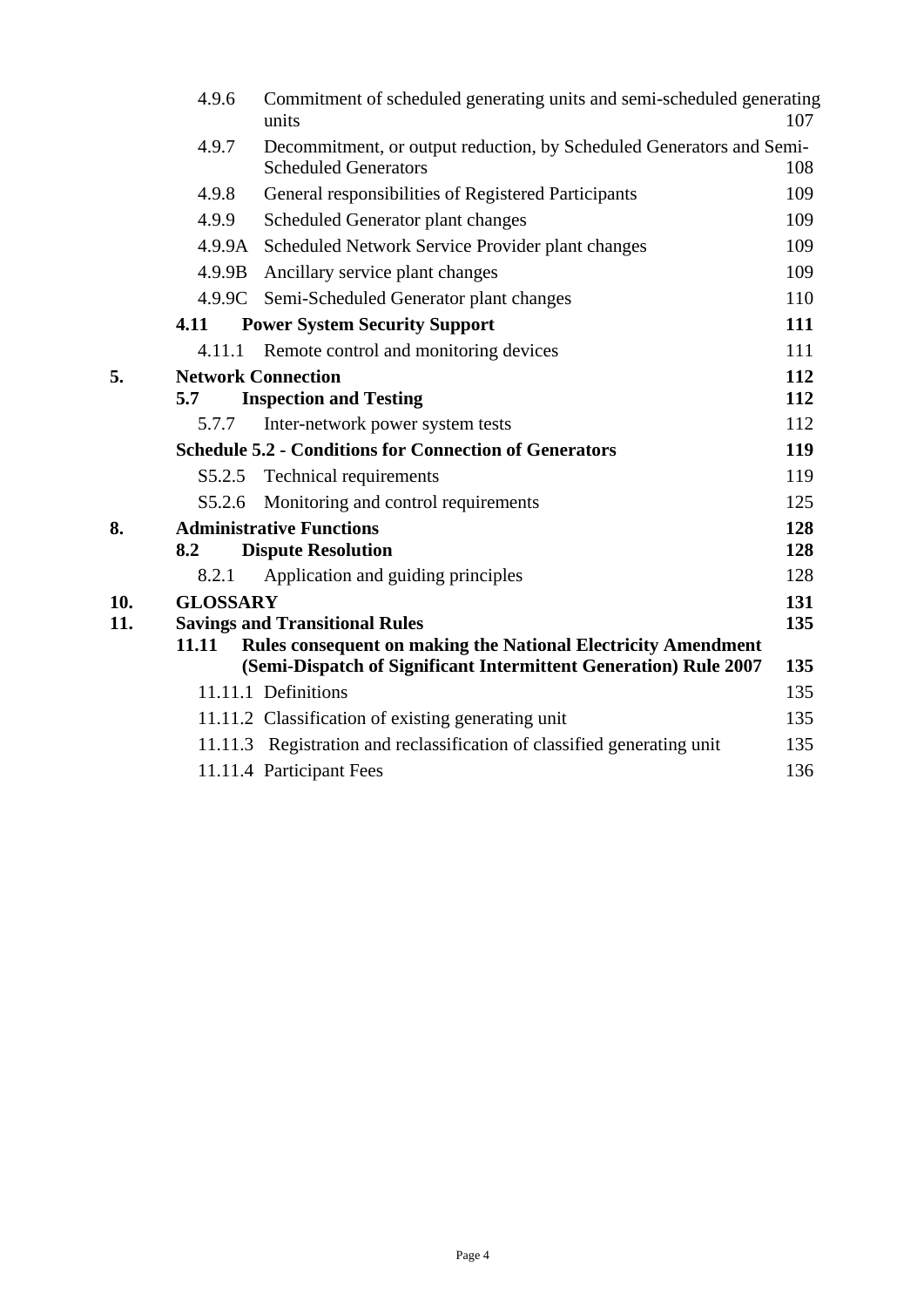#### **CHAPTER 2**

## **2. Registered Participants and Registration**

#### *2.2 Generator*

#### **2.2.1 Registration as a Generator**

- (a) Subject to clause 2.2.1(c), a person must not engage in the activity of owning, controlling or operating a *generating system* that is *connected* to a *transmission or distribution system* unless that person is registered by *NEMMCO* as a *Generator*.
- (b) A person who otherwise *supplies* electricity to a *transmission or distribution system* may, on application for registration by that person in accordance with clause 2.9, be registered by *NEMMCO* as a *Generator.*
- (c) *NEMMCO* may, in accordance with guidelines issued from time to time by *NEMMCO*, exempt a person or class of persons from the requirement to register as a *Generator*, subject to such conditions as *NEMMCO* deems appropriate, where (in *NEMMCO's* opinion) an exemption is not inconsistent with the *market objective.*
- (d) Without limitation, an exemption may be given which only relieves a person or class of persons from the requirement to register as a *Generator* in relation to certain specified *generating systems* or classes of *generating systems.*
- (e) To be eligible for registration as a *Generator,* a person must:
	- (1) obtain the approval of *NEMMCO* to classify each of the *generating units* that form part of the *generating system* that the person owns, operates or controls, or from which it otherwise sources electricity, as either a *scheduled generating unit*, a *semi-scheduled generating unit* or a *nonscheduled generating unit*;
	- (2) classify the *generating units* in accordance with *NEMMCO's* approval as referred to in subparagraph (1); and
	- (3) satisfy *NEMMCO* that each *generating system* will be capable of meeting or exceeding its *performance standards.*
- (f) Except in relation to a proposed *generating unit,* a person must also classify each of those *generating units* as either a *market generating unit* or a *nonmarket generating unit.*
- (f1) A *Generator* may also classify one or more of its *generating units* as an *ancillary service generating unit* where it has obtained the approval of *NEMMCO* to do so.
- (g) Nothing in clause 2.2.1(e) or (f) requires the classification of any *generating unit* which forms part of a *generating system* in respect of which an exemption under clause 2.2.1(c) applies.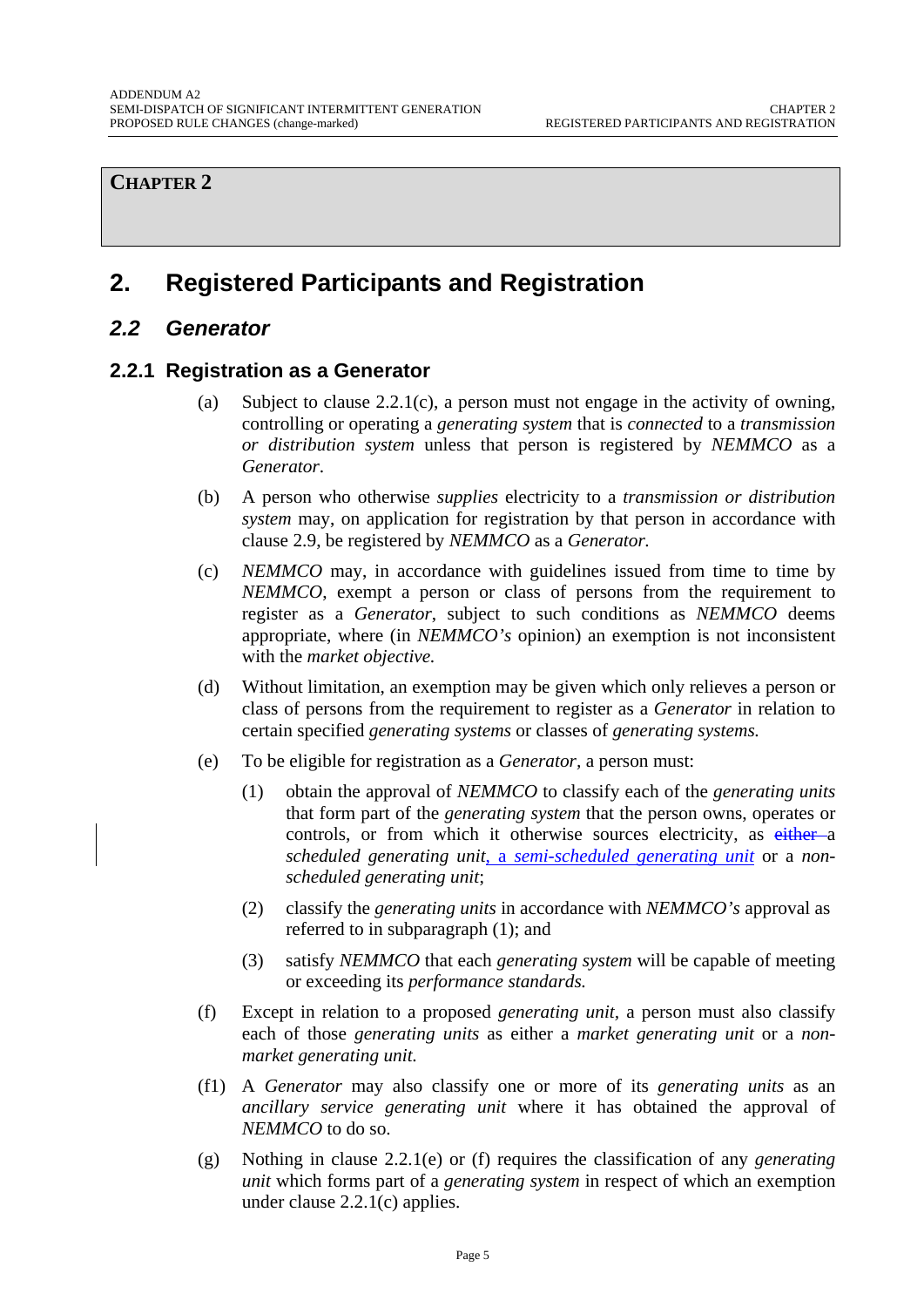#### **2.2.2 Scheduled Generator**

- (a) Unless *NEMMCO* approves its classification as a *semi-scheduled generating unit* or as a non-scheduled generating unit—under the provisions of clause 2.2.3(b), a *generating unit* which has a *nameplate rating* of 30 MW or greater or is part of a group of *generating units connected* at a common *connection point* with a combined *nameplate rating* of 30 MW or greater may only be classified as a *scheduled generating unit* and not as a *non-scheduled generating unit*.
- (b) A person must not classify a *generating unit* as a *scheduled generating unit*  unless it has obtained the approval of *NEMMCO* to do so*. NEMMCO* must approve the classification if it is satisfied that the person:
	- (1) has submitted data in accordance with schedule 3.1; and
	- (2) has adequate communications and  $\sqrt{a}$  telemetry to support the issuing of *dispatch instructions* and the audit of responses.
- (b1) In relation to an application under clause 2.2.2(b) to classify as a *scheduled generating unit* a *generating unit* with a *nameplate rating* of less than 30 MW, or a *generating unit* that is part of a group of *generating units connected* at a common *connection point* with a combined *nameplate rating* of less than 30 MW, *NEMMCO* may approve the classification on such terms and conditions as *NEMMCO* considers appropriate.
- (c) A person must comply with any terms and conditions imposed by *NEMMCO* as part of an approval under clause 2.2.2(b1).
- (d) **[Deleted]**
- (e) A *Generator* is taken to be a *Scheduled Generator* only in so far as its activities relate to any *scheduled generating unit.*
- (f) A *Scheduled Generator* must operate any *scheduled generating unit* in accordance with the co-ordinated *central dispatch* process operated by *NEMMCO* under the provisions of Chapter 3.
- (g) As described in Chapter 3, a *Scheduled Generator* must notify *NEMMCO* of the availability of each *scheduled generating unit* in respect of each *trading interval*.
- (h) A *Scheduled Generator* may submit to *NEMMCO* a schedule of *dispatch offers*  for each *scheduled generating unit* in respect of each *trading interval* for *dispatch* by *NEMMCO*.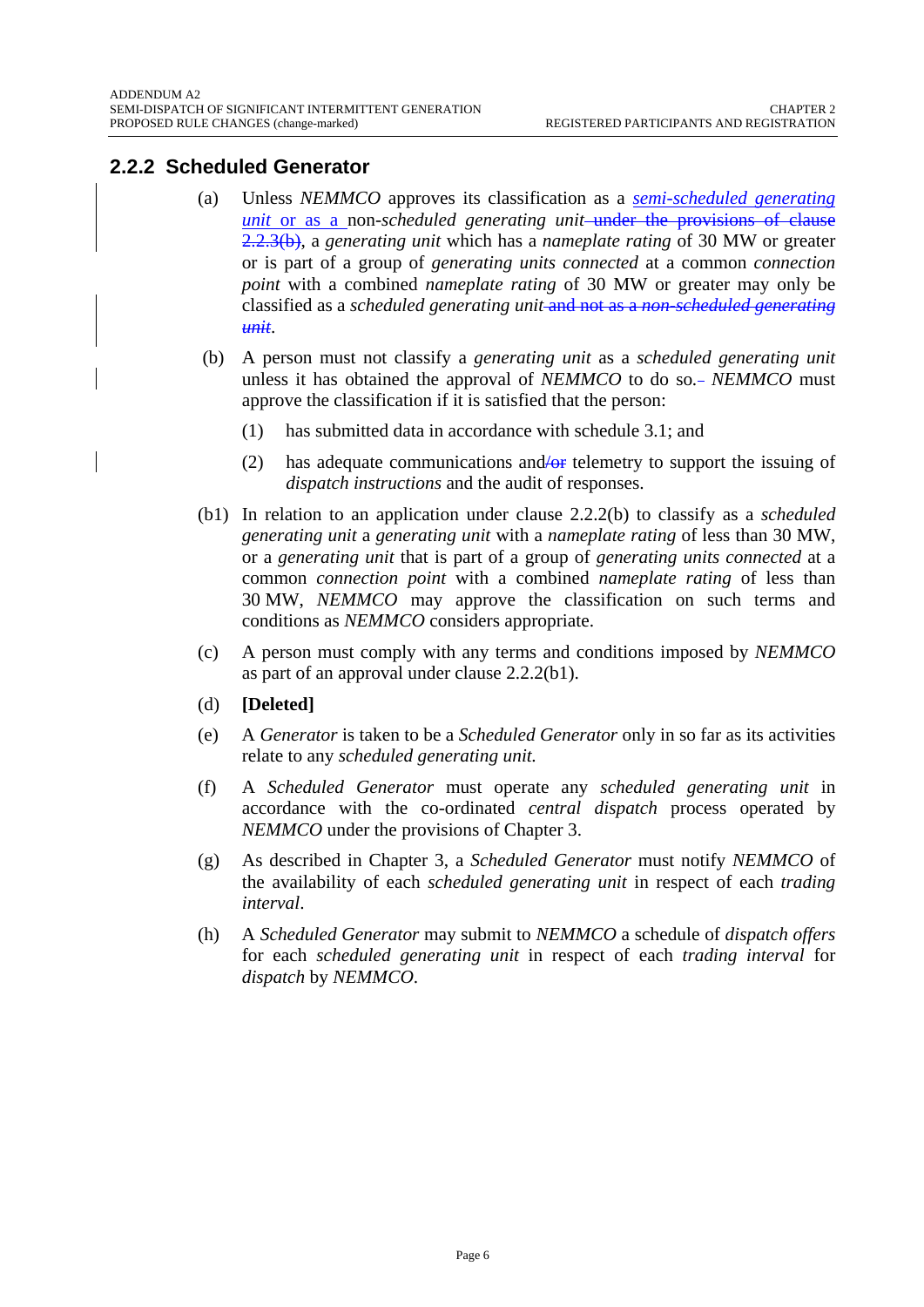## **2.2.2A Semi-Scheduled Generator**

- (a) Unless *NEMMCO* approves its classification as a *scheduled generating unit* or as a *non-scheduled generating unit*, a *generating unit* which has a *nameplate rating* of 30 MW or greater or is part of a group of *generating units connected* at a common *connection point* with a combined *nameplate rating* of 30 MW or greater may only be classified as a *semi-scheduled generating unit*.
- (b) A person must not classify a *generating unit* as a *semi-scheduled generating unit* unless it has obtained the approval of *NEMMCO* to do so*. NEMMCO* must approve the classification if it is satisfied that the output of the *generating unit*  is *intermittent* and that the person:
	- (1) has submitted data in accordance with schedule 3.1; and
	- (2) has adequate communications and telemetry to support the issuing of *dispatch instructions* and the audit of responses.
- (c) In relation to an application under clause 2.2.2A(a) to classify as a *semischeduled generating unit* a *generating unit* with a *nameplate rating* of less than 30 MW, or a *generating unit* that is part of a group of *generating units connected* at a common *connection point* with a combined *nameplate rating* of less than 30 MW, *NEMMCO* may approve the classification on such terms and conditions as *NEMMCO* considers appropriate.
- (d) A person must comply with any terms and conditions imposed by *NEMMCO* as part of an approval under clause 2.2.2A(b).
- (e) A *Generator* is taken to be a *Semi-Scheduled Generator* only in so far as its activities relate to any *semi-scheduled generating unit.*
- (f) A *Semi-Scheduled Generator* must operate any *semi-scheduled generating unit* in accordance with the co-ordinated *central dispatch* process operated by *NEMMCO* under the provisions of Chapter 3.
- (g) As described in Chapter 3, a *Semi-Scheduled Generator* must notify *NEMMCO* of the availability of each *semi-scheduled generating unit* in respect of each *trading interval*.
- (h) A *Semi-Scheduled Generator* may submit to *NEMMCO* a schedule of *dispatch offers* for each *semi-scheduled generating unit* in respect of each *trading interval* for *dispatch* by *NEMMCO*.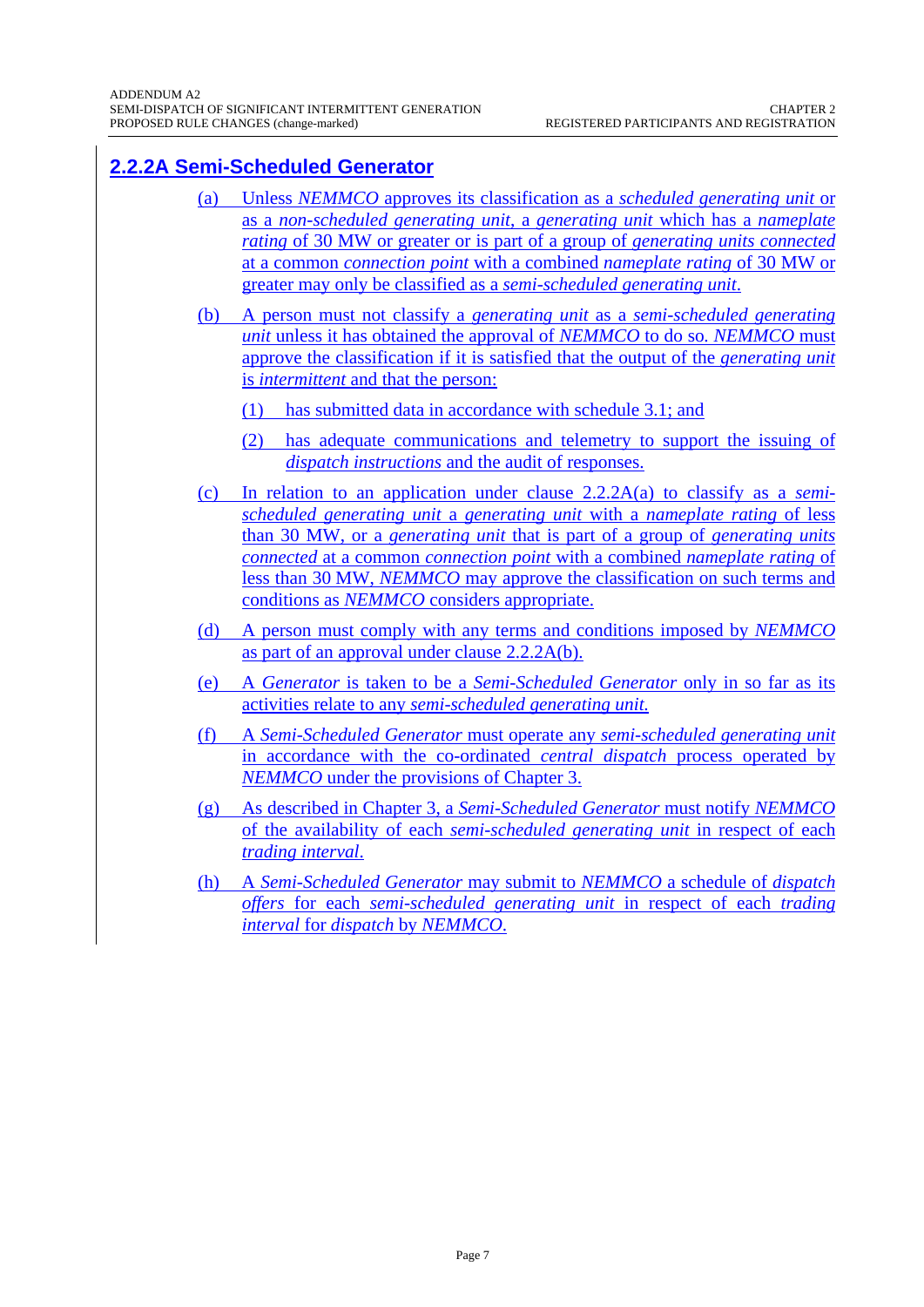#### **2.2.3 Non-Scheduled Generator**

- (a) Unless *NEMMCO* approves its classification as a *scheduled generating unit* under the provisions of clause 2.2.2(b)or as a *semi-scheduled generating unit*, a *generating unit* with a *nameplate rating* of less than 30 MW (not being part of a group of *generating units* described in clause 2.2.2(a)) may only be classified as a *non-scheduled generating unit* and not as a *scheduled generating unit*.
- (b) A person must not classify a *generating unit* as a *non-scheduled generating unit* unless it has obtained the approval of *NEMMCO* to do so. *NEMMCO* must approve the classification if it is satisfied that:
	- (1) the primary purpose for which the relevant *generating unit* operates is local use and the aggregate *sent out generation* at its *connection point* rarely, if ever, exceeds 30 MW; or
	- (2) the physical and technical attributes of the relevant *generating unit* are such that it is not practicable for it to participate in *central dispatch*.; or

(3) the output of the *generating unit* is *intermittent*.

- (c) If, in relation to an application under clause 2.2.3(b), in *NEMMCO's* opinion it is necessary for any reason (including *power system security)* for the relevant *Generator* to comply with some of the obligations of a *Scheduled Generator* or a *Semi-Scheduled Generator* for that *generating unit, NEMMCO* may approve the classification on such terms and conditions as *NEMMCO* considers reasonably necessary.
- (d) A person must comply with any terms and conditions imposed by *NEMMCO* under clause 2.2.3(c).
- (e) **[Deleted]**
- (f) A *Generator* is taken to be a *Non-Scheduled Generator* only in so far as its activities relate to any *non-scheduled generating unit*.
- (g) Subject to clause 3.8.2(e), the *non-scheduled generating units* of a *Generator*  do not participate in the co-ordinated *central dispatch* process operated by *NEMMCO.*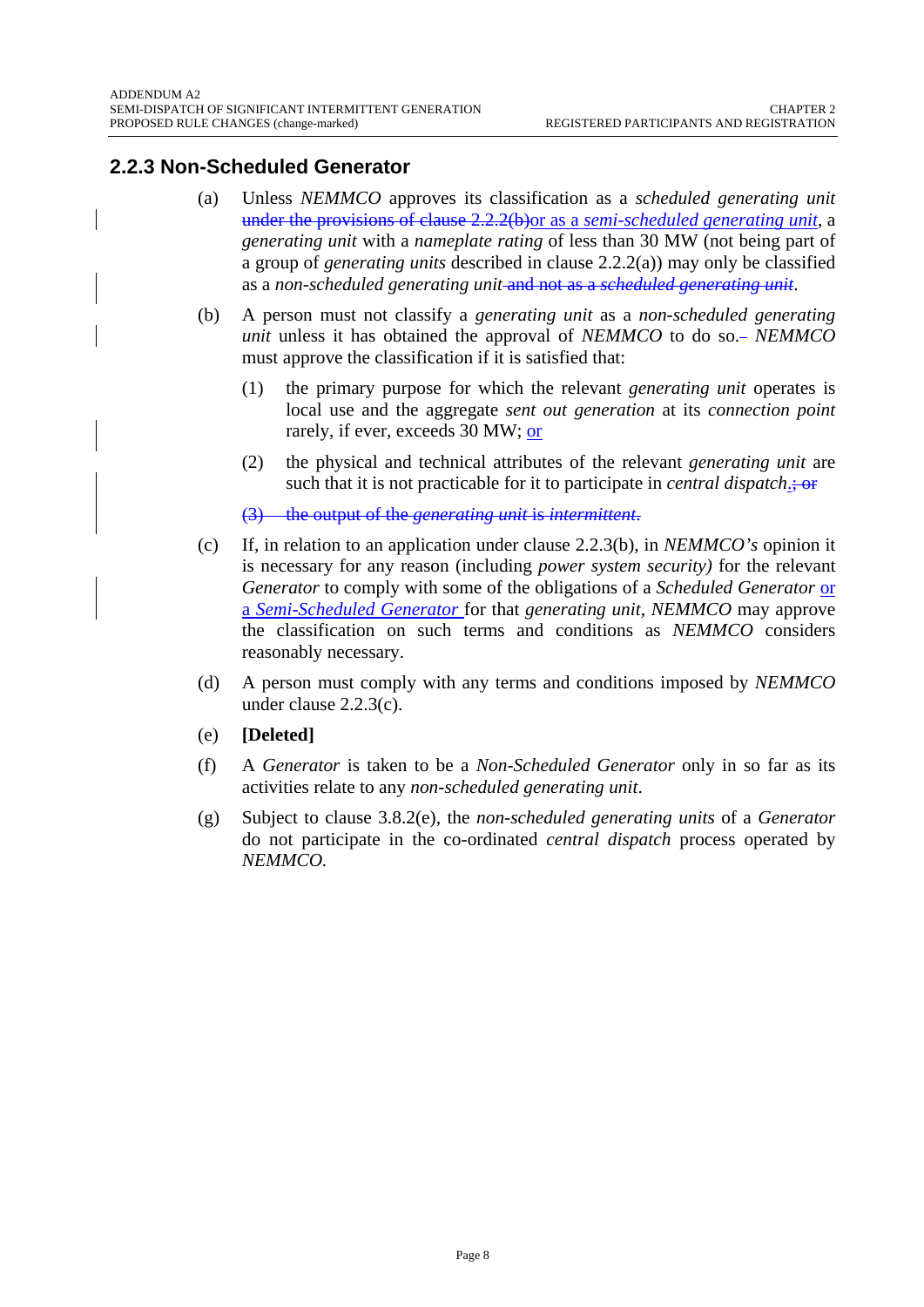### *2.11 Participant Fees*

#### **2.11.3 Budgeted revenue requirements**

- (a) *NEMMCO* must prepare and *publish* before the beginning of each *financial year* a budget of the revenue requirements for *NEMMCO* for that *financial year.*
- (b) The budget prepared by *NEMMCO* under clause 2.11.3(a) must take into account and separately identify projected revenue requirements in respect of:
	- (1) *NEMMCO's* procurement of *non-market ancillary services*;
	- (2) *NEMMCO's* expenditures in relation to its *power system* operation activities*,* including meeting its obligations in terms of *power system security* and the facilitation and operation of the central bidding and dispatch processes in accordance with the *Rules;*
	- (2A) *NEMMCO's* expenditures in relation to *inter-network tests*;
	- (3) *NEMMCO's* expenditures in the collection, storage and processing of *metering data;*
	- (4) *NEMMCO's* expenditures in the facilitation of the billing and *settlement*  of *market transactions*;
	- (5) *NEMMCO'*s other expenditure requirements, operating costs and margin;
	- (6) *NEMMCO's* obligation to provide funds to the *AEMC* to meet the approved *Advocacy Panel* funding requirements in accordance with clause 8.10.5;
	- (7) any revenue shortfall or excess from each of the requirements specified under clause 2.11.3(b)(1)-(5) from the previous *financial year*; and
	- (8) the funding requirements of the *Participant compensation fund* in accordance with clause 3.16 (which requirements must only be recovered from *Scheduled Generators, Semi-Scheduled Generators* and *Scheduled Network Service Providers).*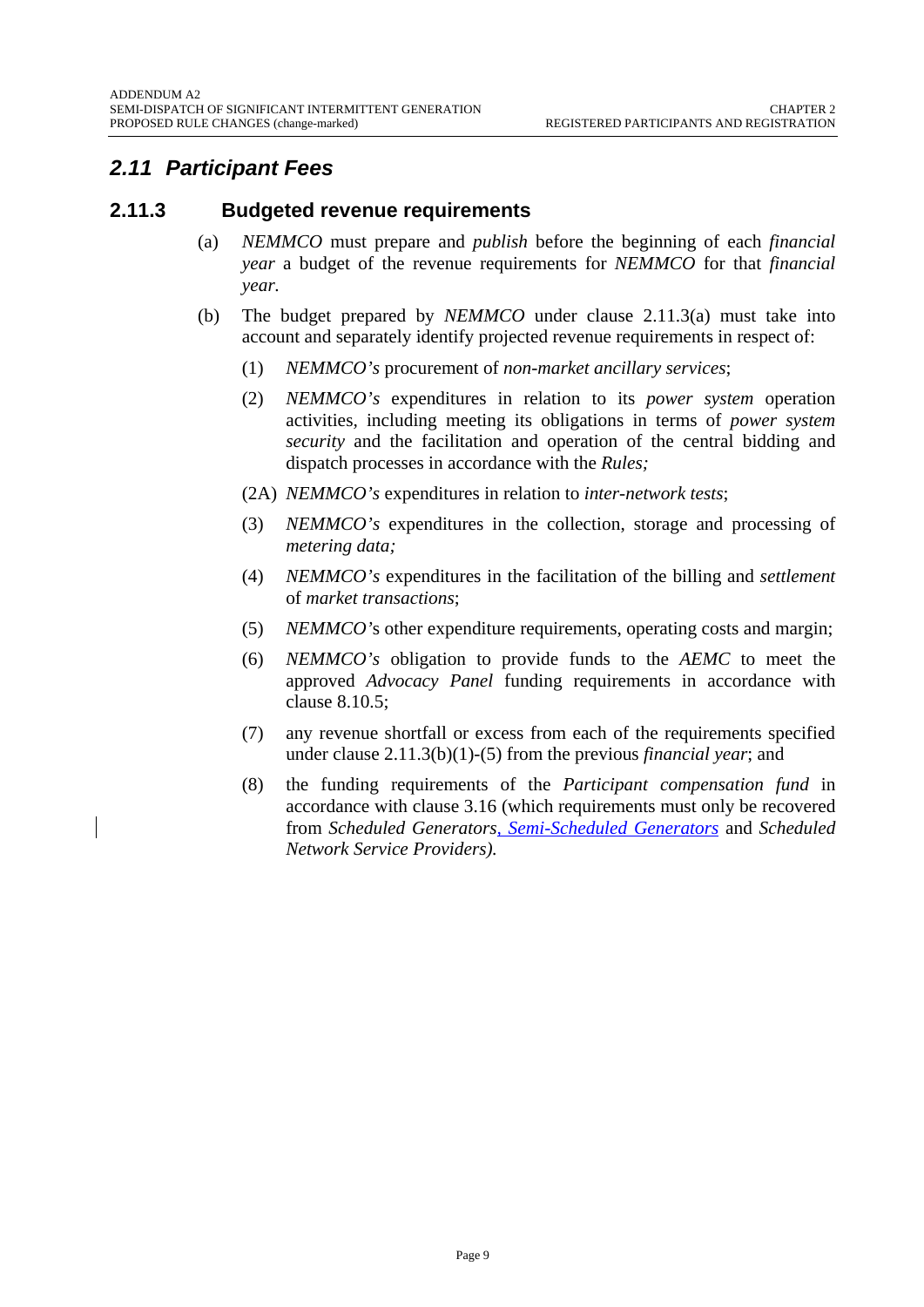#### *2.12 Interpretation of References to Various Registered Participants*

- (a) A person may register in more than one of the categories of *Registered Participant.*
- (b) Notwithstanding anything else in the *Rules*, a reference to:
	- (1) a "*Generator*" applies to a person registered as a *Generator* only in so far as it is applicable to matters connected with the person's *scheduled generating units, semi-scheduled generating units, non-scheduled generating units, market generating units* or *non-market generating units*;
	- (2) a "*Scheduled Generator*", "*Semi-Scheduled Generator*", "*Non-Scheduled Generator*", "*Market Generator*" or "*Non-Market Generator*" applies to a person only in so far as it is applicable to matters connected with the person's *scheduled generating units*, *semi-scheduled generating units*, *non-scheduled generating units, market generating units* or *non-market generating units* respectively;
	- (3) a "*Customer*" applies to a person registered as a *Customer* only in so far as it is applicable to matters connected with the person's *first-tier loads, second-tier loads* or *market loads*;
	- (4) a "*First Tier Customer*", "*Second Tier Customer*" or *"Market Customer*" applies to a person only in so far as it is applicable to matters connected with the person's *first-tier loads*, *second-tier loads* or *market loads* respectively;
	- (4A) a "*Trader*" applies to a person only in so far as it is applicable to matters connected with the person's activities as a *Trader*;
	- (4B) a "*Reallocator*" applies to a person only in so far as it is applicable to matters connected with the person's activities as a *Reallocator*;
	- (5) a *"Network Service Provider"* applies to a person registered as a *Network Service Provider* only in so far as it is applicable to matters connected with the person's *network services,* including *market network services* and *scheduled network services;*
	- (6) a "*Market Network Service Provider"* or "*Scheduled Network Service Provider*" applies to a person only in so far as it is applicable to matters connected with the person's *market network services* or *scheduled network services* respectively;
	- (7) a "*Market Participant"* applies to a person who is a *Market Participant* and:
		- (i) where that person is registered as a *Market Generator*, in so far as it is applicable to matters connected with the person's *market generating units* or *ancillary services generating units;* and
		- (ii) where that person is registered as a *Market Customer,* in so far as it is applicable to matters connected with the person's *market loads*  or *market ancillary service loads*; and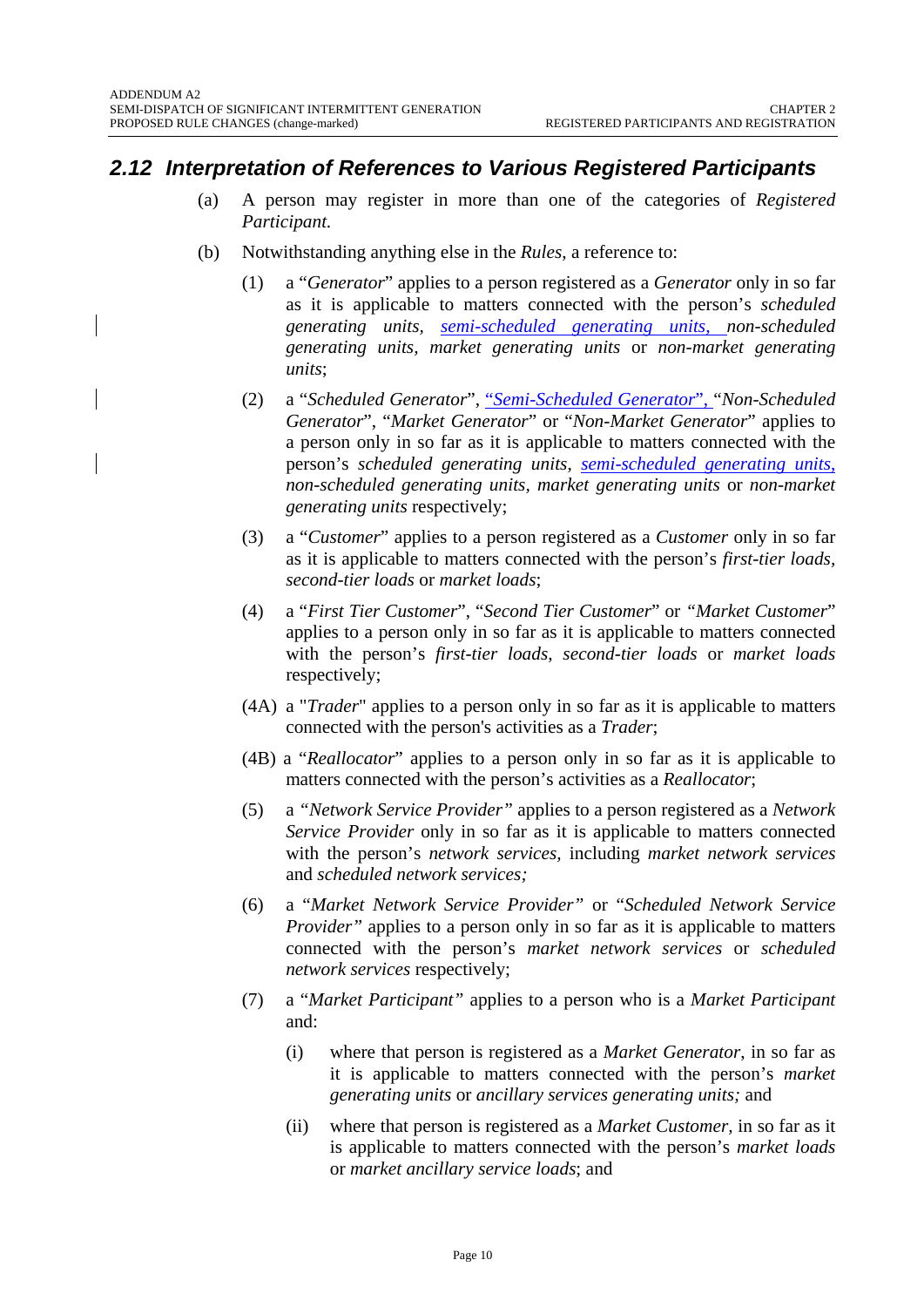- (iii) where that person is registered as a *Market Network Service Provider*, in so far as it is applicable to matters connected with the person's *market network services*; and
- (iv) where that person is registered in any category of *Market Participant* additional to a *Market Generator* and/or a *Market Customer* and/or a *Market Network Service Provider*, to the extent to which the reference would otherwise apply to the person if it were not taken to be a *Market Generator*, *Market Customer* or *Market Network Service Provider;* and
- (8) a "*Registered Participant*" applies to a person who is registered under Chapter 2 and:
	- (i) where that person is registered as a *Generator,* in so far as it is applicable to matters connected with any of the *Generator's scheduled generating units, semi-scheduled generating units, nonscheduled generating units, market generating units* and *nonmarket generating units*;
	- (ii) where that person is registered as a *Customer*, in so far as it is applicable to matters connected with any of the *Customer's firsttier loads, second-tier loads* or *market loads*; and
	- (iii) where that person is registered in any other *Registered Participant* category, to the extent to which the reference would apply to the person if it were not registered in another *Registered Participant* category.
- (c) In clause 2.12, "matter" includes any assets, liabilities, acts, omissions or operations (whether past, present or future).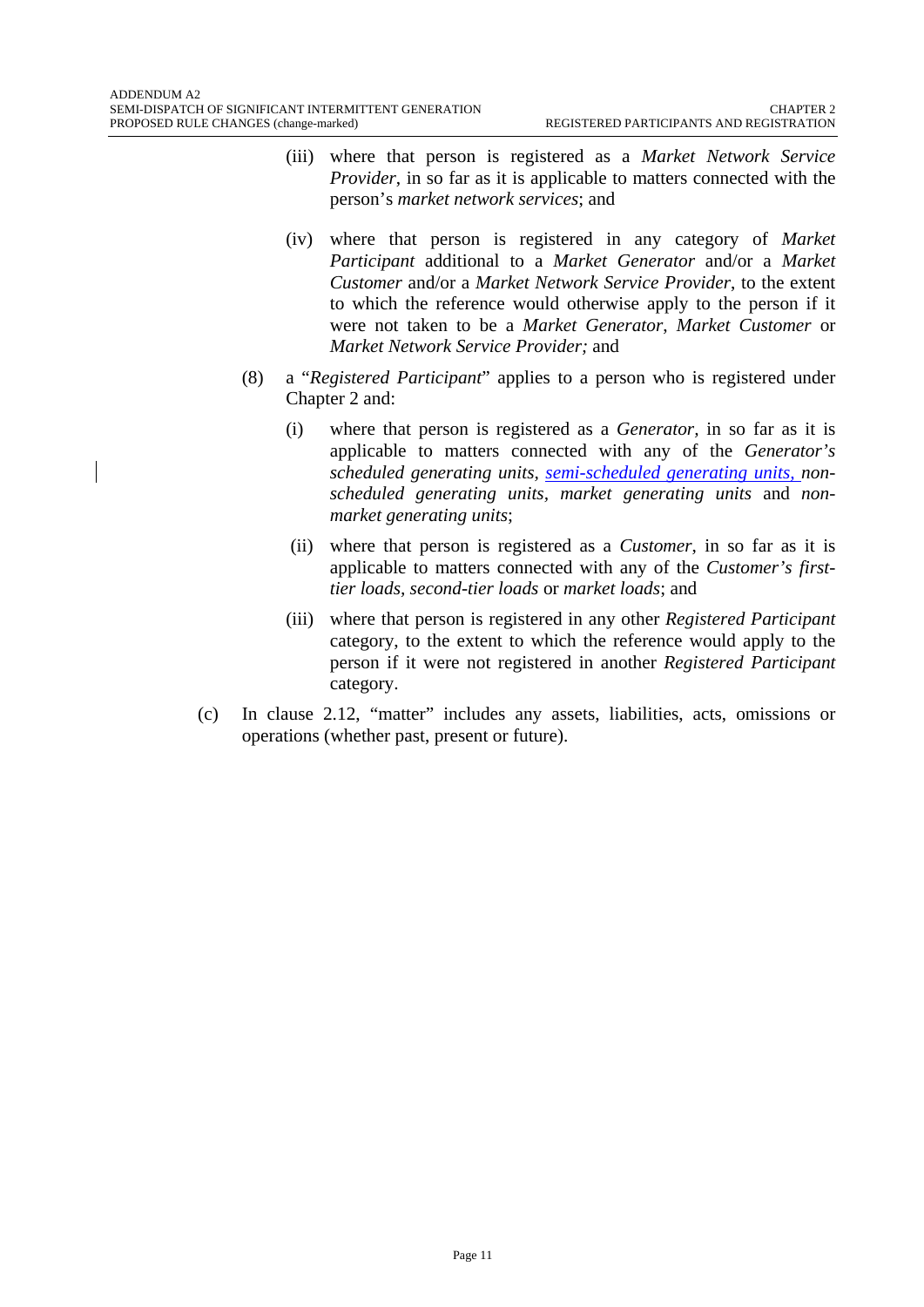#### **CHAPTER 3**

## **3. Market Rules**

#### *3.7 Projected Assessment of System Adequacy*

#### **3.7.1 Administration of PASA**

- (a) *NEMMCO* must administer medium term and short term *projected assessment of system adequacy processes* to be known as *PASA*.
- (b) The *PASA* is a comprehensive program of information collection, analysis, and disclosure of medium term and short term *power system security* prospects so that *Scheduled Generators*, *Semi-Scheduled Generators* and *Market Participants* are properly informed to enable them to make decisions about *supply*, demand and *outages* of *transmission networks* in respect of periods up to 2 years in advance.
- (c) On a weekly basis *NEMMCO* must:
	- (1) collect and analyse information from all *Scheduled Generators*, *Semi-Scheduled Generators*, *Market Customers*, *Transmission Network Service Providers* and *Market Network Service Providers* about their intentions for:
		- (i) *generation, transmission* and *Market Network Service* maintenance scheduling;
		- (ii) intended *plant* availabilities;
		- (iii) *energy constraints*;
		- (iv) other *plant* conditions which could materially impact upon *power system security*; and
		- (v) significant changes to *load* forecasts previously notified to *NEMMCO*,

for the following 24 months; and

- (2) following analysis and assessment, *publish* information that will:
	- (i) assist *Scheduled Generators*, *Semi-Scheduled Generators* and *Market Participants* to plan any scheduled work on *plant*; and
	- (ii) inform the *market* of possible *power system security* problems.
- (d) *NEMMCO* must use its reasonable endeavours to ensure that it provides to *Scheduled Generators*, *Semi-Scheduled Generators* and *Market Participants* sufficient information to allow *Scheduled Generators*, *Semi-Scheduled Generators* and *Market Participants* to undertake maintenance and *outage* planning without violating *power system security* and to allow the *market* to operate effectively with a minimal amount of intervention by *NEMMCO*.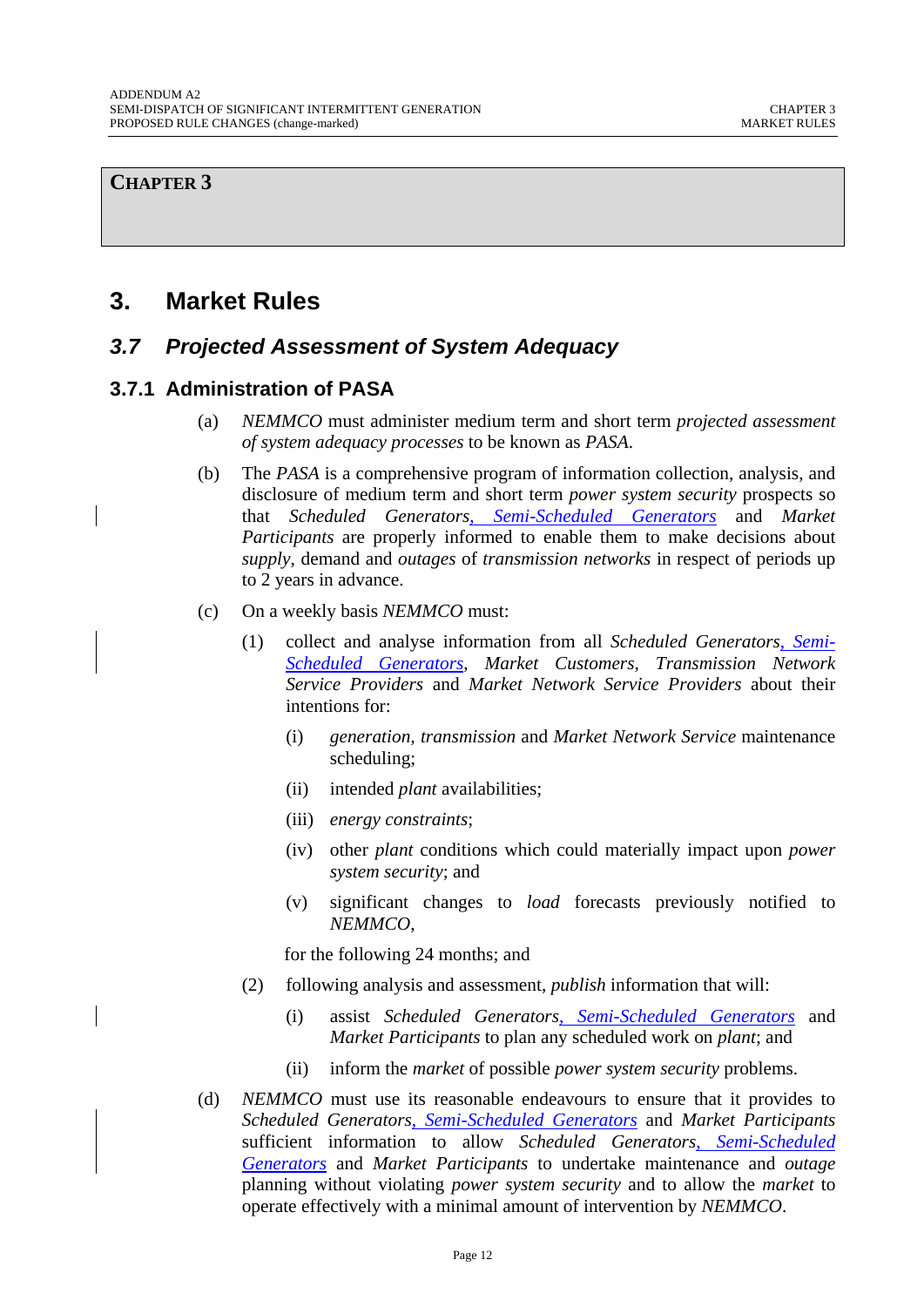#### **3.7.2 Medium term PASA**

- (a) The *medium term PASA* covers the 24 month period commencing from the *day*  8 *days* after the *day* of publication with a daily resolution, and must be reviewed and issued every week by *NEMMCO* in accordance with the *timetable*.
- (b) *NEMMCO* may publish additional updated versions of the *medium term PASA* in the event of *changes* which, in the judgment of *NEMMCO*, are materially significant and should be communicated to *Scheduled Generators*, *Semi-Scheduled Generators* and *Market Participants*.
- (c) The following *PASA* inputs are to be prepared by *NEMMCO*:
	- (1) forecast *load* which is:
		- (i) to indicate for each *region* the most probable *peak load*, time of the peak, and daily *energy* on the basis of past trends, day type and special events including all anticipated *scheduled load* and other *load* except pumped storage *loads*;
		- (ii) subsequently to be adjusted by an amount anticipated in the forecast as *scheduled load* by *load* bidders;
		- (iii) an indicative half hourly *load* profile for each day type for each *region* for each month of the year;
	- (2) reserve requirements of each *region* determined in accordance with the *medium term capacity reserve standards* set out in the *power system security and reliability standards*; and
	- (3) forecast *inter-regional network constraints* and *intra-regional network constraints* known to *NEMMCO* at the time;
	- (4) *unconstrained intermittent generation forecast* for each *semi-scheduled generating unit* for each *day*.
- (d) The following *medium term PASA* inputs must be submitted by each relevant *Scheduled Generator*, *Semi-Scheduled Generators* or *Market Participant* in accordance with the *timetable*:
	- (1) *PASA availability* of each *scheduled generating unit*, *semi-scheduled generating unit, scheduled load* or *scheduled network service* for each *day*; and
	- (2) weekly *energy constraints* applying to each *generating unit* or *scheduled load*.
- (e) *Network Service Providers* must provide to *NEMMCO* an outline of planned *network outages* in accordance with the *timetable* and provide to *NEMMCO* any other information on planned *network outages* that is reasonably requested by *NEMMCO* to assist *NEMMCO* to meet its obligations under clause  $3.7.2(f)(4)$ .
- (f) *NEMMCO* must prepare and *publish* the following information in respect of each day covered by the *medium term PASA* in accordance with clause 3.13.4:
	- (1) forecasts of the most probable peak *power system load* plus required *reserve*, adjusted to make allowance for *scheduled load*, for each *region* and for the total *power system*;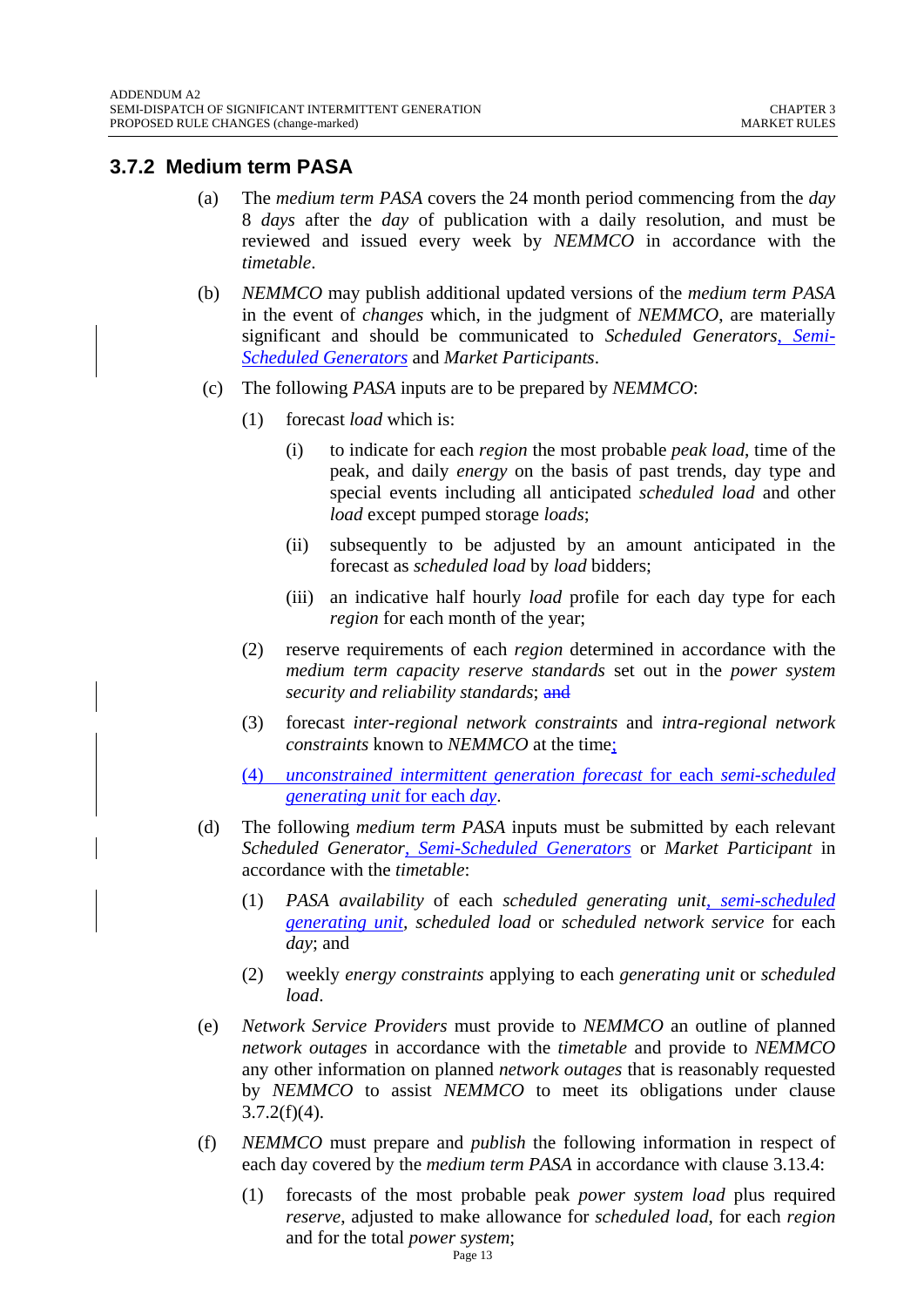- (1A) the aggregated MW allowance (if any) made by *NEMMCO* for *generation* from *non-scheduled generating systems* in each forecast of the most probable peak *power system load* referred to in clause  $3.7.2(f)(1);$
- (1B) in respect of each forecast of the most probable peak *power system load* referred to in clause  $3.7.2(f)(1)$ , a value that is the sum of that forecast and the relevant aggregated MW allowance referred to in clause  $3.7.2(f)(1A);$
- (2) forecasts of the most probable *energy* consumption for each *region* and for the total *power system*;
- (3) aggregate *generating unit PASA availability* for each *region*, calculated by adding the following two categories:
	- (i) the capacity of *scheduled generating units* thatwhich are able to operate at the full offered *PASA availability*capacity on a continuous basis to meet forecast *power system load*; and
	- (ii) an allocation of *generation* thatwhich cannot be *generated* continuously at the full offered *PASA availability*nominated capacity of the *scheduled generating units* for the period covered due to specified weekly *energy constraints*;
	- (iii) the capacity of *semi-scheduled generating units* to meet forecast *power system load*, this capacity being the lesser of the offered *PASA availability* and the corresponding *unconstrained intermittent generation forecast* prepared by *NEMMCO*; and
	- (iv) an allocation of *generation* that cannot be *generated* continuously at the full capacity of the *semi-scheduled generating units* as defined in paragraph (iii) for the period covered due to specified weekly *energy constraints*;
- (4) identification and quantification of:
	- (i) any projected *violations* of *power system security*;
	- (ii) any *days* on which *low reserve* or *lack of reserve* conditions are forecast to apply;
	- (iii) where a projected *supply* deficit in one *region* can be supplemented by a surplus in another *region* (dependent on forecast *interconnector* transfer capabilities);
	- (iv) forecast *interconnector* transfer capabilities and the discrepancy between forecast *interconnector* transfer capabilities and the forecast capacity of the relevant *interconnector* in the absence of *outages* on the relevant *interconnector* only; and
	- (v) when and where *network constraints* may become binding on the *dispatch* of *generation* or *load*.
- (g) *NEMMCO* must document the procedure it uses for preparation of the *medium term PASA* and make it available to all *Scheduled Generators*, *Semi-Scheduled Generators* and *Market Participants* on a cost recovery basis.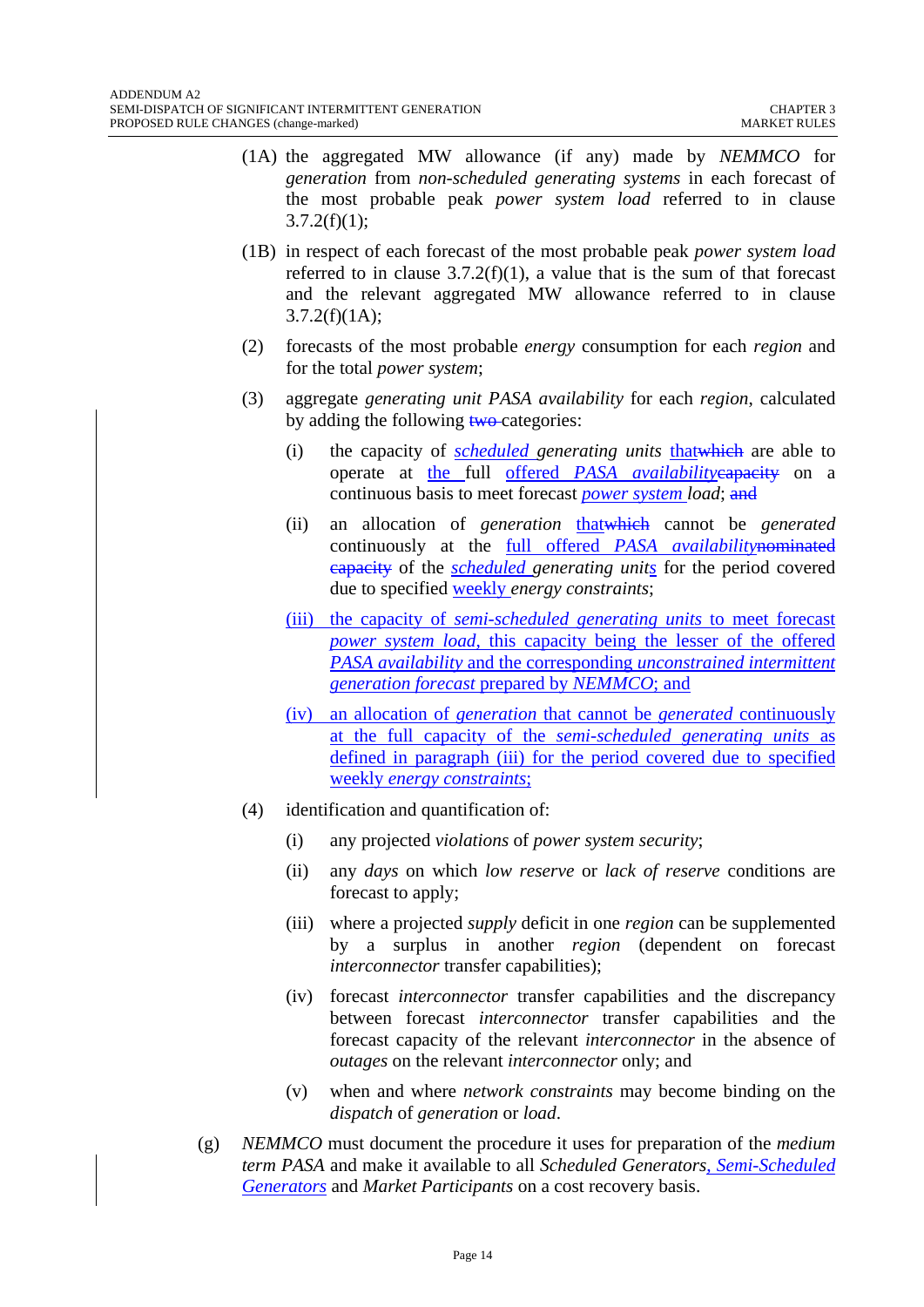#### **3.7.3 Short term PASA**

- (a) The *short term PASA* must be issued at least daily by *NEMMCO* in accordance with the *timetable*.
- (b) The *short term PASA* covers the period of six *trading days* starting from the end of the *trading day* covered by the most recently *published pre-dispatch schedule* with a half hourly resolution.
- (c) *NEMMCO* may *publish* additional updated versions of the *short term PASA* in the event of *changes* which, in the judgement of *NEMMCO*, are materially significant and should be communicated to *Scheduled Generators*, *Semi-Scheduled Generators* and *Market Participants*.
- (d) The following *short term PASA inputs* are to be prepared by *NEMMCO*:
	- (1) forecast *load* which is to include:
		- (i) the most probable half hourly *profile* on the basis of past trends, day type, and special events; and
		- (ii) all *scheduled load* and other *load* except for pumped storage *loads*,

which must subsequently be adjusted in accordance with *dispatch offers*  for *scheduled load*;

- (2) *reserve* requirements for each *region* determined in accordance with the *short term capacity reserve standards*; and
- (3) anticipated *inter-regional network constraints* and *intra-regional network constraints* known to *NEMMCO* at the time; and
- (4) *unconstrained intermittent generation forecast* for each *semi-scheduled generating unit* for each *half hour*.
- (e) The following *short term PASA* inputs must be submitted by each relevant *Scheduled Generator*, *Semi-Scheduled Generator* and *Market Participant* in accordance with the *timetable* and must represent the *Scheduled Generator's*, *Semi-Scheduled Generator's* or *Market Participant's* current intentions and best estimates:
	- (1) availability of each *scheduled generating unit*, *semi-scheduled generating unit*, *scheduled load* or *scheduled network service* for each *trading interval* under expected *market* conditions;
	- (1A) *PASA availability* of each *scheduled generating unit*, *semi-scheduled generating unit*, *scheduled load* or *scheduled network service* for each *trading interval*;
	- (2) *scheduled generating unit or semi-scheduled generating unit synchronisation* and */de-synchronisation* times for *slow start generating units* with a *nameplate rating* of 30 MW or more; and
	- (3) projected daily *energy* availability for *energy constrained scheduled generating units*, *energy constrained semi-scheduled generating units* and *energy constrained scheduled loads*.; and
	- (4) anticipated *self-dispatch level* for each *scheduled generating unit* or *scheduled load* for each *trading interval*.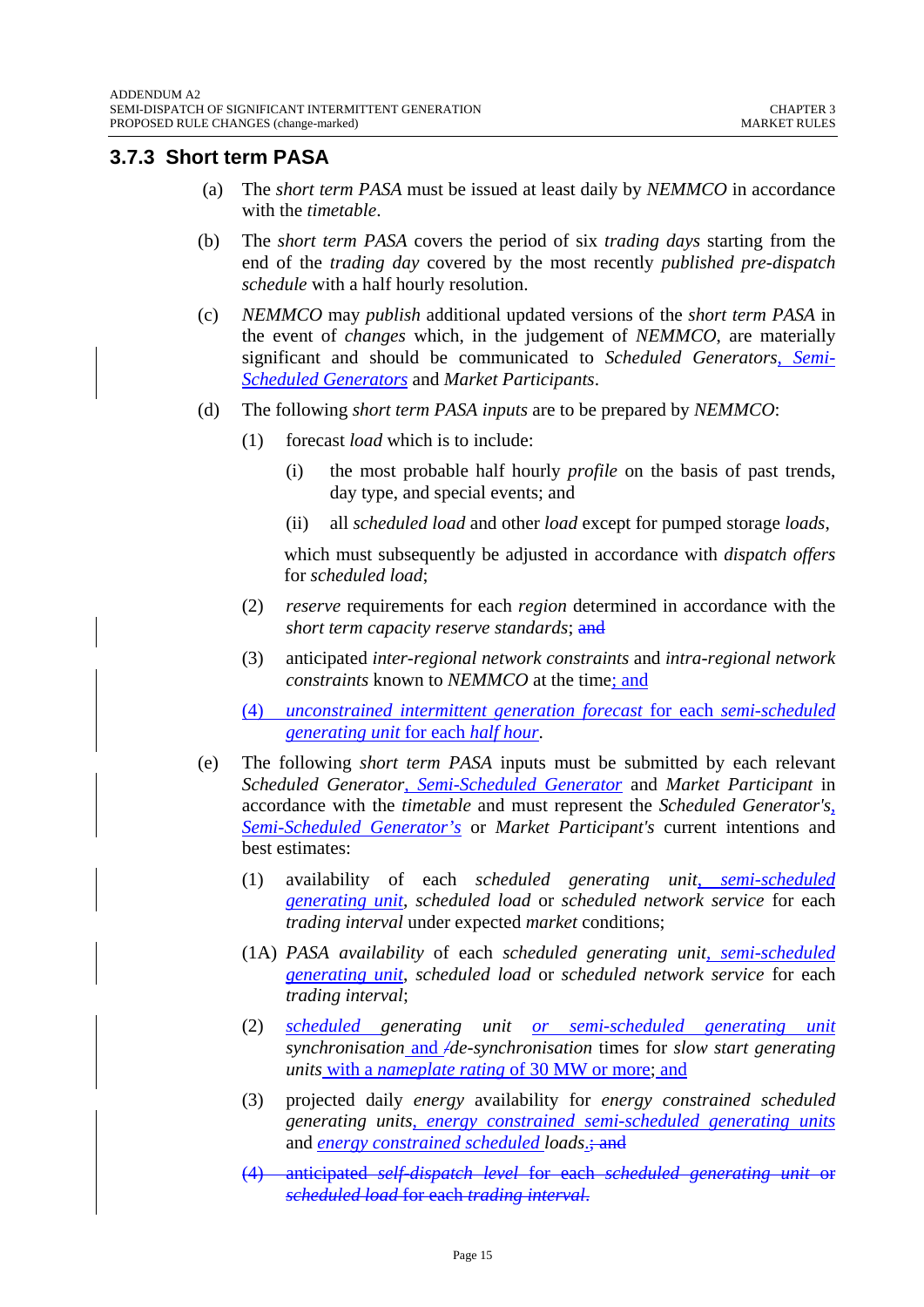- (f) If *NEMMCO* considers it reasonably necessary for adequate *power system* operation and the maintenance of *power system security*, *Registered Participants* who may otherwise be exempted from providing inputs for the *PASA* process must do so to the extent specified by *NEMMCO*.
- (g) *Network Service Providers* must provide to *NEMMCO* an outline of planned *network outages* in accordance with the *timetable* and provide to *NEMMCO* any other information on planned *network outages* that is reasonably requested by *NEMMCO* to assist *NEMMCO* to meet its obligations under clause  $3.7.3(h)(5)$ .
- (h) *NEMMCO* must prepare and *publish* the following information as *short term PASA* outputs for each *trading interval* in the period covered in accordance with clause  $3.13.4(c)$ :
	- (1) forecasts of the most probable *power system load* plus required *reserve* adjusted to make allowance for *scheduled load*, for each *region* and for the total *power system*;
	- (2) forecasts of *power system load* for each *region* with 10% and 90% probability of exceedence;
	- (3) forecasts of the most probable *energy* consumption for each *region* and for the total *power system*;
	- (4) aggregate *generating unit* availability for each *region* calculated by adding the following two-categories:
		- (i) the capacity of *scheduled generating units* thatwhich are able to operate at the full offered availabilitycapacity on a continuous basis to meet forecast *power system load*; and
		- (ii) an allocation of *generation* thatwhich cannot be *generated* continuously at the offered availabilitycapacity of the *scheduled generating units* for the period covered due to specified daily *energy constraints*;
		- (iii) the capacity of *semi-scheduled generating units* to meet forecast *power system load*, this capacity being the lesser of the offered availability and the corresponding *unconstrained intermittent generation forecast* prepared by *NEMMCO*; and
		- (iv) an allocation of *generation* that cannot be *generated* continuously at the full capacity of the *semi-scheduled generating units* as defined in paragraph (iii) for the period covered due to specified daily *energy constraints*;
	- (4A) aggregate *generating unit PASA availability* for each region;
	- (4B) the aggregated MW allowance (if any) made by *NEMMCO* for generation from *non-scheduled generating systems* in each forecast:
		- (i) of the most probable peak *power system load* referred to in clause  $3.7.3(h)(1)$ ; and
		- (ii) referred to in clauses  $3.7.3(h)(2)$ ,  $(3)$ ,  $(4)$  and  $(4A)$ ;
	- (4C) in respect of each forecast: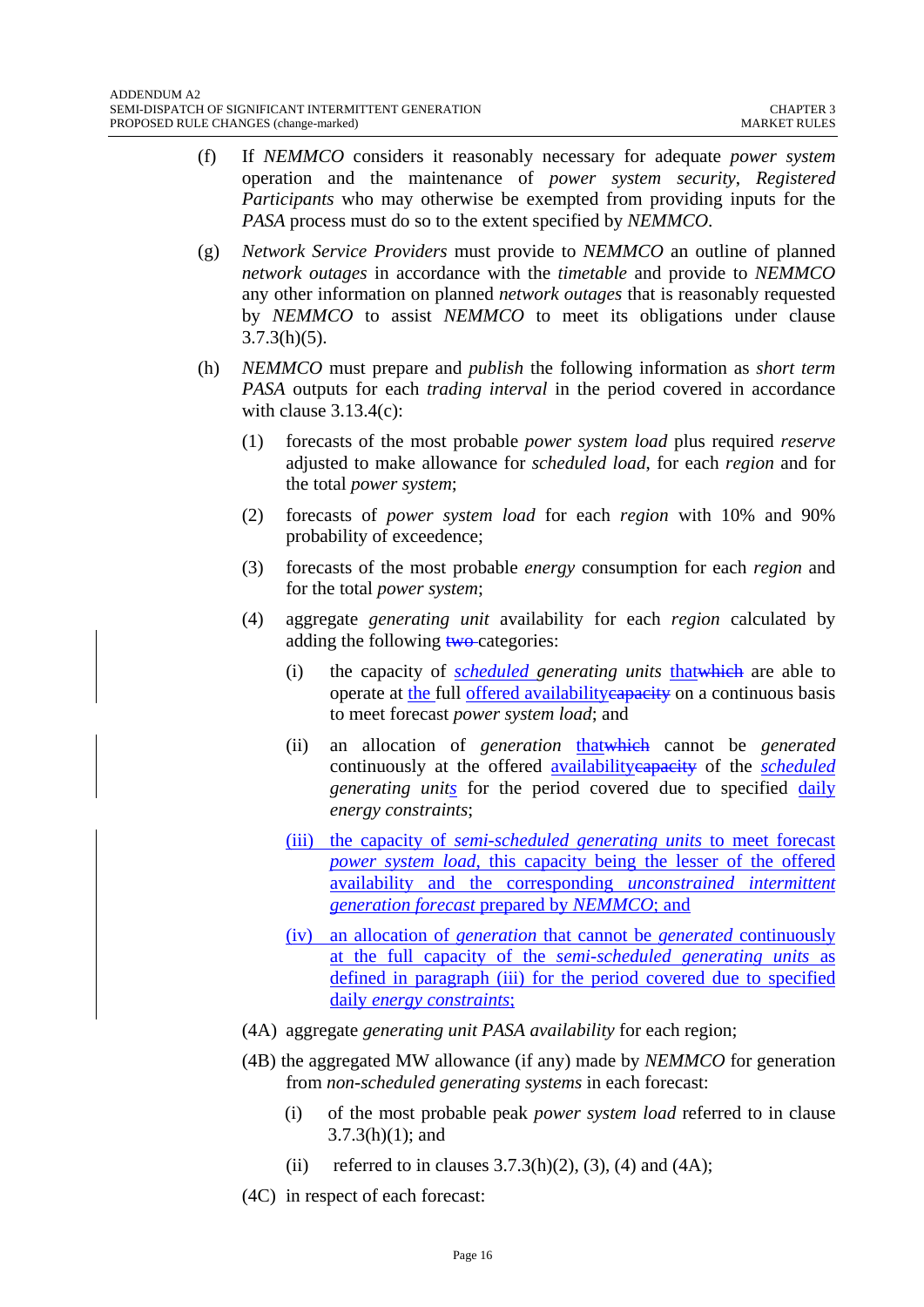- (i) of the most probable peak *power system load* referred to in clause  $3.7.3(h)(1);$
- (ii) referred to in clauses  $3.7.3(h)(2)$ ,  $(3)$ ,  $(4)$  and  $(4A)$ ,

a value that is the sum of that forecast and the relevant aggregated MW allowance (if any) referred to in clause 3.7.3(4B); and

- (5) identification and quantification of:
	- (i) any projected *violations* of *power system security*;
	- (ii) any *trading intervals* for which *low reserve* or *lack of reserve* conditions are forecast to apply;
	- (iii) where a projected *supply* deficit in one *region* can be supplemented by a surplus in another *region* (dependent on forecast *interconnector* transfer capabilities);
	- (iv) forecast *interconnector* transfer capabilities and the discrepancy between forecast *interconnector* transfer capabilities and the forecast capacity of the relevant *interconnector* in the absence of outages on the relevant *interconnector* only; and
	- (v) when and where *network constraints* may become binding on the *dispatch* of *generation* or *load*.
- (i) In the event that in performing the *short-term PASA NEMMCO* identifies any projected *low reserve* or *lack of reserve* conditions in respect of a *participating jurisdiction*, then *NEMMCO* must use its reasonable endeavours to advise the *Jurisdictional Co-ordinator* for that *participating jurisdiction* of any potential requirements during such conditions to shed *sensitive loads*.
- (j) *NEMMCO* must document the procedure it uses for preparation of the *short term PASA* and make it available to all *Scheduled Generators*, *Semi-Scheduled Generators* and *Market Participants* on a cost recovery basis.
- (k) **[Deleted]**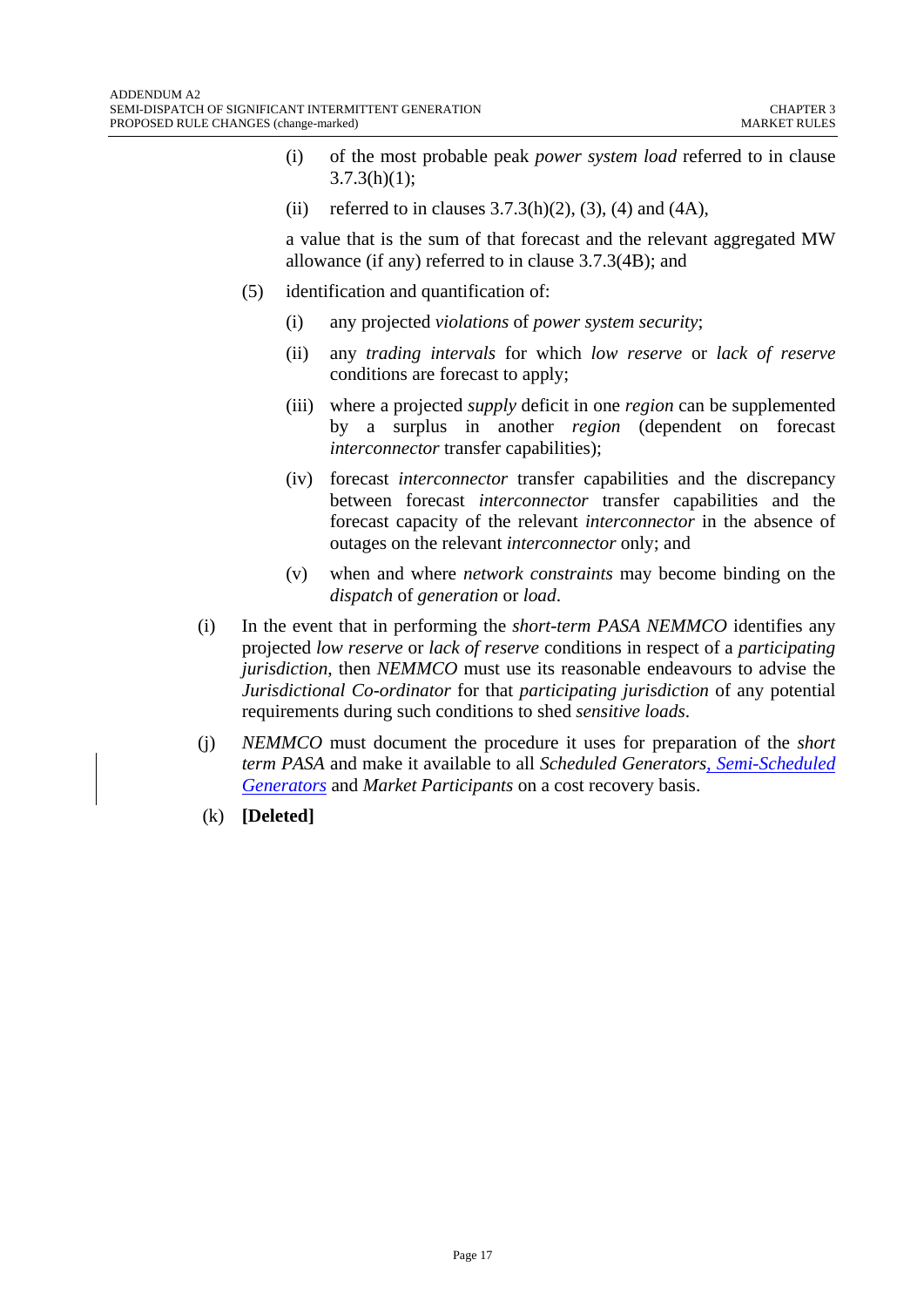### *3.8 Central Dispatch and Spot Market Operation*

#### **3.8.1 Central Dispatch**

- (a) *NEMMCO* must operate a *central dispatch* process to *dispatch scheduled generating units*, *semi-scheduled generating units*, *scheduled loads*, *scheduled network services* and *market ancillary services* in order to balance *power system supply* and demand, using its reasonable endeavours to maintain *power system security* in accordance with Chapter 4 and to maximise the value of *spot market* trading on the basis of *dispatch offers* and *dispatch bids*.
- (b) The *central dispatch* process should aim to maximise the value of *spot market* trading i.e. to maximise the value of *dispatched load* based on *dispatch bids* less the combined cost of *dispatched generation* based on *generation dispatch offers*, *dispatched network services* based on *network dispatch offers*, and *dispatched market ancillary services* based on *market ancillary service offers* subject to:
	- (1) *dispatch offers*, *dispatch bids* and *market ancillary service offers*;
	- (2) *constraints* due to availability and *commitment*;
	- (3) *non-scheduled load* requirements in each *region*;
	- (4) *power system security* requirements determined as described in Chapter 4 and the *power system security and reliability standards*;
	- (5) *intra-regional network constraints* and *intra-regional losses*;
	- (6) *inter-regional network constraints* and *inter-regional losses*;
	- (7) *constraints* consistent with *registered bid and offer* data;
	- (8) current levels of *dispatched generation, load* and *market network services*;
	- (9) *constraints* imposed by *ancillary services* requirements;
	- (10) arrangements designed to ensure pro-rata loading of tied *registered bid*  and offer data; and
	- (11) ensuring that as far as reasonably practical, in relation to a *direction* or *dispatch* of *plant* under a *reserve contract*:
		- (A) the number of *Affected Participants* is minimised; and
		- (B) the effect on *interconnector flows* is minimized minimized; and-
	- (12) *constraints* due to *unconstrained intermittent generation forecasts* for *semi-scheduled generating units*.
- (c) *NEMMCO* must establish procedures to allow relaxation of *power system constraints* listed in clause 3.8.1(b) in order to resolve infeasible *dispatch* solutions, subject to the following principles:
	- (1) the procedures are developed in consultation with *Registered Participants* to achieve a reasonable *dispatch* outcome while maintaining consistency with *NEMMCO's* obligations to maintain *power system security* and the pricing principles listed in clause 3.9.1; and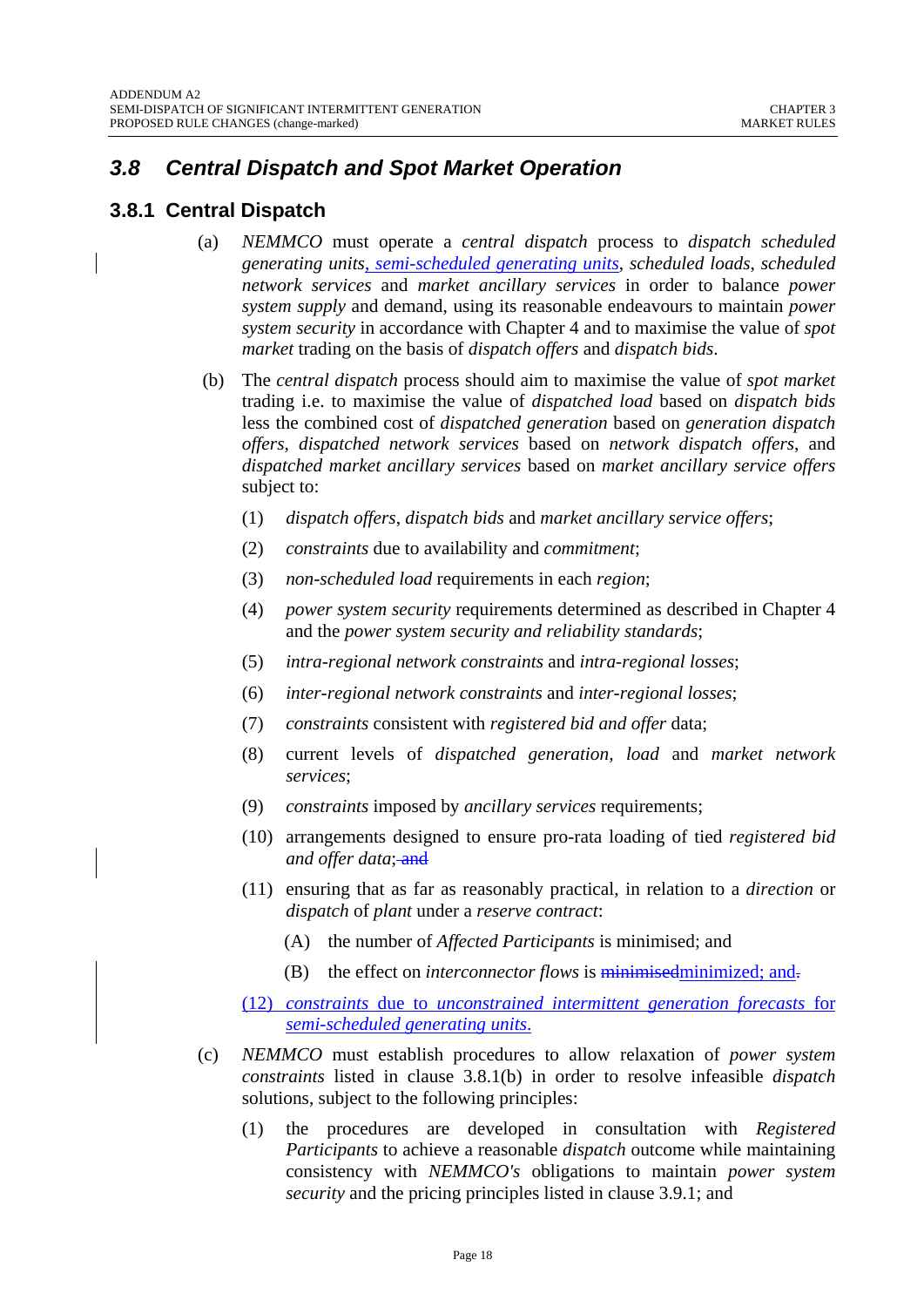- (2) *NEMMCO* must report to *Registered Participants* any events requiring the relaxation of these *constraints*.
- (d) *NEMMCO* must develop and *publish* a *dispatch algorithm* to be used by *NEMMCO* for the purpose of *central dispatch* and pricing in accordance with clauses 3.8 and 3.9.
- (e) *NEMMCO* must use the *dispatch algorithm* to determine the *loading level* in MW for each *scheduled generating unit*, *semi-scheduled generating unit*, *scheduled network service* or *scheduled load* in each *dispatch interval* in accordance with the principles set out in clause 3.8.1(b).
- (e1) *NEMMCO* must use the *dispatch algorithm* to determine the quantity of each *market ancillary service* which will be *enabled* for each *ancillary service generating unit* or *ancillary service load*.
- (e2) When *NEMMCO* determines the quantity of each *market ancillary service*  which will be *enabled, NEMMCO* must determine:
	- (1) the required quantity of each *market ancillary service* that may be sourced from any *region* (referred to as the "*global market ancillary service requirement*"); and
	- (2) any required quantity of such *market ancillary service* which must only be sourced from one or more nominated *regions (*referred to as a "*local market ancillary service requirement*"*)*.
- (f) *NEMMCO* may investigate from time to time:
	- (1) the scope for further development of the *dispatch algorithm* beyond the minimum requirements specified in clause 3.8.1(b); and
	- (2) the sufficiency of the *dispatch algorithm* in meeting the minimum requirements specified in clause 3.8.1(b),

and following compliance with the *Rules consultation procedures*, *publish* a report setting out its recommendations.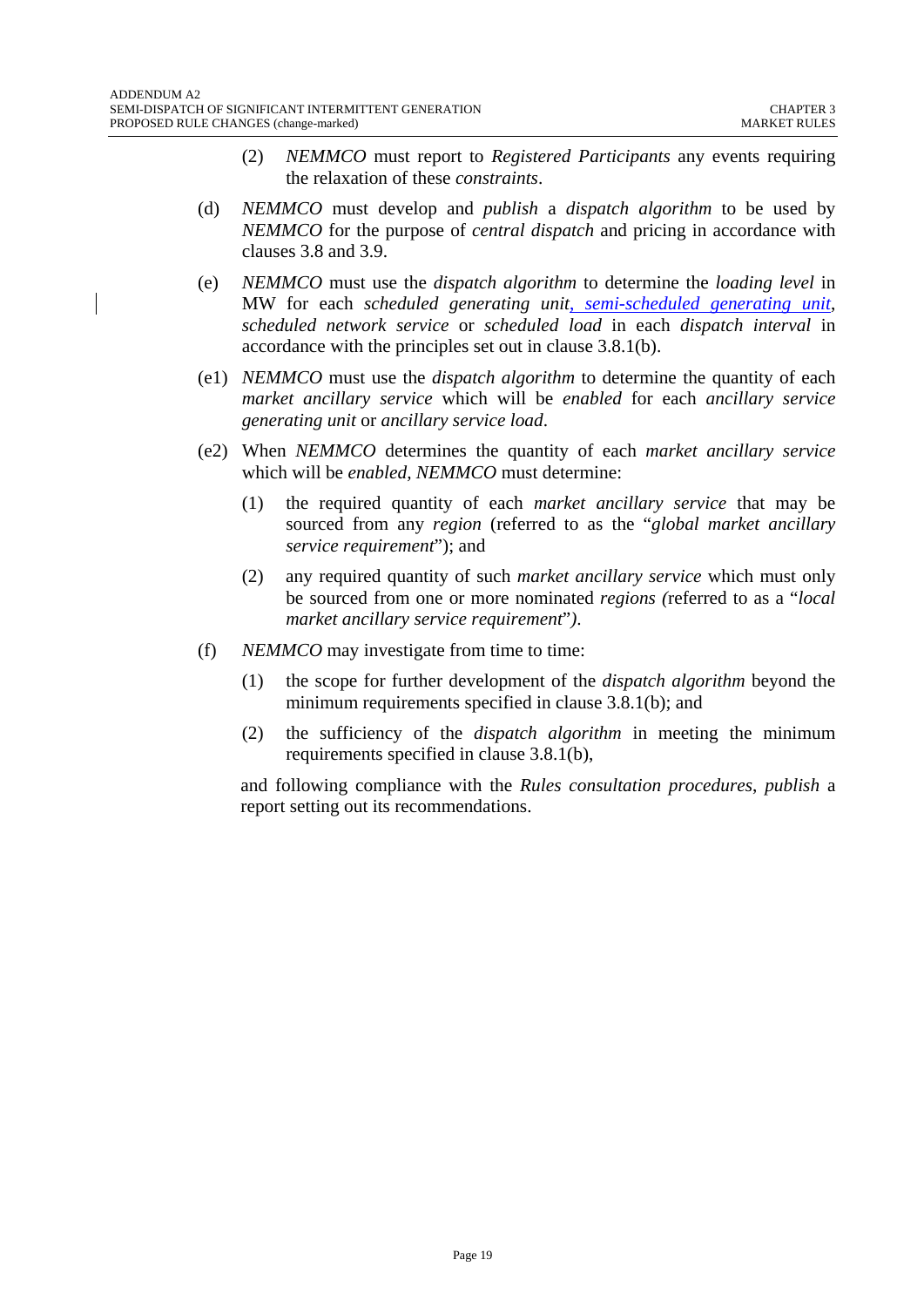#### **3.8.2 Participation in central dispatch**

- (a) A *Scheduled Generator* must submit *generation dispatch offers* in respect of each of its *scheduled generating units* and *semi-scheduled generating units* for each *trading day* in accordance with clause 3.8.6.
- (b) *Generation dispatch offers* for a *scheduled generating unit* or *semi-scheduled generating unit* must include a specified *self-dispatch level* and may include prices and MW quantities for increased or decreased levels of *generation*  above or below this *self-dispatch level*.
- (b1) A *Scheduled Network Service Provider* must submit *network dispatch offers* in respect of each of its *scheduled network services* for each *trading day* in accordance with clause 3.8.6A.
- (c) Subject to clause 3.8.2(d), *dispatch bids* may be submitted by *Market Participants* in respect of *scheduled loads*, in accordance with clause 3.8.7, and may specify prices and MW quantities for any *trading interval* either for reductions or increases in *load*.
- (c1) *Market ancillary service offers* may be submitted by *Ancillary Service Providers* in respect of *market ancillary service*s in accordance with clause 3.8.7A.
- (d) *Dispatch bids* and *market ancillary service offers* will only be included in the *central dispatch* process by *NEMMCO* if it is satisfied that adequate communication and/or telemetry is available to support the issuing of *dispatch instructions* and the audit of responses.
- (e) If *NEMMCO* considers it reasonably necessary for adequate system operation and the maintenance of *power system security*, *Registered Participants* who may otherwise be exempted from participating in the *central dispatch* process must do so to the extent and in the capacity specified by *NEMMCO*.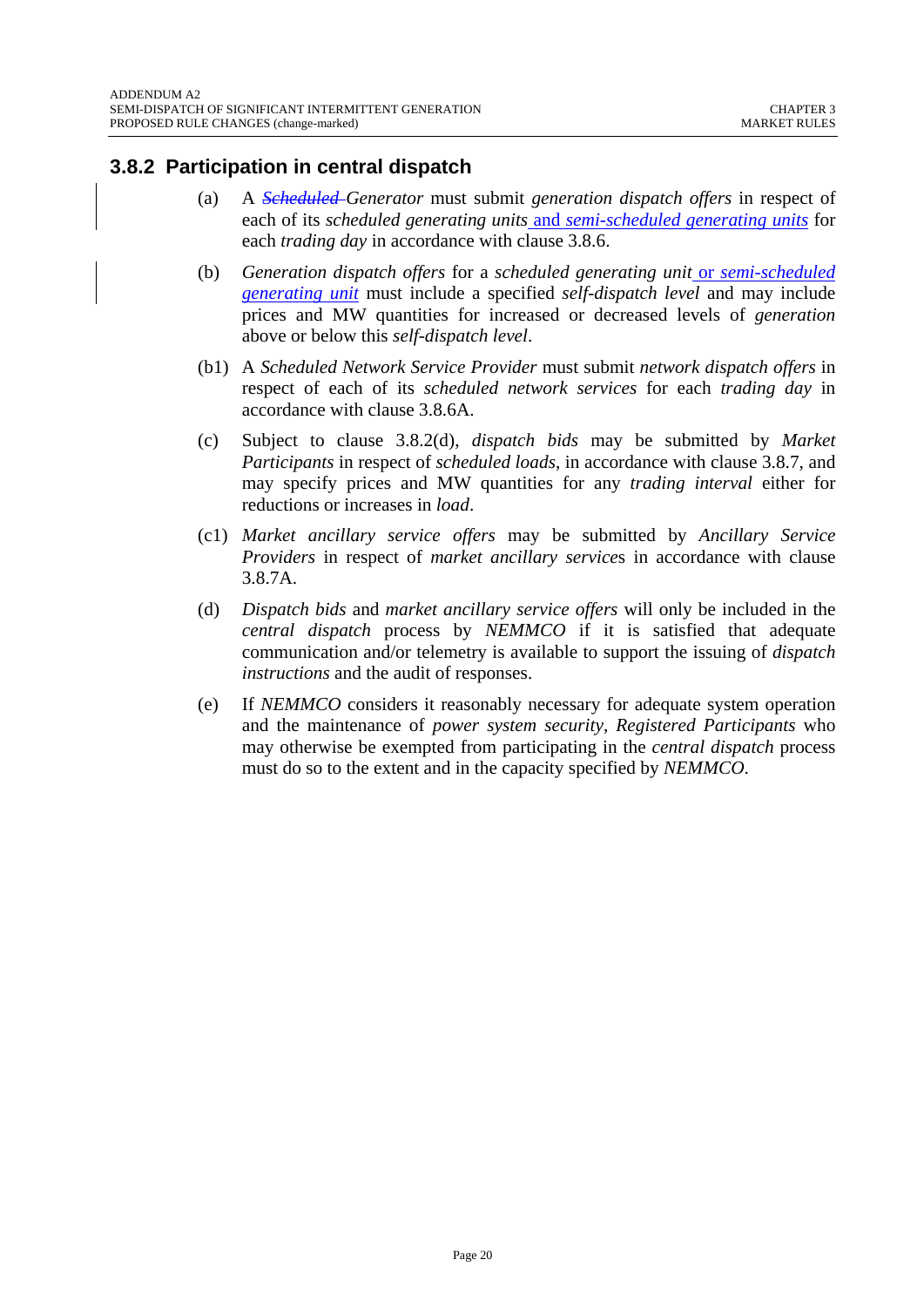#### **3.8.3 Bid and offer aggregation guidelines**

- (a) *Scheduled Generators*, *Semi-Scheduled Generators* or *Market Participants* who wish to aggregate their *scheduled generating units*, *semi-scheduled generating units*, *scheduled network services* or *scheduled loads* for the purpose of *central dispatch* and *settlements* must apply to *NEMMCO* to do so.
- (b) *NEMMCO* must approve applications for aggregation if the following conditions are fulfilled by the *Scheduled Generator*, *Semi-Scheduled Generator* or *Market Participant*:
	- (1) aggregated *scheduled generating units*, aggregated *semi-scheduled generating units* or aggregated *scheduled loads* must be *connected* at a single site with the same *intra-regional loss factor* and be operated by a single *Scheduled Generator*, *Semi-Scheduled Generator* or *Market Participant*;
	- (1a) aggregated *scheduled network services* must be *connected* at the same two sites, have the same *intra-regional loss factors*, have the same *distribution loss factors* where applicable and be operated by the same *Scheduled Generator*, *Semi-Scheduled Generator* or *Market Participant*; and
	- (2) *power system security* must not be materially affected by the proposed aggregation.;
	- (3) *control systems* such as *automatic generation control systems* must satisfy the *Rules* after aggregation;
	- (4) communication protocols for operational control between *NEMMCO* and the aggregated *generating units*, *scheduled network services* or *loads* must satisfy the *Rules* after aggregation; and
	- (5) *metering systems* for *settlements* purposes must satisfy the *Rules* after aggregation.
- (c) Notwithstanding that one or more of the conditions set out in clause 3.8.3(b) may not have been fulfilled by the *Scheduled Generator*, *Semi-Scheduled Generator* or *Market Participant*, *NEMMCO* may approve an application for aggregation provided that such aggregation would not materially distort *central dispatch*.
- (d) For the purposes of chapter 3 and clause 4.9, unless the context requires otherwise, a reference to a *scheduled generating unit*, *semi-scheduled generating unit*, *scheduled load* or *scheduled network service* for which aggregation is approved under clause 3.8.3 is a reference to the aggregated *scheduled generating unit*, aggregated *semi-scheduled generating unit*, aggregated *scheduled load* or aggregated *scheduled network service*, respectively.All requirements in the *Rules* applying to *generating units*, *scheduled network services* and *scheduled loads* are to apply equally to aggregated *generating units*, aggregated *scheduled network services* and aggregated *scheduled loads*
- (e) *NEMMCO* must evaluate applications for aggregation and reply within 20 *business days* of receipt of the application setting out whether the application is to be approved and the conditions that apply to the proposed approval.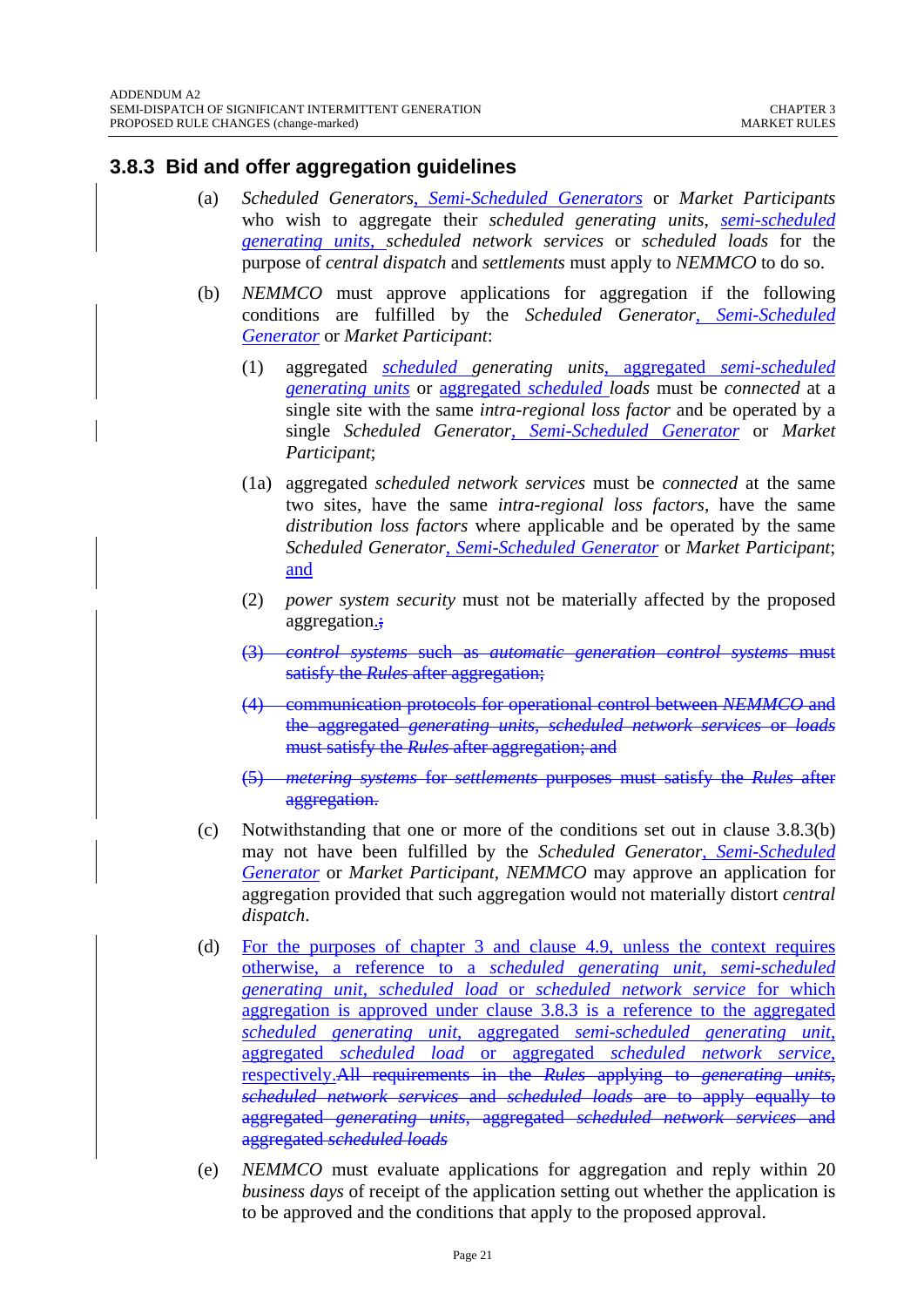- (f) *Scheduled Generators*, *Semi-Scheduled Generators* and *Market Participants*  that have been granted aggregated status must, if required by *NEMMCO,* declare individual *scheduled generating unit, semi-scheduled generating unit, scheduled network service* or *scheduled load* availability and operating status to *NEMMCO* in the *PASA* process under clause 3.7 to allow *power system security* to be effectively monitored.
- (g) *NEMMCO* must provide reasons to a *Scheduled Generator*, *Semi-Scheduled Generator* or *Market Participant* whose application for aggregation is denied by *NEMMCO*.
- (h) **[Deleted]**
- (i) *NEMMCO* must notify *Scheduled Generators*, *Semi-Scheduled Generators* and *Market Participants* of newly approved aggregations.
- (j) *NEMMCO* must maintain a database of aggregated *scheduled generating units*, aggregated *semi-scheduled generating units*, aggregated *scheduled network services* and aggregated *scheduled loads* and their components.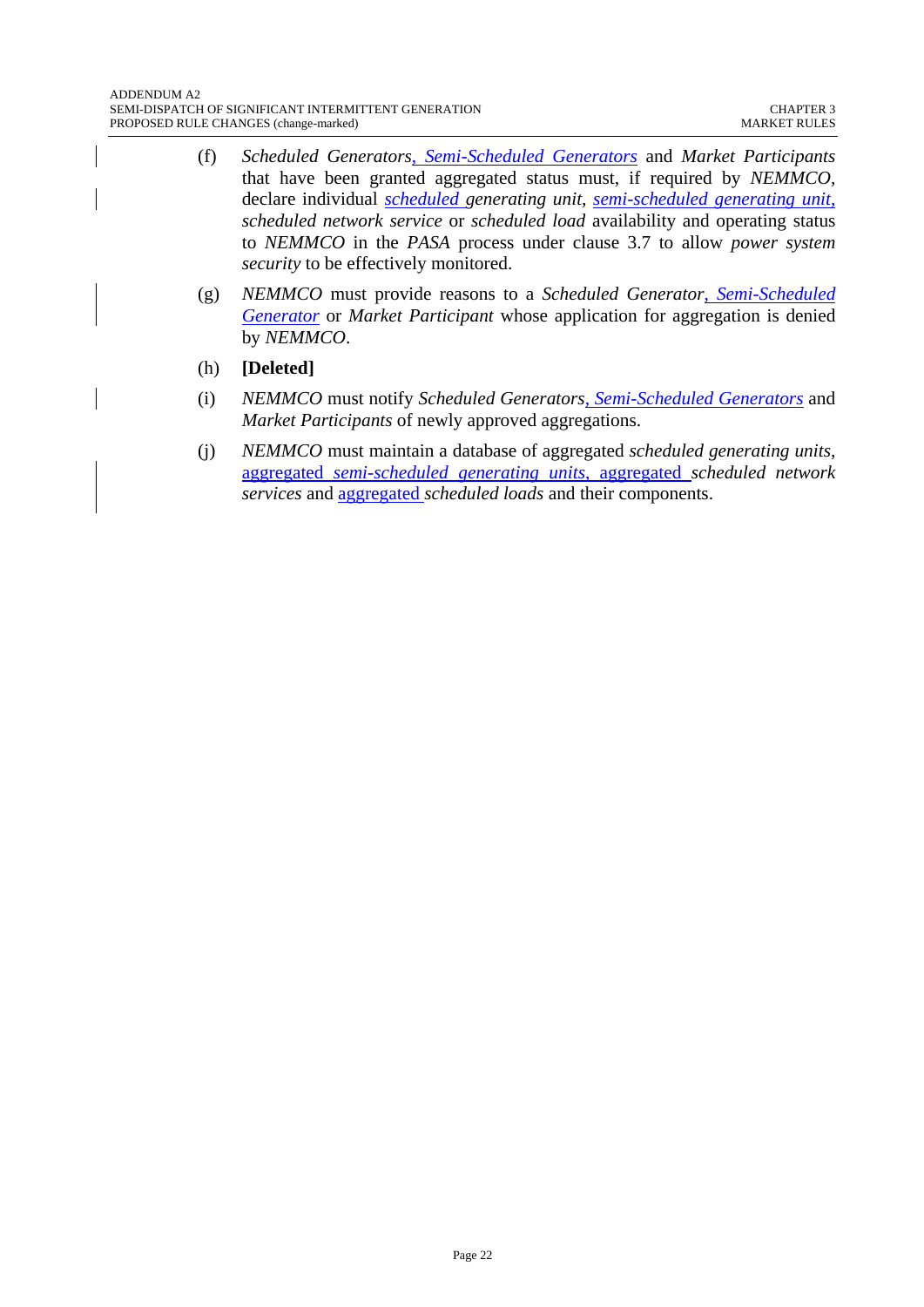#### **3.8.4 Notification of scheduled capacity**

All *Scheduled Generators*, *Semi-Scheduled Generators* and *Market Participants* with *scheduled generating units*, *semi-scheduled generating units*, *scheduled network services* and/or *scheduled loads* must inform *NEMMCO* of their available capacity as follows in accordance with the *timetable*:

- (a) *Scheduled Generators*, *Semi-Scheduled Generators* and *Market Participants* must notify *NEMMCO* of the available capacity of each *scheduled generating unit*, *semi-scheduled generating unit*, *scheduled network service* and/or *scheduled load* for each *trading interval* of the *trading day*;
- (b) subsequent *changes* may only be made to the information provided under clause 3.8.4(c), (d) and (e) in accordance with clause 3.8.22;
- (c) for *scheduled generating units Scheduled Generators* and *semi-scheduled generating units*, two *days* ahead of each *trading day*:
	- (1) a MW *available capacity* profile that specifies the MW capacity available for *dispatch* for each of the 48 *trading intervals* in the *trading day*;
	- (2) estimated *commitment* or *decommitment* times;
	- (3) daily *energy* availability for *energy constrained generating units*; and
	- (4) *ramp rate constraints*;
- (d) for *scheduled loads*, two *days* ahead of each *trading day*:
	- (1) a MW *available capacity* profile that specifies the MW capacity available for *dispatch* for each of the 48 *trading intervals* in the *trading day*;
	- (2) daily *energy* availability for *energy constrained scheduled loads*; and
	- (3) *ramp rate constraints*;
- (e) for *scheduled network services*, two *days* ahead of each *trading day*:
	- (1) a MW capacity profile that specifies the *power transfer capability* in each direction available for *dispatch* for each of the 48 *trading intervals* in the *trading day;* and
	- (2) *ramp rate constraints*.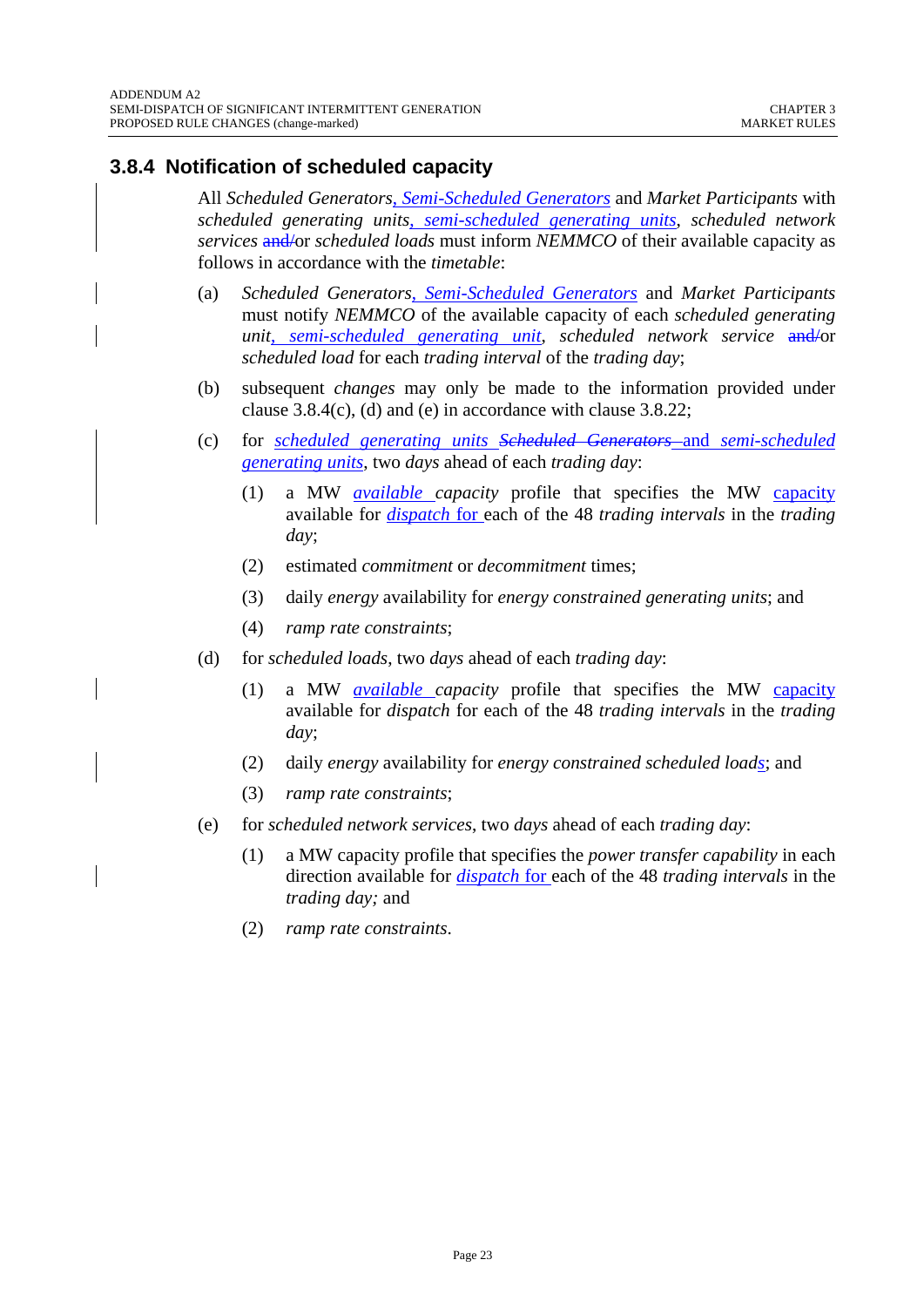#### **3.8.6 Generating unit offers for dispatch**

The following requirements apply to all *dispatch offers* for *scheduled generating units* and *semi-scheduled generating units*:

- (a) *dispatch offers* must contain the *Scheduled Generator's* or *Semi-Scheduled Generator's* intended *self-dispatch level* for each *trading interval*, and may contain up to 10 *price bands* which may be either for possible *dispatch* above the intended *self-dispatch level* or for possible *off-loading* below the intended *self-dispatch level* by *dispatch instruction*;
- (b) the *dispatch offer* must specify for each of the 48 *trading intervals* in the *trading day*:
	- (1) a MW capacity for the intended *self-dispatch level*;
	- (2) an incremental MW amount for each *price band* specified in the *dispatch offer*; and
	- (3) a MW/min *ramp rate* capability;
- (c) the MW quantities specified are to apply at the terminals of the *scheduled generating unit* or *semi-scheduled generating unit* or, with *NEMMCO*'s agreement, at any other point in the *Scheduled Generator's* or *Semi-Scheduled Generator's* electrical installation or on the *network*;
- (d) a *dispatch offer* which specifies a *self-dispatch level* of more than zero must specify at least one *price band* for *off-loading* below the intended *self-dispatch level* and the total MW quantity in *price bands* specified for *off-loading* in each *trading interval* must equal the MW quantity of the *self-dispatch level* for that *trading interval* to enable possible *off-loading* to a zero *dispatch* level;
- (e) the *dispatch offer* must specify a *loading price* or an *off-loading price* for each *price band* specified in the *dispatch offer*, in dollars and whole cents per MWh, and this price is to apply to the *price band* throughout the *trading day*;
- (f) prices specified for each *price band* specified in the *dispatch offer* must increase monotonically with an increase in available MWs;
- (g) prices specified are to apply at the *scheduled generating unit's* or *semischeduled generating unit's connection point* and for the purposes of *central dispatch* shall be referred to the *regional reference node* to which that *connection point* is assigned as follows:

 $RP = DOP \div LF$ 

where

- RP is the price specified in the *dispatch offer* when referred to the appropriate *regional reference node*;
- DOP is the price as specified in the *dispatch offer*; and
- LF where the *scheduled generating unit's* or *semi-scheduled generating unit's connection point* is a *transmission network connection point*, is the *intra-regional loss factor* at that *connection point*, or where the *scheduled generating unit's* or *semi-scheduled generating unit's connection point* is a *distribution network connection point*, is the product of the *distribution loss factor* at that *connection point* multiplied by the *intra-regional loss*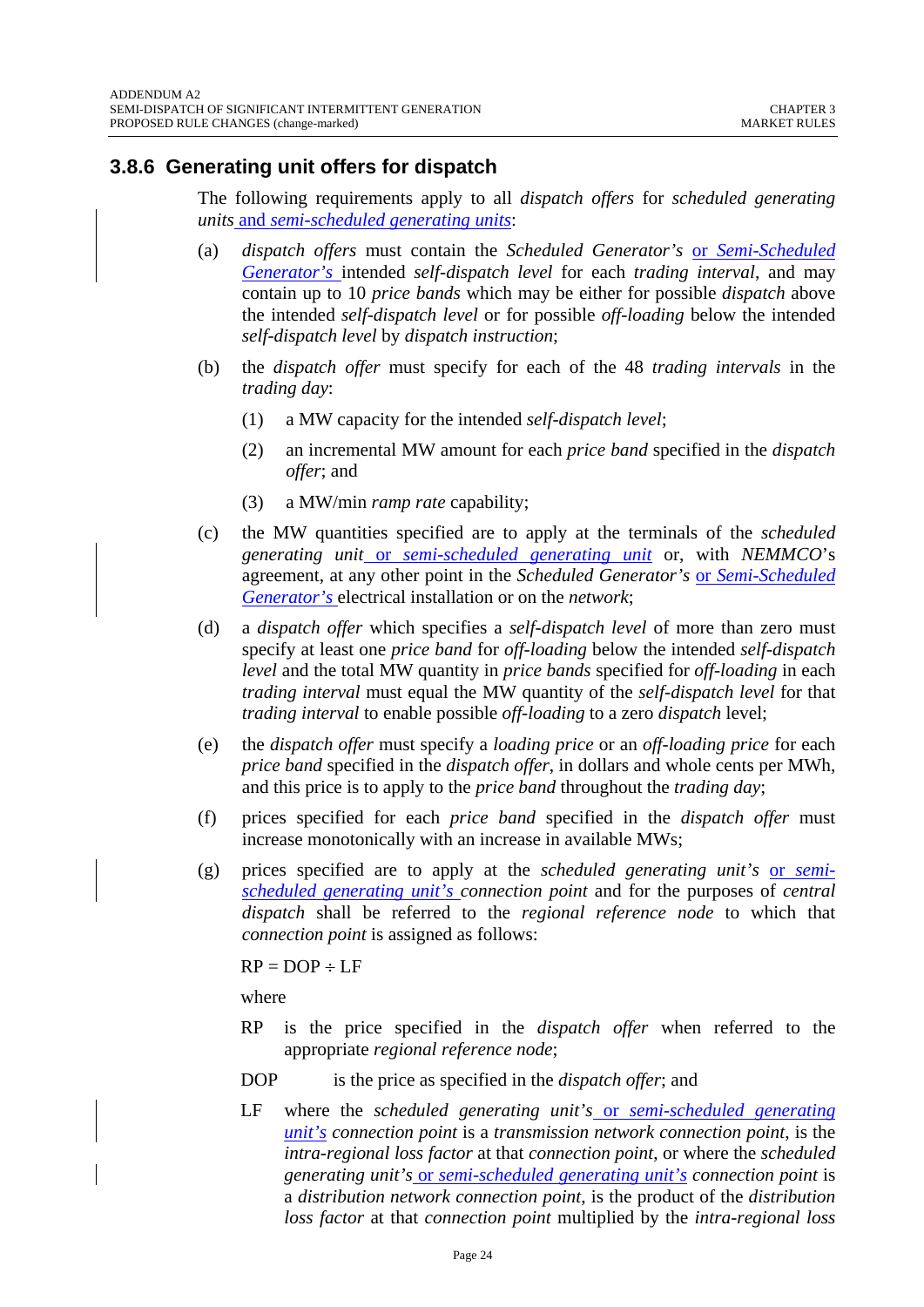*factor* at the *transmission network connection point* to which it is assigned;

- (h) *loading prices* offered must be equal to or greater than \$0/MWh and may not exceed the product of *VoLL* multiplied by the *intra-regional loss factor* at the *Scheduled Generator's* or *Semi-Scheduled Generator's transmission network connection point* for the *generating unit*;
- (i) *off-loading prices* must be less than \$0/MWh, i.e. negative in sign and may not be less than the product of the *market floor price* multiplied by the *intraregional loss factor* at the *Scheduled Generator's* or *Semi-Scheduled Generator's transmission network connection point* for the *generating unit*;
- (j) a *loading price* specified for a *price band* is to be interpreted as the minimum price at which up to the specified MW increment is to be loaded in the *central dispatch* process;
- (k) **[Deleted]**
- (l) an *off-loading price* specified for a *price band* is to be interpreted as the maximum price payable to *NEMMCO* by the *Scheduled Generator* or *Semi-Scheduled Generator* in respect of the *generating unit'*s *sent out generation* with the *generating unit's* output reduced below its specified *self-dispatch level*  in the *central dispatch* process by an amount less than the specified MW increment;
- (m) the MW quantity specified in each *price band* in each *trading interval* must be specified in whole MW; and
- (n) the *dispatch offer* may specify the daily *energy* available for *energy constrained generating units*.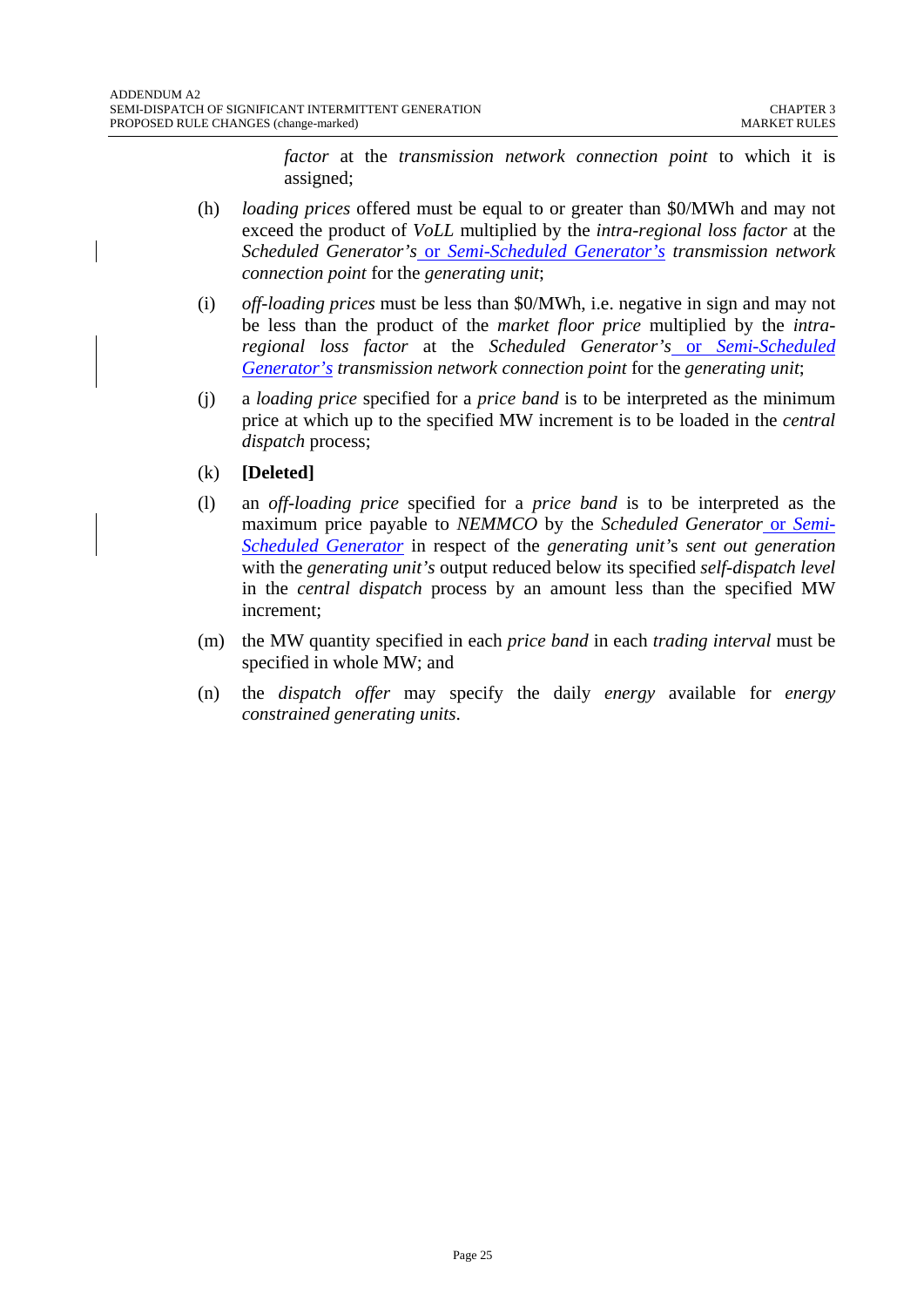#### **3.8.8 Validation of dispatch bids and offers**

- (a) If a *dispatch offer*, *dispatch bid* or *market ancillary service offer* is made in accordance with clauses 3.8.6, 3.8.6A, 3.8.7 or 3.8.7A (whichever is applicable), *NEMMCO* must make available to the *Scheduled Generator*, *Semi-Scheduled Generator* or *Market Participant* who submitted the *dispatch offer*, *dispatch bid* or *market ancillary service offer* the following information without delay:
	- (1) acknowledgement of receipt of a valid *dispatch offer, dispatch bid* or *market ancillary service offer*; and
	- (2) the data contained in the *dispatch offer*, *dispatch bid* or *market ancillary service offer* as it will be used by *NEMMCO* in the *central dispatch* process.
- (b) It is the responsibility of each *Scheduled Generator*, *Semi-Scheduled Generator* and *Market Participant* to check that the data contained in its *dispatch offer*, *dispatch bid* or *market ancillary service offer* as received and to be used by *NEMMCO* in the *central dispatch* process is correct.
- (c) If a *dispatch offer, dispatch bid* or *market ancillary service offer* is not made in accordance with clauses 3.8.6, 3.8.6A, 3.8.7 or 3.8.7A (whichever is applicable), *NEMMCO* must not include that *dispatch offer, dispatch bid* or *market ancillary service offer* in the *central dispatch* process and must without delay notify the *Scheduled Generator*, *Semi-Scheduled Generator* or *Market Participant* submitting the *dispatch offer, dispatch bid* or *market ancillary service offer* of its invalidity and provide to that *Scheduled Generator*, *Semi-Scheduled Generator* or *Market Participant* details of the invalid data*.*
- (d) If any details contained within a *dispatch offer*, *dispatch bid* or *market ancillary service offer* are inconsistent with the *registered bid and offer data* provided by the relevant *Scheduled Generator*, *Semi-Scheduled Generator* or *Market Participant* then *NEMMCO* has the right to treat that *dispatch offer*, *dispatch bid* or *market ancillary service offer* as invalid and if it does so must notify the *Scheduled Generator*, *Semi-Scheduled Generator* or *Market Participant* without delay.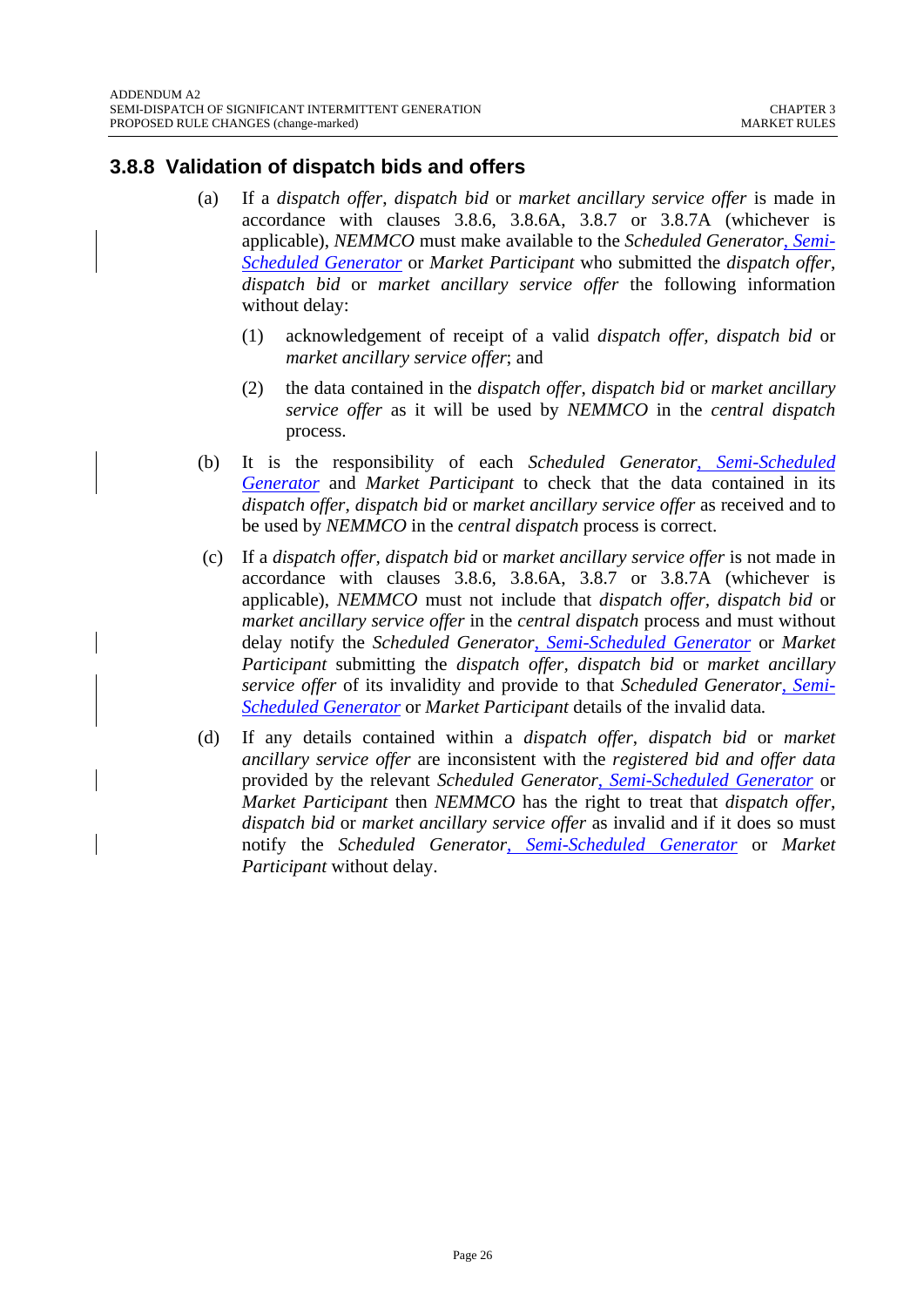#### **3.8.9 Default offers and bids**

- (a) *Scheduled Generators*, *Semi-Scheduled Generators* and *Market Participants* may, at any time, submit a *dispatch offer*, a *dispatch bid* or a *market ancillary service offer* in respect of a *scheduled generating unit*, *semi-scheduled generating unit*, *scheduled load*, *scheduled network service*, *ancillary service generating unit* or *ancillary service load* to apply from a specified future *trading day*.
- (b) A *Scheduled Generator*, *Semi-Scheduled Generator* or *Market Participant* may vary or withdraw a *default dispatch bid*, *default dispatch offer* or *market ancillary service offer* at any time prior to the deadline for submissions of *dispatch offers*, *dispatch bids* and *market ancillary service offers* for a *trading day* in accordance with the *timetable*.
- (c) Subject to any procedures *published* in accordance with clause 3.8.9(d), *default dispatch offer*, *default dispatch bid* or *market ancillary service offer* applicable to a *trading day* must be included by *NEMMCO* in the *central dispatch* process when the deadline for submission of *dispatch offers, dispatch bids* and *market ancillary service offers* for that *trading day* arrives in accordance with the *timetable* if*,* and only if, no later valid *dispatch offer, dispatch bid* or *market ancillary service offer* has been submitted pursuant to clauses 3.8.6, 3.8.6A, 3.8.7, 3.8.7A or 3.8.9(b).
- (d) *NEMMCO*, in consultation with *Scheduled Generators*, *Semi-Scheduled Generators* and *Market Participants* in accordance with the *Rules consultation procedures,* must develop and *publish* procedures to determine the circumstances when *NEMMCO* may use a prior *dispatch offer* or *dispatch bid*  lodged by a *Scheduled Generator*, *Semi-Scheduled Generator* or *Market Participant* as a substitute for a *default dispatch offer* or *default dispatch bid*.
- (e) *NEMMCO* may disregard a *default dispatch offer* or a *default dispatch bid* and substitute a prior *dispatch offer* or *dispatch bid* or *market ancillary service offer* lodged by a *Scheduled Generator*, *Semi-Scheduled Generator* or a *Market Participant* determined in accordance with a procedure developed under clause 3.8.9(d) as input to *PASA, pre-dispatch* and *central dispatch*.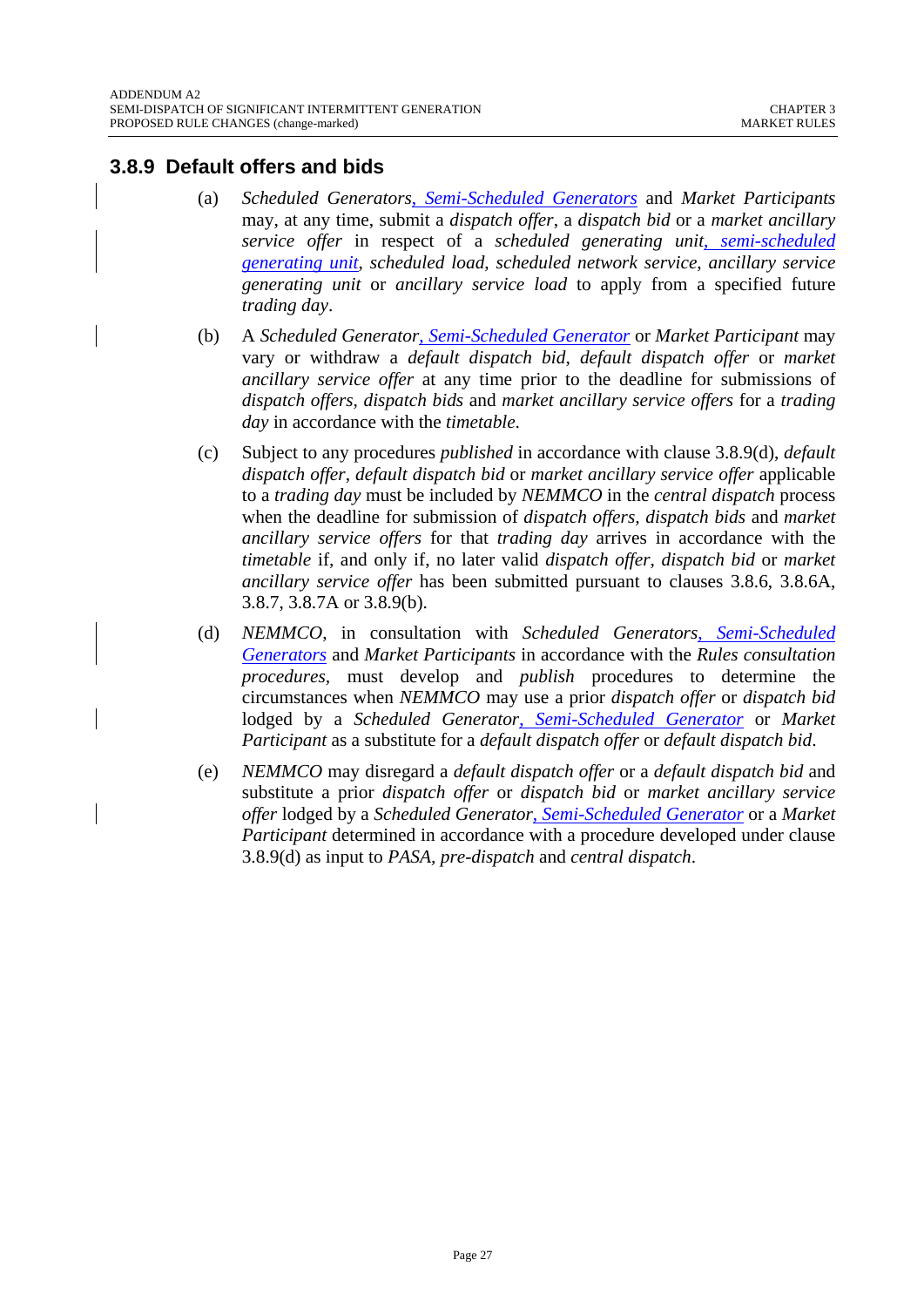#### **3.8.10 Network constraints**

- (a) In accordance with the *NEMMCO power system security responsibilities* and any other standards set out in Chapter 4, *NEMMCO* must determine any *constraints* on the *dispatch* of *scheduled generating units*, *semi-scheduled generating units*, *scheduled network services*, *scheduled loads*, *ancillary service generating units* or *ancillary service loads* which may result from planned *network outages*.
- (b) *NEMMCO* must represent *intra-regional network constraints* and *interregional network constraints* as inputs to the *dispatch* process in a form that can be reviewed after the *trading interval* in which they occurred.
- (c) The process used by *NEMMCO* to derive the *network constraints* must be clearly documented and made available to *Scheduled Generators*, *Semi-Scheduled Generators* and *Market Participants*.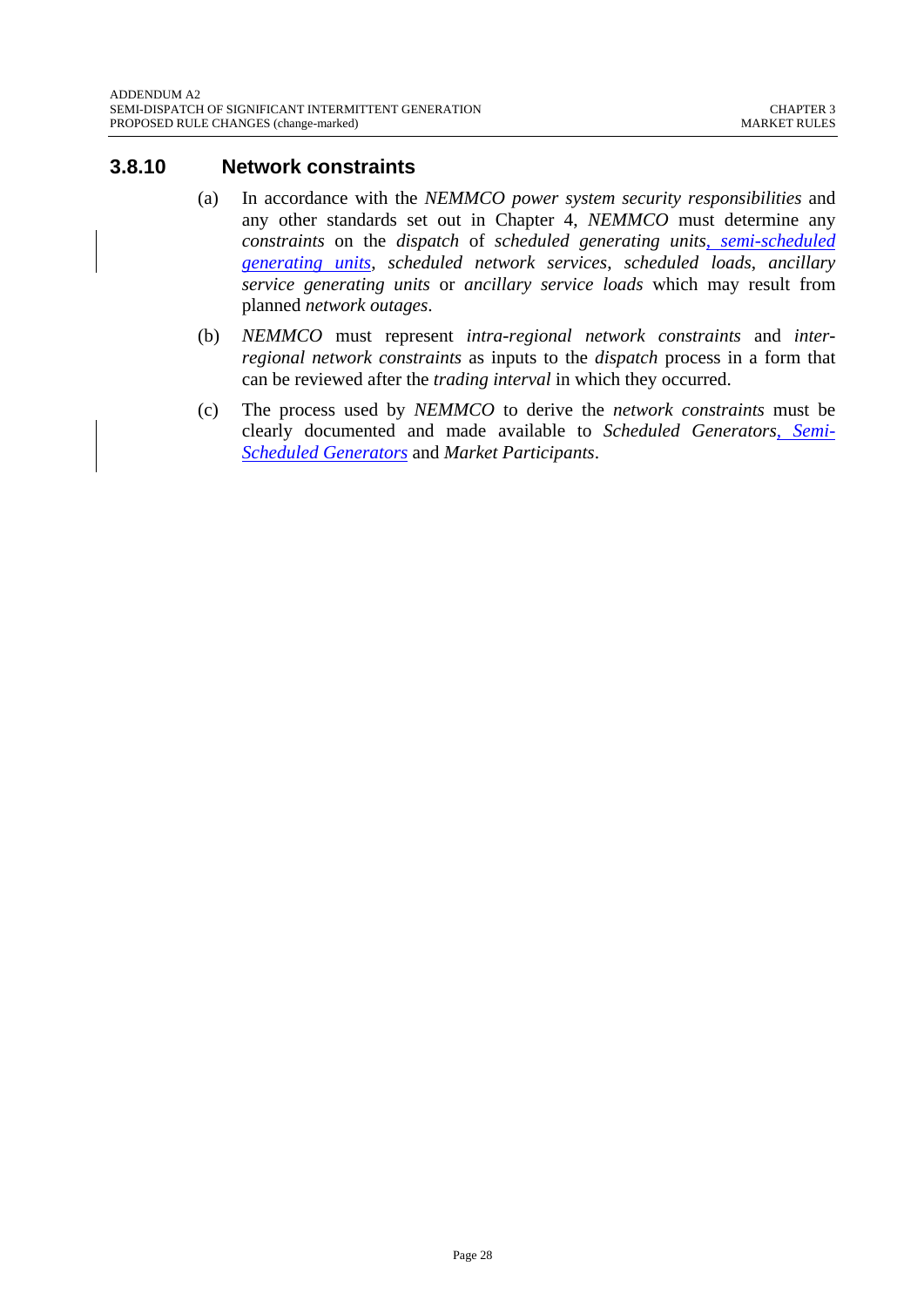#### **3.8.14 Dispatch under conditions of supply scarcity**

*NEMMCO* must ensure that, during times of *supply* scarcity, the actions set out below occur in the following sequence:

- (a) subject to any adjustments which may be necessary to implement action under clause 3.8.14(c), all valid *dispatch bids* and *dispatch offers* submitted by *Scheduled Generators*, *Semi-Scheduled Generators* or *Market Participants* are *dispatched*, including those priced at *VoLL*;
- (b) subject to any adjustments which may be necessary to implement action under clause 3.8.14(c), after all valid *dispatch bids* and *dispatch offers* submitted by *Scheduled Generators*, *Semi-Scheduled Generators* and *Market Participants*  have been exhausted, *dispatch bids* or *dispatch offers* submitted by *NEMMCO*  in respect of *plant* or *scheduled network services* under contracts for the provision of *reserves* are *dispatched;* and
- (c) any further corrective actions required are implemented in accordance with clauses 4.8.5B and 4.8.9.

#### **3.8.16 Equal priced dispatch bids and dispatch offers**

If there are *scheduled generating units*, *semi-scheduled generating units* or *scheduled loads*, in the same *region*, for which the prices submitted in *dispatch bids* or *dispatch offers* for a particular *trading interval* result in identical prices at their *regional reference node*, then the MW quantities specified in the relevant *price bands* of those *dispatch bids* or *dispatch offers* must be *dispatched* on a pro-rata basis, where this can be achieved without imposing undue costs on any party, or violating other constraints.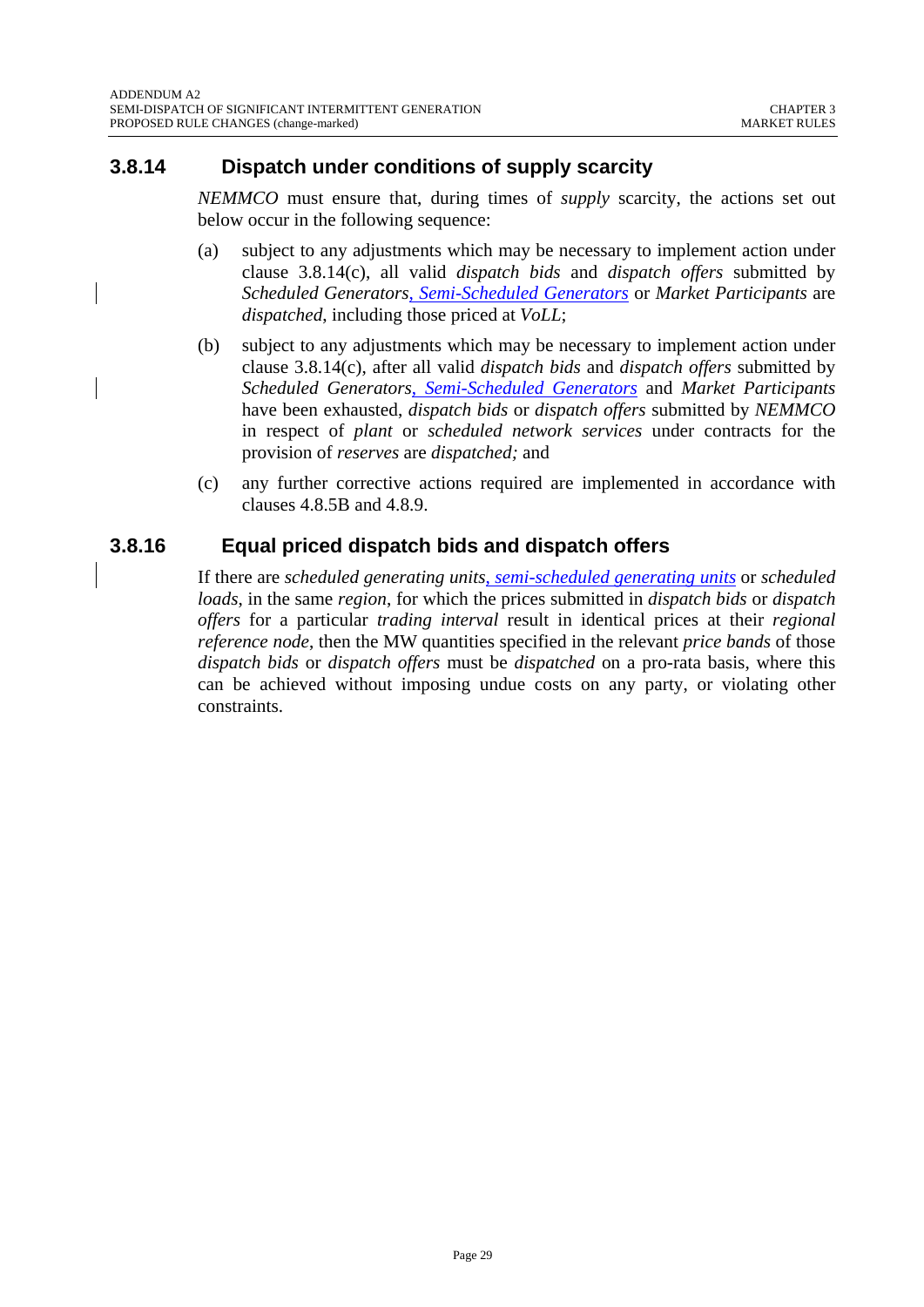#### **3.8.17 Self-commitment**

- (a) *Slow start generating units* are *generating units* which are unable to *synchronise* and increase *generation* within 30 minutes of receiving an instruction from *NEMMCO*.
- (b) *Slow start generating units* must *self-commit* to be eligible for *dispatch*.
- (c) A *Generator* may only *self-commit* a *scheduled generating unit* or *semischeduled generating unit* in accordance with this clause.
- (d) A *Scheduled Generator* or a *Semi-Scheduled Generator* has a right to *synchronise* its *generating unit* to the *power system* and have *NEMMCO dispatch* that *generating unit* subject to the *dispatch* procedures as set out in this clause 3.8.
- (e) A *Scheduled Generator* or a *Semi-Scheduled Generator* must advise *NEMMCO* of its intention to *self-commit* and *synchronise* a *generating unit*  with a *nameplate rating* of 30 MW or morein the *PASA* process - Unless otherwise agreed with *NEMMCO,* tThe *Scheduled Generator* must advises this intention through the *PASA* and *pre-dispatch* processes by submitting an amended *available capacity* profile of the relevant *scheduled generating unit* or *semi-scheduled generating unit* into the *market information bulletin board*.
- (f) The exact time of *synchronisation* will may be subject to directions from *NEMMCO* in accordance with Chapter 4.
- (g) *Scheduled Generators*, *Semi-Scheduled Generators* and *Market Participants* must notify *NEMMCO* of any changes to *self-commitment* decisions without delay.
- (h) *NEMMCO* must notify all *Scheduled Generators*, *Semi-Scheduled Generators* and *Market Participants* of any changes to *self-commitment* decisions without delay.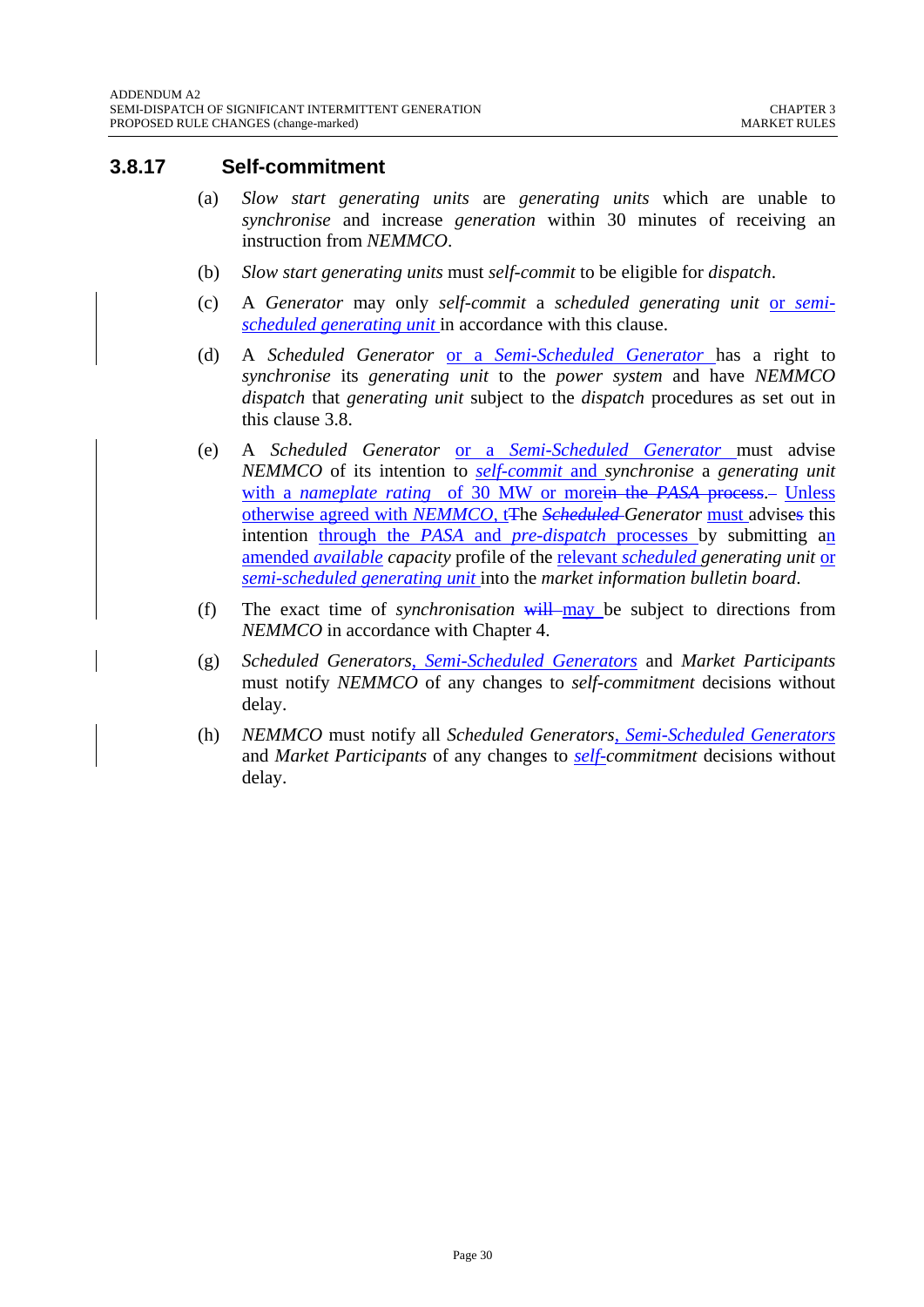#### **3.8.18 Self-decommitment**

- (a) A *Generator* may only *self-decommit* a *scheduled generating unit* or *semischeduled generating unit* in accordance with this clause.
- (b) *Scheduled Generators* and *Semi-Scheduled Generators* must notify *NEMMCO* of their planned *self-decommitment* decisions in relation to *slow start generating units* at least 2 *days* in advance of *dispatch*.
- (b1) A *Scheduled Generator* or a *Semi-Scheduled Generator* must advise *NEMMCO* of its intention to *self-decommit* and *de-synchronise* a *generating unit* with a *nameplate rating* of 30 MW or more. Unless otherwise agreed with *NEMMCO*, the *Generator* must advise this intention through the *PASA* and *pre-dispatch* processes by submitting an amended *available capacity* profile of the relevant *scheduled generating unit* or *semi-scheduled generating unit* into the *market information bulletin board*.
- (c) *Scheduled Generators*, *Semi-Scheduled Generators* and *Market Participants* must notify *NEMMCO* as soon as practicable of any changes in their *selfdecommitment* decisions.
- (d) *NEMMCO* must notify all *Scheduled Generators*, *Semi-Scheduled Generators* and *Market Participants* of any changes to *self-de-commitment* decisions as soon as practicable.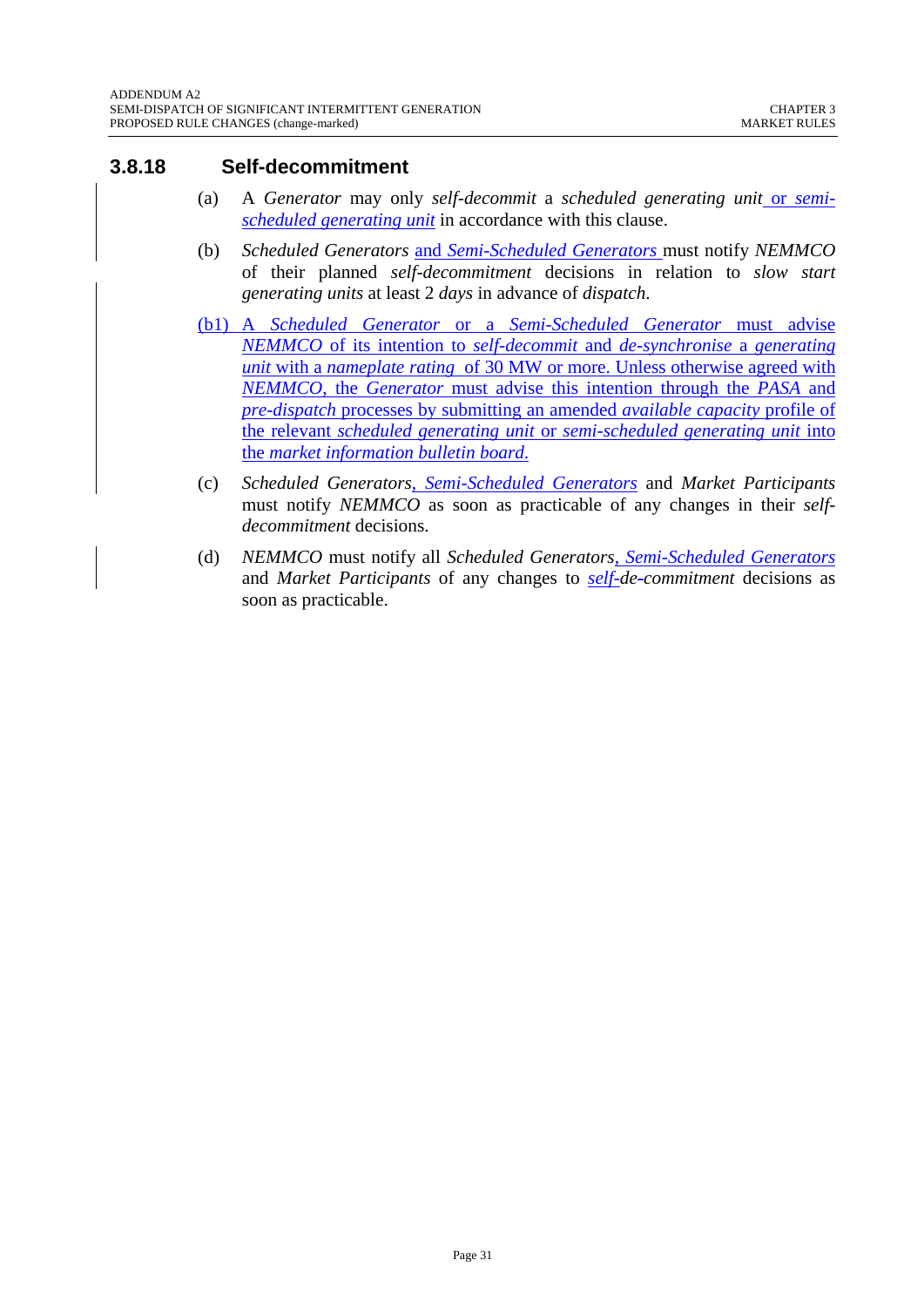#### **3.8.19 Dispatch inflexibilities**

- (a) If a *Scheduled Generator* or *Market Participant* reasonably expects one or more of its *scheduled generating units*, *scheduled network services* or *scheduled loads* to be unable to operate in accordance with *dispatch instructions* in any *trading interval*, due to abnormal *plant* conditions or other abnormal operating requirements in respect of that *scheduled generating unit*, *scheduled network service* or *scheduled load*, it must advise *NEMMCO* through the *PASA* process or in its *dispatch offer* or *dispatch bid* in respect of that *scheduled generating unit*, *scheduled network service* or *scheduled load*, as appropriate under this Chapter, that the *scheduled generating unit*, *scheduled network service* or *scheduled load* is *inflexible* in that *trading interval* and must specify a fixed *loading level* at which the *scheduled generating unit*, *scheduled network service* or *scheduled load* is to be operated in that *trading interval*.
- (a1) If a *Semi-Scheduled Generator* reasonably expects one or more of its *semischeduled generating units* to be unable to operate in accordance with *dispatch instructions* in any *trading interval* due to abnormal *plant* conditions or other abnormal operating requirements in respect of that *semi-scheduled generating unit*, it must advise *NEMMCO* through the *PASA* process or in its *dispatch offer* in respect of that *semi-scheduled generating unit*, as appropriate under this Chapter, that the *semi-scheduled generating unit* is *inflexible* in that *trading interval* and must specify a maximum *loading level* at or below which the *semi-scheduled generating unit* is to be operated in that *trading interval*.
- (b) Where a *Scheduled Generator*, *Semi-Scheduled Generator* or *Market Participant* advises *NEMMCO* that a *scheduled generating unit*, *semischeduled generating unit*, *scheduled network service* or *scheduled load* is *inflexible* in accordance with clause 3.8.19(a) or clause 3.8.19(a1) the *Scheduled Generator*, *Semi-Scheduled Generator* or *Market Participant* must:
	- (1) provide *NEMMCO* with a brief, verifiable and specific reason why the *scheduled generating unit*, *semi-scheduled generating unit, scheduled network service* or *scheduled load* is *inflexible* at the same time as it advises *NEMMCO* of the *inflexibility*; and
	- (2) provide to the *AER,* upon written request, in accordance with the guidelines issued by the *AER* from time to time in accordance with the *Rules consultation procedures* such additional information to substantiate and verify the reason for such *inflexibility* as the *AER* may require from time to time. The *AER* must provide information provided to it in accordance with this clause 3.8.19(b)(2) to any *Market Participant* that requests such information, except to the extent that the information can be reasonably claimed to be *confidential information.*
- (c) Other than in *trading intervals* for which it has been specified by a *Scheduled Generator*, *Semi-Scheduled Generator* or *Market Participant* in the relevant *dispatch offer* or *dispatch bid* for a *scheduled generating unit*, *semi-scheduled generating unit*, *scheduled network service* or *scheduled load* that the *scheduled generating unit*, *semi-scheduled generating unit, scheduled network service* or *scheduled load* is *inflexible*, then *NEMMCO* will *dispatch* the *scheduled generating unit*, *semi-scheduled generating unit*, *scheduled network service* or *scheduled load* in accordance with the prices and *price bands* specified in the relevant *dispatch offer* or *dispatch bid*.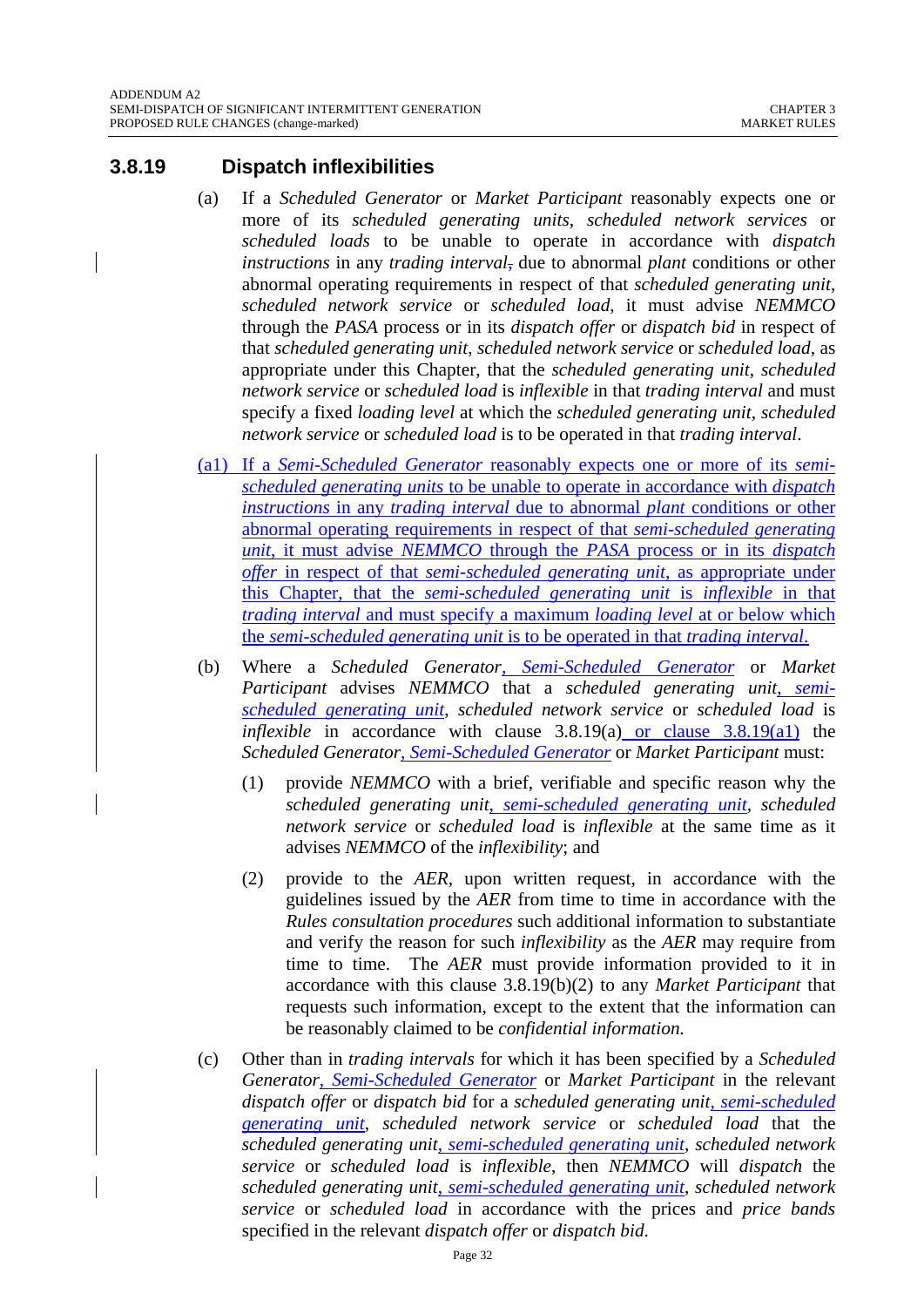- (d) In respect of *scheduled loads*, or *scheduled generating units* or *semi-scheduled generating units* which are not *slow start generating units*, *Scheduled Generators*, *Semi-Scheduled Generators* and *Market Participants* may provide *NEMMCO*, as part of the *registered bid and offer data* in respect of those *scheduled loads* or *generating units*, with a *dispatch inflexibility profile*.
- (e) A *dispatch inflexibility profile* for a *generating unit* must contain the following parameters to indicate its MW capacity and time related *inflexibilities*:
	- (1) The time, T1, in minutes, following the issue of a *dispatch instruction* by *NEMMCO* to increase its loading from 0 MW, which is required for the *plant* to begin to vary its *dispatch* level from 0 MW in accordance with the instruction;
	- (2) The time, T2, in minutes, that the *plant* requires after T1 (as specified in clause 3.8.19(e)(1)) to reach a specified minimum MW *loading level*;
	- (3) The time, T3, in minutes, that the *plant* requires to be operated at or above its minimum *loading level* before it can be reduced below that level;
	- (4) The time, T4, in minutes, following the issue of a *dispatch instruction* by *NEMMCO* to reduce loading from the minimum *loading level* (specified under clause 3.8.19(e)(2)) to zero, that the *plant* requires to completely comply with that instruction.
	- (5) T1, T2, T3 and T4 must all be equal to or greater than zero.
	- (6) The sum  $(T1 + T2)$  must be less than or equal to 30 minutes.
	- (7) The sum  $(T1 + T2 + T3 + T4)$  must be less than 60 minutes.
- (e1) A *dispatch inflexibility profile* for a *scheduled load* must contain parameters to indicate its MW capacity and time related *inflexibilities*.
- (f) *NEMMCO* must use reasonable endeavours not to issue a *dispatch instruction* which is inconsistent with a *Scheduled Generator's*, *Semi-Scheduled Generator's* or *Market Participant's dispatch inflexibility profile*.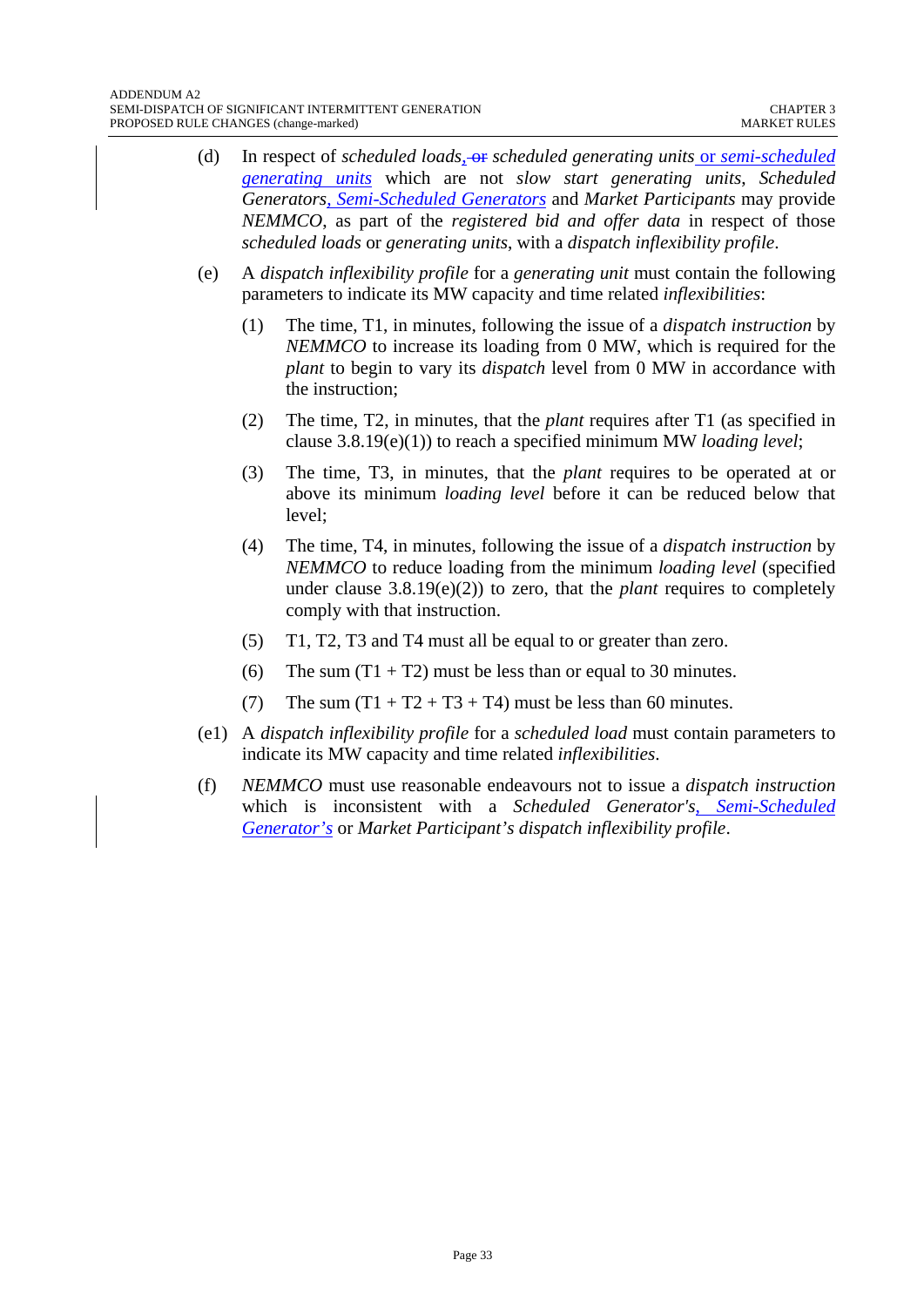#### **3.8.20 Pre-dispatch schedule**

- (a) Each *day*, in accordance with the *timetable*, *NEMMCO* must prepare and *publish* a *pre-dispatch schedule* covering each *trading interval* of the period commencing from the next *trading interval* after the current *trading interval* up to and including the final *trading interval* of the last *trading day* for which all valid *dispatch bids* and *dispatch offers* have been received in accordance with the *timetable* and applied by the *pre-dispatch* process.
- (b) The *pre-dispatch* process is to have a resolution of one *trading interval* and no analysis will be made of operations within the *trading interval*, other than to ensure that *contingency capacity reserves* are adequate as set out in Chapter 4.
- (c) *NEMMCO* must determine the *pre-dispatch schedule* for each *trading interval* on the basis of *dispatch bids*, *dispatch offers* and *market ancillary service offers* submitted for that *trading interval,* and *NEMMCO's* forecast *power system load* for each *region* for that *trading interval*, *NEMMCO's unconstrained intermittent generation forecast* for each *semi-scheduled generating unit* for that *trading interval,* and by using a process consistent with the principles for *central dispatch* as set out in clause 3.8.1.
- (d) In determining the *pre-dispatch schedule NEMMCO* shall not take account of any *dispatch inflexibility profile* submitted in accordance with clause 3.8.19.
- (e) Any inputs made to the *pre-dispatch* process by *NEMMCO* for the purpose of achieving a physically realisable schedule or to satisfy *power system security* requirements must be made prior to release of the *pre-dispatch schedule* and recorded by *NEMMCO* in a manner suitable for audit.
- (f) The *pre-dispatch schedule* must include the details set out in clause 3.13.4(f).
- (g) Each *Scheduled Generator*, *Semi-Scheduled Generator*, *Scheduled Network Service Provider* and *Market Customer* which has classified a *scheduled load* and *Market Participant* (which has classified an *ancillary service generating unit* or *ancillary service load*) must ensure that it is able to *dispatch* its plant as required under the *pre-dispatch schedule* and is responsible for changing inputs to the *central dispatch* process, if necessary to achieve this, via the rebidding provisions under clause 3.8.22.
- (h) The *pre-dispatch schedule* must be re-calculated and the results re-*published* by *NEMMCO* regularly in accordance with the *timetable*, or more often if a change in circumstances is deemed by *NEMMCO* to be likely to have a significant effect on the operation of the *market*.
- (i) *NEMMCO* must fully document the operation of the *pre-dispatch* process, including the principles adopted in making calculations required to be included and all such documentation must be made available to *Scheduled Generators*, *Semi-Scheduled Generators* and *Market Participants* at a fee to be set by *NEMMCO* to cover its costs of supplying such documentation.
- (j) The following *pre-dispatch* outputs relating specifically to a *generating unit*, *scheduled network service*, *scheduled load* or *ancillary service load* operated by a *Scheduled Generator*, *Semi-Scheduled Generator* or *Market Participant* must be made available electronically to that *Scheduled Generator*, *Semi-Scheduled Generator* or *Market Participant* on a confidential basis: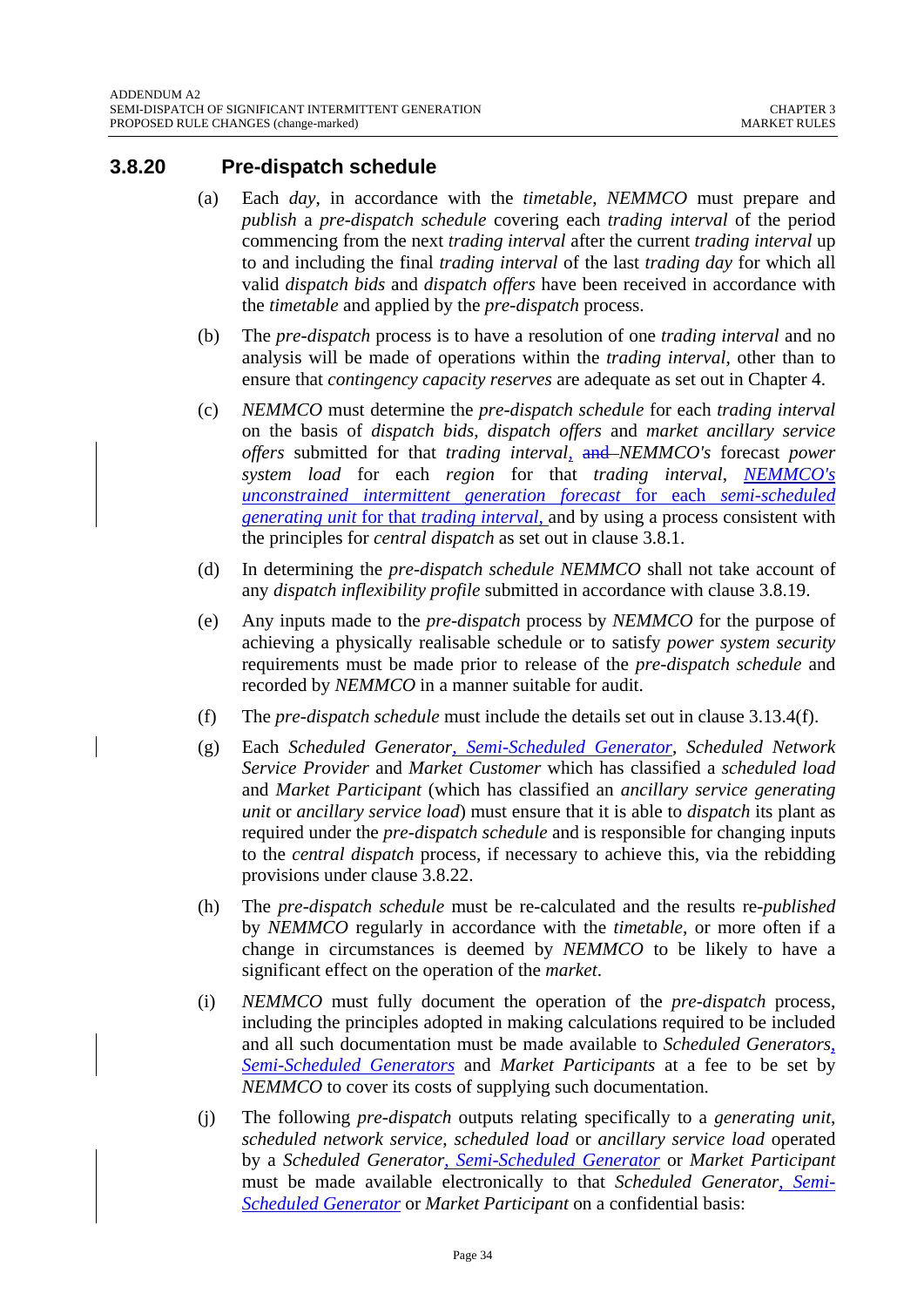- (1) the scheduled times of *commitment* and *de-commitment* of individual *slow start generating units*;
- (2) scheduled half hourly *loading* for each scheduled entity;
- (3) scheduled provision of *ancillary services*;
- (4) scheduled *constraints* for the provision of *ancillary services*; and
- (5) scheduled *constraints* due to *network* limitations.
- (k) Where the *pre-dispatch schedule* may have failed to maximise the joint value of *energy* and *ancillary services pre-dispatch* outputs of a *scheduled generating unit* or *semi-scheduled generating unit*, due to the *scheduled generating unit* or *semi-scheduled generating unit* operating outside its *enablement limit*, *NEMMCO* must notify the *Scheduled Generator*, *Semi-Scheduled Generator* or *Market Participant* operating the *scheduled generating unit* or *semi-scheduled generating unit*, electronically on a confidential basis.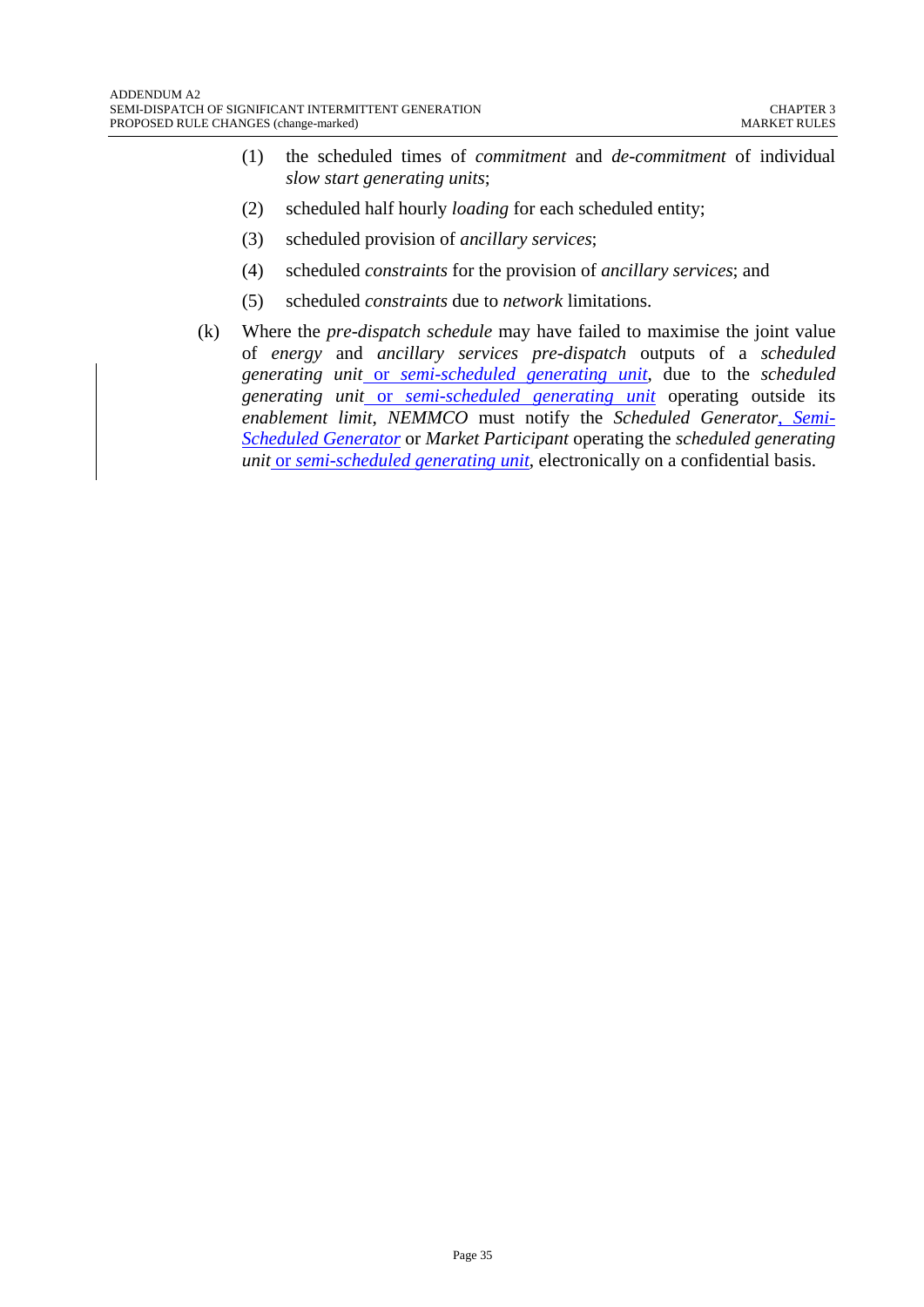#### **3.8.21 On-line dispatch process**

- (a) *Dispatch bids* and *dispatch offers* must be *centrally dispatched* by *NEMMCO*  using the *dispatch algorithm*.
- (a1) A *dispatch interval* is to be five minutes in duration.
- (b) The *dispatch algorithm* is to be run by *NEMMCO* for each *dispatch interval*. If the *dispatch algorithm* is not successfully run for any *dispatch interval* then the values of the last successful run of the *dispatch algorithm* must be used for that *dispatch interval*.
- (c) *Central dispatch* results in the setting of *dispatch prices* and *ancillary services prices* for each *dispatch interval* and *spot prices* for each *trading interval* in accordance with clause 3.9.
- (d) Where possible, *dispatch instructions* will be issued electronically via the *automatic generation control system* or via an electronic display in the *Scheduled Generator's*, *Semi-Scheduled Generator's* or *Market Participant's plant* control room. *NEMMCO* may issue *dispatch instructions* in some other form if in its reasonable opinion the methods described in this clause 3.8.21(d) are not possible.
- (e) A *Scheduled Generator*, *Semi-Scheduled Generator* or *Market Participant* must ensure it has facilities to receive *dispatch instructions* in the manner described in this clause.
- (f) *Dispatch instructions* that are issued via the *automatic generation control system* are to be issued progressively at intervals of no more than 5 minutes following re-evaluation of *central dispatch* to achieve a prompt and smooth implementation of the outcomes of each *central dispatch* update.
- (g) With the exception of instructions issued by telephone, all *dispatch instructions* and the times at which they are issued are to be logged automatically and *dispatch instructions* that are issued by telephone must be recorded by *NEMMCO*.
- (h) *NEMMCO* may modify or override the *dispatch algorithm* outcome in accordance with the requirements of clause 4.8.9 or due to *plant* not conforming to *dispatch instructions* and in such circumstances *NEMMCO* must record the details of the event and the reasons for its action for audit purposes.
- (i) **[Deleted]**
- (j) If a *scheduled load*<sub> $2$ </sub>-or *scheduled generating unit* <u>or *semi-scheduled generating*</u> *unit,* in respect of which a *dispatch inflexibility profile* has been notified to *NEMMCO* in accordance with clause 3.8.19, is *dispatched* from 0 MW in any *dispatch interval* by the *central dispatch* process, then the specified *dispatch inflexibility profile* must be used by *NEMMCO* as a *constraint* on the *dispatch* of that *plant* for the relevant subsequent *dispatch intervals*.
- (k) A *scheduled load* or *generating unit* whose *dispatch* is *constrained* in any *dispatch interval* due to a *dispatch inflexibility profile* submitted under clause 3.8.19 cannot be used as the basis for setting the *dispatch price* in that *dispatch interval* at any location.
- (l) *NEMMCO* must fully document the operation of the process described in this clause 3.8.21, including the software, algorithms, and the principles adopted in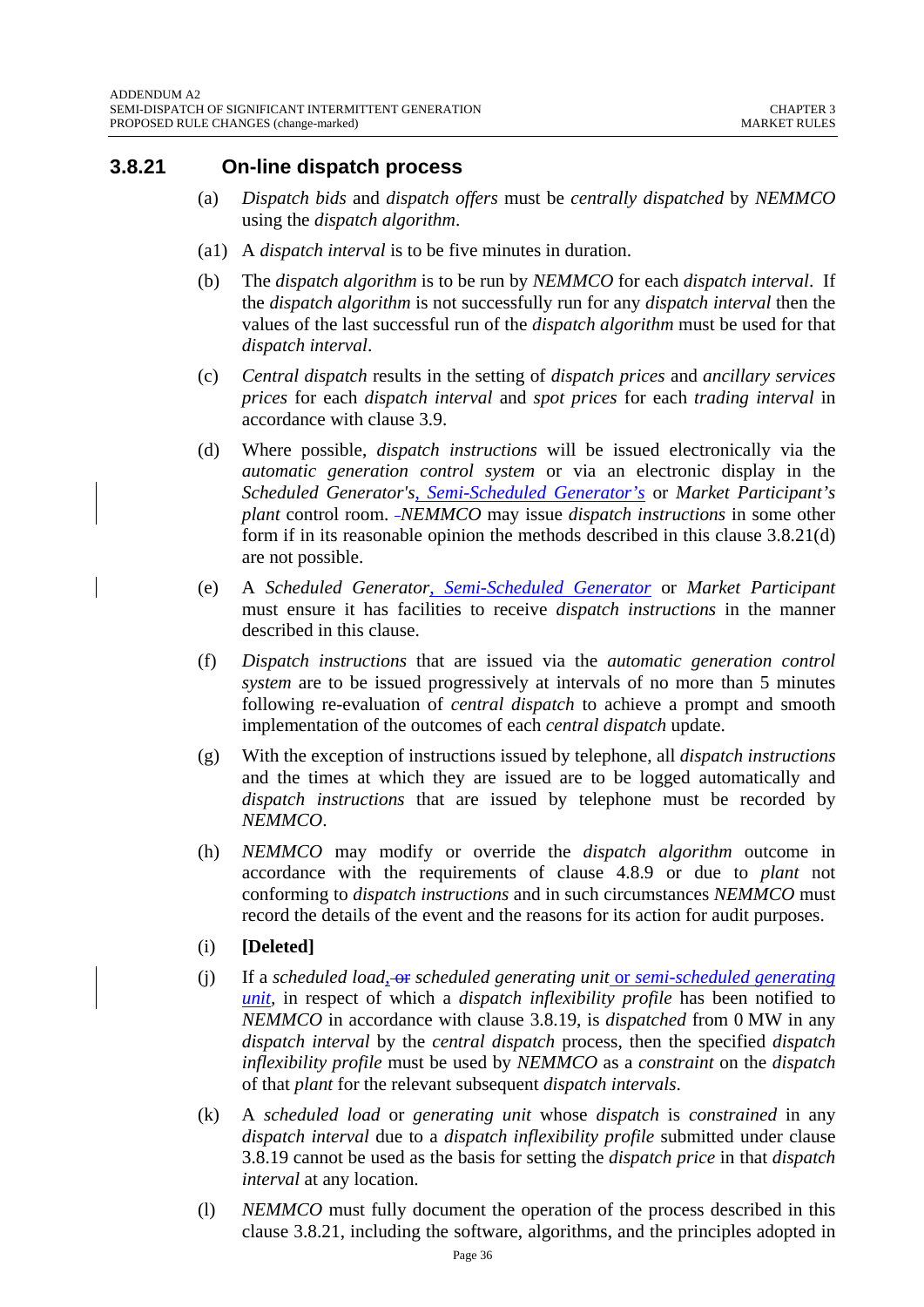making judgments where they are required in the process and all such documentation must be made available to *Scheduled Generators*, *Semi-Scheduled Generators* and *Market Participants* at a price reflective of costs incurred by *NEMMCO* in providing such documentation.

(m) Where the *central dispatch* process may have failed to *dispatch* a *scheduled generating unit* or *semi-scheduled generating unit* to maximise the joint value of *energy* and *ancillary services* due to the *scheduled generating unit* or *semischeduled generating unit* operating outside its *enablement limit*, *NEMMCO* must notify the *Scheduled Generator*, *Semi-Scheduled Generator* or *Market Participant* operating the *scheduled generating unit* or *semi-scheduled generating unit* on a confidential basis.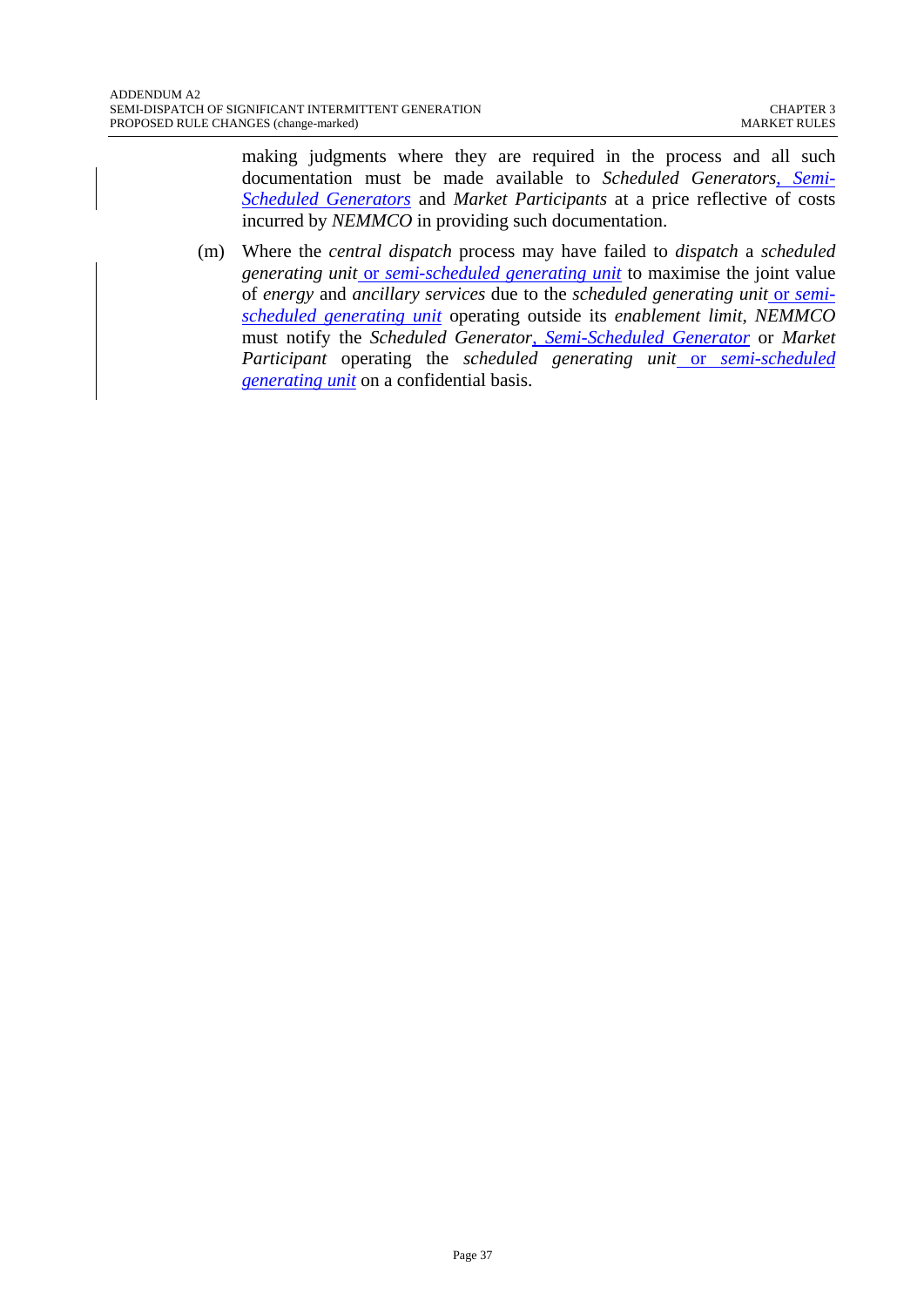#### **3.8.22 Rebidding**

- (a) Prices for each *price band* that are specified in *dispatch bids, dispatch offers* and *market ancillary service offers* are firm and no changes to the price for any *price band* are to be accepted under any circumstances.
- (b) Subject to clauses 3.8.22(c) and 3.8.22A, a *Scheduled Generator*, *Semi-Scheduled Generator* or *Market Participant* may vary its available capacity, daily *energy constraints*, *dispatch inflexibilities* and *ramp rates* of *generating units*, *scheduled network services* and *scheduled loads*, and the *response breakpoints*, *enablement limits* and response limits of *market ancillary services*.
- (c) A *Scheduled Generator*, *Semi-Scheduled Generator* or *Market Participant* must provide:
	- (1) all *rebids* to *NEMMCO* electronically unless otherwise approved by *NEMMCO;*
	- (2) to *NEMMCO*, at the same time as the *rebid* is made:
		- (i) a brief, verifiable and specific reason for the *rebid;* and
		- (ii) the time at which the event(s) or other occurrence(s) adduced by the *Scheduled Generator*, *Semi-Scheduled Generator* or *Market Participant* as the reason for the *rebid* occurred;
	- (3) to the *AER,* upon written request, in accordance with guidelines published by the *AER* from time to time under this clause 3.8.22 in accordance with the *Rules consultation procedures* such additional information to substantiate and verify the reason for a *rebid* as the *AER*  may require from time to time. The *AER* must provide information provided to it in accordance with this clause 3.8.22(c)(3) to any *Scheduled Generator*, *Semi-Scheduled Generator* or *Market Participant* that requests such information, except to the extent that the information can be reasonably claimed to be *confidential information*. The guidelines developed by the *AER* under this clause 3.8.22(c)(3) must include:
		- (i) the amount of detail to be included in the information provided to *NEMMCO* under clause 3.8.22(c)(2); and
		- (ii) procedures for handling claims by *Scheduled Generators*, *Semi-Scheduled Generators* or *Market Participants* in accordance with clause  $3.8.22(c)(3)$  or  $3.8.19(b)(2)$  that information provided to the *AER* by such *Scheduled Generators*, *Semi-Scheduled Generators* or *Market Participants* under those clauses is *confidential information.*

The *AER* must publish the guidelines developed under this clause 3.8.22 and may amend such guidelines from time to time.

- (d) *NEMMCO* must:
	- (1) subject to the *Scheduled Generator*, *Semi-Scheduled Generator* or *Market Participant* complying with clause 3.8.22(c)(1) and (c)(2)(i) and (ii), accept the *rebid;* and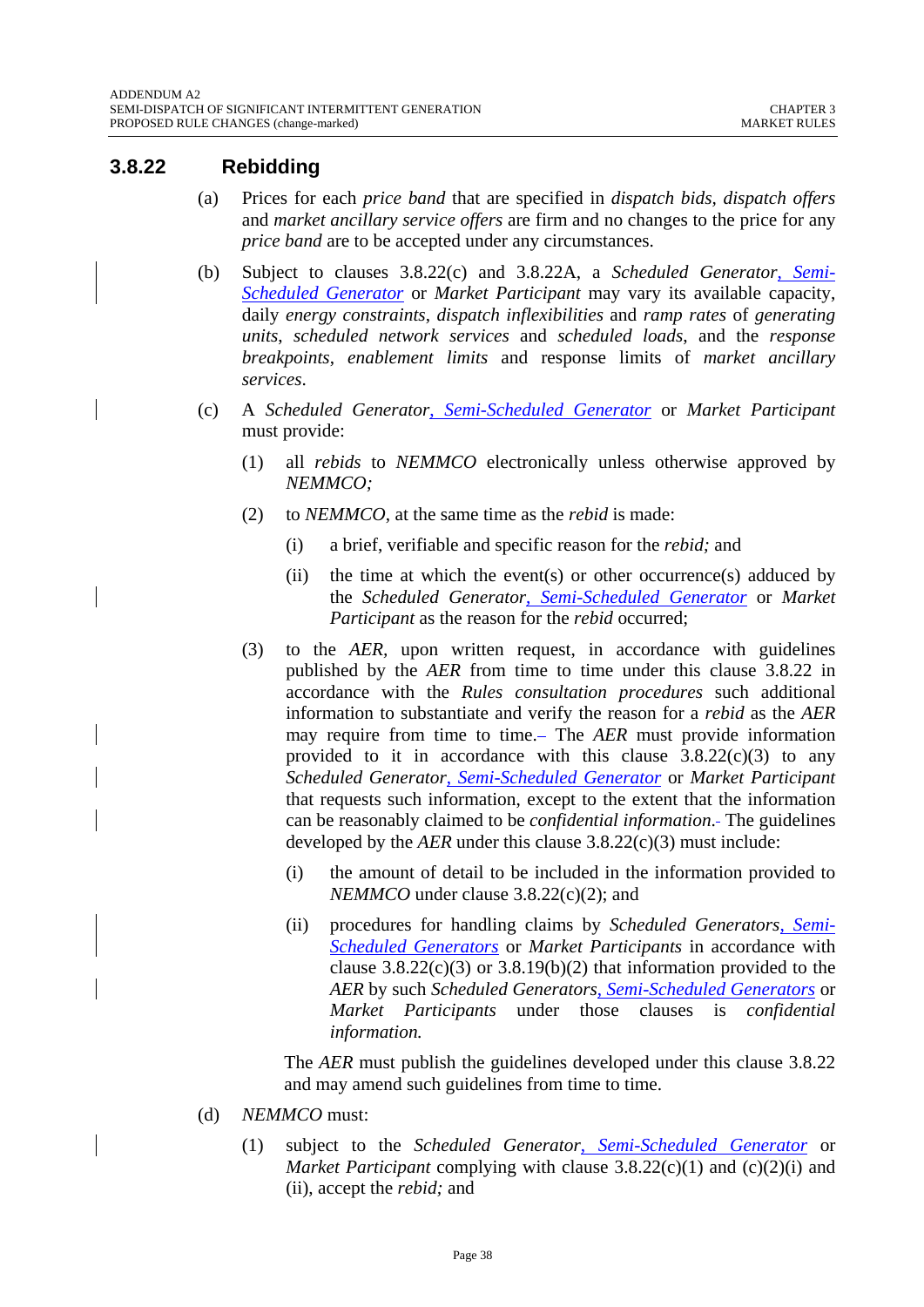(2) *publish,* in accordance with clause 3.13.4(p), the time the *rebid* was made and the reason provided by the *Scheduled Generator*, *Semi-Scheduled Generator* or *Market Participant* under clause 3.8.22(c)(2)(i).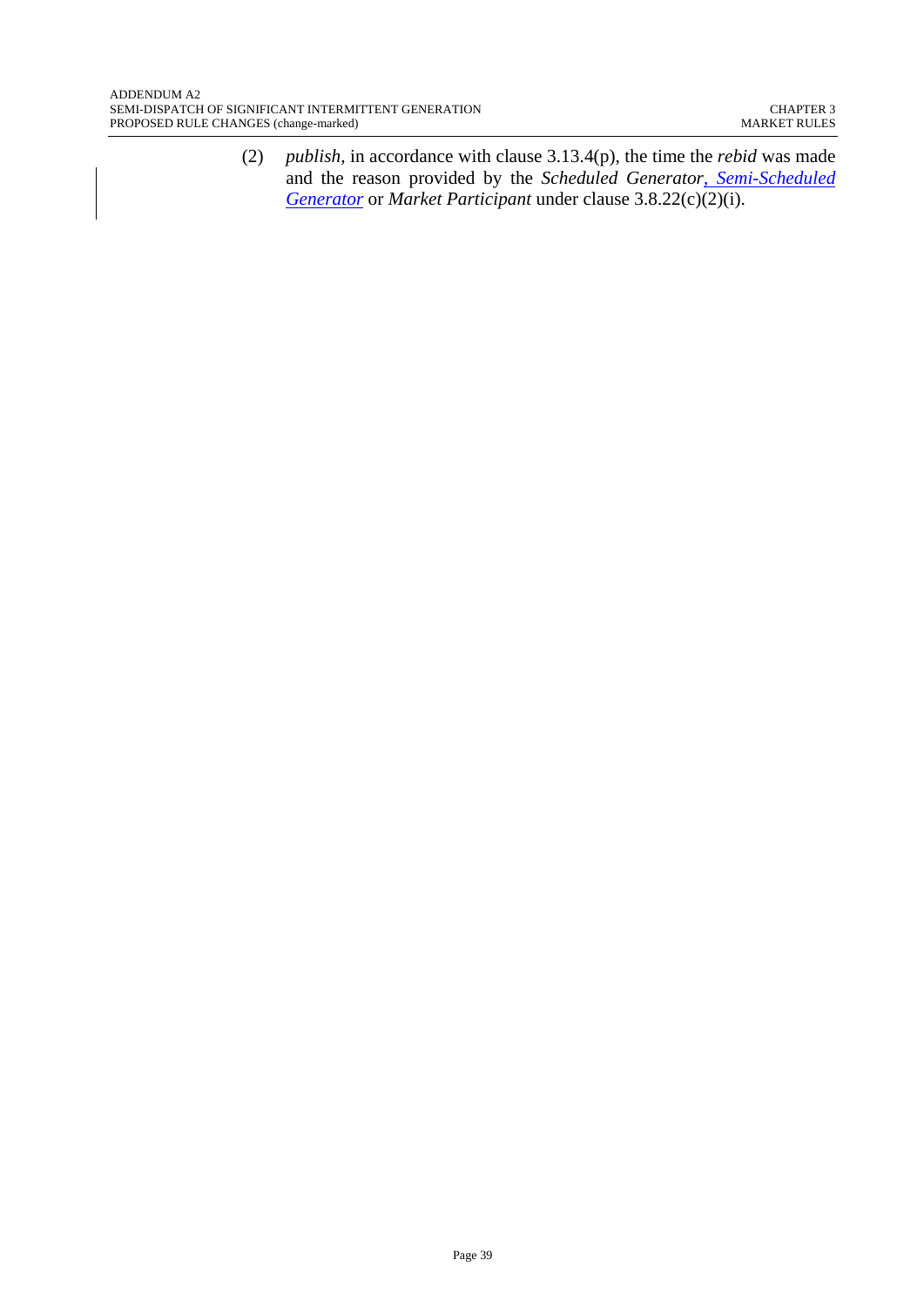## **3.8.22A Variation of offer, bid or rebid**

- (a) *Scheduled Generators*, *Semi-Scheduled Generators* and *Market Participants* must make *dispatch offers, dispatch bids* and *rebids* in good faith.
- (b) In clause 3.8.22A(a) a *dispatch offer*, *dispatch bid* or *rebid* is taken to be made in good faith if, at the time of making such an offer, bid or *rebid*, a *Scheduled Generator*, *Semi-Scheduled Generator* or *Market Participant* has a genuine intention to honour that offer, bid or *rebid*, if the material conditions and circumstances upon which the offer, bid or *rebid* were based remain unchanged until the relevant *dispatch interval*.
- (c) A *Scheduled Generator*, *Semi-Scheduled Generator* or *Market Participant* may be taken to have contravened clause 3.8.22A(a) notwithstanding that, after all the evidence has been considered, the intention of the *Scheduled Generator*, *Semi-Scheduled Generator* or *Market Participant* is ascertainable only by inference from the conduct of the *Scheduled Generator*, *Semi-Scheduled Generator* or *Market Participant*, or of any other person, or from relevant circumstances.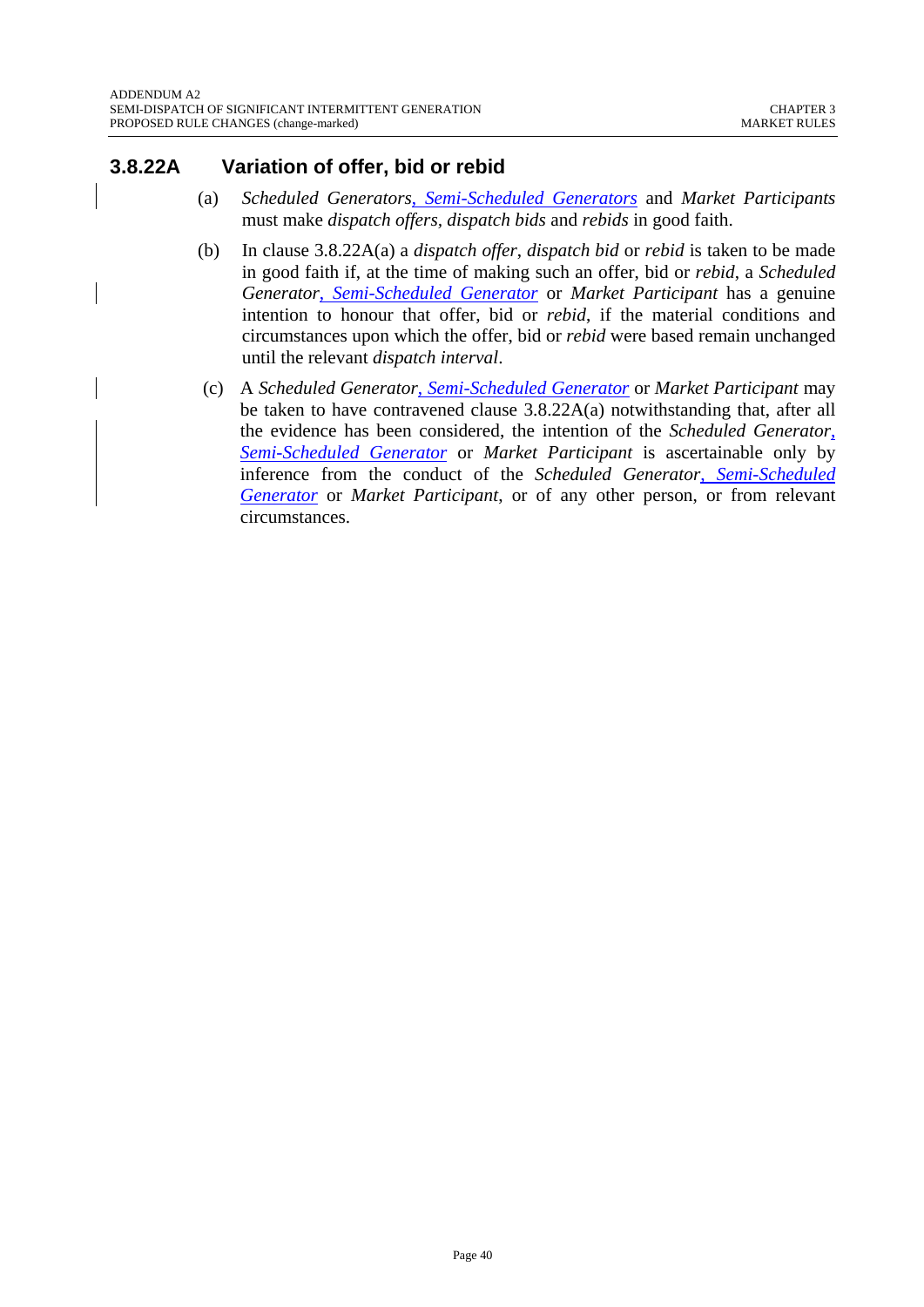#### **3.8.23 Failure to conform to dispatch instructions**

- (a) If a *scheduled generating unit*, *semi-scheduled generating unit*, *scheduled network service* or *scheduled load* fails to respond to a *dispatch instruction* within a tolerable time and accuracy (as determined in *NEMMCO's* reasonable opinion), then:
	- (1) the *scheduled generating unit*, *semi-scheduled generating unit*, *scheduled network service* or *scheduled load* (as the case may be) is to be declared and identified as non-conforming; and
	- (2) the *scheduled generating unit*, *semi-scheduled generating unit*, *scheduled network service* or *scheduled load* (as the case may be) cannot be used as the basis for setting *spot prices*.
	- (3) **[Deleted]**

#### (a1) To avoid doubt:

- (1) in a *semi-dispatch interval*, if a *semi-scheduled generating unit's* actual *generation* is less than the *dispatch cap* specified in a *dispatch instruction* at the target time*,* this does not constitute a *semi-scheduled generating unit* failing to respond to that *dispatch instruction*; and
- (2) in a *non-semi-dispatch interval*, a *semi-scheduled generating unit* need not respond to a *dispatch instruction* to the extent that the *dispatch instruction* relates to the *semi-scheduled generating unit's generation*.
- (b) If a *scheduled generating unit*, *semi-scheduled generating unit*, *scheduled network service* or *scheduled load* is identified as non-conforming under clause 3.8.23(a):
	- (1) *NEMMCO* must advise the *Scheduled Generator*, *Semi-Scheduled Generator*, *Scheduled Network Service Provider* or *Market Customer* that the *generating unit*, *scheduled network service* or *scheduled load* is identified as non-conforming, and request a reason for the noncompliance with the *dispatch instruction*, which reason is to be logged;
	- (2) if in *NEMMCO's* opinion modification of *plant* parameters is necessary or desirable, *NEMMCO* must request the *Scheduled Generator*, *Semi-Scheduled Generator*, *Scheduled Network Service Provider* or *Market Customer* to submit modified *plant* parameters to satisfy *NEMMCO* that a realistic real time *dispatch* schedule can be carried out;
	- (3) should a *Scheduled Generator* or *Semi-Scheduled Generator* fail to meet the requests set out in clauses 3.8.23(b)(1) and (2) or if *NEMMCO* is not satisfied that the *generating unit* will respond to future *dispatch instructions* as required, *NEMMCO* must direct the *generating unit's* output to follow, as far as is practicable, a specified output profile to be determined at its discretion by *NEMMCO*;
	- (4) should a *Scheduled Network Service Provider* fail to meet the requests set out in clauses 3.8.23(b)(1) and (2) or if *NEMMCO* is not satisfied that the *scheduled network service* will respond to future *dispatch instructions* as required, *NEMMCO* must direct the *scheduled network service* to follow, as far as is practicable, a specified transfer profile to be determined at its discretion by *NEMMCO*; and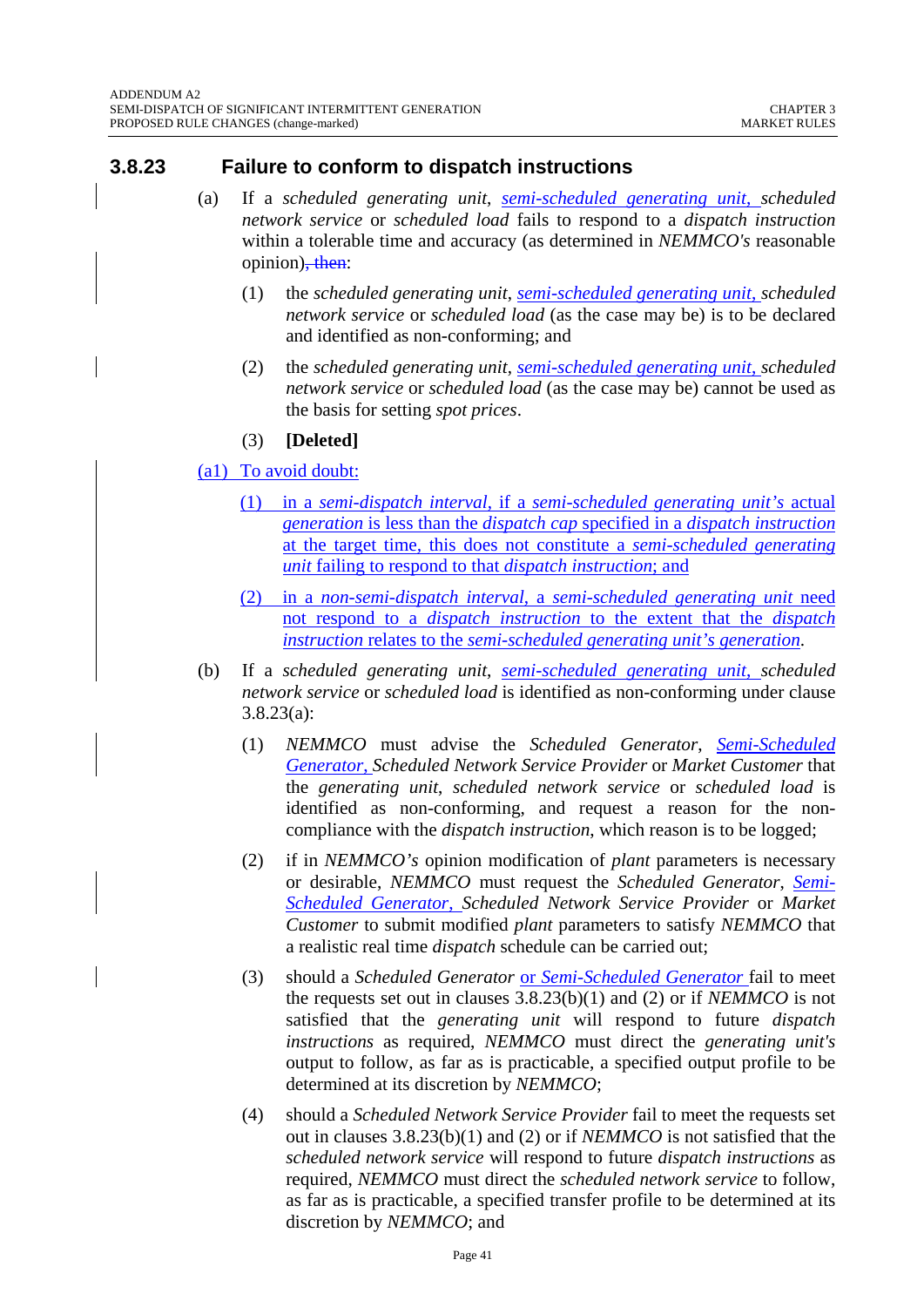- (5) should a *Market Customer* not meet the requests set out in clauses  $3.8.23(b)(1)$  and (2) within a reasonable time of the request, or if *NEMMCO* is not satisfied that the *scheduled load* will respond to future *dispatch instructions* as required, *NEMMCO* acting reasonably may invoke a *default dispatch bid* lodged by the relevant *Market Customer* or apply *constraints* as it deems appropriate.
- (c) Until a *Scheduled Generator*, *Semi-Scheduled Generator*, *Scheduled Network Service Provider* or *Market Customer* satisfactorily responds to the requests under clauses 3.8.23(b)(1) and (2) and *NEMMCO* is satisfied that the *generating unit*, *scheduled network service* or *scheduled load* (as the case may be) will respond to future *dispatch instructions* as required, the *generating unit*, *scheduled network service* or *scheduled load* (as the case may be) continues to be non-conforming.
- (d) If a *generating unit*, *scheduled network service* or *scheduled load* (as the case may be) continues to be non-conforming after a reasonable period of time, *NEMMCO* must prepare a report setting out the details of the non-conformance and forward a copy of the report to the *Scheduled Generator*, *Semi-Scheduled Generator*, *Scheduled Network Service Provider* or *Market Customer* (as the case may be) and the *AER*.
- (e) The direction referred to in clauses 3.8.23(b)(3) and (4) must remain in place until the *Scheduled Generator*, *Semi-Scheduled Generator* or *Scheduled Network Service Provider* (whichever is relevant) satisfies *NEMMCO* of rectification of the cause of the non-conformance.
- (f) If an *ancillary service generating unit* or *ancillary service load* is *enabled* to provide a *market ancillary service* and fails to respond in the manner contemplated by the *market ancillary service specification* (as determined in *NEMMCO's* reasonable opinion), then:
	- (1) the *ancillary service generating unit* or *ancillary service load* is to be declared and identified as non-conforming;
	- (2) *NEMMCO* must advise the relevant *Market Participant* that the *ancillary service generating unit* or *ancillary service load* is identified as nonconforming, and request a reason for the non-conformance. The relevant *Market Participant* must promptly provide a reason if requested to do so, and the reason is to be logged; and
	- (3) *NEMMCO* may set a fixed level for the relevant *ancillary service* (in this clause 3.8.23 called the 'fixed constraint**'**) for the *ancillary service generating unit* or *ancillary service load* and the relevant *Market Participant* must ensure that the *ancillary service generating unit* or *ancillary service load* complies with the fixed constraint set by *NEMMCO*.
- (g) *NEMMCO* must lift the fixed constraint in respect of an *ancillary service generating unit* or *ancillary service load* when *NEMMCO* is reasonably satisfied (as a result of a test or otherwise) that the *ancillary service generating unit* or *ancillary service load* is capable of responding in the manner contemplated by the *market ancillary service specification*.
- (h) In assessing a report of non-conformance with a *dispatch instruction* by a *scheduled load,* the *AER* shall have regard to whether a *default dispatch bid*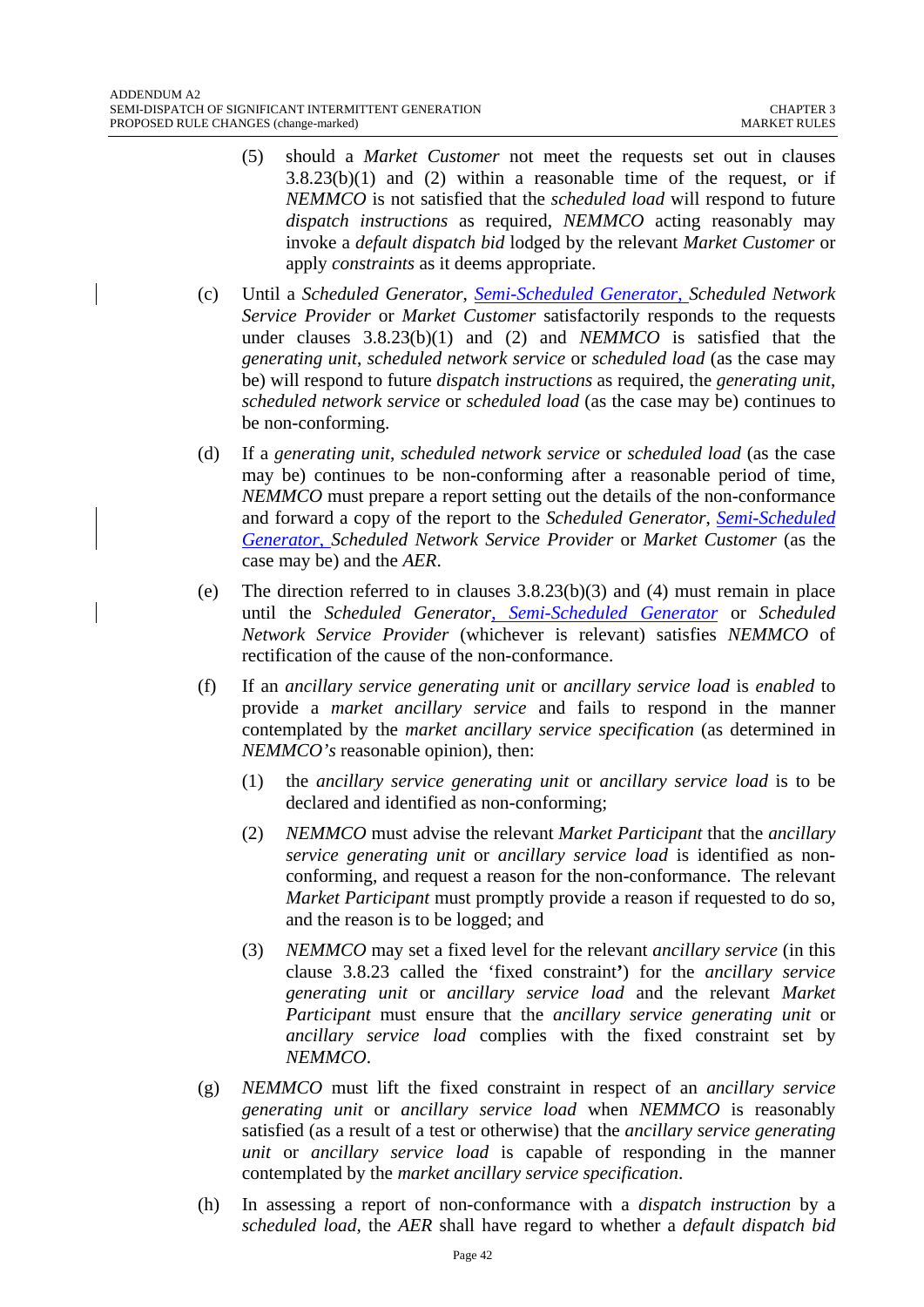had been lodged with *NEMMCO* and was, or could have reasonably been, applied in the circumstances applicable to that *scheduled load*.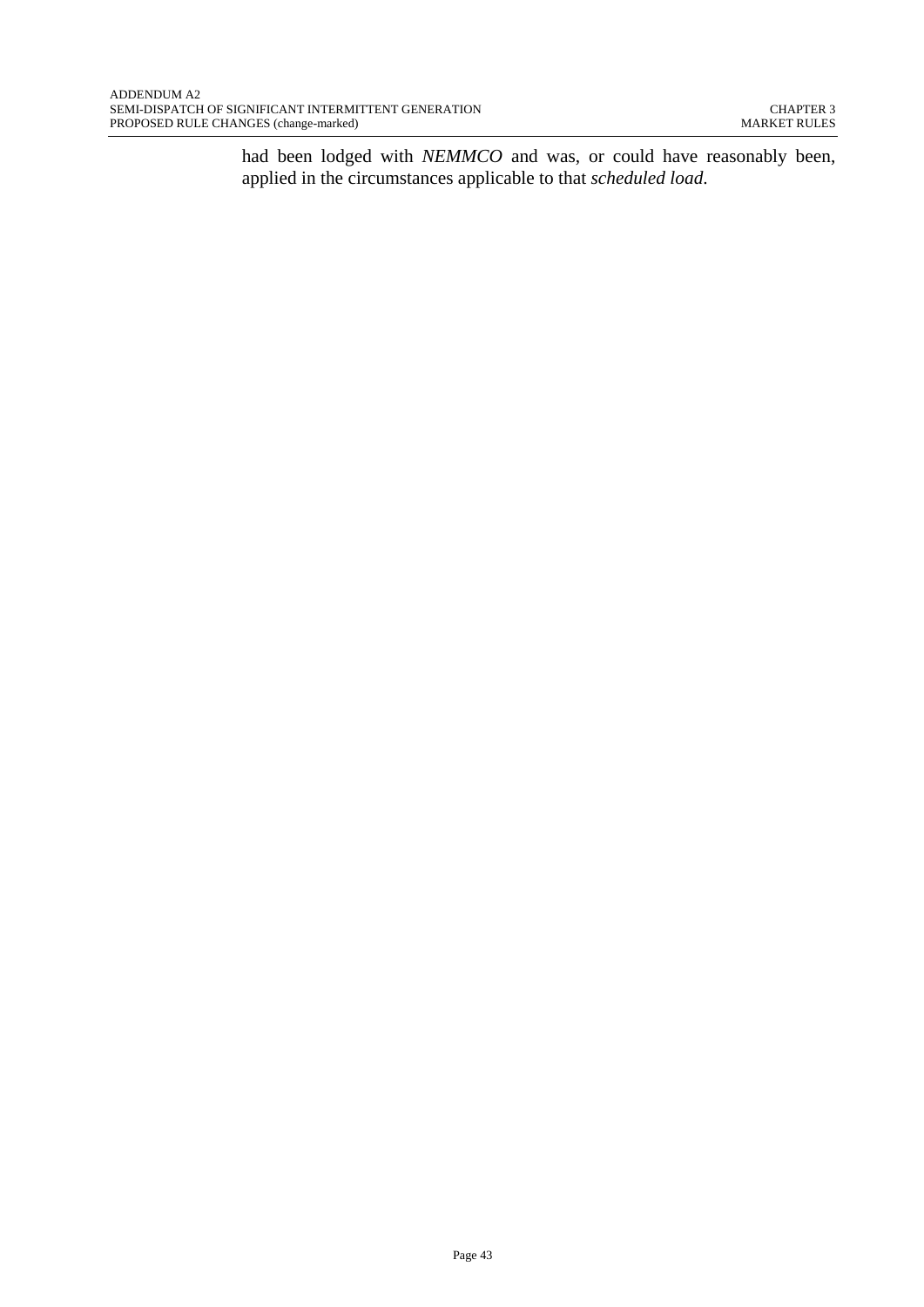# *3.9 Price Determination*

### **3.9.7 Pricing for constrained -on scheduled generating units and semischeduled generating units**

- (a) In the event that an *intra-regional network constraint* causes a *scheduled generating unit* or *semi-scheduled generating unit* to be *constrained -on* in any *dispatch interval*, that *scheduled generating unit* must comply with *dispatch instructions* from *NEMMCO* in accordance with its availability as specified in its *dispatch offer* but may not be taken into account in the determination of the *dispatch price* in that *dispatch interval*.
- (b) A *Scheduled Generator* or *Semi-Scheduled Generator* that is *constrained -on* in accordance with clause 3.9.7(a) is not entitled to receive from *NEMMCO* any compensation due to its *dispatch price* being less than its *dispatch offer price*.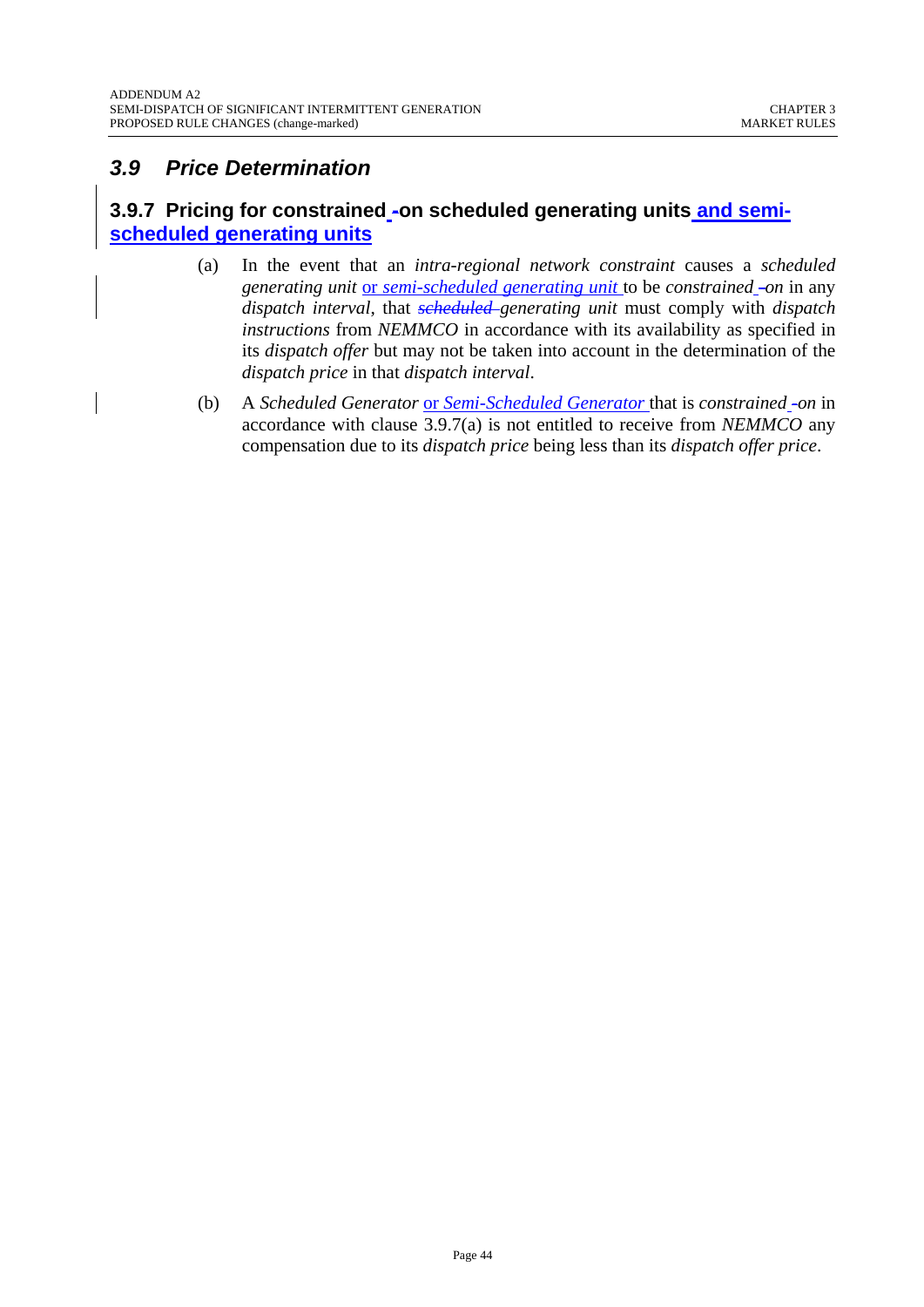## *3.12A Mandatory restrictions*

#### **3.12A.1 Restriction offers**

- (a) *NEMMCO* must develop, and may vary from time to time, in accordance with the *Rules consultation procedures* a *mandatory restrictions* trading system. The trading system must include:
	- (1) procedures for the acquisition by *NEMMCO* of capacity the subject of *restriction offers*;
	- (2) the standard terms and conditions upon which *NEMMCO* shall accept a *restriction offer*;
	- (3) the criteria to be applied by *NEMMCO* in the appointment of an appropriately qualified independent expert for the purposes of clause  $3.12A.7(g)(ii)$ ; and
	- (4) procedures for the rebidding and *dispatch* of capacity the subject of an *accepted restriction offer.*
- (b) The *restriction offer procedures* must take into account the following principles:
	- (1) *NEMMCO* may accept a *restriction offer* for all or part of the capacity of a *scheduled generating unit*, *semi-scheduled generating unit* or *scheduled network service*, as recorded in the *registered bid and offer data* for that *scheduled generating unit*, *semi-scheduled generating unit* or *scheduled network service*.
	- (2) *NEMMCO* must use its reasonable endeavours to acquire capacity from valid *restriction offers* or to terminate in whole or part an *accepted restriction offer* in a manner that minimises the estimated *restriction shortfall amount*.
	- (3) *NEMMCO* may at any time terminate an *accepted restriction offer* in whole or in part by providing 4 hours notice to the relevant *Scheduled Generator*, *Semi-Scheduled Generator* or *Scheduled Network Service Provider* that an *accepted restriction offer* is so terminated.
	- (4) The submission of *restriction offers* must be made in the form and by the means set out in procedures developed and *published* by *NEMMCO* for the purpose of the submission of *restriction offers*.
	- (5) If a *restriction offer* is made in accordance with the *restriction offer procedures*, *NEMMCO* must make available to the parties who submitted the *restriction offer* the following information without delay:
		- (i) acknowledgment of receipt of a valid *restriction offe*r; and
		- (ii) notification detailing why a *restriction offer* is invalid, if appropriate.
	- (6) If any details contained within a *restriction offer* are inconsistent with the *registered bid and offer data* provided by the relevant party then *NEMMCO* has the right to reject that *restriction offer* as invalid.
	- (7) A valid *restriction offer* must set out for each *trading interval* of a *trading da*y: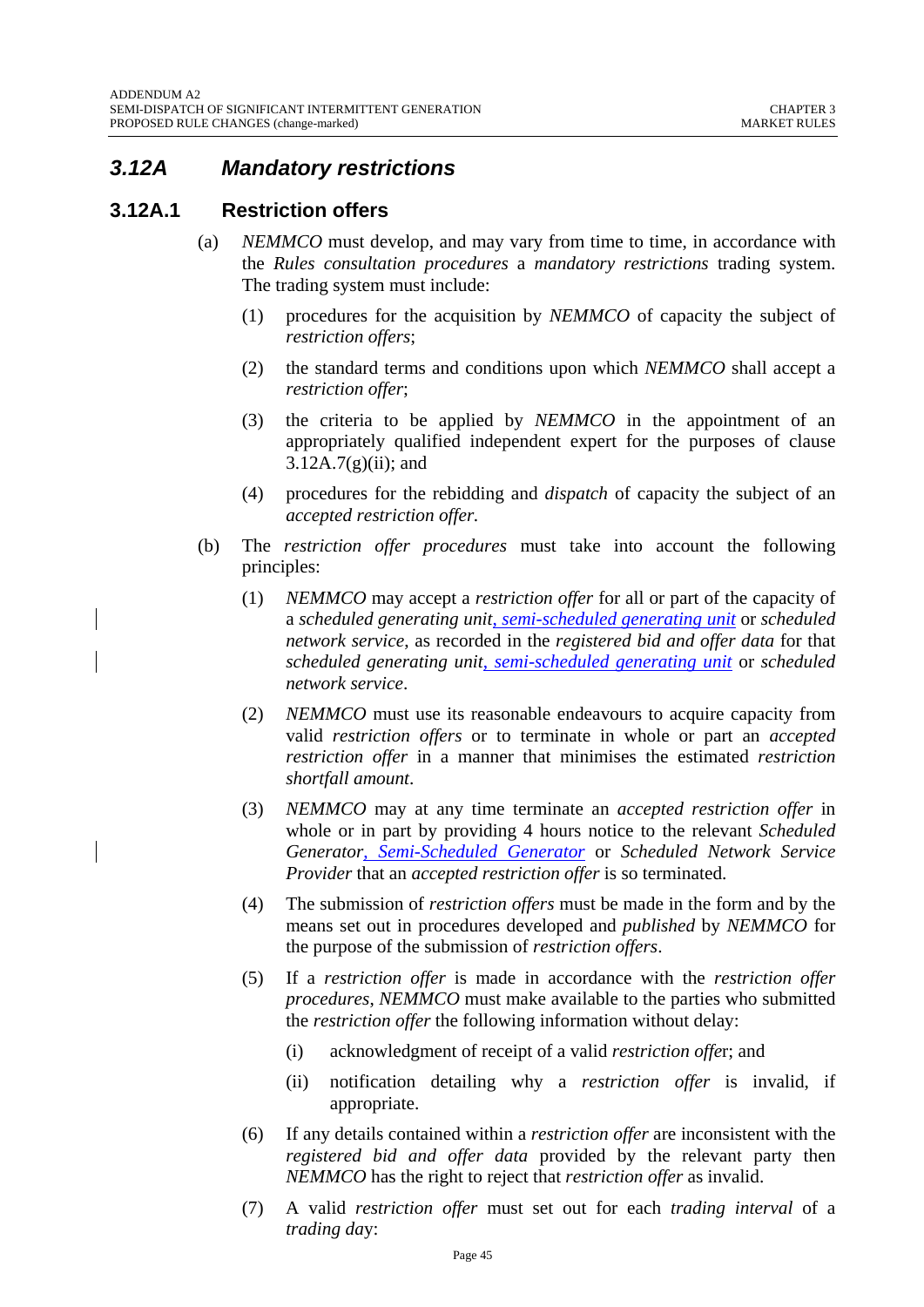- (i) the price offered in \$/MWh or as otherwise permitted by the *restriction offer procedures;* and
- (ii) MW amount for that *trading interval* being offered.
- (8) *NEMMCO* must only accept *restriction offers* from *Scheduled Generators*, *Semi-Scheduled Generators* and *Scheduled Network Service Providers* with a *connection point* located in the *region* in which *mandatory restrictions* apply or are proposed to apply.
- (c) The standard terms and conditions developed by *NEMMCO* pursuant to clause 3.12A.1(a)(2) must take into account the following principles:
	- (1) All capacity the subject of the *restriction offer* must be available for immediate *dispatch* in the *central dispatch* process at all times.
	- (2) An *accepted restriction offer* is binding and may only be revoked or varied if the *Scheduled Generator*, *Semi-Scheduled Generator* or *Scheduled Network Service Provider* notifies *NEMMCO* in accordance with the *restriction offer procedures* of a revocation or variation. Immediately upon receipt of such notification *NEMMCO* must amend the *accepted restriction offer* to reduce the capacity of the *accepted restriction offer* by the notified capacity. Such capacity must not be *dispatched* by *NEMMCO* pursuant to a *dispatch offer* for such capacity during the remainder of the *trading day* in which the *accepted restriction offer* was revoked or varied in accordance with this clause 3.12.A.1(c) provided that such capacity may be re-offered as a *restriction offer.*
	- (3) A *restriction offer* may be amended or revoked in accordance with the *restriction offer procedures* at any time prior to it becoming an *accepted restriction offer.*

#### **3.12A.4 Rebid of capacity under restriction offers**

In each *dispatch interval* when *mandatory restrictions* apply, each *scheduled generating unit*, *semi-scheduled generating unit* or *scheduled network service* the subject of an *accepted restriction offer* with respect to that *dispatch interval* must rebid the total capacity the subject of such *restriction offer* by varying the respective *dispatch offers* or *network dispatch offers* in accordance with the procedures developed pursuant to clause 3.12A.1(a)(4).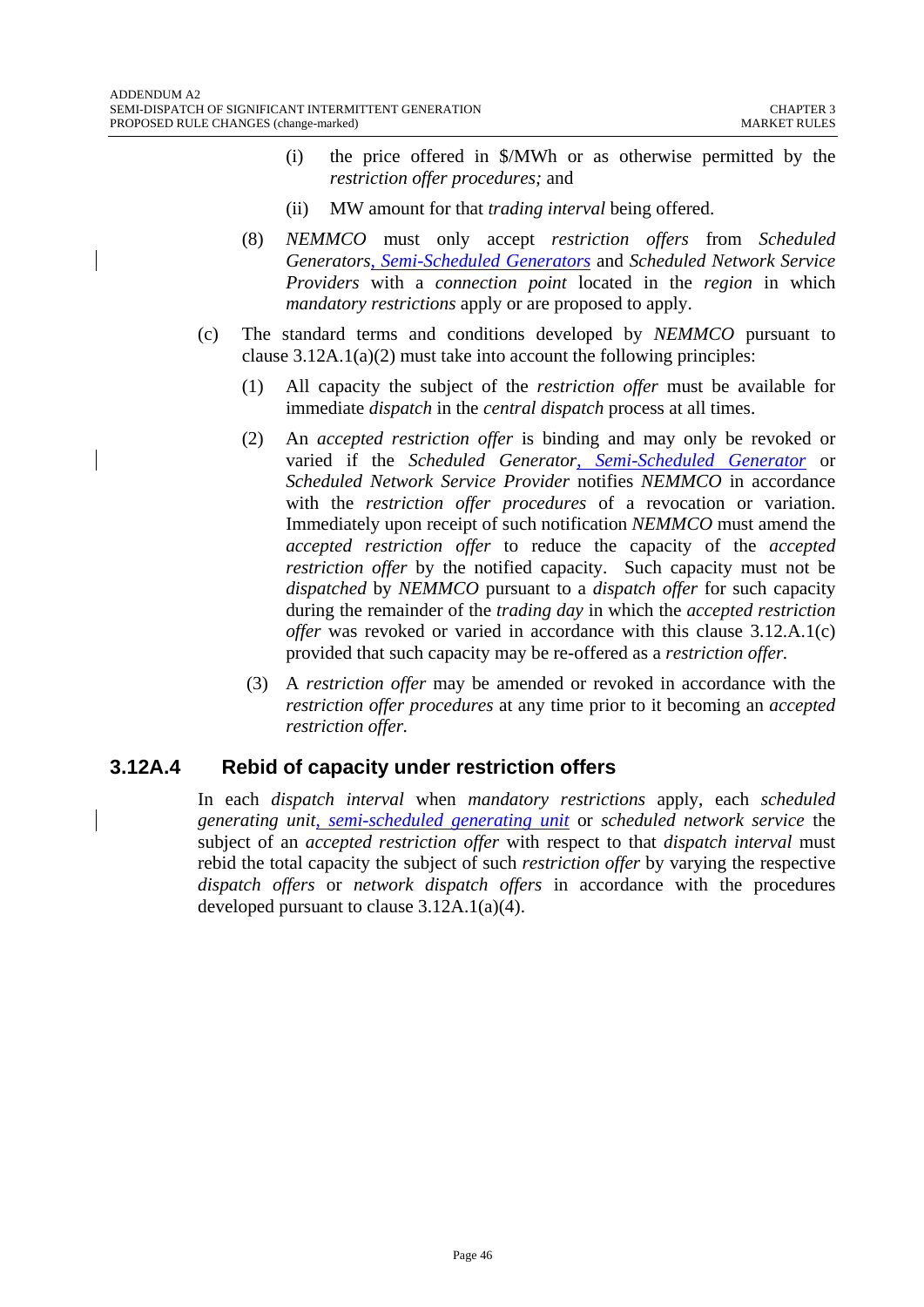### **3.12A.5 Dispatch of restriction offers**

- (a) In a *dispatch interval NEMMCO* may only *dispatch* the capacity of a *scheduled generating unit*, *semi-scheduled generating unit* or *scheduled network service* in accordance with the procedures for the rebidding and *dispatch* of capacity the subject of an *accepted restriction offer* developed by *NEMMCO* in consultation with *Registered Participants*. -Such procedures must as far as reasonably practical incorporate the following principles:
	- (i) *dispatch* of *accepted restriction offers* only after all the capacity of *scheduled loads*, *scheduled generating units*, *semi-scheduled generating units* and *scheduled network services* contained in valid *dispatch offers* and *dispatch bids* have been *dispatched*;
	- (ii) recognise any requirement for advance notice or action for *Generators* to operate at minimum *generation*, provide advance notice to *loads* or obtain capacity of *market network services* that are under *direction* or *reserve contracts*;
	- (iii) be consistent with the price of *accepted restriction offers* in accordance with clause 3.12A.6; and
	- (iv) minimise the *restriction shortfall amount*.
- (b) Notwithstanding the provisions of this clause 3.12A.5, at no time is *NEMMCO*  required to *dispatch* the capacity of a *Scheduled Generator*, *Semi-Scheduled Generator* or *Scheduled Network Service Provider* the subject of an *accepted restriction offer* if such *dispatch* would prevent *NEMMCO* from meeting its obligations for system security.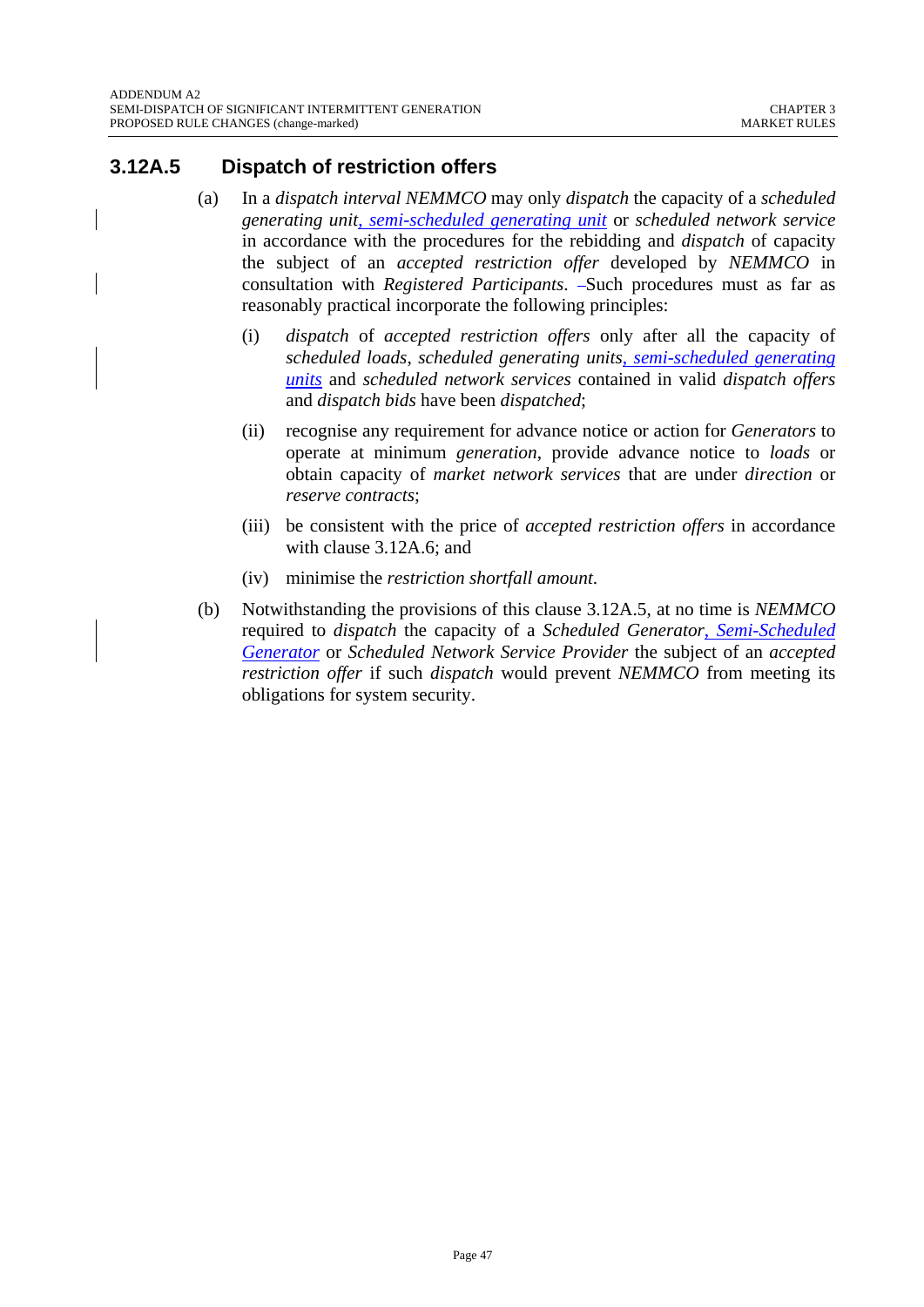#### **3.12A.7 Determination of funding restriction shortfalls**

- (a) *NEMMCO* is entitled to the *trading amount* received by *Scheduled Generators*, *Semi-Scheduled Generators* and *Scheduled Network Service Providers* from the *dispatch* of capacity the subject of an *accepted restriction offer* in accordance with 3.15.10B.
- (b) *NEMMCO* must, as soon as reasonably practicable following the end of a *mandatory restriction period*, calculate:
	- (i) the aggregate amount payable to *NEMMCO* pursuant to clause 3.12A.7(a) from all *accepted restriction offers* in that *mandatory restriction period*;
	- (ii) the aggregate amount payable by *NEMMCO* pursuant to all *accepted restriction offers* in that *mandatory restriction period*; and
	- (iii) the sum of the amount determined under clause  $3.12A.7(b)(i)$  less the amount determined under clause 3.12A.7(b)(ii) (the *'restriction shortfall amount'*).
- (b1) The maximum amount payable to a *Scheduled Generator*, *Semi-Scheduled Generator* or *Market Participant* for any *accepted restriction offer* of that *Scheduled Generator*, *Semi-Scheduled Generator* or *Market Participant* during a *mandatory restriction period* is the aggregate of the maximum possible *spot price* for each *trading interval* within the *mandatory restriction period,* being *VoLL* or an *administered price cap* as the case may be, multiplied by the capacity of the *accepted restriction offer* in MWh for each corresponding *trading interval.*
- (c) Notwithstanding any other provisions of the *Rules*, the absolute value of the *restriction shortfall amount* must not exceed the sum of the maximum possible *spot price* for a *trading interval,* being *VoLL* or an *administered price cap* as the case may be, multiplied by the aggregate of the capacity of all *accepted restriction offers* in MWh for that *trading interval* for all *trading intervals* in the *mandatory restriction period.*
- (d) Notwithstanding any other provision of the *Rules*, if the *restriction shortfall amount* is capped pursuant to clause 3.12A.7(c) and the *restriction shortfall amount* calculated pursuant to clause 3.12A.7 is a negative number, then the amount payable by *NEMMCO* pursuant to each *accepted restriction offer* is to be reduced pro-rata until clause 3.12A.7(c) is satisfied.
- (e) If the *restriction shortfall amount* is a negative number, *Market Customers* in the relevant *region* must pay to *NEMMCO* an amount determined in accordance with clause  $3.12A.7(f)$  or  $3.12A.7(g)$ .
- (f) If the *restriction shortfall amount* is between minus \$100,000 and \$0, then each *Market Customer* in the relevant *region* must pay to *NEMMCO* an amount determined in accordance with the following formula:

$$
MCP = RSA \qquad x \quad \frac{(AGE)}{(AAGE)}
$$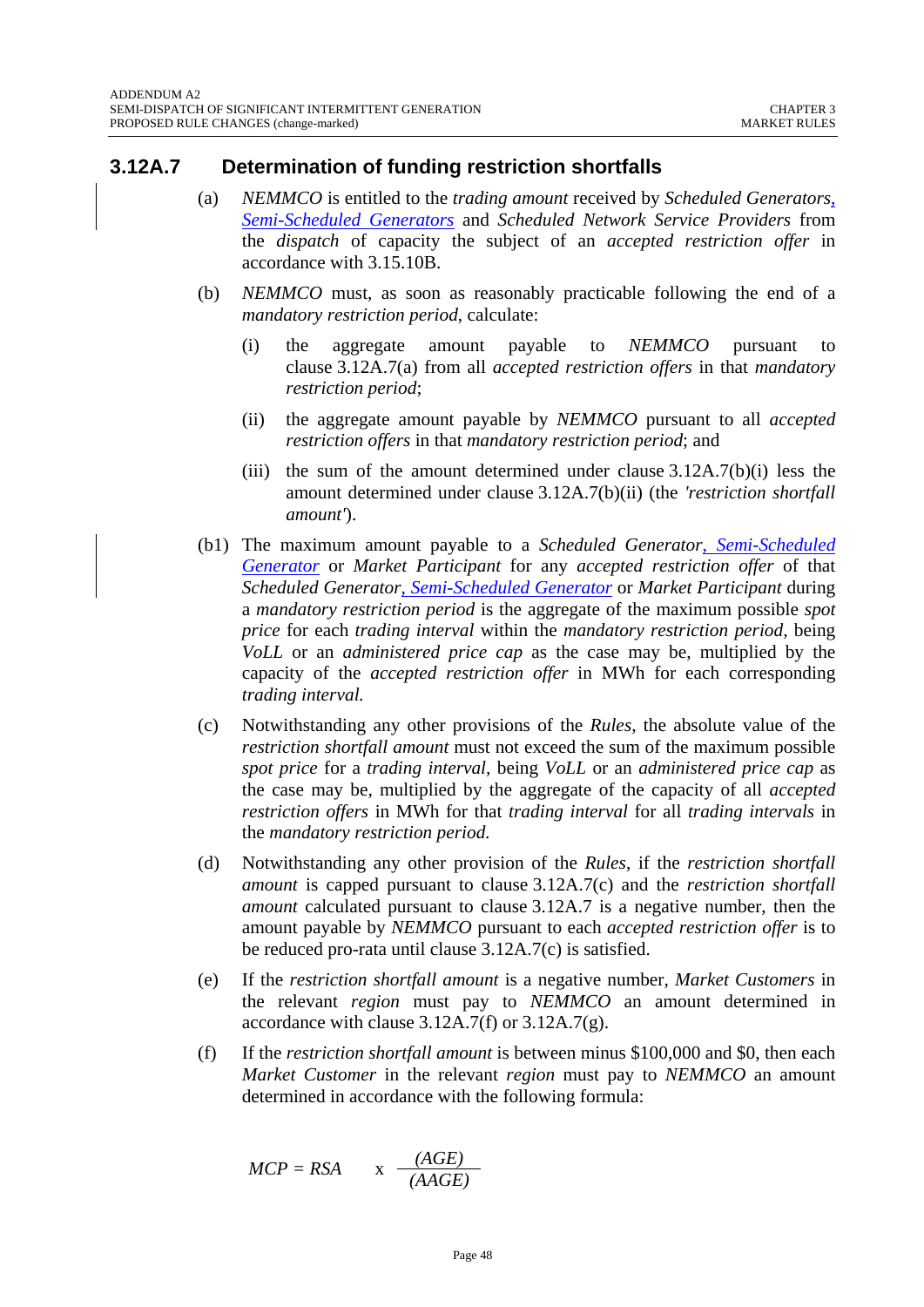Where:

- MCP is the amount payable by a *Market Customer* in accordance with this clause 3.12A.7(f).
- RSA is the *restriction shortfall amount*.
- AGE is the *adjusted gross energy* of a *Market Customer* in that *region* for the *mandatory restriction period* expressed in MWh.
- AAGE is the aggregate of the *adjusted gross energy* of all *Market Customers*  in that *region* for the *mandatory restriction period* expressed in MWh.
- (g) If the *restriction shortfall amount* is less than minus \$100,000:
	- (i) each *Market Customer* in the relevant *region* must pay to *NEMMCO* an amount determined in accordance with the following formula:

 $RCP = (RSA + IE)$  x  $(RD/TRD)$ 

Where

- RCP is the amount payable to *NEMMCO* by a *Market Customer* in that *region* following the cessation of the *mandatory restriction period*.
- RSA is the *restriction shortfall amount* incurred by *NEMMCO* upon the cessation of the *mandatory electricity restriction period*.
- RD is the *Market Customer's restriction demand reduction*.
- TRD is the sum of RD for all *Market Customers* in the relevant *region*.
- IE is the amount of the independent expert's final tax invoice delivered to *NEMMCO* in accordance with clause 3.12A.7(i)(11) plus any amounts payable by *NEMMCO* on behalf of the independent expert as determined by the *dispute resolution panel*  established in accordance with clause 3.12A.7(m); and
- (ii) *NEMMCO* must within 10 days of the end of a *mandatory restriction period* appoint an appropriately qualified independent expert as *NEMMCO's* agent to determine the *restriction demand reduction* claimed by each *Market Customer* in a *region* for the purposes of clause  $3.12A.7(g)$ .
- (h) If the *restriction shortfall amount* is a positive number then *NEMMCO* must pay to *Market Customers* in the relevant *region* an amount equal to:

$$
RCRP = RSA \qquad x \quad \frac{(AGE)}{(AAGE)}
$$

Where:

- RCRP is the payment to be made by *NEMMCO* to *Market Customers*  pursuant to this clause 3.12A.7.
- RSA is the *restriction shortfall amount*.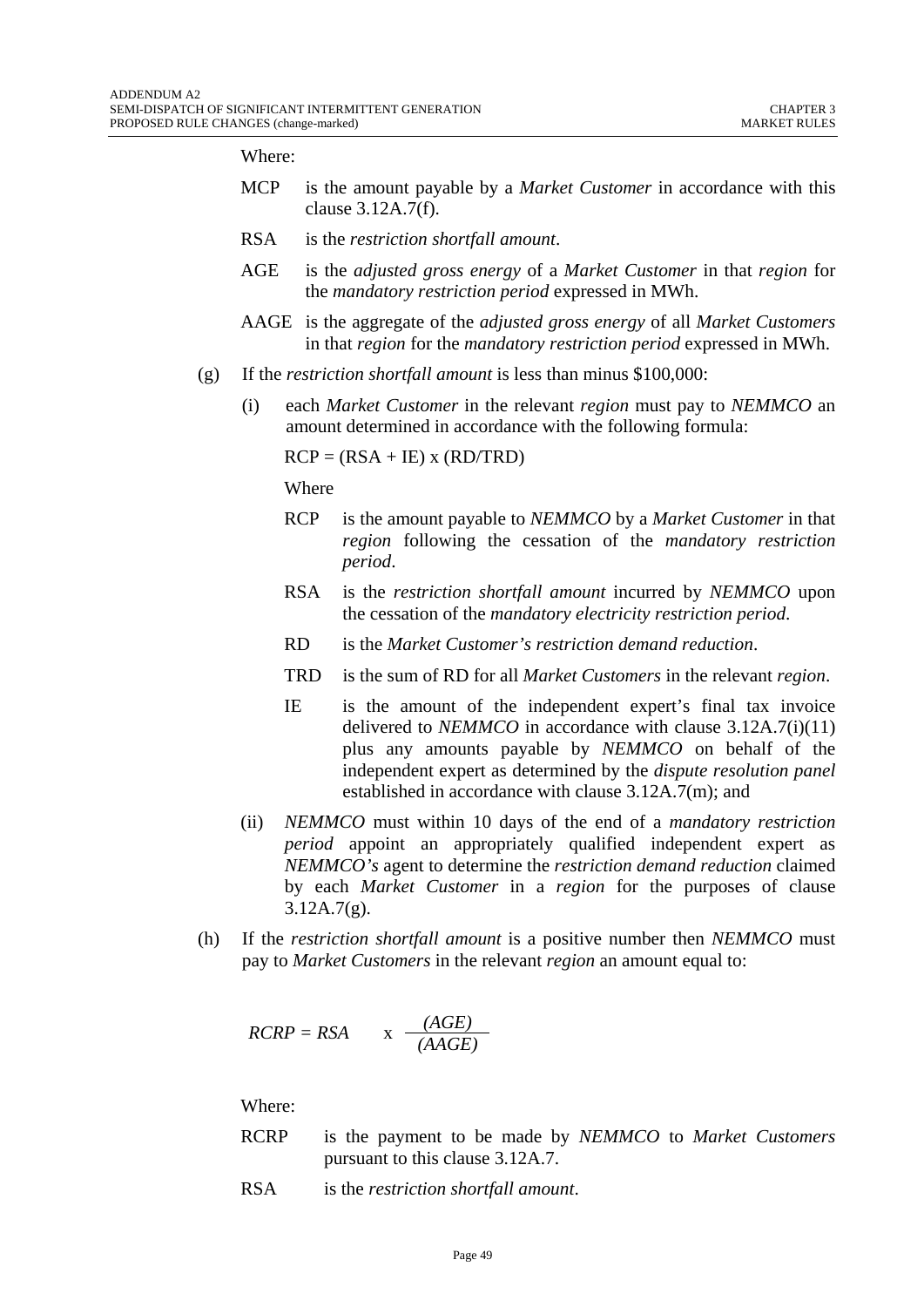- AGE is the *adjusted gross energy* of a *Market Customer* in that *region* for the *mandatory restriction period* expressed in MWh.
- AAGE is the aggregate of the *adjusted gross energy* of all *Market Customers* in that *region* for the *mandatory restriction period*  expressed in MWh.
- (i) When appointing the independent expert under clause 3.12A.7(g), *NEMMCO*  must include as part of the independent expert's terms of appointment the following requirements:
	- (1) The independent expert must prepare a statement of the principles which the independent expert believes should be followed in determining the *restriction demand reduction* of *Market Customer*s.
	- (2) Within 5 *business days* of his or her appointment, the independent expert must provide *NEMMCO* with details of his or her estimated fees and costs.
	- (3) Within 5 *business days* of his or her appointment, the independent expert must provide the statement prepared under clause 3.12A.7(i)(1) to all *Market Customers* in the relevant *region* and request that each *Market Customer* in the relevant *region* provide him or her with details of the *restriction demand reduction* claimed by that *Market Customer* and such additional information specified by the independent expert to fulfil its obligations.
	- (4) The independent expert must offer to meet with and consult each *Market Customer* who may be liable to make a payment to *NEMMCO* pursuant to clause 13.12A.7(g).
	- (5) The independent expert must within 30 *business days* of his or her appointment or such later date as approved by *NEMMCO* in its sole discretion:
		- (i) *publish* a draft report; and
		- (ii) provide each *Market Customer* in the relevant *region* with a draft statement.
	- (6) The draft report must contain:
		- (i) the *restriction shortfall amount* based upon the independent expert's estimated fees and costs; and
		- (ii) the methodology used by the independent expert in determining the *restriction demand reduction* of each *Market Customer* in a *region.*

The draft report must not contain details pertaining to individual *Market Customers.* 

- (7) A draft statement provided to a *Market Customer* must contain:
	- (i) the *Market Customer's restriction demand reduction* as determined by the independent expert;
	- (ii) the estimated amount payable by that *Market Customer* under clause 3.12A.7(g), based upon the independent experts estimated fees and costs; and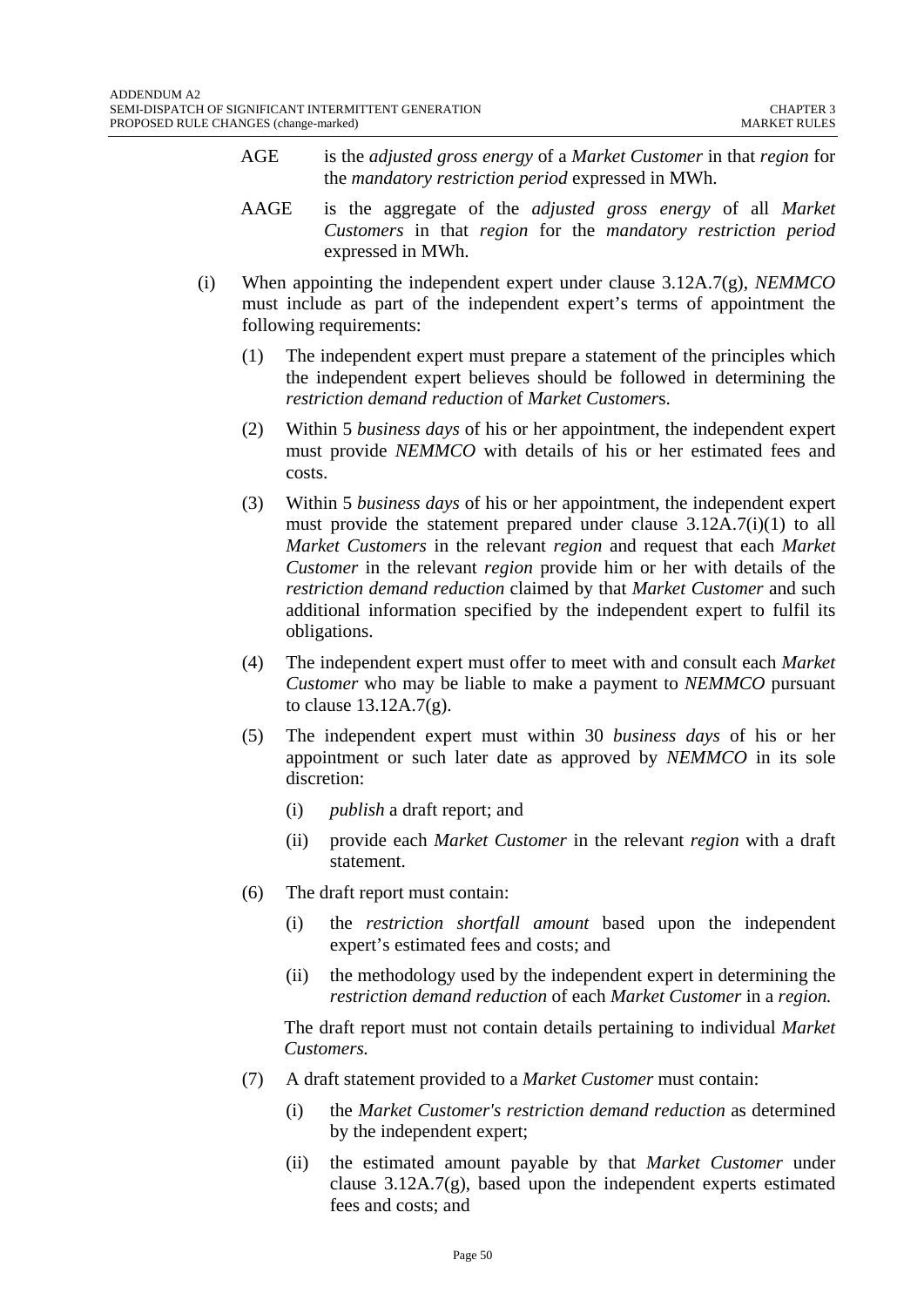- (iii) information showing how the estimated amount referred to in clause  $3.12A.7(i)(7)(ii)$  was calculated.
- (8) The independent expert must within 50 *business days* of his or her appointment or such later date as approved by *NEMMCO* in its sole discretion make any necessary amendments to his or her draft report and draft statements following consultation with *Market Customer*s, and:
	- (i) *publish* his or her final report; and
	- (ii) provide each *Market Customer* in the relevant *region* with a final statement.
- (9) The independent expert's final report must contain the information set out in clause 3.12A.7(i)(6).
- (10) A final statement provided to a *Market Customer* by the independent expert must contain the information set out in clause 3.12A.7(i)(7).
- (11) The independent expert must provide *NEMMCO* with his or her final tax invoice for services rendered at the time of publication of the final report.
- (i1) Each *Market Customer* must within 10 *business days* of the independent expert requesting information in accordance with clause 3.12A.7(i)(3) deliver to the independent expert all such information.
- (i2) The independent expert may request a *Market Customer* to provide further information that he or she requires to prepare either the draft or final report or a draft or final statement within 5 *business days* of the request being made.
- (j) A *Market Customer* must not unreasonably withhold information sought by the independent expert and must use its reasonable endeavours to provide the independent expert with the information required within the relevant timeframe specified in this clause 3.12A.7.
- (k) If a *Market Customer* has not provided the independent expert with information required under this clause 3.12A.7 within the specified time period, then the independent expert is entitled to make such assumptions concerning that information as he or she thinks appropriate.
- (l) Subject to the review process specified in clause 3.12A.7(m), a determination made by an independent expert appointed under clause 3.12A.7(g) binds all *Market Customer*s.
- (m) Following the publication of the independent expert's final report, a *Market Customer* may request the *Adviser* to establish a *dispute resolution panel* to redetermine that *Market Customer's restriction demand reduction* only if the *Market Customer* reasonably believes that the independent expert's determination:
	- (1) has incorrectly assessed the *restriction demand reduction* of that Market Customer by more than 10%; or
	- (2) was made negligently or in bad faith.
- (n) The determination of a *dispute resolution panel* established under clause 3.12A.7(m):
	- (1) binds all *Market Customers* and each *Market Customer* must comply with a determination of the *dispute resolution panel*; and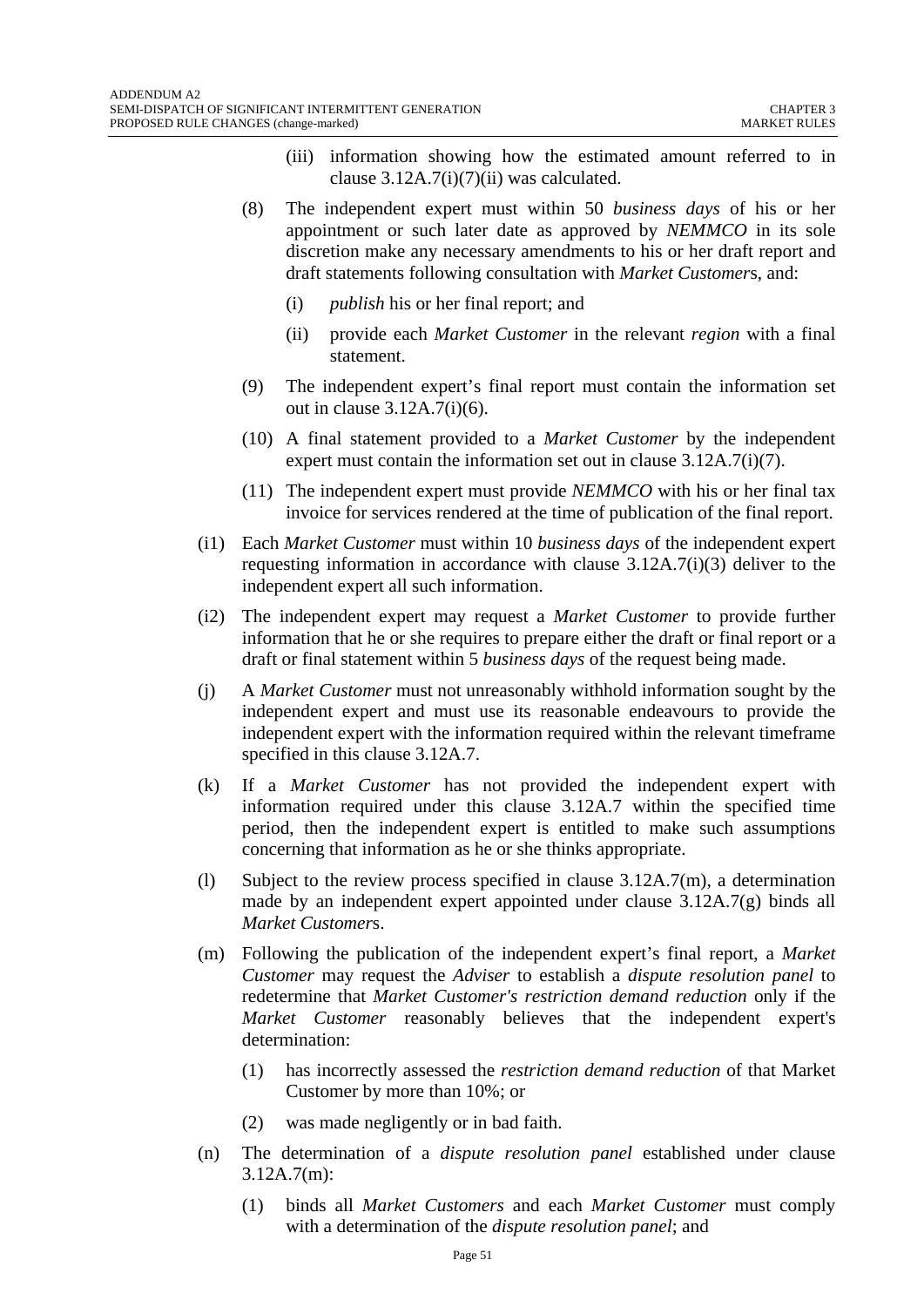- (2) may only order reimbursement of the reasonable fees and expenses incurred by a *Market Customer* in disputing the independent expert's determination and no other amounts.
- (o) Any amounts determined by the *dispute resolution panel* as payable by *NEMMCO* on behalf of the independent expert for the reasonable fees and expenses incurred by a *Market Customer* in disputing the independent expert's determination must be included on the next statement provided under clauses 3.15.14 and 3.15.15.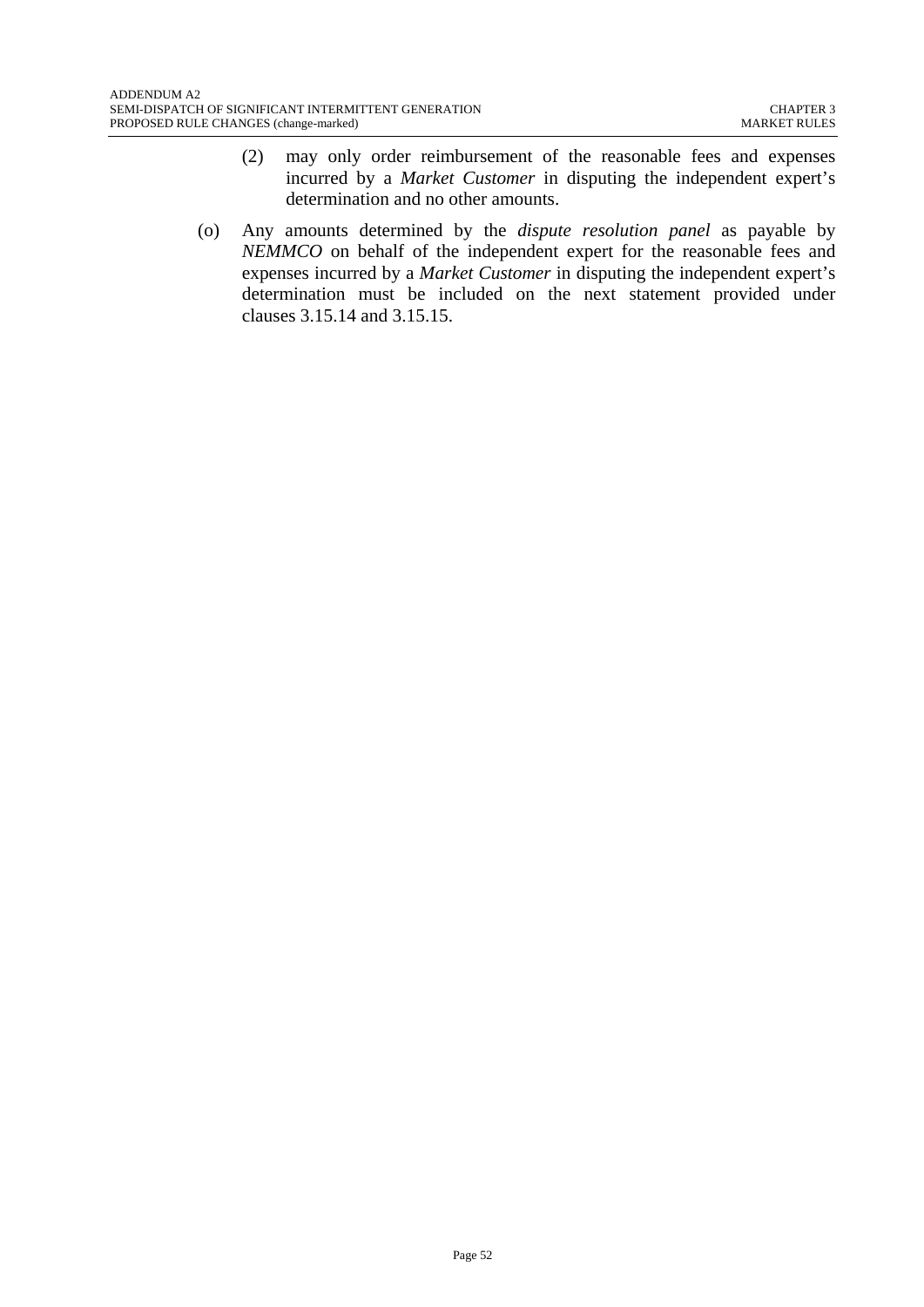### **3.12A.9 Review by AEMC**

- (a) The *AEMC* must, in accordance with clause 3.12A.9(b), conduct a review of the operation of the provisions applicable to *mandatory restrictions* including:
	- (1) the integration of *restriction offers* and *mandatory restrictions* into the *market*; and
	- (2) any other matters which the *AEMC* reasonably believes are relevant to the operation of clauses 3.12A.1 to 3.12A.8 and clause 3.15.10B.
- (b) The review conducted by the *AEMC* in accordance with clause 3.12A.9(a) must:
	- (1) include an analysis of:
		- (i) the accuracy of the forecast demand reduction due to restrictions and the impact any error had on the resulting *spot price*;
		- (ii) whether the impact on the *spot price* resulting from an error in the forecast demand reduction due to restrictions adversely affects one group of *Scheduled Generators*, *Semi-Scheduled Generators* or *Market Participants* over another group;
		- (iii) the *restriction offer* prices for contracts accepted by *NEMMCO* in meeting the *mandatory restriction schedule* including a comparison with the expected revenue the capacity subject to the *restriction offer* would have earned in the *spot market* taking into account the circumstances in which *restriction offers* were made;
	- (2) be conducted in accordance with the *Rules consultation procedures*; and
	- (3) commence following the first application of the *mandatory restrictions* where the estimated effect in MW of *mandatory restrictions* on a *region's* demand met or exceeded 10% of that *region's* estimated demand for the same period.
- (c) **[Deleted]**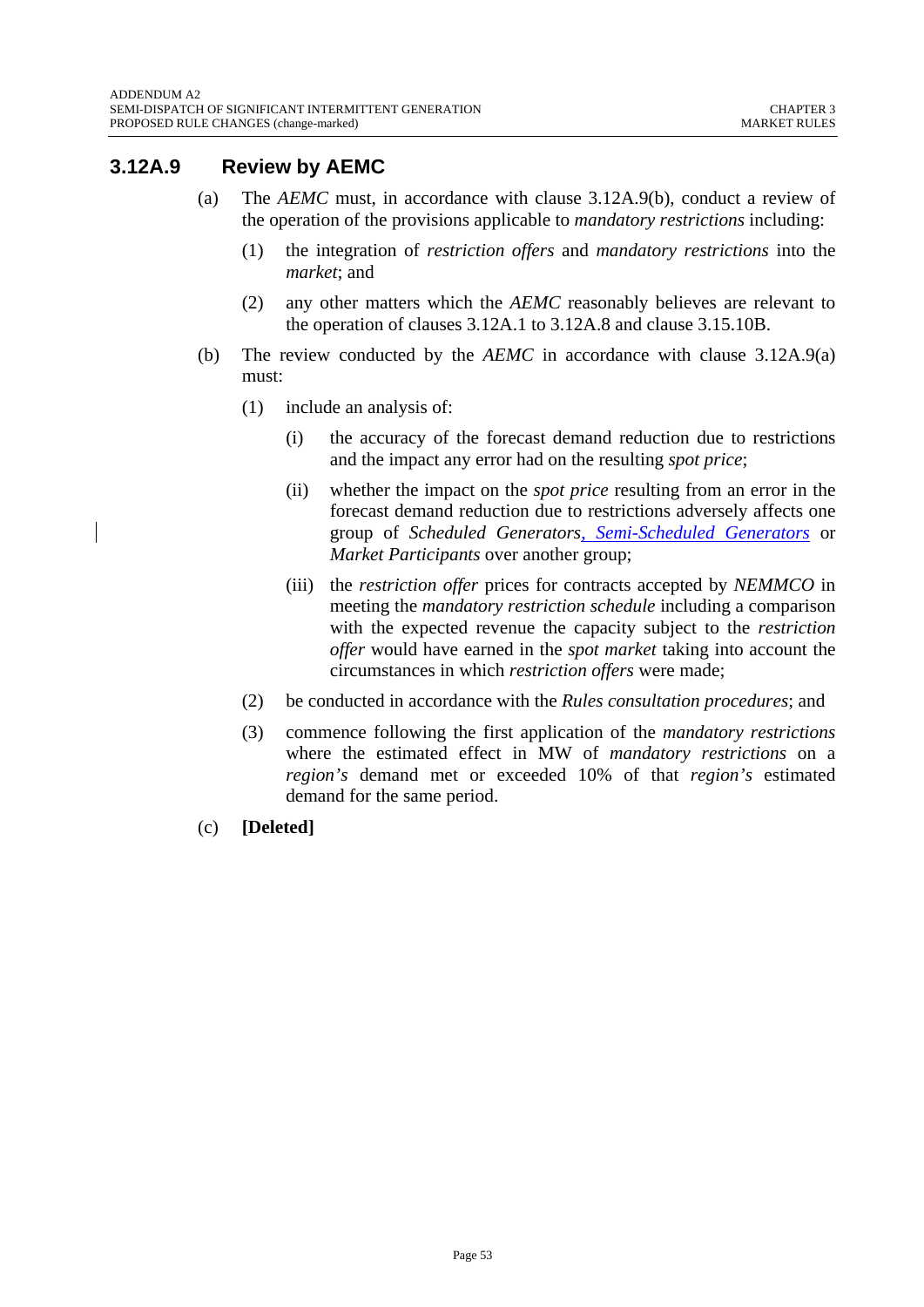# *3.13 Market Information*

## **3.13.1 Provision of information**

- (a) In addition to any specific obligation or power of *NEMMCO* under the *Rules* to provide information, *NEMMCO* must make available to *Scheduled Generators*, *Semi-Scheduled Generators* and *Market Participants* on request any information concerning the operation of the *market* not defined by the *AEMC* or the *Rules* as confidential or commercially sensitive and may charge a fee reflecting the cost of providing any information under this clause 3.13.1(a).
- (b) *NEMMCO* must make information available to the public on request in respect of the *regional reference price* at any *regional reference node* and, where requested and available, reasons for any significant movements in prices.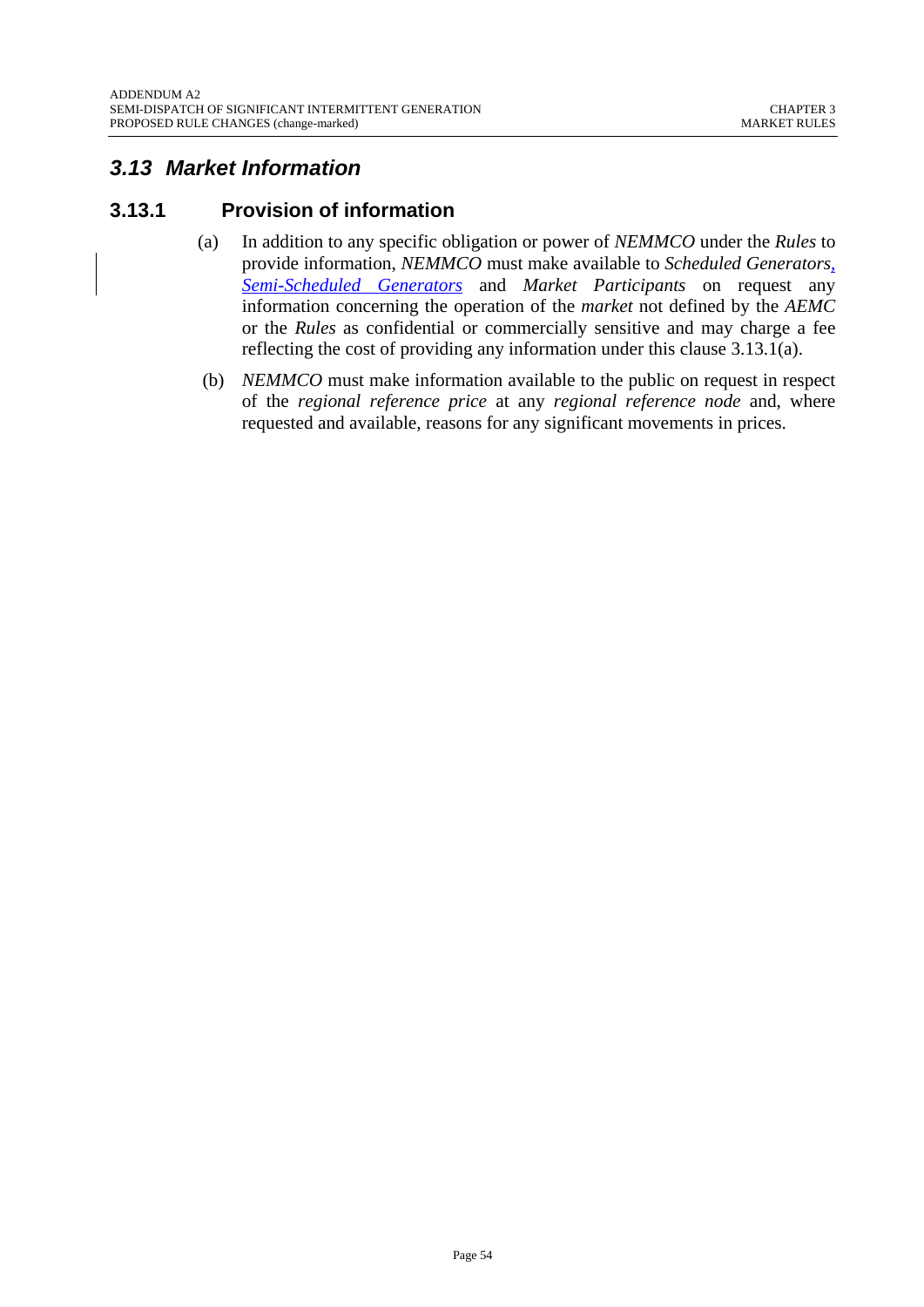#### **3.13.2 Systems and procedures**

- (a) Information must be provided to *NEMMCO* and by *NEMMCO* on the *electronic communication system* unless otherwise approved by *NEMMCO*. In circumstances where the *electronic communication system* is partially or wholly unavailable then information will, to the extent of that unavailability, be provided to *NEMMCO* and by *NEMMCO* by means of the backup procedures specified by *NEMMCO* from time to time.
- (b) Information must be provided by using the templates supplied in the *electronic communication system* unless otherwise approved by *NEMMCO*.
- (c) Where approved by *NEMMCO*, information may be transmitted to and from *NEMMCO* and the *Scheduled Generator*, *Semi-Scheduled Generator* or *Market Participant* concerned in any agreed format.
- (d) If possible, information provided to *NEMMCO* must be *time stamped* by *NEMMCO* on receipt by *NEMMCO* of the information by the *electronic communication system* and, if stamped, is deemed to be provided at the time indicated by the *time stamp*.
- (e) Information that is *published* by *NEMMCO* is deemed to be *published* when the information is placed on the *market information bulletin board*.
- (f) The *market information bulletin board* must be accessible by *Scheduled Generators*, *Semi-Scheduled Generators* and *Market Participants* via the *electronic communication system* subject to applicable security requirements.
- (g) Information *published* or notified to a *Scheduled Generator*, *Semi-Scheduled Generator* or *Market Participant* must be capable of being reviewed by that *Scheduled Generator*, *Semi-Scheduled Generator* or *Market Participant* and be capable of being downloaded from the *market information bulletin board* to the *Scheduled Generator*, *Semi-Scheduled Generator* or *Market Participant* via the *electronic communication* system.
- (h) All *Scheduled Generators*, *Semi-Scheduled Generator* and *Market Participants* must notify *NEMMCO* of, and *NEMMCO* must *publish*, any *changes* to submitted information within the times prescribed in the *timetable*.
- (i) *NEMMCO* must make a copy of all *changes* to the data available to each *Scheduled Generator*, *Semi-Scheduled Generator* and *Market Participant* for verification and resubmission by the *Scheduled Generator*, *Semi-Scheduled Generator* or *Market Participant* as necessary.
- (j) All revisions must be provided on the *electronic communication system* and in the same format as the original information.
- (k) A *Scheduled Generator*, *Semi-Scheduled Generator* or *Market Participant* may withhold information from *NEMMCO* which must otherwise be provided under the *Rules* if:
	- (1) the information is of a confidential or commercially-sensitive nature and is not information of a kind that, in the reasonable opinion of the *AEMC*, is fundamental to the efficient operation of the *market*; or
	- (2) disclosure of the information would have the likely effect of causing detriment to the person required to provide it unless, in the reasonable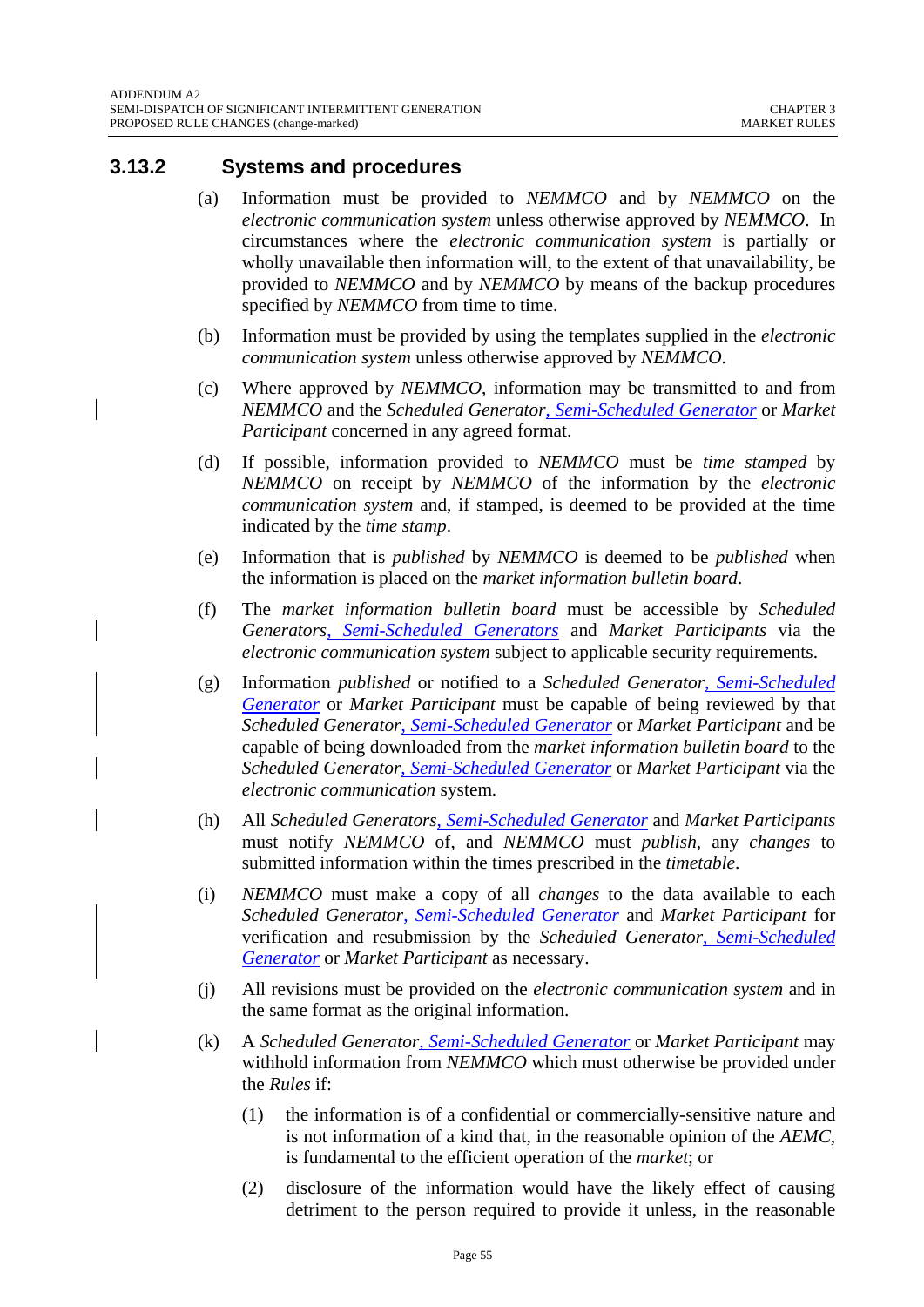opinion of the *AEMC*, the public benefit resulting from the provision of the information outweighs that detriment.

#### (l) **[Deleted]**

(m) Nothing in clause 3.13.2(k) allows a *Scheduled Generator*, *Semi-Scheduled Generator* or *Market Participant* to avoid providing information to *NEMMCO* under the *Rules* where that information is generally available.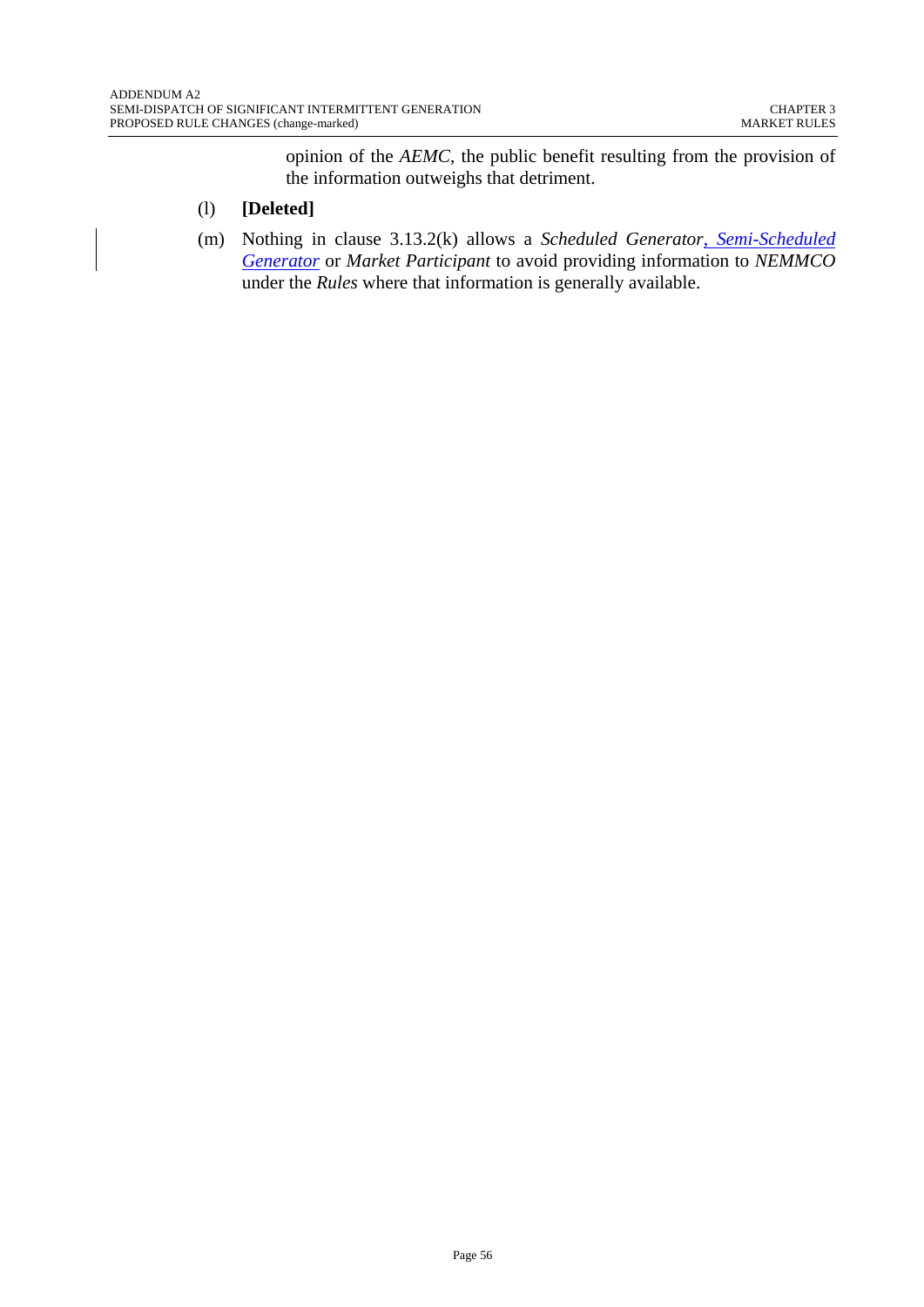## **3.13.3 Standing data**

- (a) *NEMMCO* must establish, maintain, update and *publish*:
	- (1) a list of all of the *Scheduled Generators*, *Semi-Scheduled Generators* and *Market Participants* and a list of all applications to become a *Scheduled Generator*, *Semi-Scheduled Generator* or *Market Participant*, including the *Scheduled Generator*, *Semi-Scheduled Generator* and *Market Participant* information as set out in schedule 3.1;
	- (2) a list of all of the *Scheduled Generators*, *Semi-Scheduled Generators* and *Market Participants* who will cease to be *Scheduled Generators*, *Semi-Scheduled Generator* or *Market Participants* and the time that each listed *Scheduled Generator*, *Semi-Scheduled Generator* or *Market Participant* will cease to be a *Scheduled Generator*, *Semi-Scheduled Generator* or *Market Participant*;
	- (3) a list of all of the *Scheduled Generators*, *Semi-Scheduled Generators* and *Market Participants* who are or are going to be suspended and the time at which each listed *Scheduled Generator*, *Semi-Scheduled Generator* or *Market Participant* was suspended or will be suspended.
- (b) All *Scheduled Generators*, *Semi-Scheduled Generators* and *Market Participants* must provide *NEMMCO* with the *registered bid and offer data* relevant to their *scheduled loads*, *scheduled network services* and *generating units* in accordance with schedule 3.1.
- (c) All *Scheduled Generators*, *Semi-Scheduled Generators* and *Market Participants* will be required to provide *NEMMCO* with information as set out below:
	- (1) forecasts for *connection points* as prescribed in clause 5.6.1; and
	- (2) *metering* information for *settlements* purposes as prescribed in Chapter 7.
- (d) *Network Service Providers* are to maintain a register of data provided by *Scheduled Generators*, *Semi-Scheduled Generators* and *Market Participants* for planning and design purposes in accordance with schedule 5.7 of Chapter 5 and are to provide a copy of this register of data to *NEMMCO* on request and in a form specified by *NEMMCO*.
- (e) *Network Service Providers* must, without delay, notify and provide *NEMMCO* with details of any additions or *changes* to the register of data described in clause 3.13.3(d).
- (f) Each year, by a date to be specified by *NEMMCO*, *Network Service Providers* must provide *NEMMCO* with the following information:
	- (1) expected *network capability* under normal, *outage* and emergency conditions;
	- (2) electrical data sufficient to allow *power system* modelling under steady state and dynamic conditions, this data to be made available in hard copy and an acceptable industry standard electronic format approved by *NEMMCO*; and
	- (3) operating procedures and practices for *network* operation and maintenance.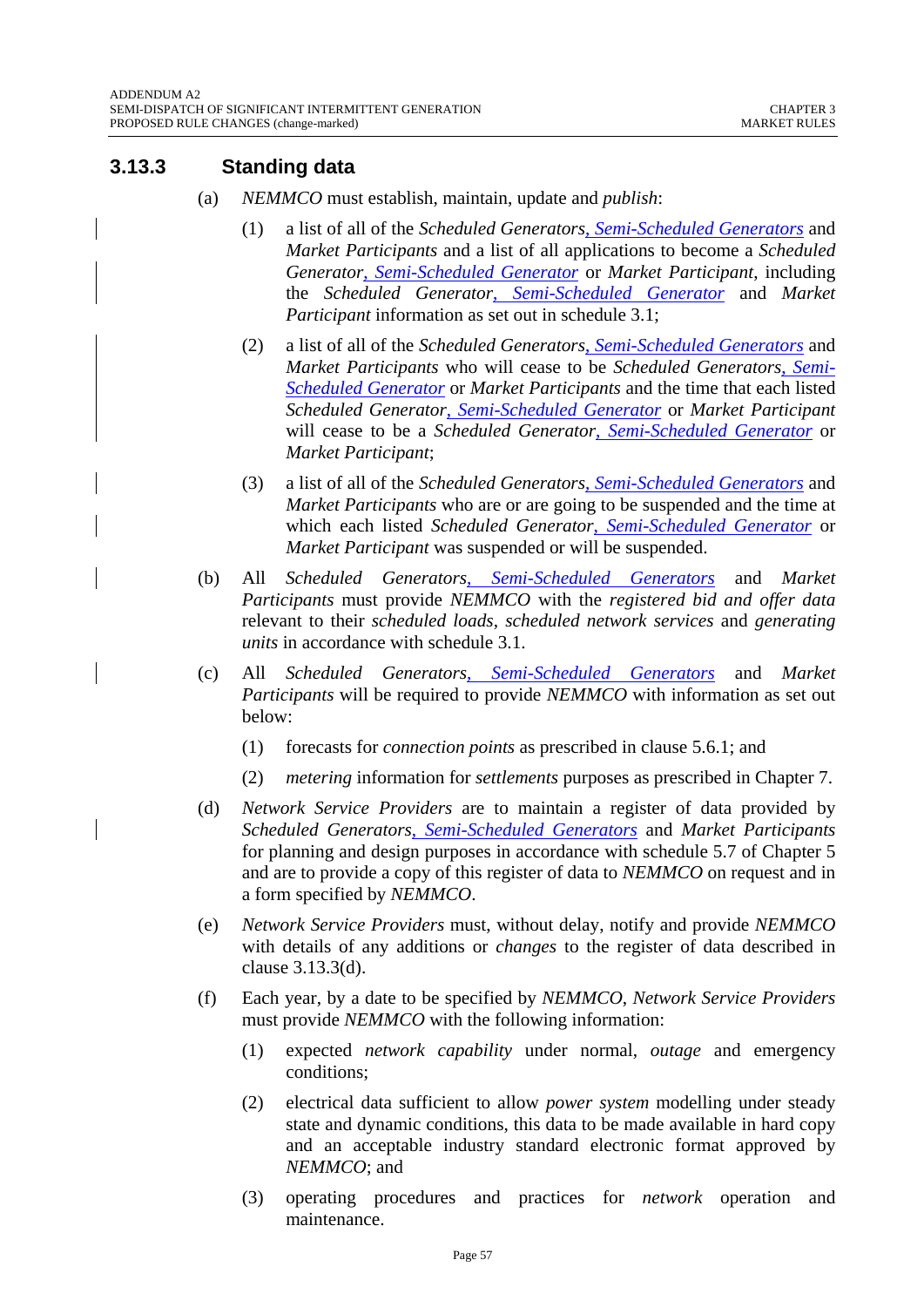- (g) *Network Service Providers* must notify *NEMMCO* of any *changes* to the information provided under clause 3.13.3(f) as soon as practicable.
- (h) *Scheduled Generators*, *Semi-Scheduled Generators* and *Market Participants* must notify *NEMMCO* of any *changes* to *registered bid and offer data* one month prior to the implementation of planned *changes* and without unreasonable delay in the event of unplanned *changes*.
- (i) *Network Service Providers* must notify *NEMMCO* of any *changes* or additions to technical data one month prior to the implementation of planned *changes* and without unreasonable delay in the event of unplanned *changes*.
- (j) *NEMMCO* must conduct an annual review of *Scheduled Generator*, *Semi-Scheduled Generator* and *Market Participant registered bid and offer data* in consultation with *Scheduled Generators*, *Semi-Scheduled Generators* and *Market Participants* and *Scheduled Generators*, *Semi-Scheduled Generators* and *Market Participants* must advise *NEMMCO* of any required *changes* to the data.
- (k) Subject to the requirements relating to disclosure of information under clause 5.3.8(a), a *Registered Participant* may request from *NEMMCO*:
	- (1) *registered bid and offer data*;
	- (2) information that is reasonably required by the *Registered Participant* to carry out *power system* studies (including load flow and dynamic simulations) for planning and operational purposes including:
		- (i) historical information relating to the operating conditions of the *power system* that is not *confidential information*;
		- (ii) information and data provided to *NEMMCO* under paragraphs  $(f)(1)$ ,  $(f)(3)$  and  $(g)$ ; and
		- (iii) details of the shared *transmission* and *distribution network*  impedance data and other technical data as listed in schedules 5.5.3 and 5.5.4; and
	- (3) operation and maintenance procedures and practices for *transmission network* or *distribution network* operation, developed for the purposes of schedule 5.1 sufficient to enable the *Registered Participant* to carry out *power system* modelling under normal, *outage* and emergency conditions.
- (l) Where *NEMMCO* holds information requested under paragraph (k), it must be provided to the *Registered Participant* as soon as practicable.
- (m) Where special approvals or exemptions have been granted by *NEMMCO*, including approval to aggregate *generating units*, *market network services*, *loads* for *central dispatch*, or exemptions from *central dispatch*, details of such special arrangements must be *published* by *NEMMCO*.
- (n) *NEMMCO* must determine and *publish intra-regional loss factors* in accordance with clause 3.6.2 by 1 April each year and whenever changes occur.
- (o) *Network Service Providers* must advise *NEMMCO* of their *distribution loss factors*, duly authorised by the appropriate *Jurisdictional Regulator*, and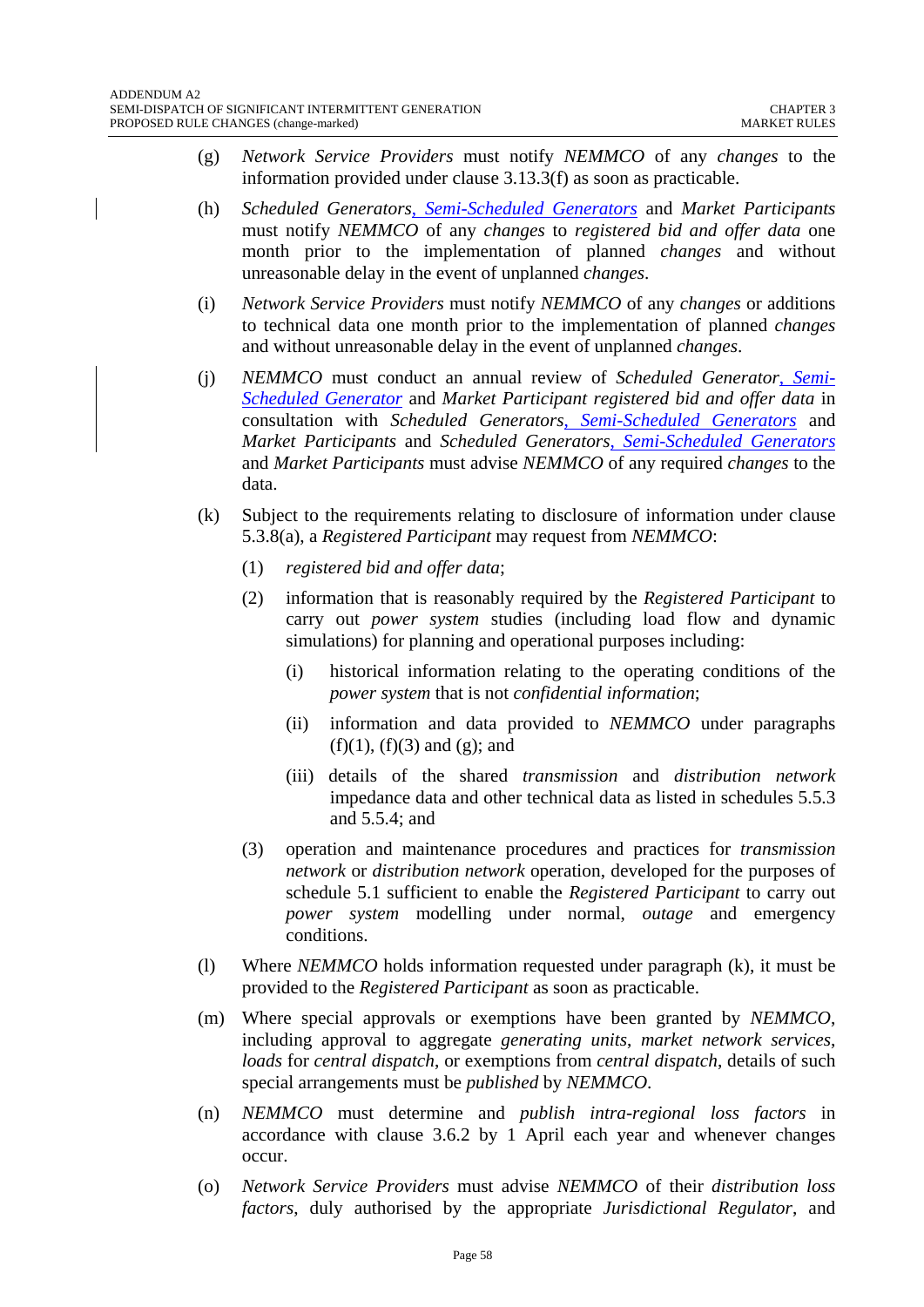*NEMMCO* must *publish* such *distribution loss factors* in accordance with clause 3.6.3(i).

- (p) *NEMMCO* must *publish* on a quarterly basis details of:
	- (1) *interconnector* transfer capability; and
	- (2) the discrepancy between *interconnector* transfer capability and the capacity of the relevant *interconnector* in the absence of *outages* on the relevant *interconnector* only,

for each day of the preceding quarter for all *interconnectors*.

#### **Statement of opportunities**

- (q) By 31 October in each year, *NEMMCO* must prepare and *publish* at a reasonable charge to cover the cost of production, a *statement of opportunities*, including at least the following information for the subsequent 10 year period:
	- (1) projections of aggregate MW demand and *energy* requirements for each *region*;
	- (2) generating capabilities of existing *generating units* and *generating units*  for which formal commitments have been made for construction or installation;
	- (3) planned *plant* retirements;
	- (4) a summary of *network capabilities* and *constraints* based upon *Annual Planning Reports*; and
	- (5) operational and economic information about the *market* to assist planning by:
		- (i) *Scheduled Generators, Semi-Scheduled Generators* and *Market Participants*; and
		- (ii) potential *Scheduled Generators, Semi-Scheduled Generators* and *Market Participants*.
- (r) If after the publication of the most recent *statement of opportunities*, significant new information becomes available to *NEMMCO* relating to:
	- (1) the matters covered by paragraphs  $(q)(1),(2)$  and  $(3)$ ; or
	- (2) the matters covered by clause  $5.6.5(c)(8)$  and (9),

*NEMMCO* must, as soon as practicable, *publish* that information in a descriptive form that is consistent with the *statement of opportunities*.

- (s) In preparing a *statement of opportunities NEMMCO* may seek the assistance of the *Inter-regional Planning Committee*.
- (t) As soon as practicable after a *Scheduled Generator, Semi-Scheduled Generator, Market Participant* or *Network Service Provider* becomes aware of any information required for *publication* by *NEMMCO* under paragraph (q), that information must be provided to *NEMMCO* by that *Scheduled Generator, Semi-Scheduled Generator, Market Participant* or *Network Service Provider*.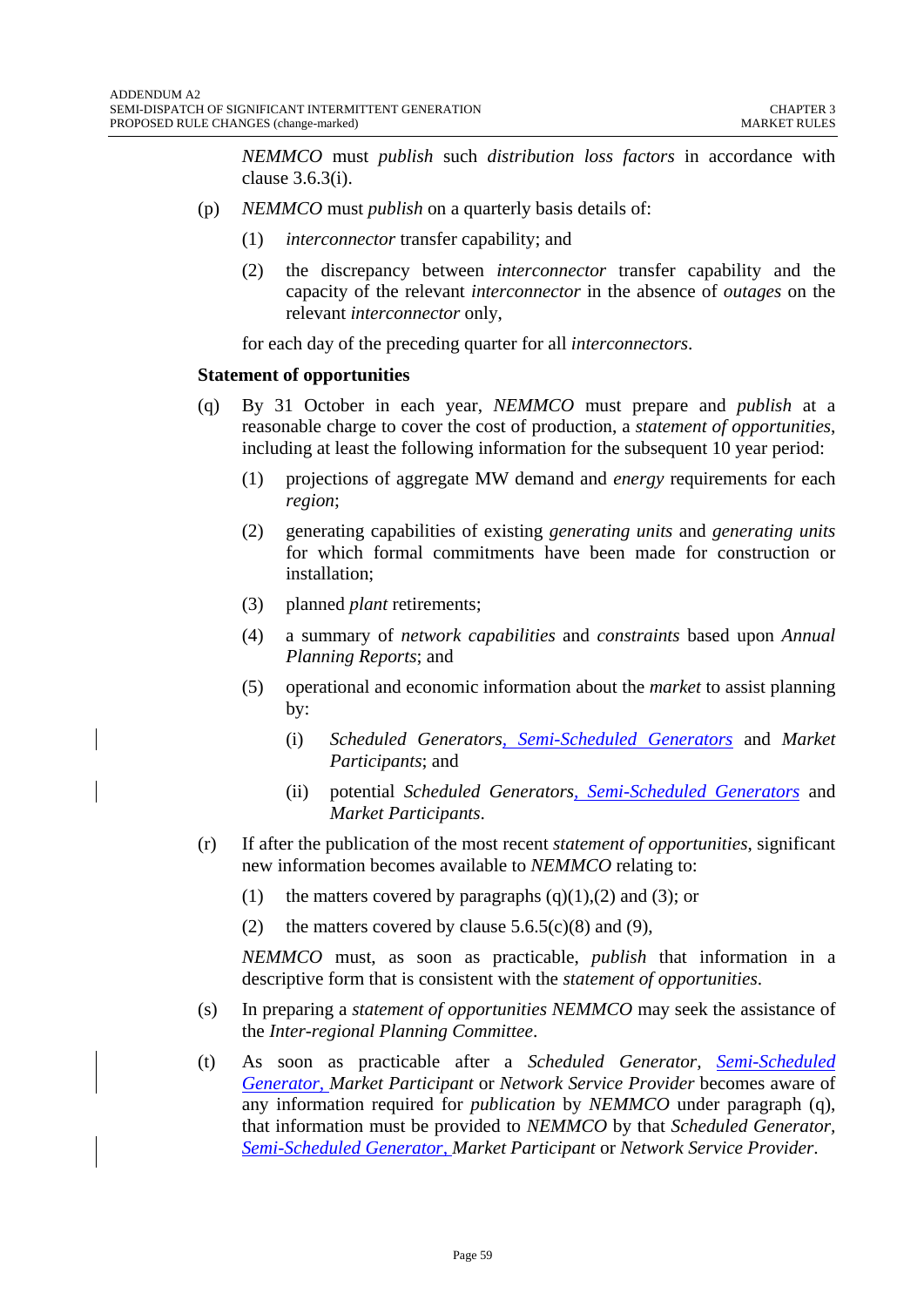#### **3.13.4 Spot market**

- (a) Each week, in accordance with the *timetable, NEMMCO* must *publish* details of the outcome of the *medium term PASA*.
- (b) The details to be *published* by *NEMMCO* under clause 3.13.4(a) must include the information specified in clause 3.7.2(f).
- (c) Each *day*, in accordance with the *timetable*, *NEMMCO* must *publish* details of the outcome of the *short term PASA* for each *trading interval* covered.
- (d) The details of the *short term PASA published* each *day* by *NEMMCO* under clause 3.13.4(c) must include the information specified in clause 3.7.3(h).
- (e) Each *day*, in accordance with the *timetable*, *NEMMCO* must *publish* a half hourly *pre-dispatch schedule* for the period described in clause 3.8.20(a).
- (f) Details of the *pre-dispatch schedule* to be *published* must include the following for each *trading interval* in the period covered:
	- (1) forecasts of the most probable peak *power system load* plus required *reserve* for each *region* and for the total *power system*;
	- (2) forecasts of the most probable *energy* consumption for each *region* and for the total *power system*;
	- (3) forecast *inter-regional loss factors*;
	- (4) aggregate *generating plant* availability for each *region* and aggregate availability of each type of *market ancillary service* for each *region*;
	- (5) projected *supply* surpluses and deficits for each *region*, including shortages of *reserve* and projected *market ancillary service* surpluses and deficits for each *region*;
	- (5A) the aggregated MW allowance (if any) made by *NEMMCO* for generation from *non-scheduled generating systems* in each forecast:
		- (i) of the most probable peak *power system load* referred to in clause  $3.13.4(f)(1)$ ;
		- (ii) referred to in clause  $3.13(4)(f)(2)$ ;
		- (iii) of aggregate *generating plant* availability referred to in clause 3.13.4(f)(4); and
		- (iv) of projected *supply* surpluses and deficits referred to in clause 3.13.4(f)(5) but not including shortages of *reserve* or projected *market ancillary service* surpluses and deficits for each *region*.
	- (5B) in respect of each forecast:
		- (i) of the most probable peak *power system load* referred to in clause  $3.13.4(f)(1);$
		- (ii) referred to in clause  $3.13.4(f)(2)$ ;
		- (iii) of aggregate *generating plant* availability referred to in clause 3.13.4(f)(4); and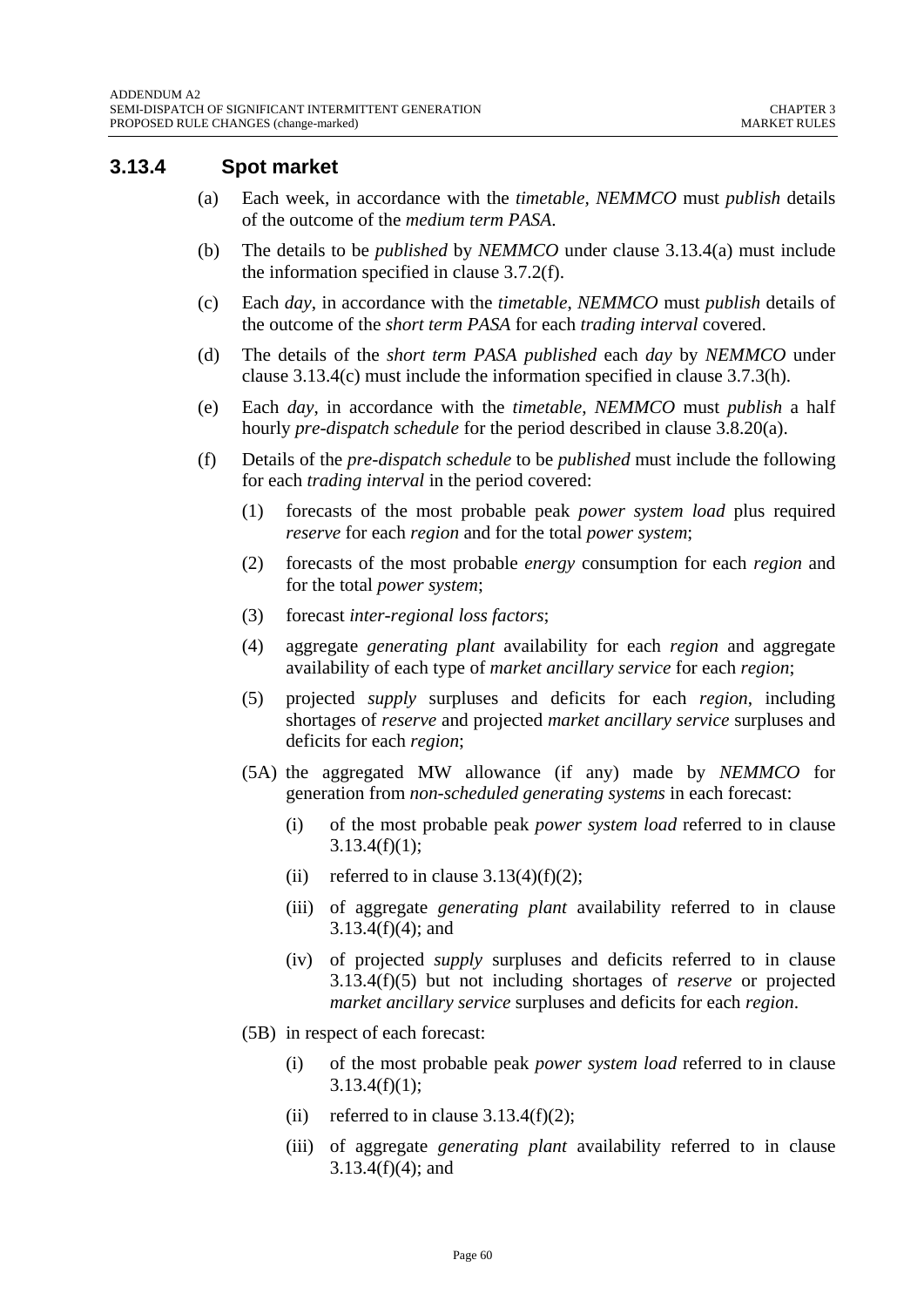(iv) of projected *supply* surpluses and deficits referred to in clause 3.13.4(f)(5) but not including shortages of *reserve* or projected *market ancillary service* surpluses and deficits for each *region*,

a value that is the sum of that forecast and the relevant aggregated MW allowance (if any) referred to in clause 3.13.4(f)(5A); and

- (6) identification and quantification of:
	- (i) when and where the projected conditions are found to be inadequate;
	- (ii) any *trading intervals* for which *low reserve* or *lack of reserve*  conditions are forecast to apply;
	- (iii) where a projected *supply* deficit in one *region* can be supplemented by a surplus in a neighbouring *region* (dependent on forecast *interconnector* capacities) and the expected *interconnector flow*;
	- (iv) forecast *interconnector* transfer capabilities and the projected impact of any *inter-network tests* on those transfer capabilities; and
	- (v) when and where *network constraints* may become binding on the *dispatch* of *generation* or *load*.
- (g) Each *day*, in accordance with the *timetable*, *NEMMCO* must *publish* forecasts of *spot prices* and *ancillary service prices* at each *regional reference node* for each *trading interval* or *dispatch interval* (as applicable) of the period described in clause 3.8.20(a), with such forecasts being based on the *pre-dispatch schedule* information.
- (h) Together with its forecast *spot prices*, *NEMMCO* must *publish* details of the expected sensitivity of the forecast *spot prices* to changes in the forecast *load* or *generating unit* availability.
- (i) In accordance with the *timetable* or more often if there is a *change* in circumstances which in the opinion of *NEMMCO* results in a significant *change* in forecast *spot price*, or in any event no more than 3 hours after the previous such publication, *NEMMCO* must prepare and *publish* updated *pre-dispatch schedules* and *spot price forecasts*, including the details specified in clause 3.13.4(f).
- (j) If *NEMMCO* considers there to be a significant change in a forecast *spot price*, *NEMMCO* must identify and *publish* the cause of such a change in terms of the aggregate *supply* and demand situation and any *network constraints* in or between the affected *region(s)*.
- (k) *NEMMCO* must specify and *publish* its criteria for a significant change in forecast *spot price* for the purposes of activating an update in the *published* forecasts.
- (k1) In accordance with the *timetable* or no more than 3 hours after the last such notification, *NEMMCO* must notify electronically on a confidential basis each *Semi-Scheduled Generator* of the *unconstrained intermittent generation forecast* data used for the last *pre-dispatch schedule published* by *NEMMCO*  under clause 3.13.4(e) and relating specifically to the *Semi-Scheduled Generator's semi-scheduled generating units*.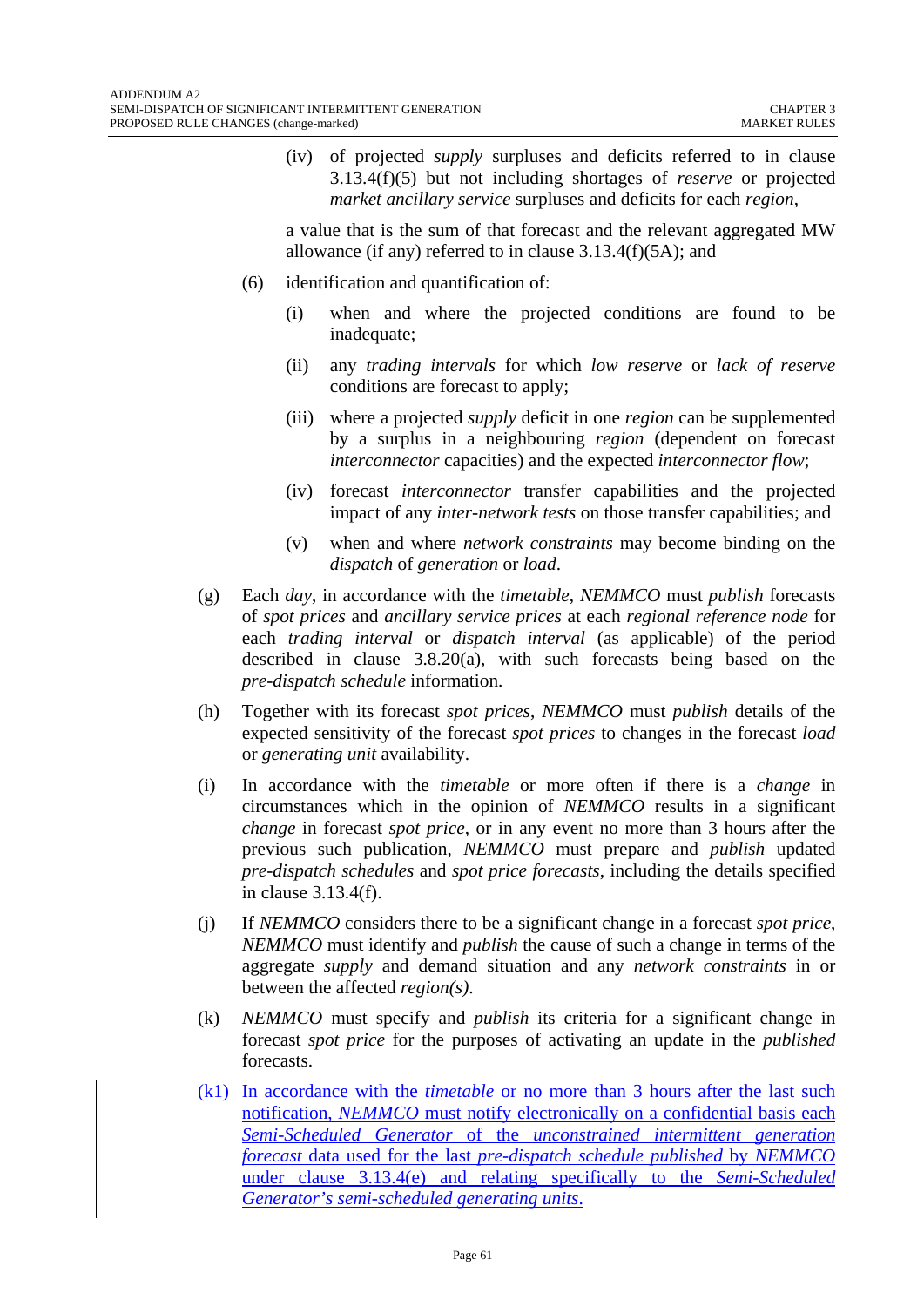- (l) Within 5 minutes of each time *NEMMCO* runs the *dispatch algorithm*, *NEMMCO* must *publish* the *dispatch price* for each *regional reference node* calculated in accordance with clause 3.9.2 and the *ancillary service price* for each *market ancillary service* for each *regional reference node* calculated in accordance with clause 3.9.2A.
- (m) Within 5 minutes of the conclusion of each *trading interval, NEMMCO* must *publish* the *regional reference prices* for each *region* for that *trading interval*.
- (n) Each *day*, in accordance with the *timetable*, *NEMMCO* must *publish* the actual *regional reference prices*, *ancillary service prices*, *regional* and total *interconnected* system *loads* and *energies*, *inter-regional* flows, *inter-regional loss factors* and details of any *network constraints* for each *trading interval* in the previous *trading day*.
- (o) Within 2 *business days* of an event whereby a *scheduled generating unit* or *semi-scheduled generating unit* has been *constrained off* or *constrained on* in the *central dispatch* by a *network constraint* within its own *region*, *NEMMCO* must advise the *Scheduled Generator* or *Semi-Scheduled Generator* and the *Network Service Provider*, with whom the relevant *Scheduled Generator* or *Semi-Scheduled Generator* has a *connection agreement* in respect of that *scheduled generating unit* or *semi-scheduled generating unit*, of the following information:
	- (1) the *dispatch intervals* in which the *constraint* applied; and
	- (2) *NEMMCO's* reasonable estimate of the MW quantities at which the *scheduled generating unit* or *semi-scheduled generating unit* would otherwise have been *dispatched* in each relevant *trading interval* in accordance with its *dispatch offer* and in the absence of the *network constraint*.
- (p) Each *day*, in accordance with the *timetable*, *NEMMCO* must *publish* details of final *dispatch offers*, *dispatch bids* and *market ancillary service offers* received and actual availabilities of *generating units*, *scheduled network services*, *scheduled loads* and *market ancillary services* for the previous *trading day*, including:
	- (1) the number and times at which *rebids* were made, and the reason provided by the *Scheduled Generator*, *Semi-Scheduled Generator* or *Market Participant* for each *rebid* under clause 3.8.22(c)(2).
	- (2) identification of the *Scheduled Generator*, *Semi-Scheduled Generator* or *Market Participant* submitting the *dispatch bid, dispatch offer* or *market ancillary offer*;
	- (3) the *dispatch bid* or *dispatch offer prices*;
	- (4) quantities for each *trading interval*;
	- (5) the *ramp rate* of each *generating unit*, *scheduled load* and *scheduled network service* as measured by *NEMMCO's* telemetry system; and
	- (6) identification of *trading intervals* for which the *plant* was specified as being *inflexible* in accordance with clause 3.8.19 and the reasons provided by the *Scheduled Generator*, *Semi-Scheduled Generator* or *Market Participant* in accordance with clause 3.8.19(b)(1).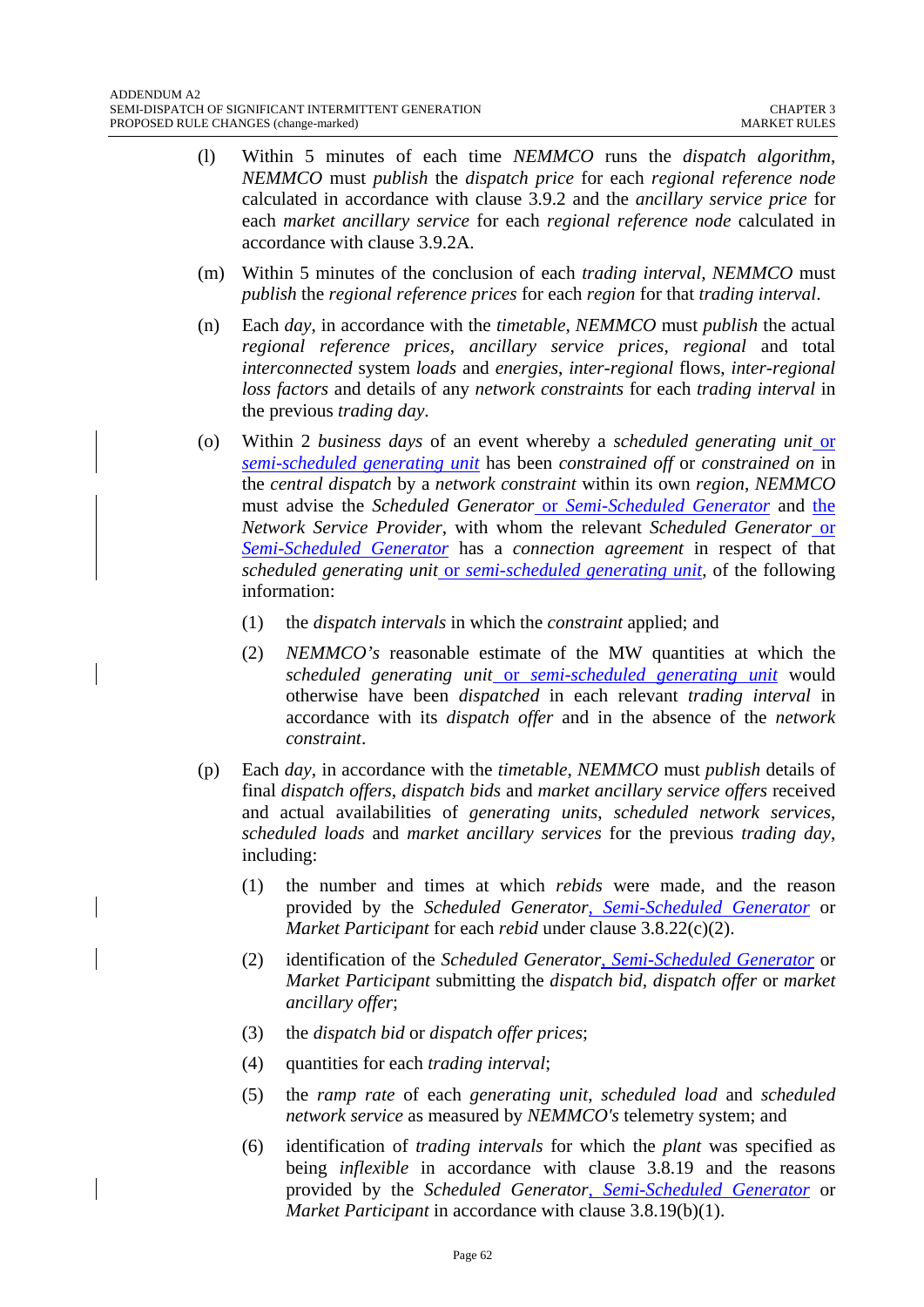- (q) Each *day*, in accordance with the *timetable*, *NEMMCO* must *publish* details of actual *generation*, *dispatched generation*, *dispatched network service* or *dispatched load* for each *scheduled generating unit*, *semi-scheduled generating unit*, *scheduled network service* and *scheduled load*, respectively, and *unconstrained intermittent generation forecast* data for each *semi-scheduled generating unit* and as *regional* totals, in each *trading interval* for the previous *trading day*.
- (r) Each *day*, in accordance with the *timetable*, *NEMMCO* must publish details of actual *generation* for each *non-scheduled generating unit* or *non-scheduled generating system*, in each *trading interval* for the previous *trading day*.
- (s) Where *NEMMCO publishes* details as referred to in clause 3.13.4(r), the requirement to *publish* applies only to data available to *NEMMCO*.
- (t) *NEMMCO* may, in *publishing* the details referred to in clause 3.13.4(s), *publish* aggregated information of actual *generation* for *non-scheduled generating units* or *non-scheduled generating systems* that have a *nameplate rating* that is less than 30 MW.
- (u) Each time *NEMMCO* runs the *dispatch algorithm* it must, within 5 minutes, *publish* for the relevant *dispatch interval*:
	- (1) details of any MW allowance made by *NEMMCO* for *generation* from *non-scheduled generating systems* in its forecast regional demand;
	- (2) for each *regional reference node* the sum of the actual *generation* for each *non-scheduled generating unit* or *non-scheduled generating system*; and
	- (3) for each *regional reference node*, a value that is the sum of the *regional* demand value used by *NEMMCO* in its *dispatch algorithm* to calculate the *dispatch price* referred to in clause 3.13.4(l) and the sum of the actual *generation* referred to in clause 3.13.4(u)(2).
- (v) Where *NEMMCO publishes* the information referred to in clause 3.13.4(u), the requirement for *NEMMCO* to *publish* applies only to data available to *NEMMCO*.
- (w) Each *day*, in accordance with the *timetable*, *NEMMCO* must *publish* details of any operational irregularities arising on the previous *trading day* including, for example, any circumstances in which there was prima facie evidence of a failure to follow *dispatch instructions*.
- (x) Each *trading interval*, *NEMMCO* must, for each *regional reference node*, *publish* the demand for that *trading interval*, both inclusive and exclusive of the aggregate actual *generation* from *non-scheduled generating systems*.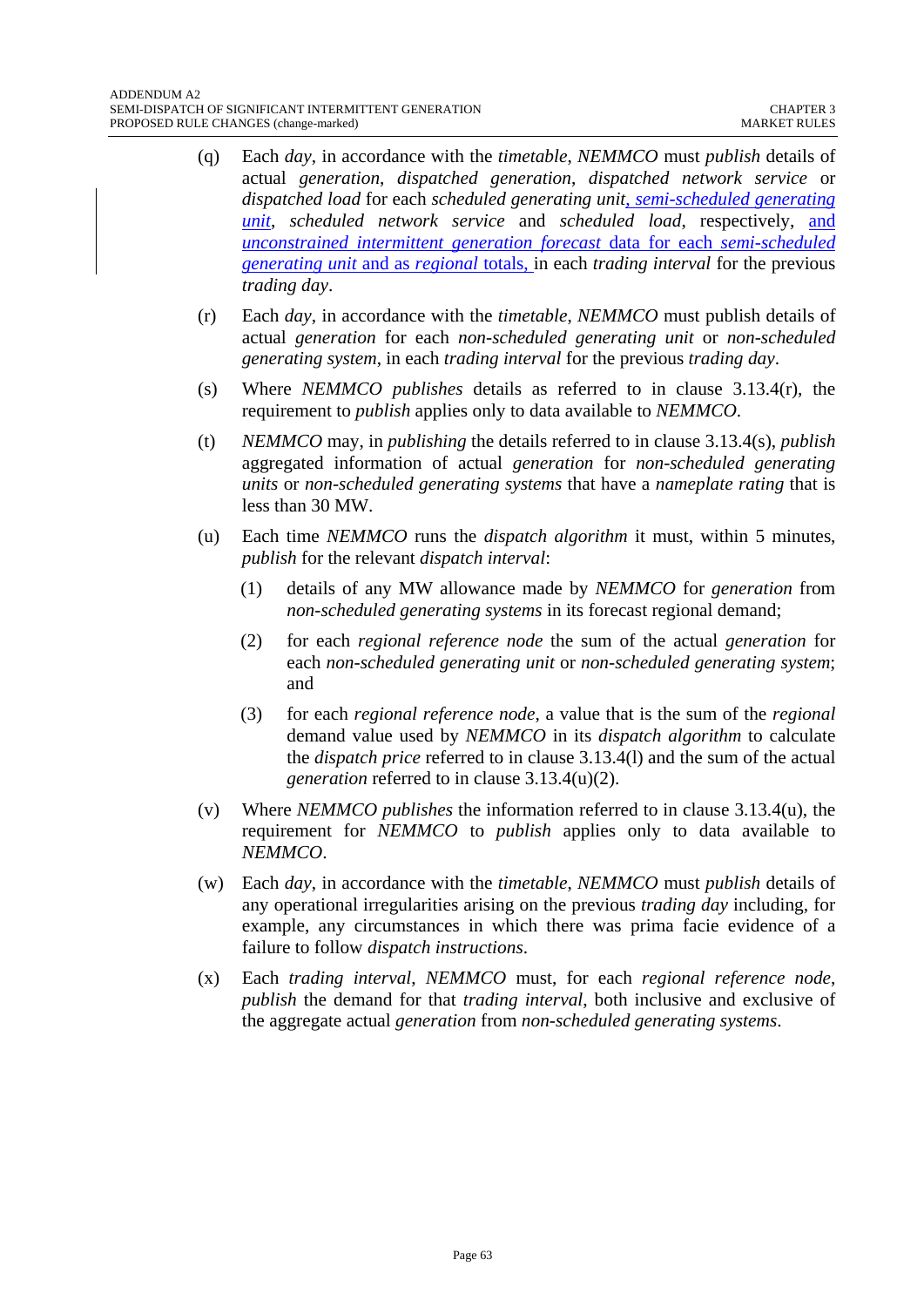## **3.13.7 Monitoring of significant variation between forecast and actual prices by AER**

- (a) The *AER* must, after consulting with the *AEMC*, specify and make available to *Registered Participants* and the public, criteria which the *AER* will use to determine whether there is a significant variation between the *spot price forecast* published by *NEMMCO* in accordance with clause 3.13.4 and the actual *spot price* in any *trading interval*. The *AER* must, in accordance with these criteria, monitor in each *trading interval* whether any such significant variation has occurred.
- (b) The *AER* must prepare and publish a report in respect of each three month period commencing on 1 January, 1 April, 1 July and 1 October in each year. The report must:
	- (1) be published no later than 4 weeks after the end of each three month period;
	- (2) identify and review each occasion when, in accordance with the criteria specified under clause 3.13.7(a), the *AER* considers that a significant price variation has occurred;
	- (3) state why the *AER* considers that the significant price variation occurred;
	- (4) be available to members of the public on request; and
	- (5) be provided to the *AEMC*.
- (c) The *ACCC* or the *AEMC* may request the *AER* to report to it on a particular *market* outcome. If the *ACCC* or the *AEMC* makes a request of this type, the *AER* may provide a report on that *market* outcome. The report must review the *market* outcome raised by the *ACCC* or the *AEMC* (as the case may be) and state why the *AER* considers that the *market* outcome occurred.
- (d) The *AER* must, within 20 *business days* of the end of a week in which the *spot price* exceeded \$5,000/MWh in a *trading interval* or *trading intervals*, prepare and *publish* a report which must for each *trading interval* in which the *spot price* exceeded \$5,000/MWh in that week:
	- (1) describe the significant factors that contributed to the *spot price* exceeding \$5,000/MWh, including the withdrawal of *generation* capacity and *network* availability;
	- (2) assess whether *rebidding* pursuant to clause 3.8.22 contributed to the *spot price* exceeding \$5,000/MWh; and
	- (3) identify the marginal *scheduled generating units* and *semi-scheduled generating units* for the *dispatch intervals* in the relevant *trading interval* and all *scheduled generating units* and *semi-scheduled generating units* for which any *dispatch offer* for the *trading interval* was equal to or greater than \$5,000/MWh and compare these *dispatch offers* to relevant *dispatch offers* in previous *trading intervals*.
	- (e) Where
	- (1) prices at a *regional reference node* for a *market ancillary service* over a period significantly exceed the relevant *spot price* for *energy;* and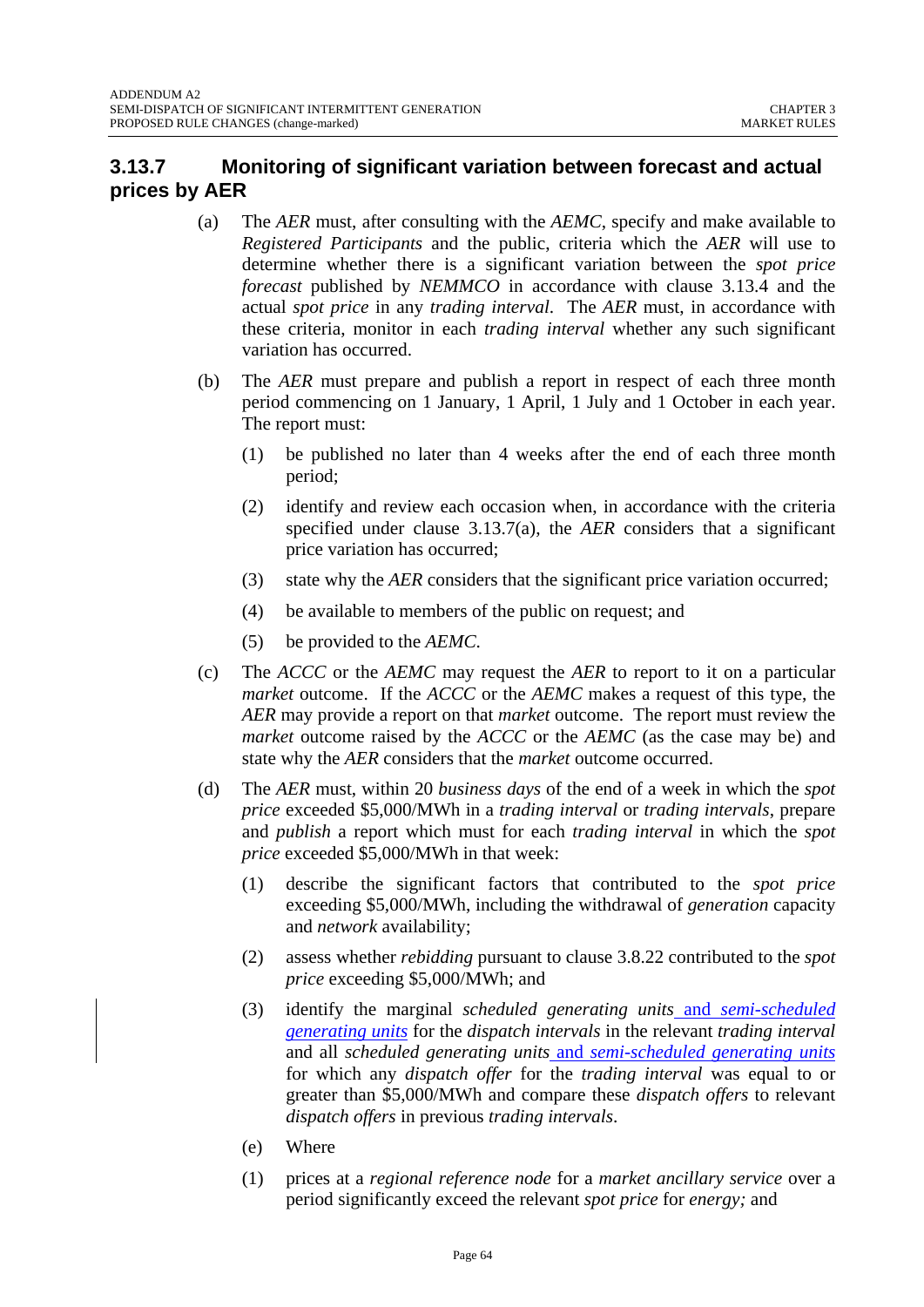(2) prices for that *market ancillary service* exceed \$5,000 for a number of *trading intervals* within that period,

the *AER* must prepare and publish a report which:

- (3) describes the significant factors that contributed to the *market ancillary service* prices exceeding \$5,000/MWh;
- (4) identifies any linkages between *spot prices* in the *energy market* and *market ancillary service* prices contributing to the occurrence; and
- (5) assesses whether *rebidding* pursuant to clause 3.8.22 contributed to prices exceeding \$5,000/Mwh.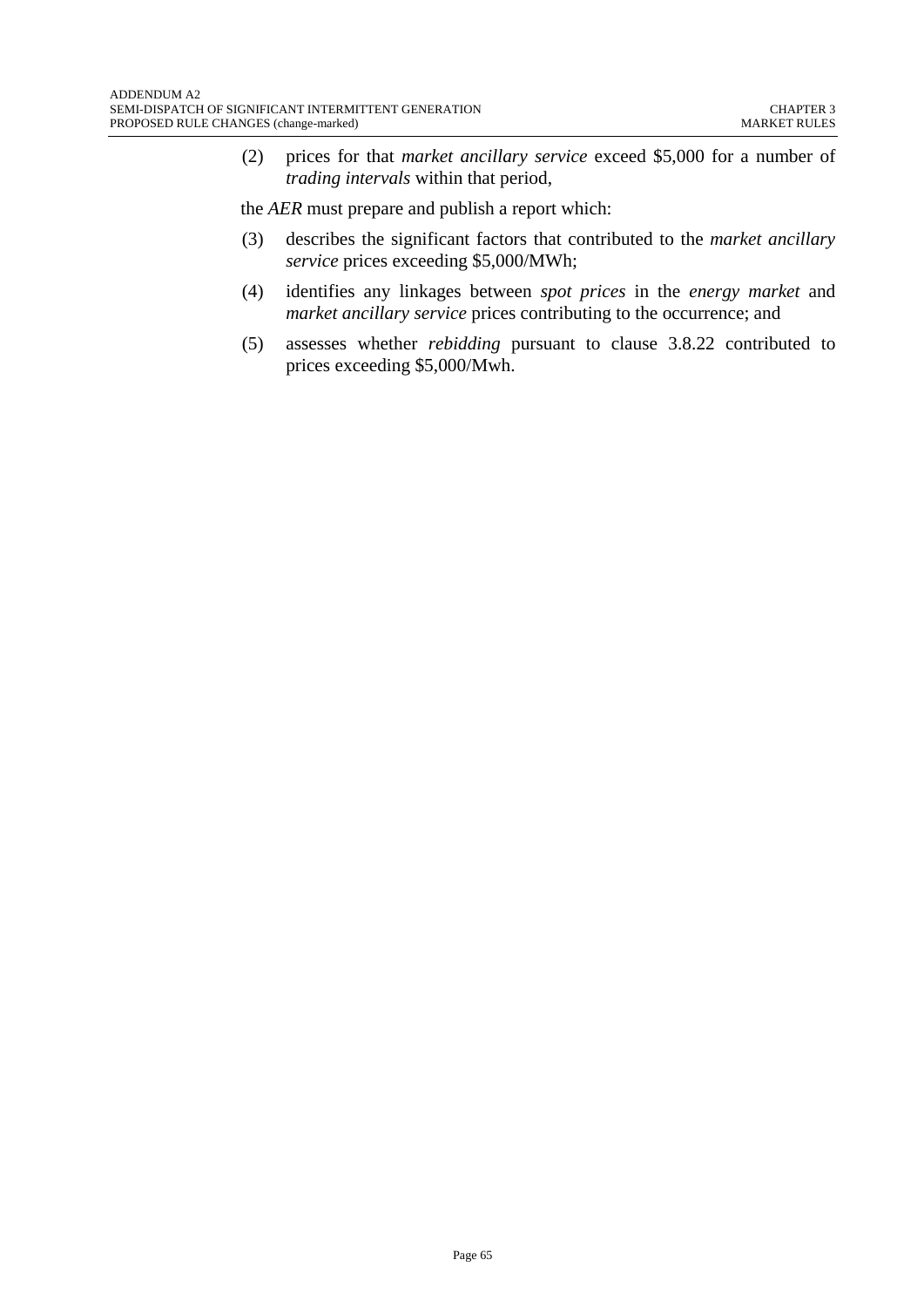# *3.14 Administered Price Cap and Market Suspension*

#### **3.14.6 Compensation due to the application of an administered price, VoLL or market floor price**

- (a) *Scheduled Generators* and *Semi-Scheduled Generators* may claim compensation from *NEMMCO* in respect of *scheduled generating units* or *semi-scheduled generating units* if, due to the application of an *administered price cap* during either an *administered price period* or *market suspension*, the resultant *spot price* payable to *dispatched generating units* in any *trading interval* is less than the price specified in their *dispatch offer* for that *trading interval*.
- (a1) A *Scheduled Network Service Provider* may claim compensation from *NEMMCO* in respect of a *scheduled network service* if, due to the application of an *administered price cap*, *VoLL*, the *market floor price* or an *administered price floor*, the resultant revenue receivable in respect of *dispatched network services* in any *trading interval* is less than the minimum requirement specified by its *network dispatch offer* for that *trading interval.*
- (a2) A *Market Participant* which submitted a *dispatch bid* may claim compensation from *NEMMCO* in respect of a *scheduled load* if, due to the application of an *administered price floor* during either an *administered price period* or *market suspension*, the resultant *spot price* in any *trading interval* is greater than the price specified in the *dispatch bid* for that *trading interval*.
- (a3) In respect of an *ancillary service generating unit* or an *ancillary service load*, a *Market Participant* may claim compensation from *NEMMCO* if, due to the application of an *administered price cap*, the resultant *ancillary service price* for that *ancillary service generating unit* or *ancillary service load* in any *dispatch interval* is less than the price specified in the relevant *market ancillary service offer*.
- (b) Notification of an intent to make a claim under clause 3.14.6(a), 3.14.6(a1), 3.14.6(a2) or 3.14.6(a3) must be submitted to both *NEMMCO* and the *AEMC* within 2 *business days* of the *trading interval* in which *dispatch prices* were adjusted in accordance with clause 3.9.5 or notification by *NEMMCO* that an *administered price period* or period of *market suspension* has ended.
- (c) The *AEMC* must determine whether it is appropriate in all the circumstances for compensation to be payable by *NEMMCO* and, if so, the *AEMC* must determine an appropriate amount of compensation.
- (d) Before making a determination, the *AEMC* must request the *Adviser* to establish a three member panel from the group of persons referred to in clause 8.2.2(e) to make recommendations on the matters to be determined by the *AEMC*.
- (e) The panel must conduct itself on the same basis as a *DRP* under clauses 8.2.6A to 8.2.6D and make its recommendations within the period specified for the making of a determination under clause 8.2.6D(b). The panel must base its recommendations on its assessment of a fair and reasonable amount of compensation taking into account:
	- (1) all the surrounding circumstances;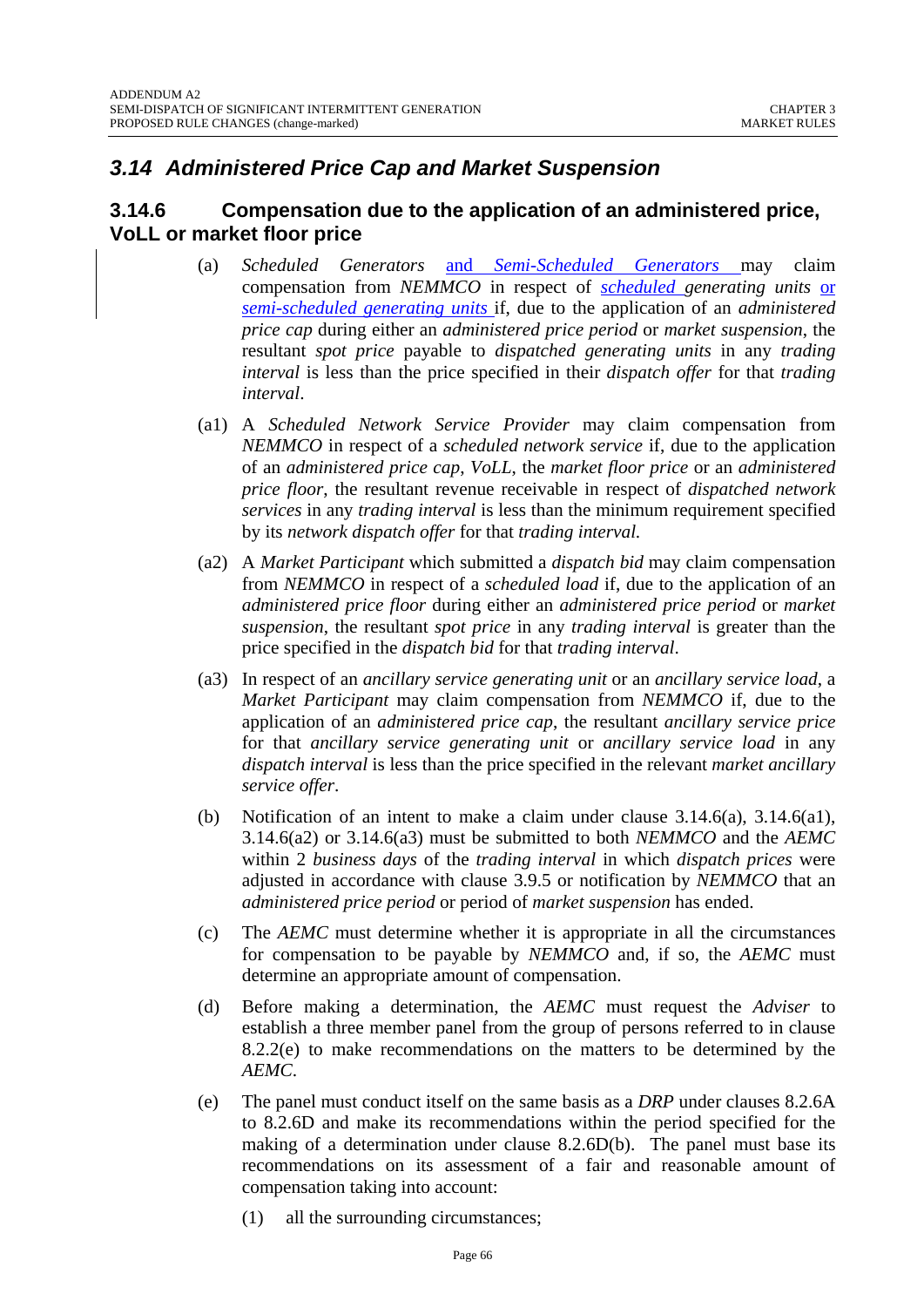- (2) the actions of any relevant *Registered Participants* and *NEMMCO*;
- (3) in the case of a claim by a *Scheduled Generator* or *Semi-Scheduled Generator*, the difference between the *spot price* applicable due to the application of the *administered price cap* and the price specified by the *Scheduled Generator* or *Semi-Scheduled Generator* in its *dispatch offer*;
- (4) in the case of a claim by a *Scheduled Network Service Provider*, the difference between the revenue receivable by the *Scheduled Network Service Provider* for the *dispatched network services* as the result of the application of the *administered price cap, VoLL* or an *administered price floor* and the minimum revenue requirement specified in its *network dispatch offer*;
- (5) in the case of a *Market Participant* which submitted a *dispatch bid,* the difference between the *spot price* applicable due to the application of the *administered price floor* and the price specified by the *Market Participant* in its *dispatch bid*;
- (6) in the case of a claim in respect of an *ancillary service generating unit*, the difference between the *ancillary service price* applicable due to the application of the *administered price cap* and the price specified by the *ancillary service generating unit* in its *market ancillary service offer*; and
- (7) in the case of a claim in respect of an *ancillary service generating unit*, the difference between the *ancillary service price* applicable due to the application of the *administered price floor* and the price specified by the *ancillary service load* in its *market ancillary service offer*.
- (f) [Deleted]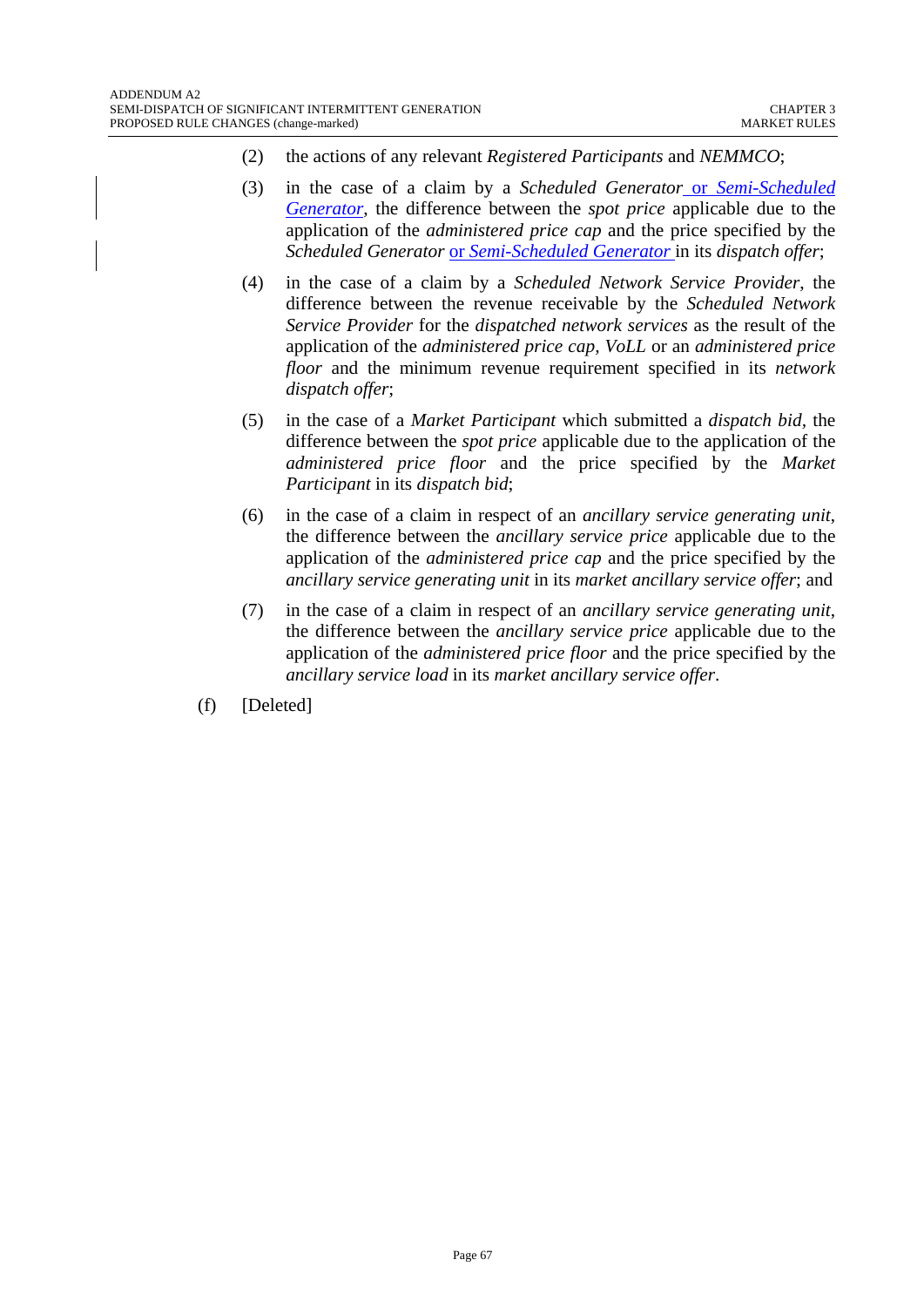## *3.15 Settlements*

#### **3.15.6A Ancillary service transactions**

(a) In each *trading interval,* in relation to each *enabled ancillary service generating unit* or *enabled ancillary service load*, an ancillary services transaction occurs, which results in a *trading amount* for the relevant *Market Participant* determined in accordance with the following formula:

$$
TA = the aggregate of \n\frac{EA \times ASP}{(12)} for each dispatch interval in a\ntrading interval
$$

where:

| $TA$ (in $\$ )                    |     | the <i>trading amount</i> to be determined (which<br>is a positive number);                                                                                                                                                              |
|-----------------------------------|-----|------------------------------------------------------------------------------------------------------------------------------------------------------------------------------------------------------------------------------------------|
| $EA$ (in MW)                      |     | the amount of the relevant <i>market ancillary</i><br>service which the ancillary service<br>generating unit or ancillary service load has<br>been <i>enabled</i> to provide in the <i>dispatch</i><br><i>interval</i> ; and             |
| $ASP$ (in $$$ per MW per<br>hour) | $=$ | the <i>ancillary service price</i> for the <i>market</i><br>ancillary service for the dispatch interval for<br>the <i>region</i> in which the <i>ancillary service</i><br>generating unit or ancillary service load has<br>been enabled. |

- (b) In each *trading interval,* in relation to each *Market Participant* which provides *non-market ancillary services* under an *ancillary services agreement,* an ancillary services transaction occurs, which results in a *trading amount* for the relevant *Market Participant* determined in accordance with that agreement.
- (c) In each *trading interval*, in relation to each *Market Customer*, an ancillary services transaction occurs, which results in a *trading amount* for the *Market Customer* determined in accordance with the following formula:

$$
TA = TNCASP \times \frac{TCE}{ATCE} \times -1
$$

| $TA$ (in \$)     | $=$ | the <i>trading amount</i> to be determined (which is<br>a negative number);                                                                                                    |
|------------------|-----|--------------------------------------------------------------------------------------------------------------------------------------------------------------------------------|
| $TNCASP$ (in \$) |     | all amounts payable by <i>NEMMCO</i> in respect of<br>the <i>trading interval</i> under <i>ancillary services</i><br><i>agreements</i> in respect of the provision of<br>NCAS: |
| TCE (in MWh)     | $=$ | the <i>customer</i> energy for the <i>Market Customer</i><br>for the <i>trading interval</i> ; and                                                                             |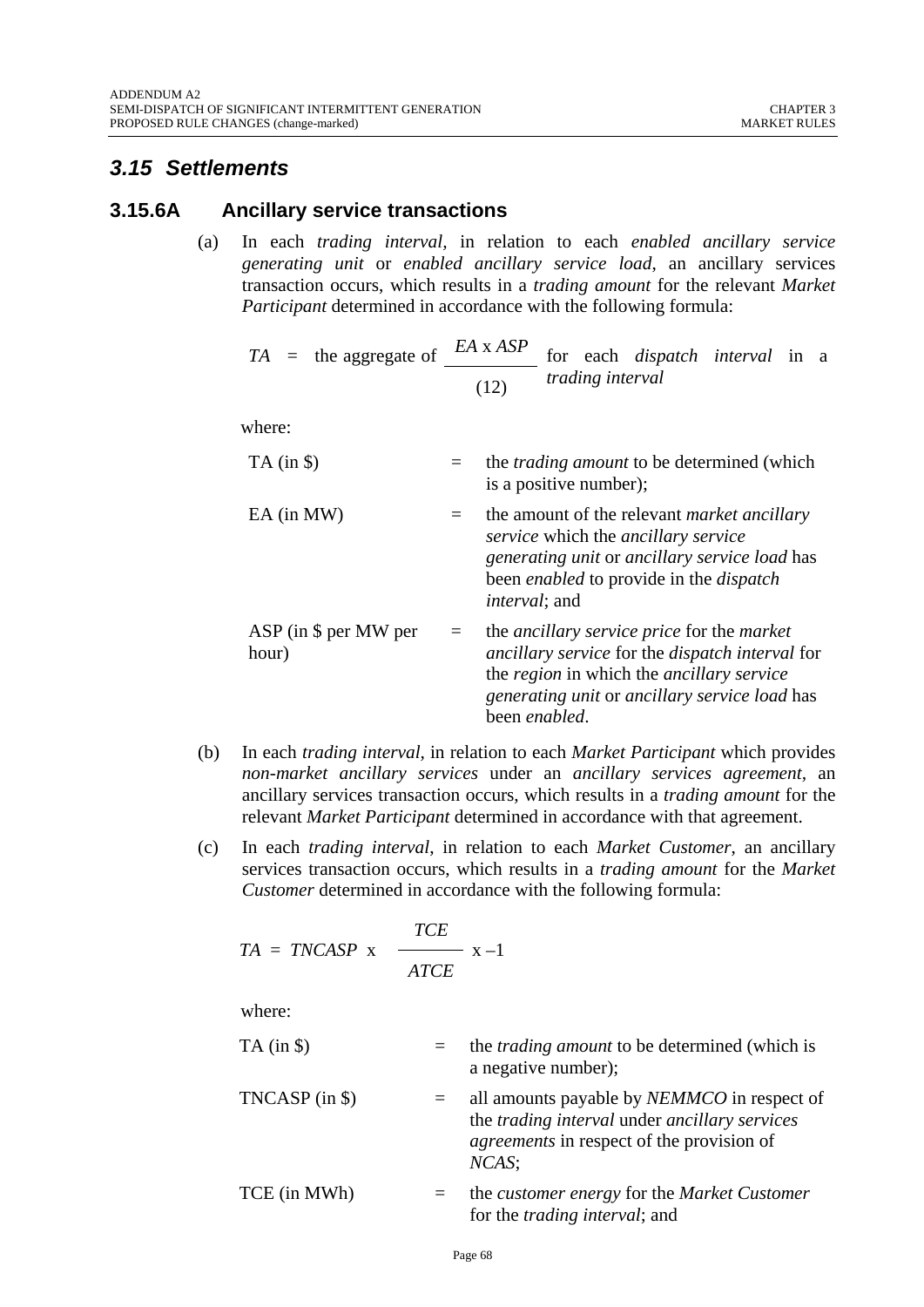ATCE (in MWh) = the aggregate *customer energy* figures for all *Market Customers* for the *trading interval*.

(d) In each *trading interval*, in relation to each *Market Generator,* an ancillary services transaction occurs, which results in a *trading amount* for the *Market Generator* determined in accordance with the following formula:

$$
TA = \frac{TSRP}{2} \times \frac{TGE}{ATGE} \times -1
$$

where:

| $TA$ (in $\$ ) | the <i>trading amount</i> to be determined (which is<br>a negative number);                                                                                                                                 |
|----------------|-------------------------------------------------------------------------------------------------------------------------------------------------------------------------------------------------------------|
| $TSRP$ (in \$) | the total of all amounts payable by NEMMCO<br>in respect of the <i>trading interval</i> under<br>ancillary services agreements in respect of the<br>provision of <i>system restart ancillary services</i> ; |
| TGE (in MWh)   | the generator energy for the Market Generator<br>for the <i>trading interval</i> ; and                                                                                                                      |
| ATGE (in MWh)  | the aggregate of the <i>generator energy</i> figures<br>for all <i>Market Generators</i> for the <i>trading</i><br><i>interval.</i>                                                                         |

(e) In each *trading interval*, in relation to each *Market Customer,* an ancillary services transaction occurs, which results in a *trading amount* determined in accordance with the following formula:

$$
TA = \frac{TSRP}{2} \times \frac{TCE}{ATCE} \times -1
$$

| $TA$ (in $\$\$ ) | $=$     | the <i>trading amount</i> to be determined (which is<br>a negative number);                                         |
|------------------|---------|---------------------------------------------------------------------------------------------------------------------|
| TSRP $(in $)$    |         | has the meaning given in clause $3.15.6A(d)$ ;                                                                      |
| TCE (in MWh)     | $=$ $-$ | the <i>customer</i> energy for the <i>Market Customer</i><br>for the <i>trading interval</i> ; and                  |
| ATCE (in MWh)    | $=$     | the aggregate of the <i>customer energy</i> figures<br>for all Market Customers for the trading<br><i>interval.</i> |

- (f) The total amount calculated by *NEMMCO* under clause 3.15.6A(a) for each of the *fast raise service, slow raise service* or *delayed raise service* in respect of each *dispatch interval* which falls within the *trading interval* must be allocated to each *region* in accordance with the following procedure and the information provided under clause 3.9.2A(b). *NEMMCO* must:
	- (1) allocate for each *region* and for each *dispatch interval* within the relevant *trading interval* the proportion of the total amount calculated by *NEMMCO* under clause 3.15.6A(a) for each of the *fast raise service,*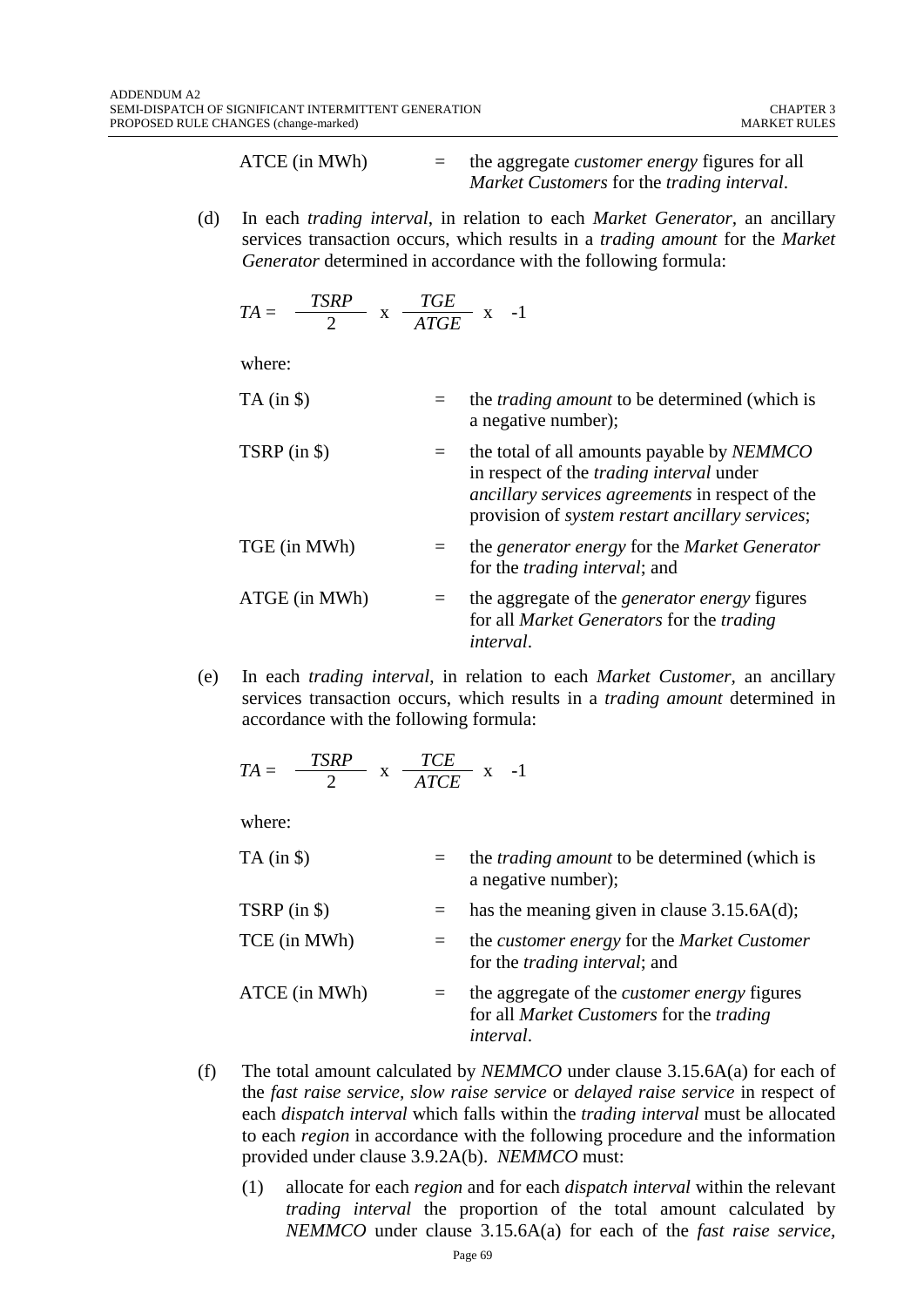*slow raise service* or *delayed raise service* between *global market ancillary services requirements* and *local requirements* pro-rata to the respective marginal prices for each such service;

- (2) calculate for each relevant *dispatch interval* the sum of the costs of acquiring the *global market ancillary service requirements* for all *regions* and the sum of the costs of acquiring each *local ancillary service requirement* for all *regions*, as determined pursuant to clause  $3.15.6A(f)(1)$ ; and
- (3) allocate for each relevant *dispatch interval* the sum of the costs of the *global market ancillary service requirement* and each *local ancillary service requirement* calculated in clause 3.15.6A(f)(2) to each *region* as relevant to that requirement pro-rata to the aggregate of the *generator energy* for the *Market Generators* in each *region* during the *trading interval*.

For the purpose of this clause 3.15.6A(f) *RTCRSP* is the sum of:

- (i) the *global market ancillary service requirement* cost for that *region*, for all *dispatch intervals* in the relevant *trading interval*, as determined pursuant to clause 3.15.6A(f)(3)*;* and
- (ii) all *local market ancillary service requirement* costs for that *region*, for all *dispatch intervals* in the relevant *trading interval*, as determined pursuant to clause  $3.15.6A(f)(3)$ .

In each *trading interval*, in relation to each *Market Generator* in a given *region*, an ancillary services transaction occurs, which results in a *trading amount* for that *Market Generator* determined in accordance with the following formula:

$$
TA = RTCRSP \times \frac{TGE}{RATGE} \times -1
$$

| $TA$ (in $\$ ) |     | the <i>trading amount</i> to be determined (which is<br>a negative number);                                                                                                                                                                                                                                                                               |
|----------------|-----|-----------------------------------------------------------------------------------------------------------------------------------------------------------------------------------------------------------------------------------------------------------------------------------------------------------------------------------------------------------|
| RTCRSP (in \$) | $=$ | the total of all amounts calculated by<br><i>NEMMCO</i> as appropriate to recover from the<br>given <i>region</i> as calculated in this clause<br>$3.15.6A(f)$ for the <i>fast raise service</i> , <i>slow raise</i><br><i>service</i> or <i>delayed raise service</i> in respect of<br>dispatch intervals which fall in the trading<br><i>interval</i> ; |
| TGE (in MWh)   |     | the <i>generator</i> energy figures for the <i>Market</i><br>Generator in that region for the trading<br><i>interval</i> ; and                                                                                                                                                                                                                            |
| RATGE (in MWh) | $=$ | the aggregate of the <i>generator energy</i> figures<br>for all Market Generators in that region for the<br><i>trading interval.</i>                                                                                                                                                                                                                      |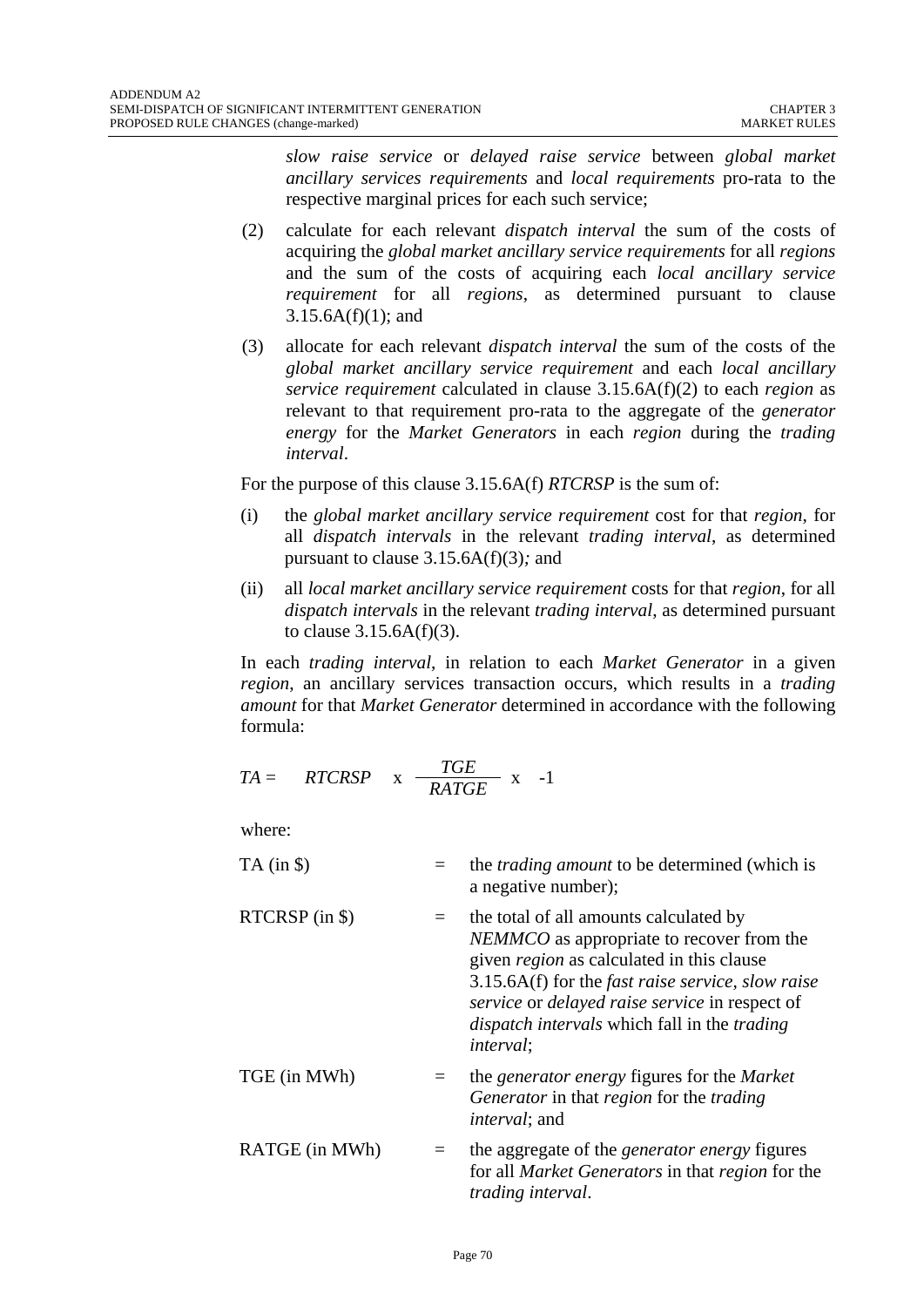- (g) The total amount calculated by *NEMMCO* under clause 3.15.6A(a) for each of the *fast lower service*, *slow lower service* or *delayed lower service* in respect of each *dispatch interval* which falls within the *trading interval* must be allocated to each *region* in accordance with the following procedure and the information provided under clause 3.9.2A(b). *NEMMCO* must:
	- (1) allocate for each *region* and for each *dispatch interval* within the relevant *trading interval* the proportion of the total amount calculated by *NEMMCO* under clause 3.15.6A(a) for each of the *fast lower service*, *slow lower service* or *delayed lower service* between *global market ancillary service requirements* and *local requirements* pro rata to the respective marginal prices of each such service;
	- (2) calculate for each relevant *dispatch interval* the sum of the costs of acquiring the *global market ancillary service requirements* for all *regions* and the sum of the costs of acquiring each *local ancillary service requirement* for all *regions*, as determined pursuant to clause  $3.15.6A(g)(1)$ ; and
	- (3) allocate for each relevant *dispatch interval* the sum of the costs of the *global market ancillary service requirement* and each *local ancillary service requirement* calculated in clause 3.15.6A(g)(2) to each *region* as relevant to that requirement pro-rata to the aggregate of the *customer energy* figures for all *Market Customers* in each *region* during the *trading interval*.

For the purpose of this clause 3.15.6A(g) *RTCLSP* is the sum of:

- (i) the *global market ancillary service requirement* cost for that *region*, for all *dispatch intervals* in the relevant *trading interval*, as determined pursuant to clause  $3.15.6A(g)(3)$ ; and
- (ii) all *local market ancillary service requirement* costs for that *region*, for all *dispatch intervals* in the relevant *trading interval*, as determined pursuant to clause  $3.15.6A(g)(3)$ .

In each *trading interval*, in relation to each *Market Customer* in a given *region,* an ancillary services transaction occurs, which results in a *trading amount* for that *Market Customer* determined in accordance with the following formula:

$$
TA = RTCLSP \times \frac{TCE}{RATCE} \times -1
$$

- TA (in \$) = the *trading amount* to be determined (which is a negative number);
- RTCLSP (in  $\$$ )  $=$  the total of all amounts calculated by *NEMMCO* as appropriate to recover from the given *region* as calculated in this clause 3.15.6A(g) for the *fast lower service, slow lower service* or *delayed lower service* in respect of *dispatch intervals* which fall in the *trading interval*;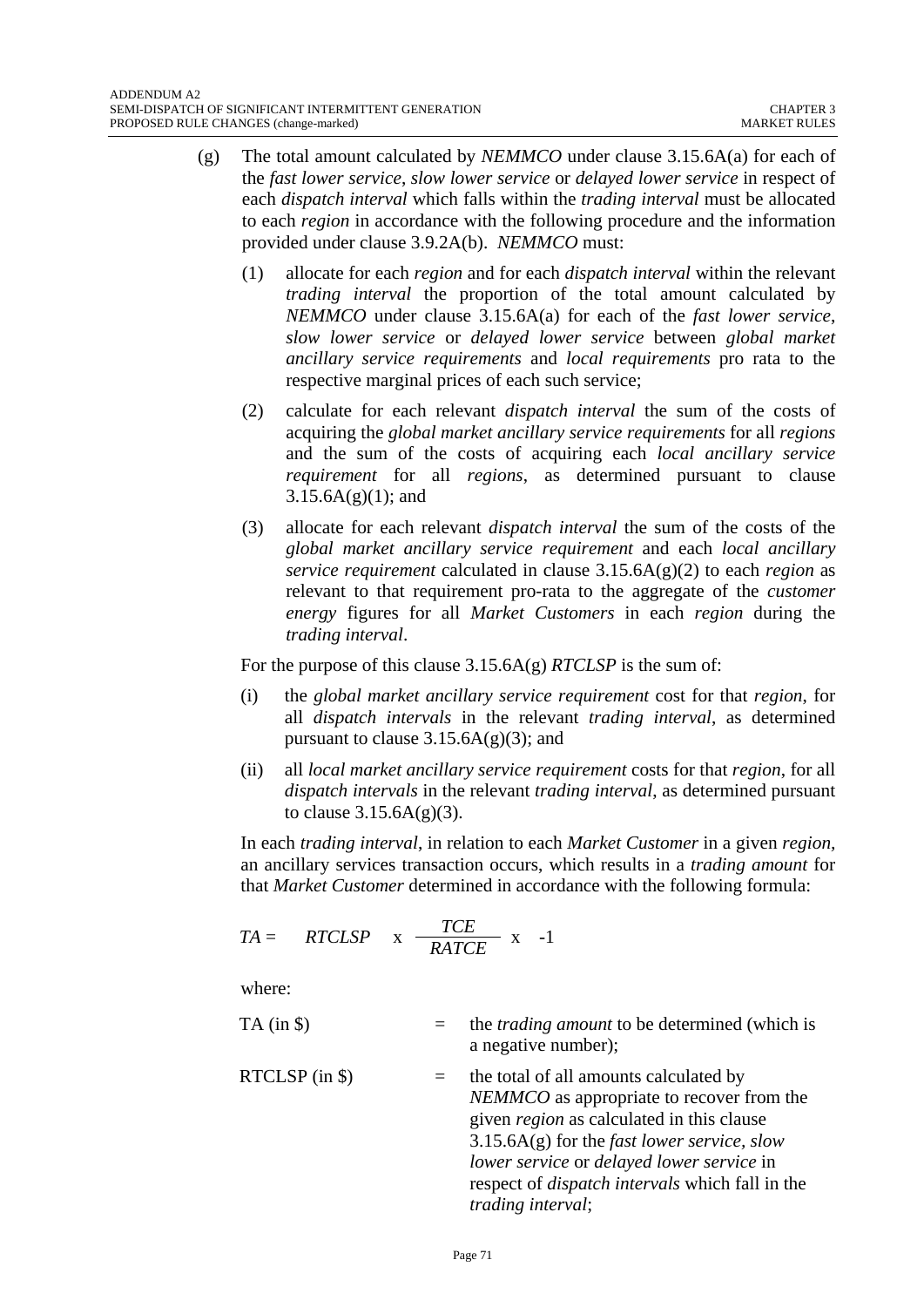| TCE (in MWh)   | the <i>customer</i> energy for the <i>Market Customer</i><br>in that <i>region</i> for the <i>trading interval</i> ; and    |
|----------------|-----------------------------------------------------------------------------------------------------------------------------|
| RATCE (in MWh) | the aggregate of the <i>customer energy</i> figures<br>for all Market Customers in that region for the<br>trading interval. |

(h) In each *trading interval*, in relation to each *Market Generator* or *Market Customer* which has *metering* to allow their individual contribution to the aggregate deviation in *frequency* of the *power system* to be assessed*,* an ancillary services transaction occurs, which results in a *trading amount* for that *Market Generator* or *Market Customer* determined in accordance with the following formula:

$$
TA = PTA \times -1
$$

and

$$
PTA = \text{the aggregate of } (TSFCAS \times \frac{MPF}{AMPF}) \text{ for each}
$$

*dispatch interval* in the *trading interval*

where:

| $TA$ (in $\$\$ ) | $=$ | the <i>trading amount</i> to be determined (which is<br>a negative number);                                                                                                                                |
|------------------|-----|------------------------------------------------------------------------------------------------------------------------------------------------------------------------------------------------------------|
| TSFCAS (in \$)   | $=$ | the total of all amounts calculated by<br><i>NEMMCO</i> under clause $3.15.6A(a)$ for the<br>regulating raise service or the regulating<br><i>lower service</i> in respect of a <i>dispatch interval</i> ; |
| MPF (a number)   | $=$ | the factor last set by <i>NEMMCO</i> for the<br>Market Generator or Market Customer, as the<br>case may be, under clause $3.15.6A(i)$ ; and                                                                |
| AMPF (a number)  | $=$ | the aggregate of the MPF figures for all<br>Market Participants for the dispatch interval.                                                                                                                 |

(i) In each *trading interval*, in relation to each *Market Customer* for whom the *trading amount* is not calculated in accordance with the formula in clause 3.15.6A(h)*,* an ancillary services transaction occurs, which results in a *trading amount* for that *Market Customer* determined in accordance with the following formula:

$$
TA = \qquad PTA \qquad x \quad \frac{TCE}{ATCE} \quad x \quad -1
$$

and

$$
PTA = \text{the aggregate of } (TSFCAS \times \frac{MPF}{AMPF}) \text{ for each}
$$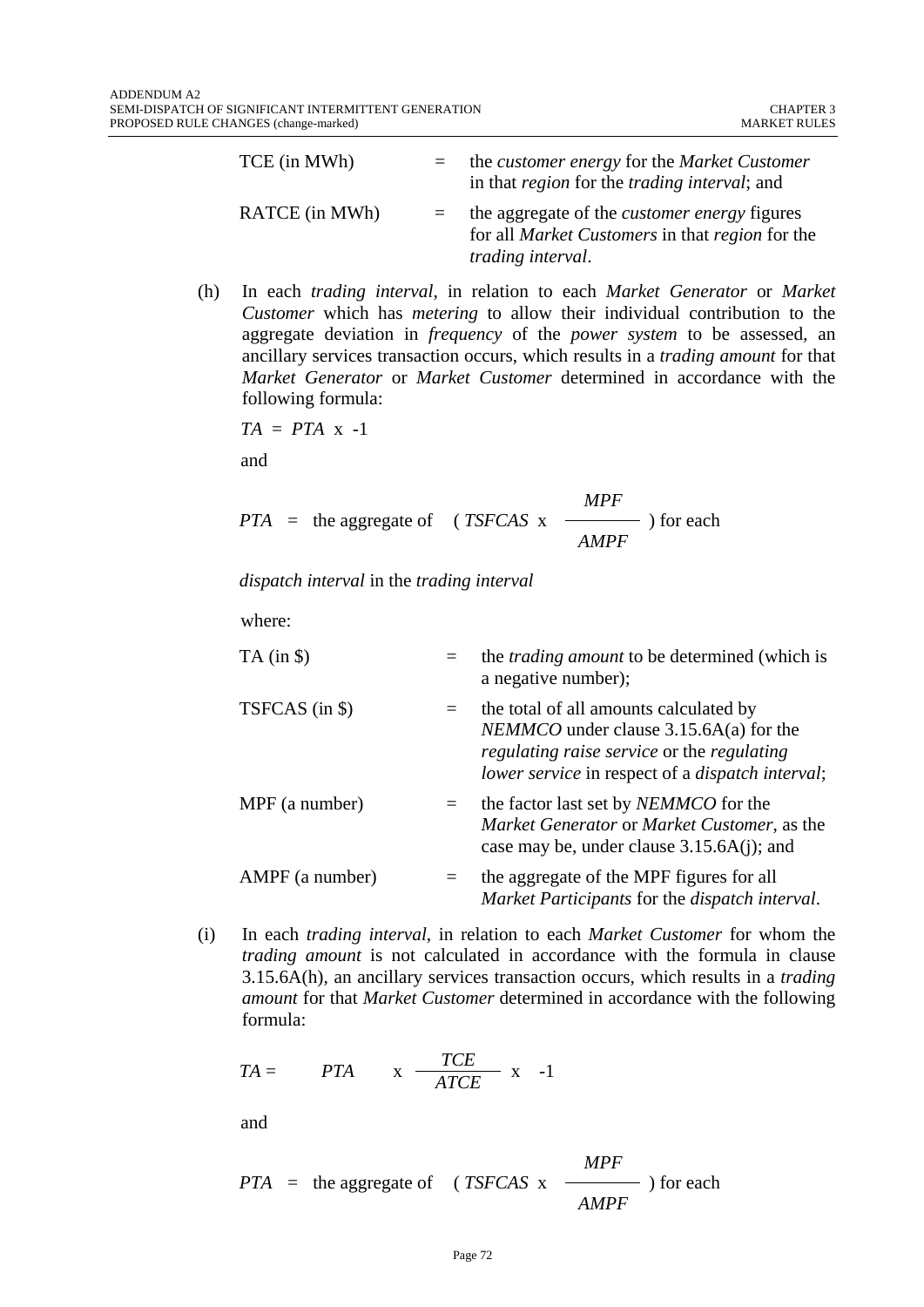whore.

*dispatch interval* in the *trading interval*

| $=$ | the <i>trading amount</i> to be determined (which is a<br>negative number);                                                                                                                                                                 |
|-----|---------------------------------------------------------------------------------------------------------------------------------------------------------------------------------------------------------------------------------------------|
| $=$ | has the meaning given in clause $3.15.6A(h)$ ;                                                                                                                                                                                              |
| $=$ | the aggregate of the factor set by <i>NEMMCO</i><br>under clause 3.15.6A(j) for <i>Market Customers</i> ,<br>for whom the <i>trading amount</i> is not calculated in<br>accordance with the formula in clause<br>3.15.6A(h);                |
| $=$ | the aggregate of the MPF figures for all <i>Market</i><br>Participants for the dispatch interval;                                                                                                                                           |
| $=$ | the <i>customer energy</i> for the <i>Market Customer</i> for<br>the <i>trading interval</i> ; and                                                                                                                                          |
| $=$ | the aggregate of the <i>customer energy</i> figures for<br>all Market Customers, for whom the trading<br><i>amount</i> is not calculated in accordance with the<br>formula in clause 3.15.6A(h), for the <i>trading</i><br><i>interval.</i> |
|     |                                                                                                                                                                                                                                             |

- (j) *NEMMCO* must determine a factor for each *Market Participant* for the purposes of clauses 3.15.6A(h) and (i) in accordance with the procedure contemplated by clause 3.15.6A(k).
- (k) *NEMMCO* must prepare a procedure for determining contribution factors for use in clause 3.15.6A(j) taking into account the following principles:
	- (1) the contribution factor for a *Market Participant* should reflect the extent to which the *Market Participant* contributed to the need for *regulation services*;
	- (2) the contribution factor for all *Market Customers* that do not have *metering* to allow their individual contribution to the aggregate need for *regulation services* to be assessed must be equal;
	- (3) the individual *Market Participant's* contribution to the aggregate need for *regulation services* will be determined over a period of time to be determined by *NEMMCO*; and
	- (4) a *Registered Participant* which has classified a *scheduled generating unit*, *scheduled load, ancillary service generating unit* or *ancillary service load* (called a 'Scheduled Participant') will not be assessed as contributing to the deviation in the *frequency* of the *power system* if within a *dispatch interval:* 
		- (a) the Scheduled Participant achieves its *dispatch* target at a uniform rate;
		- (b) the Scheduled Participant is *enabled* to provide a *market ancillary service* and responds to a control signal from *NEMMCO* to *NEMMCO's* satisfaction; or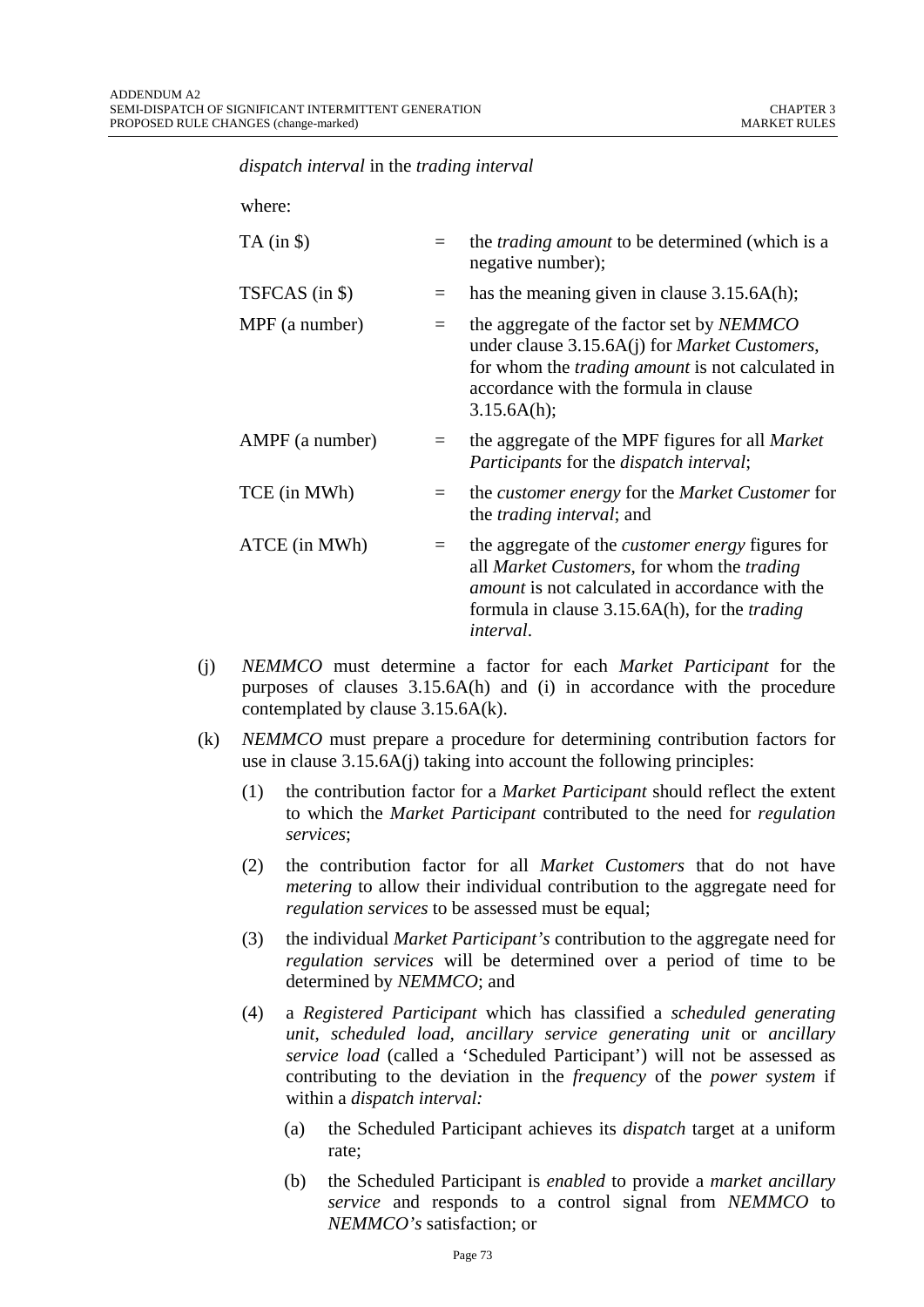- (c) the Scheduled Participant is not *enabled* to provide a *market ancillary service*, but responds to a need for *regulation services* in a way that which tends to reduce the aggregate deviation.
- (5) a *Semi-Scheduled Generator* will not be assessed as contributing to the deviation in the *frequency* of the *power system* if within a *dispatch interval*, the *semi-scheduled generating unit*:
	- (i) ramps its actual *generation* at a uniform rate over a *semi-dispatch interval* to the *dispatch cap*;
	- (ii) ramps its actual *generation* at a uniform rate over a *non-semidispatch interval*;
	- (iii) is *enabled* to provide a *market ancillary service* and responds to a control signal from *NEMMCO* to *NEMMCO's* satisfaction; or
	- (iv) is not *enabled* to provide a *market ancillary service*, but responds to a need for *regulation services* in a way that tends to reduce the aggregate deviation.
- (l) *NEMMCO* may amend the procedure referred to in clause 3.15.6A(j) from time to time.
- (m) *NEMMCO* must comply with the *Rules consultation procedures* when making or amending the procedure referred to in clause 3.15.6A(j).
- (n) *NEMMCO* must *publish*, in accordance with the *timetable*, the historical data used in determining a factor for each *Market Participant* for the purposes of clauses 3.15.6A(h) and (i) in accordance with the procedure contemplated by clause 3.15.6A(k).
- (na) Notwithstanding any other provisions of the *Rules*, *NEMMCO* must *publish* the factors determined in accordance with clause 3.15.6A(j) at least 10 *business days* prior to the application of those factors in accordance with clauses 3.15.6A(h) and 3.15.6A(i).
- (o) In this clause 3.15.6A:
	- (1) '*generator energy*' in respect of a *Market Generator* for a *trading interval* means the sum of the *adjusted gross energy* figures calculated for that *trading interval* in respect of that *Market Generator's applicable connection points*, provided that, if the sum of those figures is negative, then the *Market Generator's generator energy* for that *trading interval* is zero;
	- (2) a *connection point* is an *applicable connection point* of a *Market Generator* if:
		- (A) the *Market Generator* is *financially responsible* for the *connection point*; and
		- (B) the *connection point connects* a market *generating unit* to the *national grid*;
	- (3) '*customer energy'* in respect of a *Market Customer* for a *trading interval* means the sum of the *adjusted gross energy* figures calculated for that *trading interval* in respect of that *Market Customer's relevant connection points*; and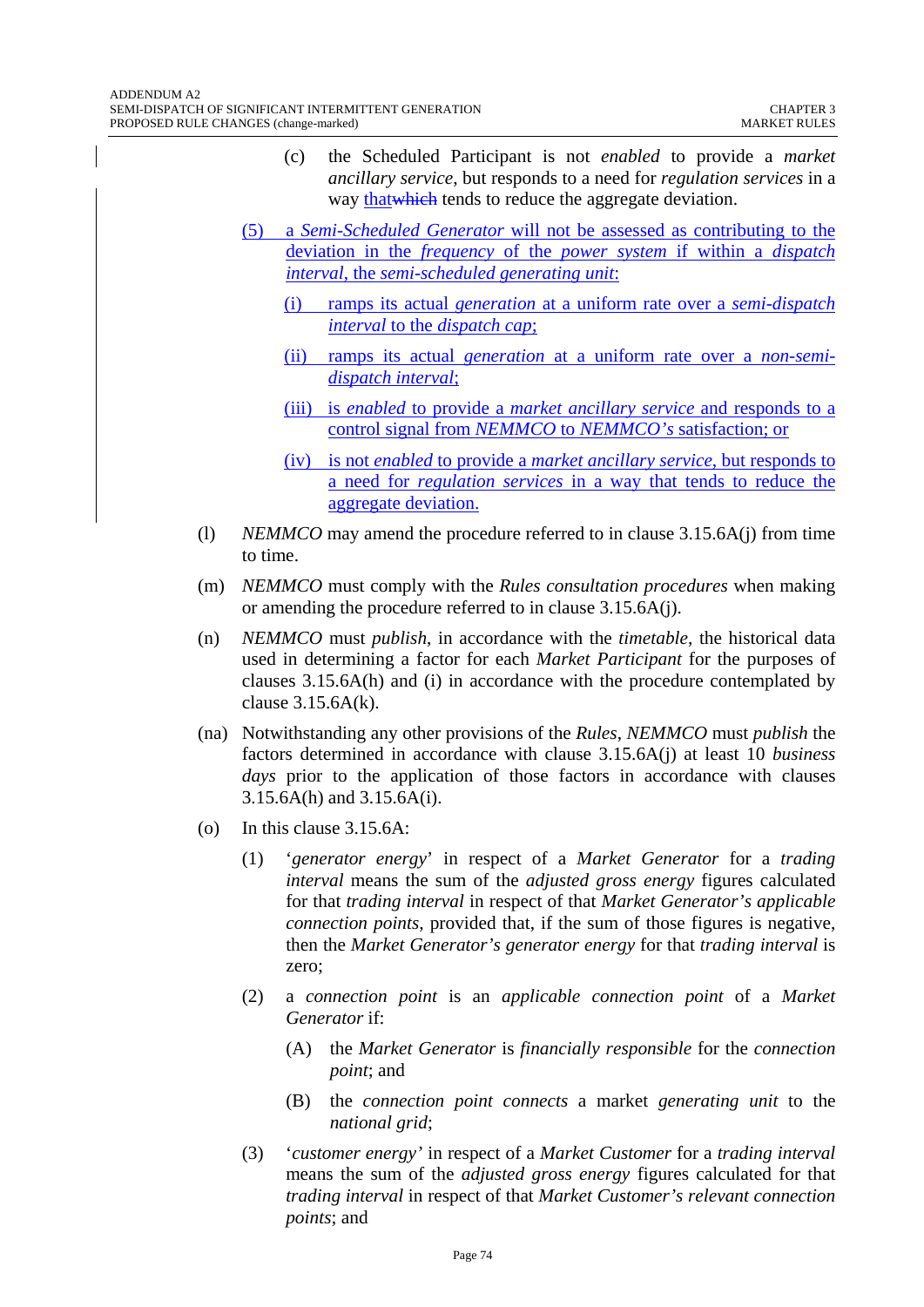- (4) a *connection point* is a *relevant connection point* of a *Market Customer* if:
	- (A) the *Market Customer* is *financially responsible* for the *connection point*; and
	- (B) the *load* at that *connection point* has been classified (or is deemed to be classified) as a *market load*.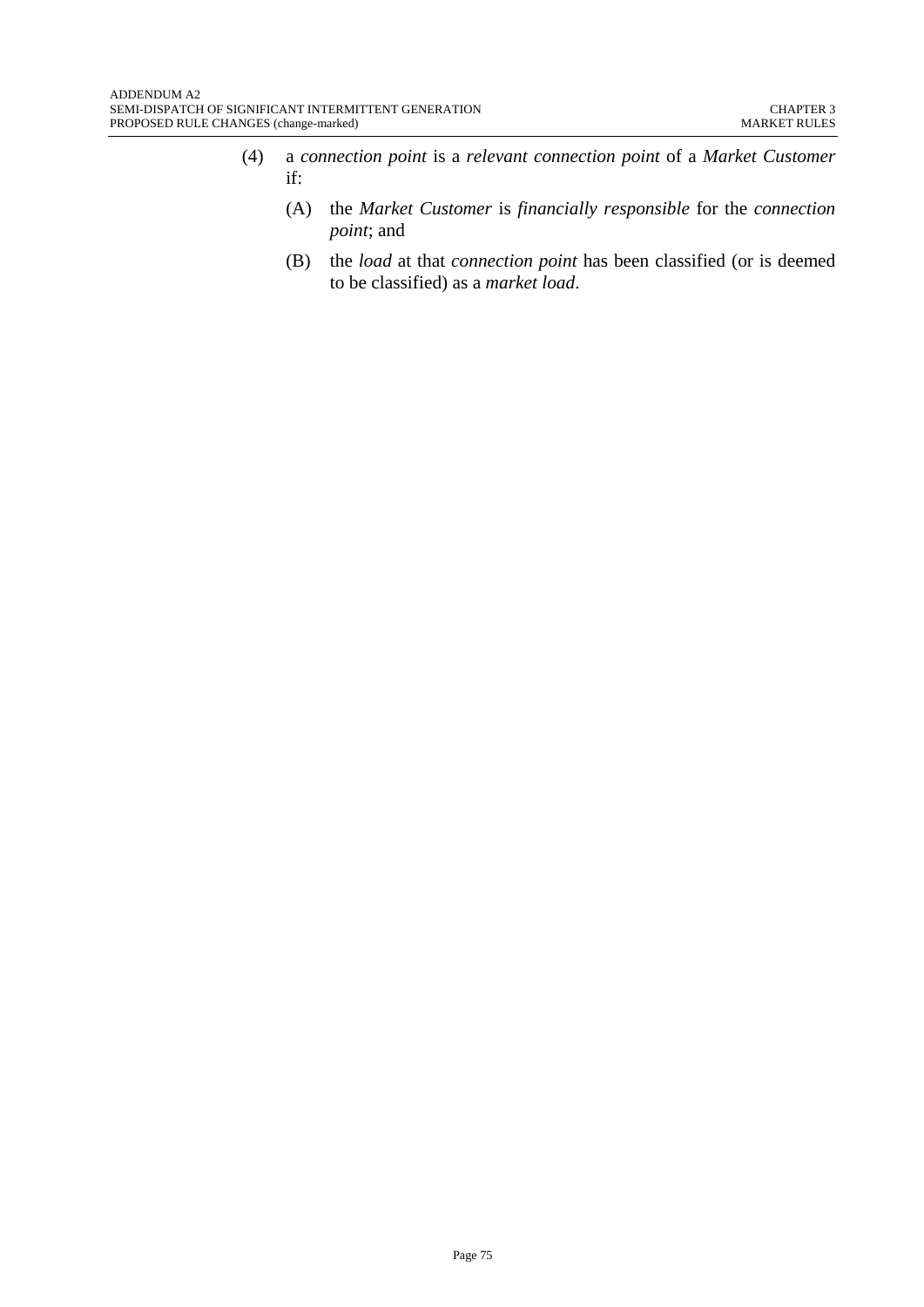#### **3.15.7 Payment to Directed Participants**

- (a) Subject to clause 3.15.7(b), *NEMMCO* must pay compensation to *Directed Participants* calculated in accordance with clauses 3.15.7, 3.15.7A and 3.15.7B, as the case may be, for any service which the *Directed Participant*  was required to provide in order to comply with the *direction*.
- (b) For the purpose of clause 3.15.8 and 3.15.10C the amount of compensation due to a *Directed Participant* pursuant to clause 3.15.7(a) must include interest on the sum of that amount less any payment made in accordance with clause 3.15.10C(a), computed at the average *bank bill rate* for the period beginning on the day on which payment was required to be made under clauses 3.15.16 and 3.15.17 in respect of the *final statement* for the *billing period* in which the *direction* was issued and ending on the day on which payment is required to be made pursuant to clause 3.15.10C.
- (c) Subject to clause 3.15.17(d) and clause 3.15.7B, the compensation payable to each *Directed Participant* for the provision of *energy* or *market ancillary services* pursuant to a *direction* is to be determined in accordance with the formula set out below:

$$
DCP = AMP \times DQ
$$

where:

- DCP = the amount of compensation the *Directed Participant* is entitled to receive;
- AMP = the price below which are 90% of the *spot prices* or *market ancillary service prices* (as the case may be) for the relevant service provided by *Scheduled Generators*, *Semi-Scheduled Generators*, *Scheduled Network Service Providers* or *Market Customers* in the *region* to which the *direction* relates, for the 12 months immediately preceding the *trading day* in which the *direction* was issued; and
- $DQ = i s$  either:
	- (A) the difference between the total *adjusted gross energy* delivered or consumed by the *Directed Participant* and the total *adjusted gross energy* that would have been delivered or consumed by the *Directed Participant* had the *direction* not been issued; or
	- (B) the amount of the relevant *market ancillary service* which the *Directed Participant* has been *enabled* to provide in response to the *direction.*
- (d) If at the time *NEMMCO* issues a *direction*, the *Directed Participant* had submitted a valid *dispatch bid*, *dispatch offer* or *rebid* for *dispatch* of the service that is to be *dispatched* in accordance with the *direction*, the *Directed Participant* is entitled to receive compensation for the provision of that service at a price equal to the *price* in that *dispatch bid, dispatch offer* or *rebid* as appropriate.
- (e) *NEMMCO* must, in accordance with the *intervention settlement timetable*, advise each *Directed Participant* in writing of the amount the *Directed*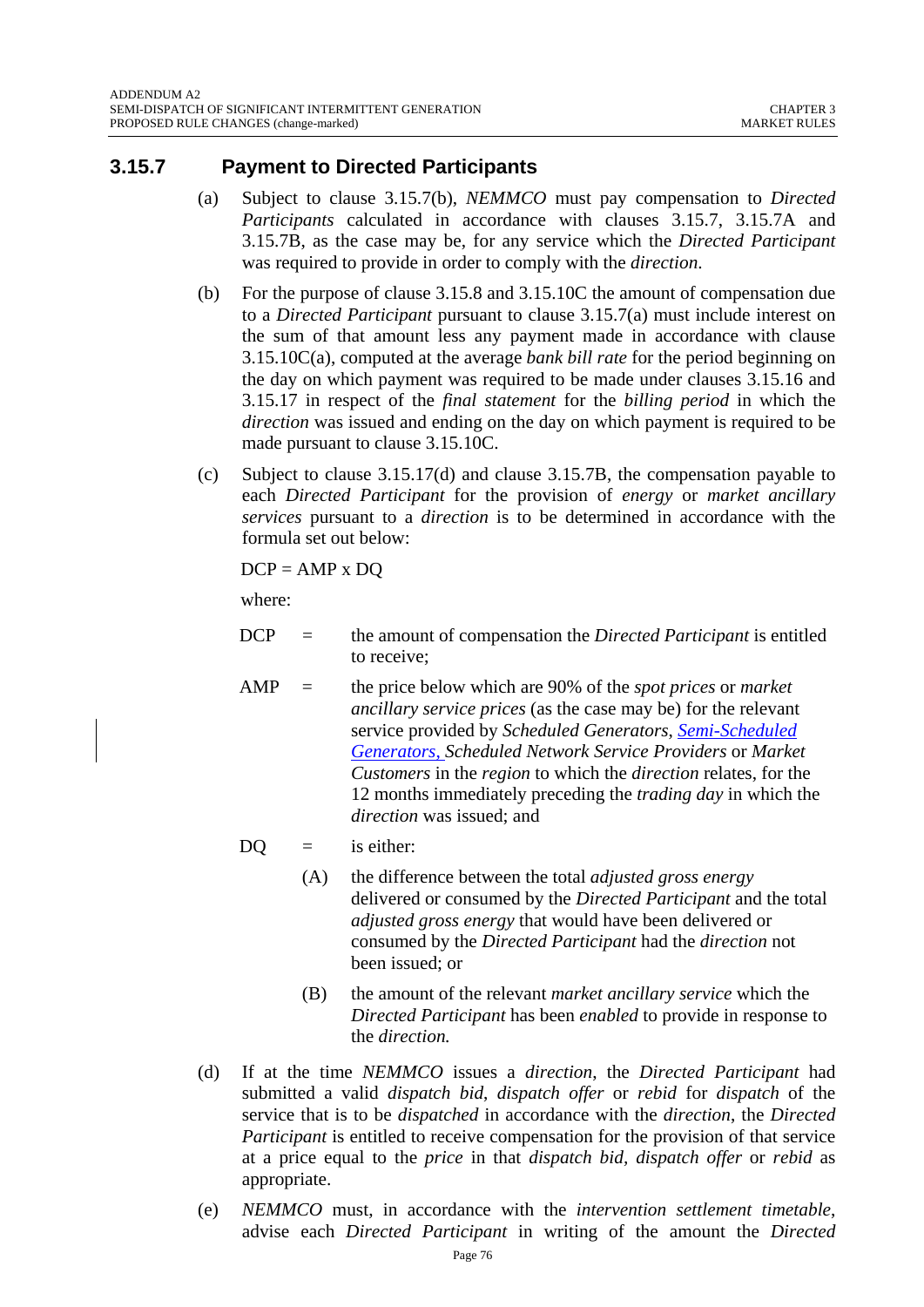*Participant* is entitled to receive pursuant to clause 3.15.7(c) or clause  $3.15.7(d)$ .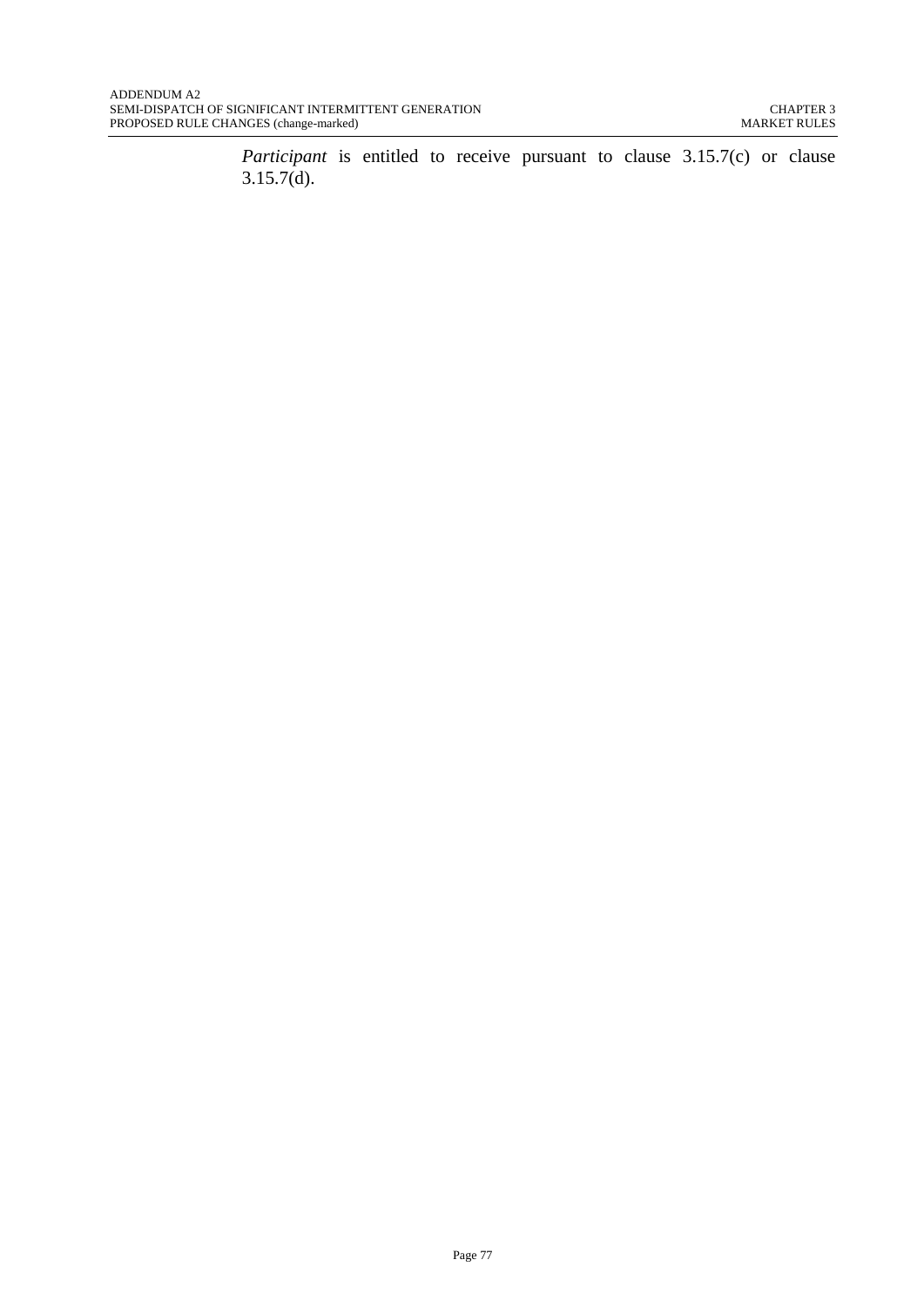### **3.15.7A Payment to Directed Participants for services other than energy and market ancillary services**

- (a) Subject to clause 3.15.7(d) and clause 3.15.7B, *NEMMCO* must compensate each *Directed Participant* for the provision of services pursuant to a *direction* other than *energy* and *market ancillary services*, at the fair payment price of the services determined in accordance with this clause 3.15.7A.
- (b) Subject to clause 3.15.7A(e) and clause 3.15.7A(e1), *NEMMCO* must, in accordance with the *intervention settlement timetable* and any guidelines developed by *NEMMCO* in accordance with the *Rules consultation procedures*, determine if in *NEMMCO*'s reasonable opinion, an independent expert could reasonably be expected to determine a fair payment price for the services provided pursuant to the *direction* within a reasonable time period.
- (b1) If *NEMMCO* determines pursuant to clause 3.15.7A(b) that an independent expert could reasonably be expected to determine a fair payment price for the services provided pursuant to the *direction* within a reasonable time period it must as soon as reasonably practicable after making such determination *publish* its determination and, subject to clause 3.15.7A(e1), appoint an independent expert, in accordance with the *intervention settlement timetable*, to determine the fair payment price for the services provided pursuant to the *direction*.
- (c) *NEMMCO* must include as part of the terms of appointment of an independent expert the following requirements:
	- (1) that the independent expert must, in determining the fair payment price of the relevant service for the purposes of clause 3.15.7A, take into account:
		- (i) other relevant pricing methodologies in Australia and overseas, including but not limited to:
			- (A) other electricity markets;
			- (B) other markets in which the relevant service may be utilised; and
			- (C) relevant contractual arrangements which specify a price for the relevant service;
		- (ii) the following principles:
			- (A) the disinclination of *Scheduled Generators*, *Semi-Scheduled Generators, Market Generators, Scheduled Network Service Providers* or *Market Customers* to provide the service the subject of the *direction* must be disregarded;
			- (B) the urgency of the need for the service the subject of the *direction* must be disregarded;
			- (C) the *Directed Participant* is to be treated as willing to supply at the market price that would otherwise prevail for the directed services the subject of the *direction* in similar demand and supply conditions; and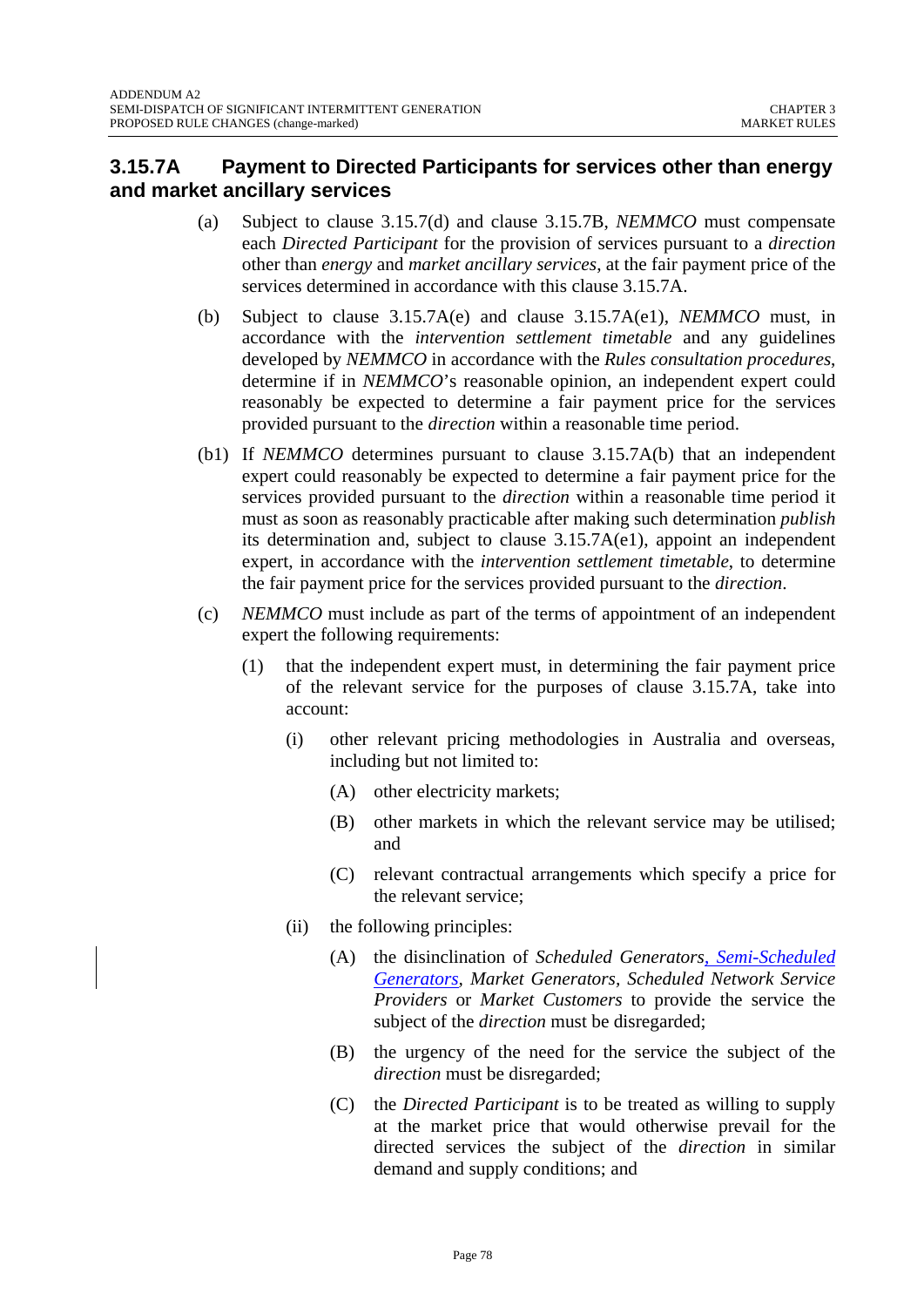- (D) the fair payment price is the market price for the directed services the subject of the *direction* that would otherwise prevail in similar demand and supply conditions;
- (2) that the independent expert must determine and *publish* a draft report, in accordance with the *intervention settlement timetable*, setting out:
	- (i) a description of the services provided in response to the *direction*;
	- (ii) the independent expert's draft determination of each fair payment price for the services provided;
	- (iii) the methodology and assumptions used by the independent expert in making the draft determination of the fair payment price; and
	- (iv) a request for submissions from interested parties on the matters set out in the draft report;
- (3) that the independent expert must, in accordance with the *intervention settlement timetable*, determine the fair payment price for the services provided, taking into account the submissions received, and must prepare and *publish* a final report setting out:
	- (i) the description of the services provided in response to the *direction*;
	- (ii) the independent expert's determination of the fair payment price for the services provided;
	- (iii) the methodology and assumptions used by the independent expert in making the determination of each fair payment price; and
	- (iv) summaries of the submissions made by interested parties;
- (4) that the independent expert must deliver to *NEMMCO* a final tax invoice for the services rendered at the time he or she *publishes* the final report; and
- (5) that a report *published* by the independent expert pursuant to clause 3.15.7A(c) must not disclose *confidential information* or the identity of a *Directed Participant*.
- (d) In accordance with the *intervention settlement timetable*, *NEMMCO* must calculate the compensation payable to the *Directed Participant* using the fair payment price *published* by the independent expert under clause 3.15.7A(c)(3).
- (e) The fair payment price determined in accordance with clause  $3.15.7A(c)(3)$  is to be the fair payment price for that service to be applied in all future occurrences where there is a *direction* for that service at any time within a period of 12 calendar months from the date on which the determination of that price was published.
- (e1) *NEMMCO* must not appoint an independent expert under clause 3.15.7A(b1) in respect of a *direction* for a service in respect of which:
	- (1) there is a determination of an independent expert in place in accordance with clause 3.15.7A(e) in relation to that service; or
	- (2) *NEMMCO* has appointed an independent expert to determine the fair payment price for that service under clause 3.15.7A and the independent expert has not yet made a determination of the fair payment price.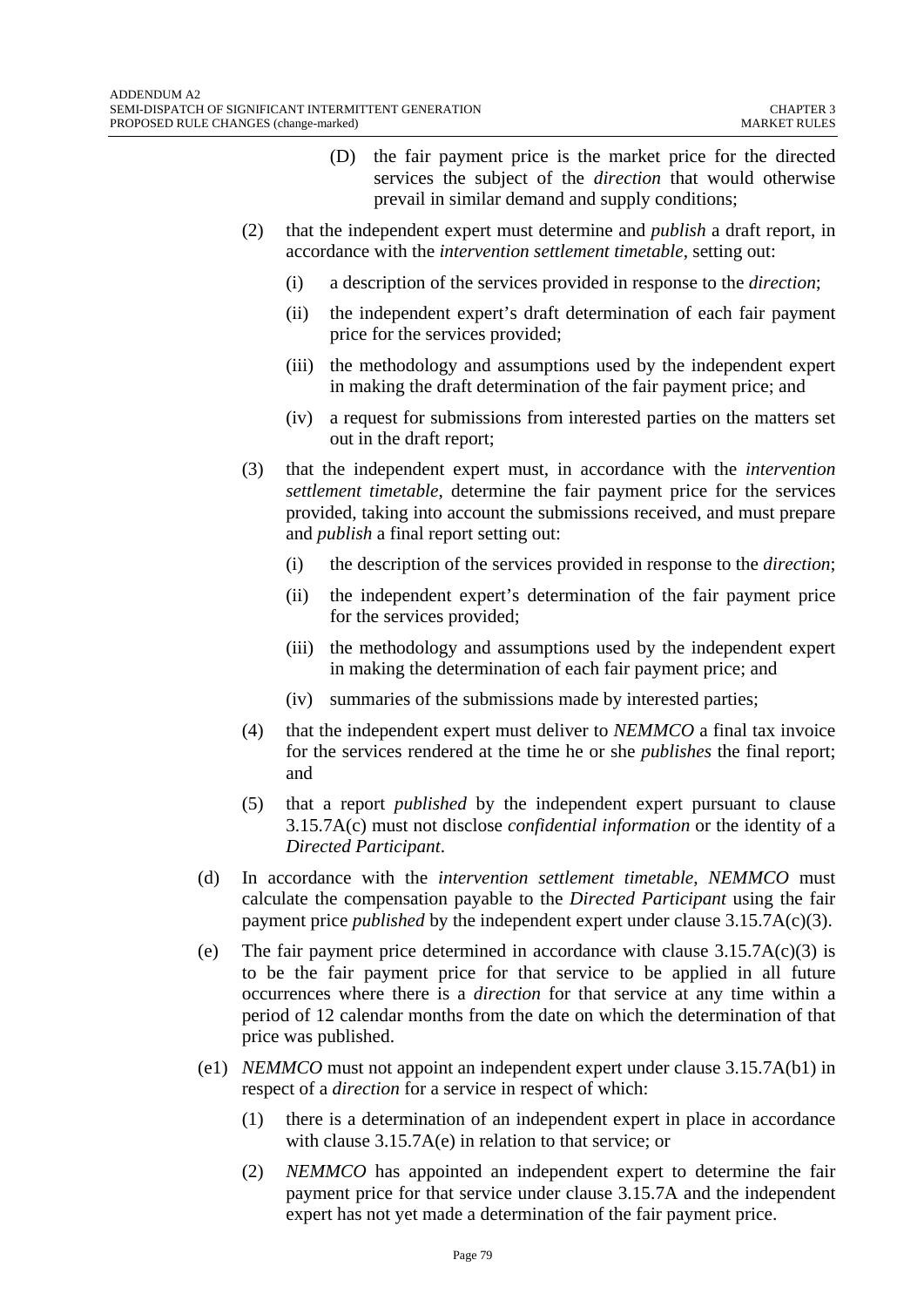In these circumstances, *NEMMCO* must apply to the subsequent *direction* the fair payment price for that service determined, or to be determined, by the independent expert.

- (f) Within 1 *business day* of calculating the compensation payable pursuant to clause  $3.15.7A(a)$  by application of clause  $3.15.7A(e)$  or pursuant to clause 3.15.7A(d), *NEMMCO* must advise the relevant *Directed Participant* in writing of the amount of compensation.
- (g) The determination of a fair payment price pursuant to clause  $3.15.7A(c)(1)$  and the calculation of compensation payable to *Directed Participants* pursuant to clause 3.15.7A(d) is final and binding.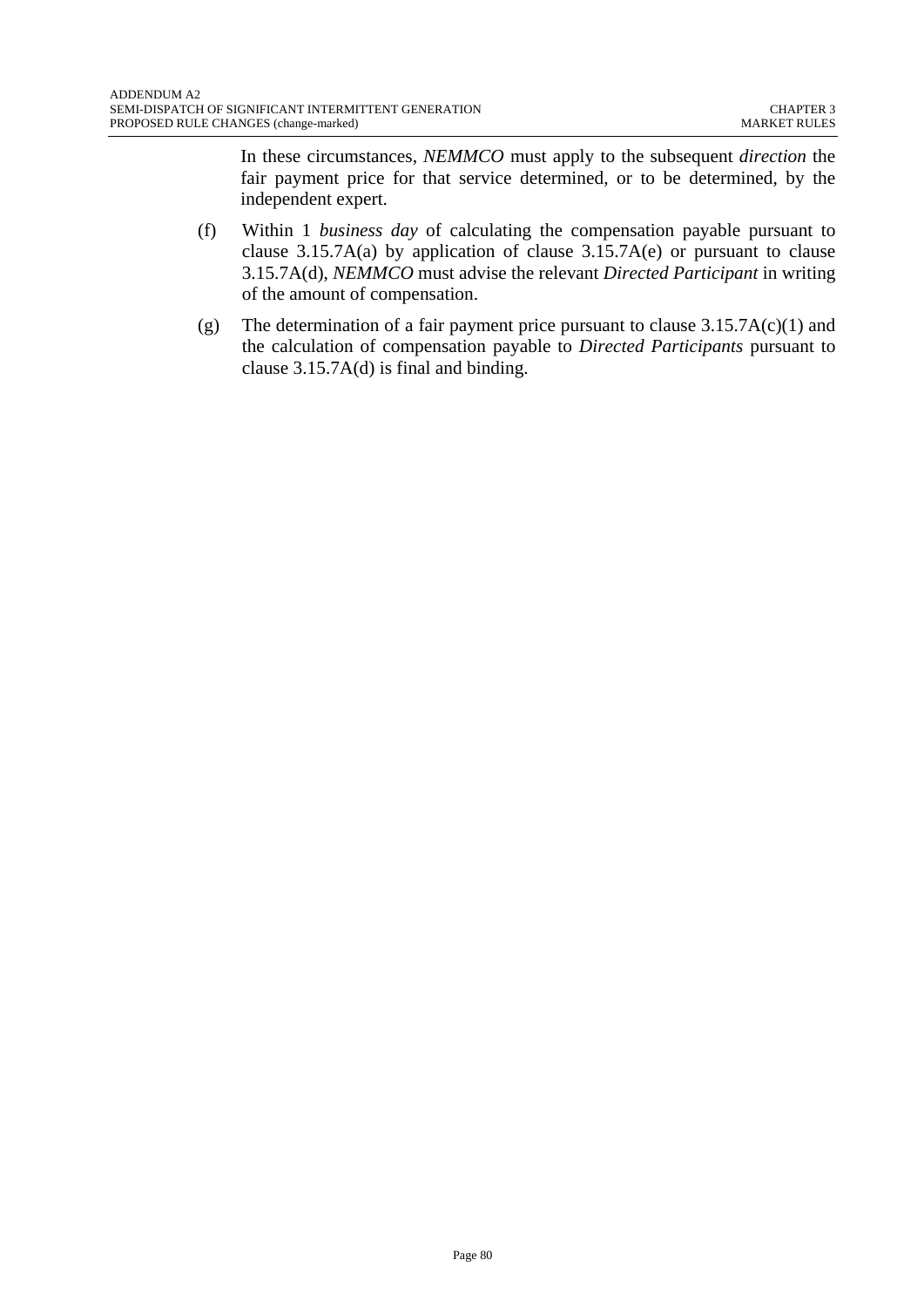#### **3.15.7B Claim for additional compensation by Directed Participants**

- (a) Subject to clauses 3.15.7B(a1) and 3.15.7B(a4), a *Directed Participant* entitled to compensation pursuant to clause 3.15.7 or clause 3.15.7A may, in accordance with the *intervention settlement timetable,* make a written submission to *NEMMCO* claiming an amount equal to the sum of:
	- (1) the aggregate of the loss of revenue and additional net direct costs incurred by the *Directed Participant* in respect of a *scheduled generating unit*, *semi-scheduled generating unit* or *scheduled network services*, as the case may be, as a result of the provision of the service under *direction*; less
	- (2) the amount notified to that *Directed Participant* pursuant to clause 3.15.7(c) or clause 3.15.7A(f); less
	- (3) the aggregate amount the *Directed Participant* is entitled to receive in accordance with clause 3.15.6(c) for the provision of a service rendered as a result of the *direction.*
- (a1) Subject to clause 3.15.7B(a4), if *NEMMCO* determines pursuant to clause 3.15.7A(a) that an independent expert could not reasonably be expected to determine within a reasonable period of time the relevant fair payment price, a *Directed Participant* may, in accordance with the *intervention settlement timetable*, make a written submission to *NEMMCO* claiming compensation from *NEMMCO* for the provision of services under the *direction* equal to:
	- (1) loss of revenue and additional net direct costs which the *Directed Participant* incurred as a result of the provision of services under the *direction*; and
	- (2) a reasonable rate of return on the capital employed in the provision of the service determined by reference as far as reasonably practicable to rates of return for the provision of similar services by similar providers of such services.
- (a2) Subject to clause 3.15.7B(a4), if a *Directed Participant* entitled to compensation pursuant to clause 3.15.7(d) considers that the amount notified pursuant to clauses 3.15.7(e) is less than the amount it is entitled to receive pursuant to that clause, the *Directed Participant* may, in accordance with the *intervention settlement timetable*, make a written submission to *NEMMCO* requesting compensation from *NEMMCO* for that difference.
- (a3) For the purposes of the calculation of additional net direct costs pursuant to clause  $3.15.7B(a)(1)$  and clause  $3.15.7B(a)(1)$ , the additional net direct costs incurred by the *Directed Participant* in respect of that *scheduled generating unit*, *semi-scheduled generating unit* or *scheduled network services,* as the case may be, includes without limitation:
	- (1) fuel costs in connection with the *scheduled generating unit*, *semischeduled generating unit* or *scheduled network services*;
	- (2) incremental maintenance costs in connection with the *scheduled generating unit*, *semi-scheduled generating unit* or *scheduled network services*;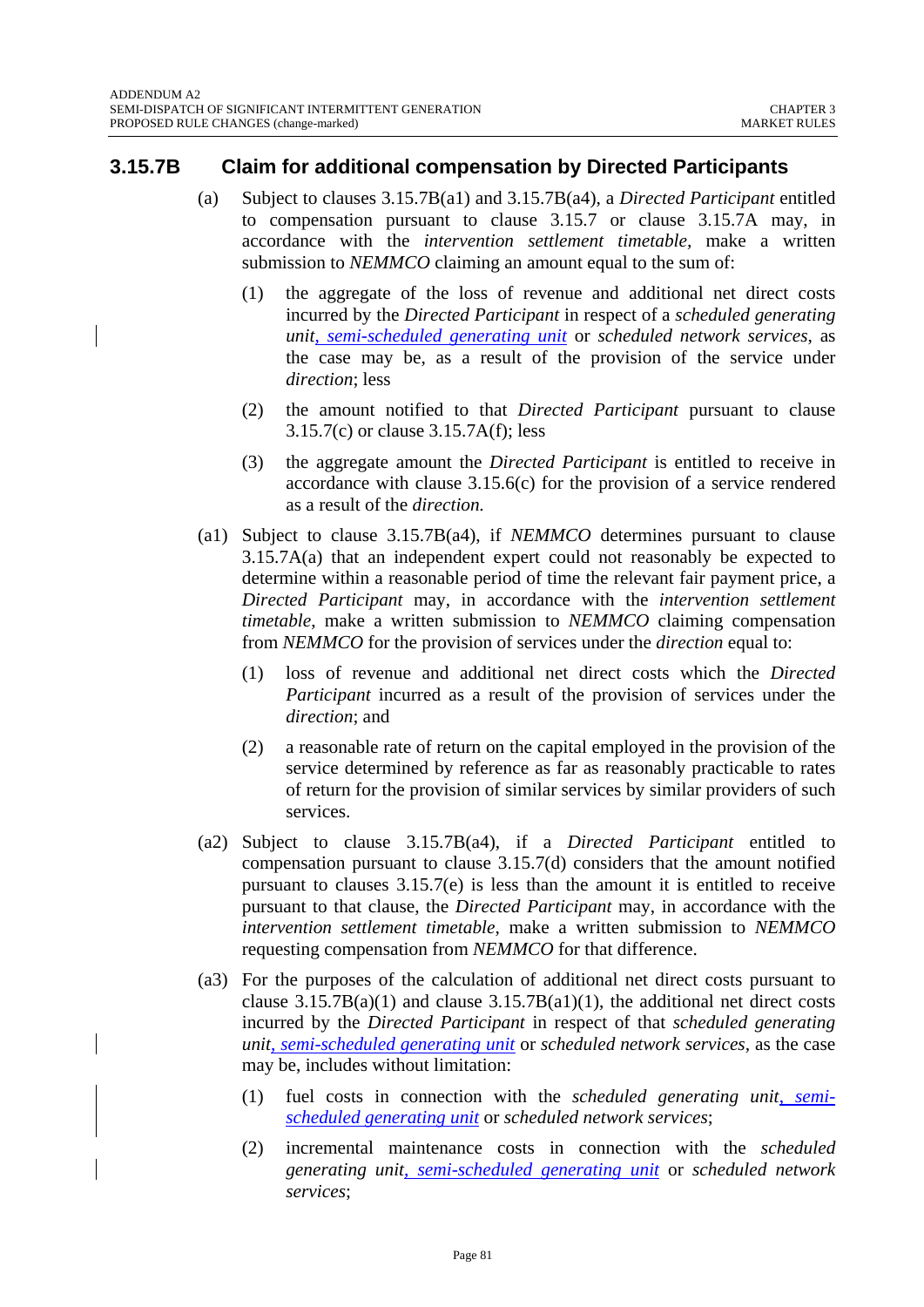- (3) incremental manning costs in connection with the *scheduled generating unit*, *semi-scheduled generating unit* or *scheduled network services*;
- (4) acceleration costs of maintenance work in connection with the *scheduled generating unit*, *semi-scheduled generating unit* or *scheduled network services,* where such acceleration costs are incurred to enable the *scheduled generating unit*, *semi-scheduled generating unit* or *scheduled network services* to comply with the *direction*;
- (5) delay costs for maintenance work in connection with the *scheduled generating unit*, *semi-scheduled generating unit* or *scheduled network service*, where such delay costs are incurred to enable the *scheduled generating unit*, *semi-scheduled generating unit* or *scheduled network service* to comply with the *direction*;
- (6) other costs incurred in connection with the *scheduled generating unit*, *semi-scheduled generating unit* or *scheduled network services*, where such costs are incurred to enable the *scheduled generating unit*, *semischeduled generating unit* or *scheduled network service* to comply with the *direction*; and
- (7) any compensation which the *Directed Participant* receives or could have obtained by taking reasonable steps in connection with the *scheduled generating unit*, *semi-scheduled generating unit* or *scheduled network services* being available.
- (a4) In respect of a single *intervention price trading interval,* a *Directed Participant* may only make a claim pursuant to clauses  $3.15.7B(a)$ ,  $3.15.7B(a1)$  or 3.15.7B(a2) if the amount of the claim in respect of that *intervention price trading interval* is greater than \$5,000.
- (b) The submissions pursuant to clauses  $3.15.7B(a)$ ,  $3.15.7B(a1)$  and  $3.15.7B(a2)$ must:
	- (1) itemise each component of a claim;
	- (2) contain sufficient data and information to substantiate each component of a claim for loss of revenue and additional direct costs incurred and the reasonable rate of return, as the case may be; and
	- (3) be signed by an authorised officer of the applicant certifying that the written submission is true and correct.
- (c) *NEMMCO* must, in accordance with the *intervention settlement timetable*:
	- (1) refer an *affected participant's adjustment claim or market customer's additional claim* to an independent expert to determine such claim in accordance with clause 3.12.11A if the claim is equal to or greater than \$20,000 and the *additional intervention claim* that includes that claim is equal to or greater than \$100,000; and
	- (2) determine in its sole discretion if all other claims by a *Directed Participant* in respect of that *direction* pursuant to clauses 3.15.7B(a),  $3.15.7B(a1)$  and  $3.15.7B(a2)$  are reasonable and if so pay the amount claimed in accordance with clause 3.15.10C.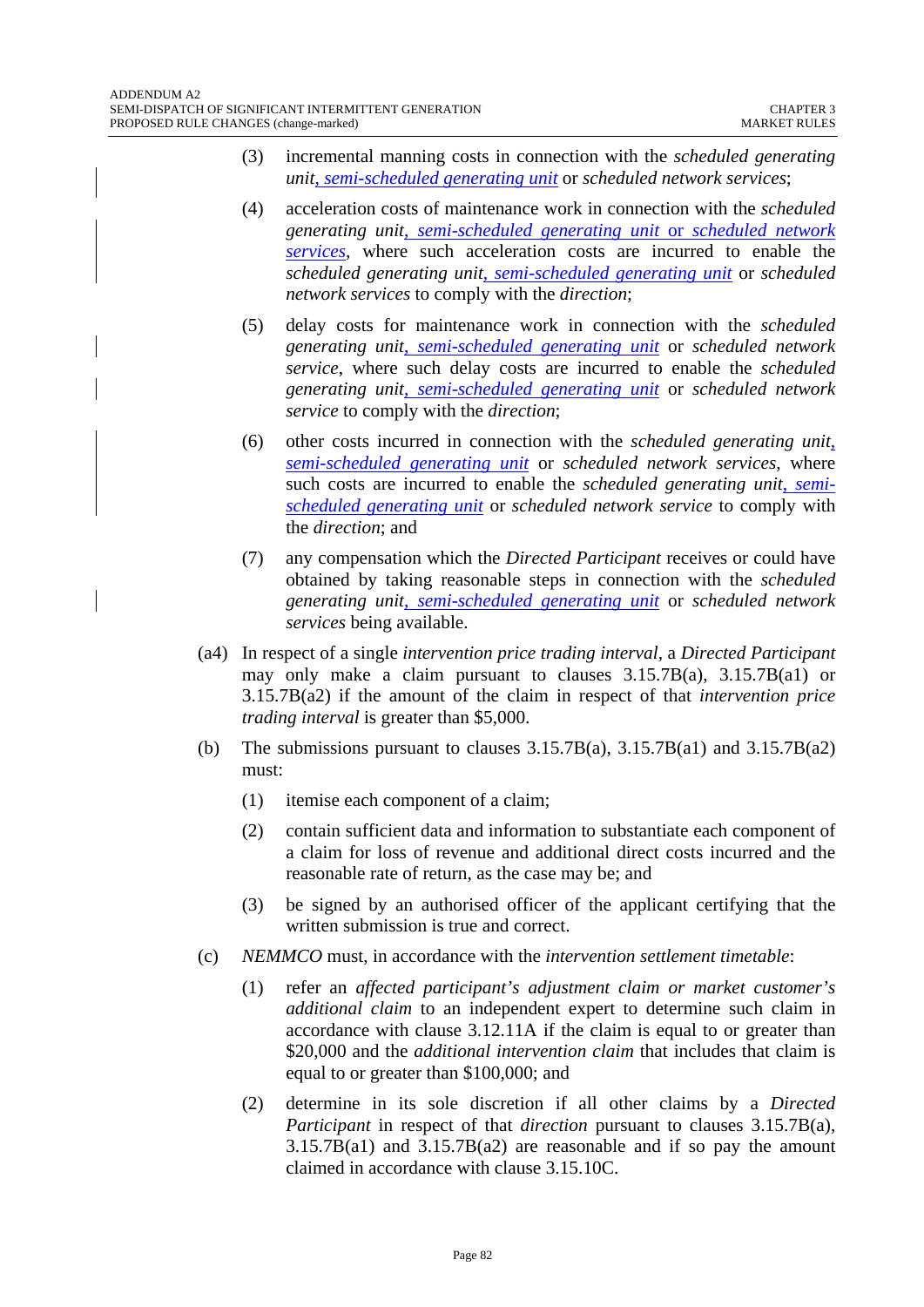- (d) If *NEMMCO* considers that a claim by a *Directed Participant* under clause 3.15.7B(a) or 3.15.7B(a1) or 3.15.7B(a2) is unreasonable, it must, in accordance with the *intervention settlement timetable*:
	- (1) advise the *Directed Participant* of its determination in writing, setting out its reasons; and
	- (2) refer the matter to an independent expert to determine the claim for compensation in accordance with clause 3.12.11A.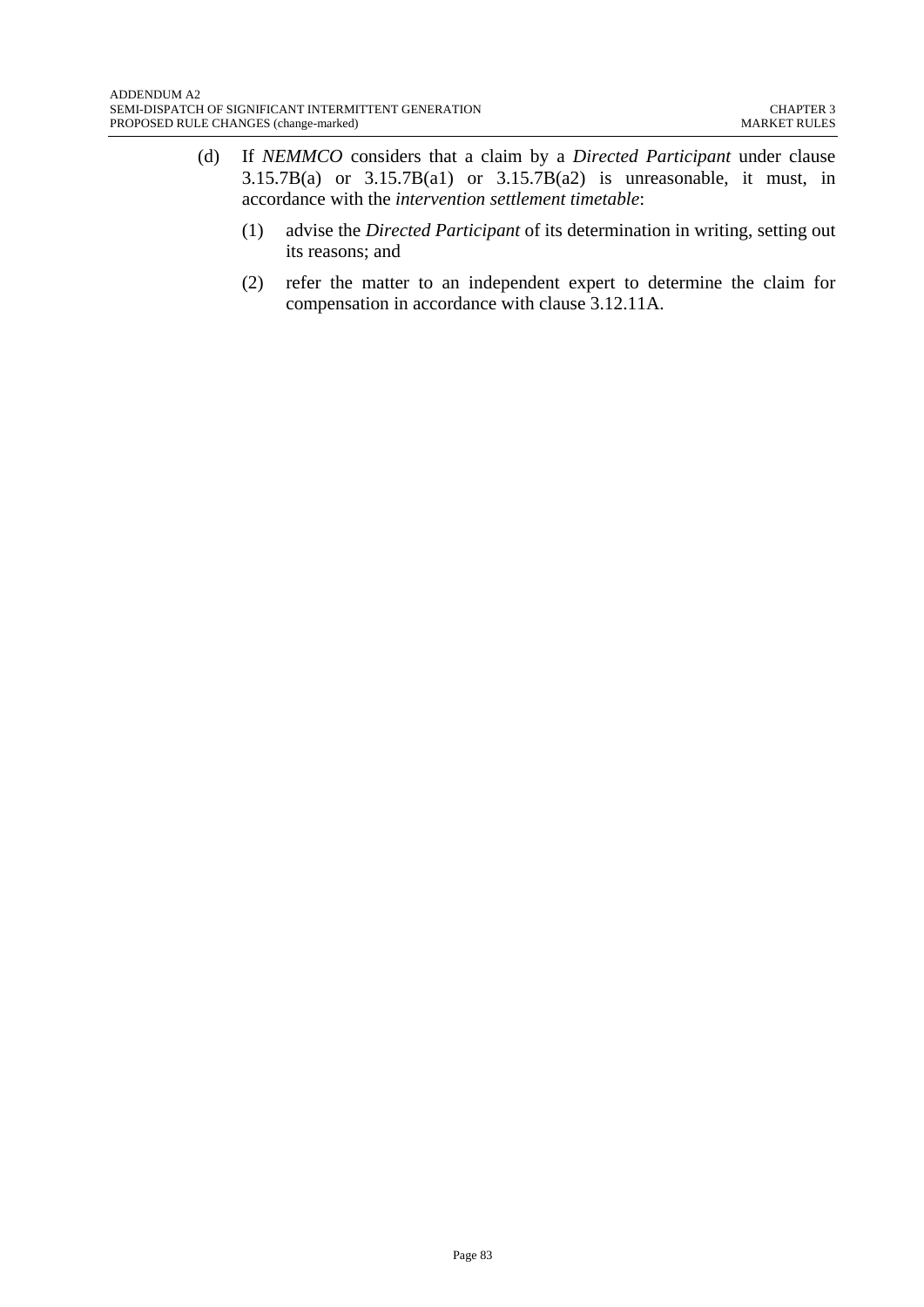## **3.15.10 Administered price, VoLL or market floor price compensation payments**

- (a) In the event that the *AEMC* awards compensation to a *Scheduled Generator, Semi-Scheduled Generator, Market Participant* which submitted a *dispatch bid* or *Scheduled Network Service Provider* in accordance with clause 3.14.6, then *NEMMCO* must determine an amount which shall be payable by all *Market Customers* who purchased electricity from the *spot market* in a region in which the *regional reference price* was affected by the imposition of an *administered price* or *VoLL*, or *market floor price* in the *trading interval* or *trading intervals* in respect of which such compensation has been awarded.
- (b) *NEMMCO* shall determine the amounts payable for each relevant *trading interval* by each of the affected *Market Customers* under clause 3.15.10(a) as follows:

APC x Ei

ΣEi

where

- APC is the total amount of any compensation payments awarded by the *AEMC* to *Scheduled Generators, Semi-Scheduled Generators, Market Participants* which submitted *dispatch bids* or *Scheduled Network Service Providers* in respect of that *trading interval* in accordance with clause 3.14.6.
- Ei is the sum of all of the *Market Customer's adjusted gross energy* amounts, determined in accordance with clauses 3.15.4 and 3.15.5, in respect of each *trading interval* in the *billing period* and each *connection point* for which the *Market Customer* is *financially responsible* in any *region* or *regions* affected by the imposition of an *administered price* or *VoLL* or *market floor price*.
- $\Sigma E_i$  is the sum of all amounts determined as " $E_i$ " in accordance with this clause 3.15.10 for all *Market Customers* in all *regions* affected by the imposition of an *administered price* or *VoLL* or *market floor price* in that *trading interval.*
- (c) Within 15 *business days* of being notified by the AEMC that compensation is to be paid to a *Scheduled Generator, Semi-Scheduled Generator, Market Participant* which submitted a *dispatch bid* or *Scheduled Network Service Providers* in accordance with clause 3.14.6, *NEMMCO* shall include in statements provided under clauses 3.15.14 and 3.15.15 separate details of any amounts payable by or to *Market Participants* as determined in accordance with this clause 3.15.10.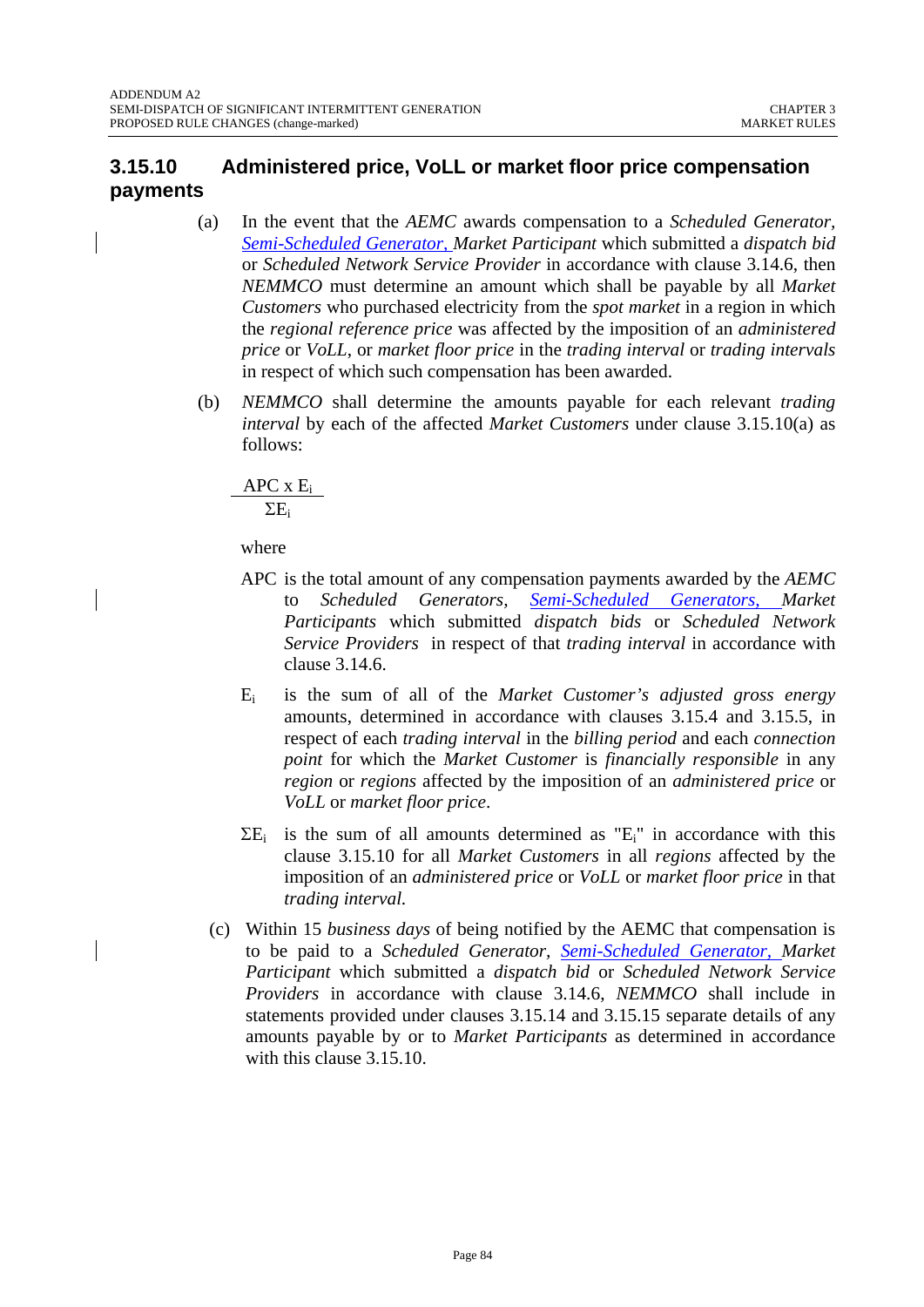#### **3.15.10B Restriction contract amounts**

- (a) If clause 3.12A.7(g) applies then *NEMMCO* must include in the next statement provided under clauses 3.15.14 and 3.15.15 immediately after the end of the relevant *mandatory restriction period* separate details of amounts payable:
	- (1) by *Market Customers* in the relevant *region* in which the *mandatory restrictions* apply an amount equal to:

$$
EMCP = RSA \qquad x \quad \frac{(AGE)}{(AAGE)}
$$

Where:

EMCP is the payment to be made by *Market Customers* to *NEMMC*O.

RSA is the *restriction shortfall amount*.

AGE is the *adjusted gross energy* of a *Market Customer* in that *region* for the *mandatory restriction period* expressed in MWh.

AAGE is the aggregate of the *adjusted gross energy* of all *Market Customers* in that *region* for the *mandatory restriction period* expressed in MWh;

- (2) by *Scheduled Generators*, *Semi-Scheduled Generators* and *Scheduled Network Service Providers* to *NEMMCO* in accordance with clause 3.12A.7(a); and
- (3) the amounts payable by *NEMMCO* to the *Scheduled Generators*, *Semi-Scheduled Generators* or *Scheduled Network Service Provide*rs pursuant to *accepted restriction offer*s.
- (b) Immediately upon the later of the publication of the independent expert's final report in accordance with clause 3.12A.7(i)(8) and the determination of a *dispute resolution panel* pursuant to clause 3.12A.7(m), if any, *NEMMCO* must include in the next statements provided under clauses 3.15.14 and 3.15.15 separate details of any amounts payable:
	- (i) by a *Market Customer* equal to the amount as determined in accordance with clause  $3.12A.7(g)(i)$  less the amount determined in accordance with clause  $3.15.10B(a)(1)$ , if such number is positive together with interest on such amount calculated by applying the *bank bill rate* on the date of this statement for the period from the date of the statement referred to in clause 3.15.10B(a) to the date of this statement under clause 3.15.10B(b); and
	- (ii) to a *Market Customer* equal to the amount determined in accordance with clause 3.15.10B(a)(1) less the amount determined in accordance with clause  $3.12A.7(g)(i)$ , if such number is positive together with interest on such amount calculated by applying the *bank bill rate* on the date of this statement for the period from the date of the statement referred to in clause 3.15.10B(a) to the date of this statement under clause 3.15.10B(b).
- (c) If clauses 3.12A.7(f) or 3.12A.7(h) apply then *NEMMCO* must include in the next statement provided under clauses 3.15.14 and 3.15.15 immediately after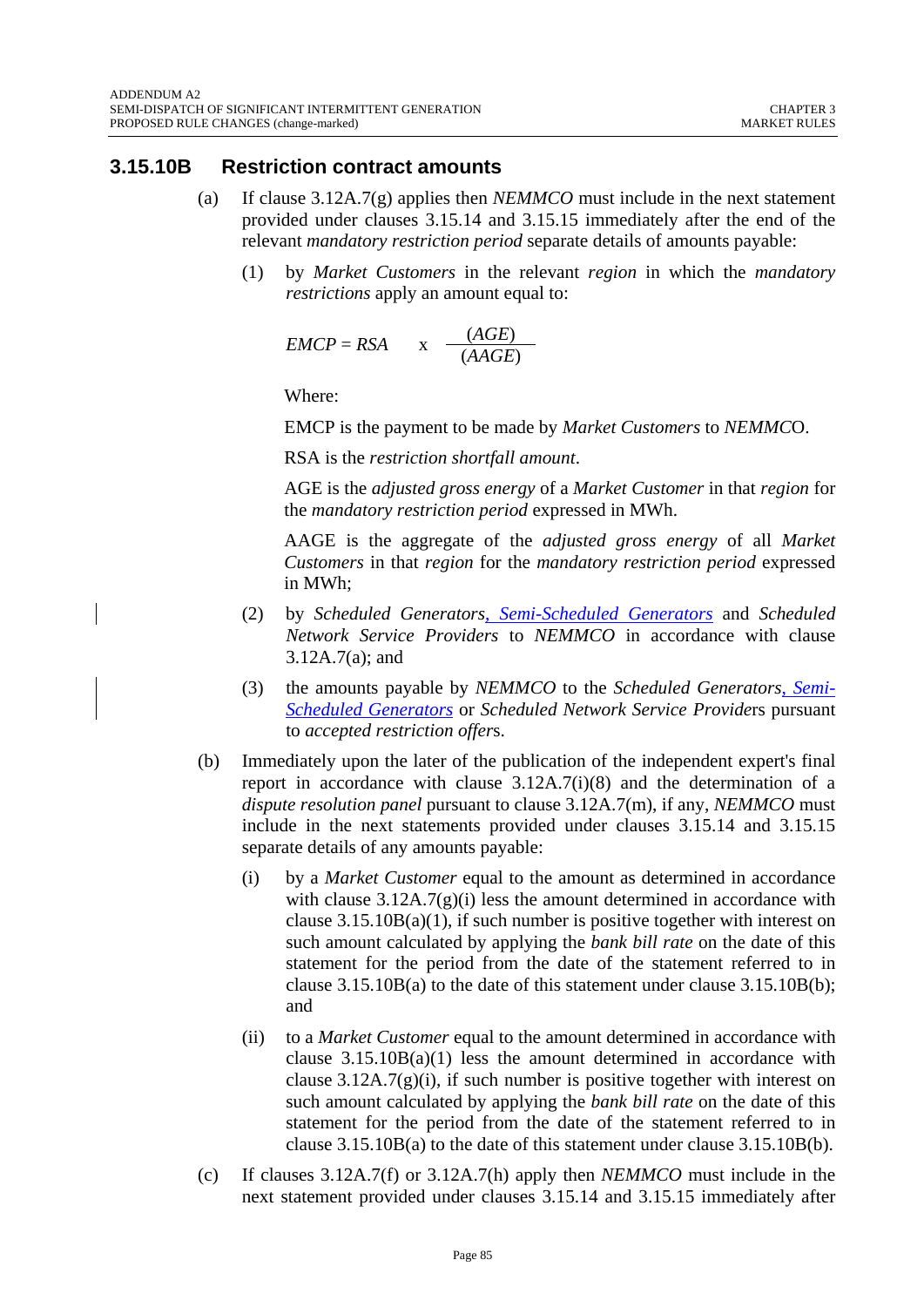the end of the relevant *mandatory restriction period* separate details of any amounts payable:

- (i) by or to *Market Customers* as determined in accordance with clauses 3.12A.7(e) or 3.12A.7(h) respectively;
- (ii) by *Scheduled Generators*, *Semi-Scheduled Generators* and *Scheduled Network Service Providers* to *NEMMCO* in accordance with clause 3.12A.7(a); and
- (iii) the amounts payable by *NEMMCO* to the *Scheduled Generators*, *Semi-Scheduled Generators* or *Scheduled Network Service Provide*rs pursuant to all *accepted restriction offer*s.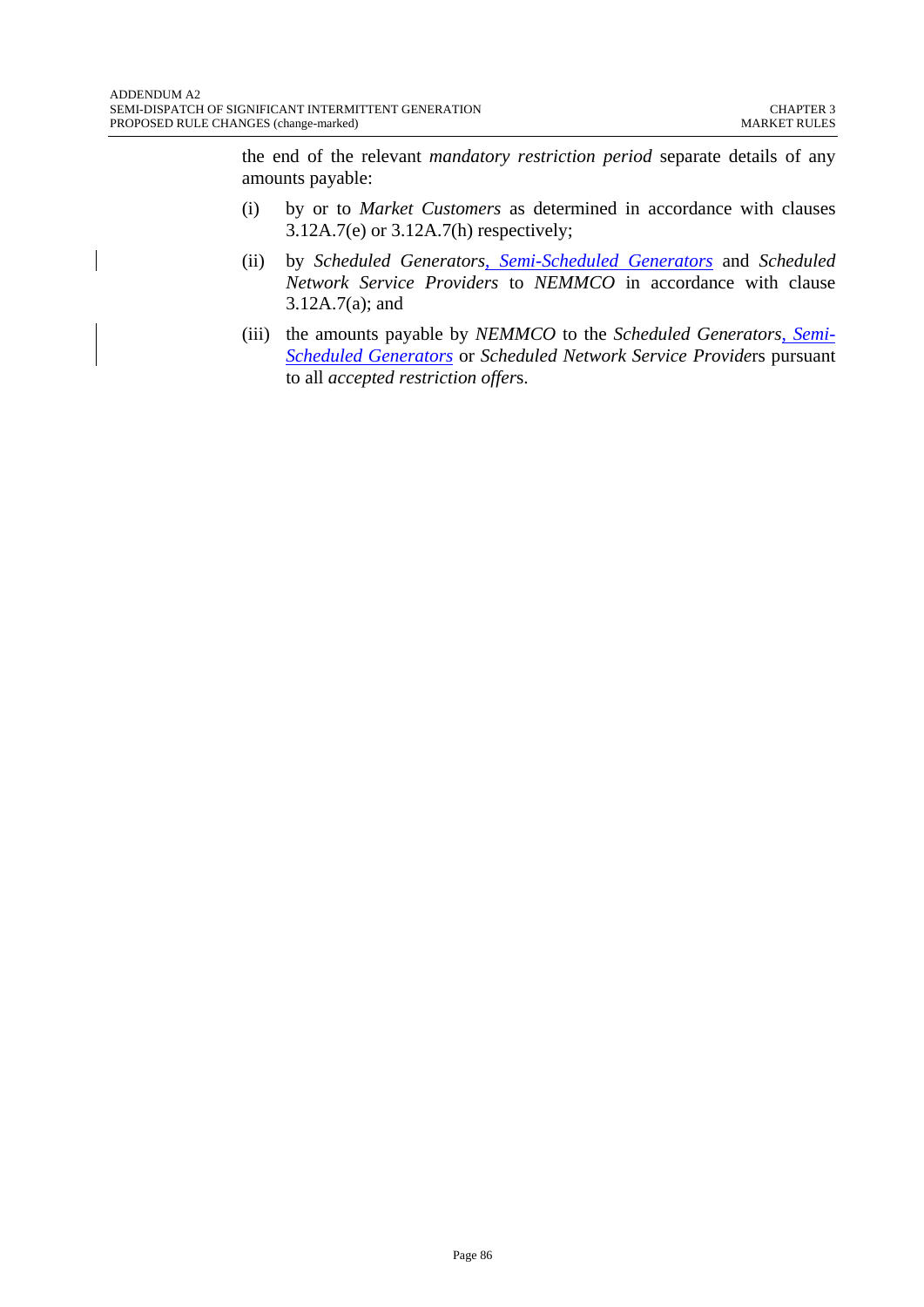## *3.16 Participant compensation fund*

#### **3.16.1 Establishment of Participant compensation fund**

- (a) *NEMMCO* must continue to maintain, in the books of the corporation, a fund called the *Participant compensation fund* for the purpose of paying compensation to *Scheduled Generators, Semi-Scheduled Generators* and *Scheduled Network Service Providers* as determined by the *dispute resolution panel* for *scheduling errors* under this Chapter 3.
- (b) *NEMMCO* must pay to the *Participant compensation fund* that component of *Participant fees* under clause 2.11 attributable to the *Participant compensation fund*.
- (c) The funding requirement for the *Participant compensation fund* for each *financial year* is the lesser of:
	- (1) \$1,000,000; and
	- (2) \$5,000,000 minus the amount which *NEMMCO* reasonably estimates will be the balance of the *Participant compensation fund* at the end of the relevant *financial year*.
- (d) The *Participant compensation fund* is to be maintained by *NEMMCO* and is the property of *NEMMCO*.
- (e) Any interest paid on money held in the *Participant compensation fund* will accrue to and form part of the *Participant compensation fund*.
- (f) *NEMMCO* must pay from the *Participant compensation fund* all income tax on interest earned by the *Participant compensation fund* and must pay from the *Participant compensation fund* all bank account debit tax, financial institutions duty and bank fees in relation to the *Participant compensation fund*.
- (g) Upon ceasing to be a *Scheduled Generator*, a *Scheduled Generator* is not entitled to a refund of any contributions made to the *Participant compensation fund*.
- (g1) Upon ceasing to be a *Semi-Scheduled Generator*, a *Semi-Scheduled Generator*  is not entitled to a refund of any contributions made to the *Participant compensation fund*.
- (h) Upon ceasing to be a *Scheduled Network Service Provider*, a *Scheduled Network Service Provider* is not entitled to a refund of any contributions made to the *Participant compensation fund*.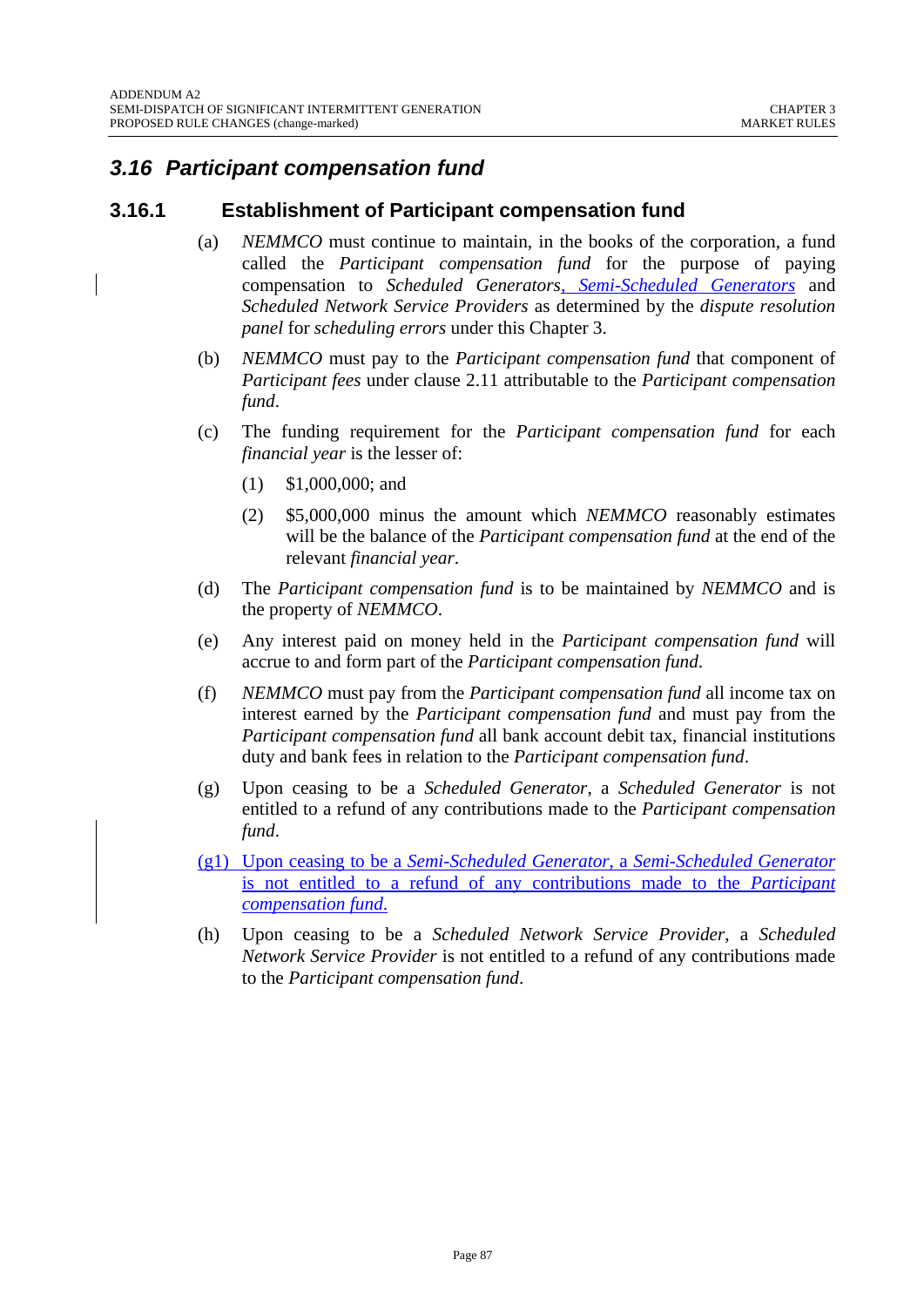#### **3.16.2 Dispute resolution panel to determine compensation**

- (a) Where a *scheduling error* occurs, a *Market Participant* may apply to the *dispute resolution panel* for a determination as to compensation under this clause 3.16.2.
- (b) Where a *scheduling error* occurs, the *dispute resolution panel* may determine that compensation is payable to *Market Participants* and the amount of any such compensation payable from the *Participant compensation fund*.
- (c) A determination by the *dispute resolution panel* as to compensation must be consistent with this clause 3.16.2.
- (d) A *Scheduled Generator* who receives an instruction in respect of a *scheduled generating unit* to operate at a lower level than the level at which it would have been instructed to operate had the *scheduling error* not occurred, will be entitled to receive in compensation an amount determined by the *dispute resolution panel*.
- (d1) A *Semi-Scheduled Generator* who receives an instruction in respect of a *semischeduled generating unit* to operate at a lower level than the level at which it would have been instructed to operate had the *scheduling error* not occurred, will be entitled to receive in compensation an amount determined by the *dispute resolution panel*.
- (e) A *Scheduled Network Service Provider* who receives an instruction in respect of its *scheduled network services* to transfer less *power* on the *scheduled network service* than it would have been instructed to transfer had the *scheduling error* not occurred, will be entitled to receive in compensation an amount determined by the *dispute resolution panel*.
- (f) A *Scheduled Generator* who receives a *dispatch instruction* in respect of a *scheduled generating unit* to operate at a level consistent with a *dispatch offer price* (with reference to the relevant *regional reference node*) which is higher than the *dispatch price*, due to the operation of clause 3.9.2B, is entitled to receive in compensation an amount determined by the *dispute resolution panel*.
- (f1) A *Semi-Scheduled Generator* who receives a *dispatch instruction* in respect of a *semi-scheduled generating unit* to operate at a level consistent with a *dispatch offer price* (with reference to the relevant *regional reference node*) which is higher than the *dispatch price*, <u>due to the operation of clause 3.9.2B</u>, is entitled to receive in compensation an amount determined by the *dispute resolution panel*.
- (g) A *Scheduled Network Service Provider* who receives an instruction in respect of its *scheduled network services* to transfer *power* on the *scheduled network service* consistent with a *network dispatch offer price* but receives less net revenue than would be expected under clause 3.8.6A(f) due to adjustment of the *spot price* for a trading interval under clause 3.9.2B, is entitled to receive in compensation an amount determined by the *dispute resolution panel*.
- (h) In determining the level of compensation to which *Market Participants* are entitled in relation to a *scheduling error*, the *dispute resolution panel* must:
	- (1) Where the entitlement to compensation arises under clauses  $3.16.2(f)$  or  $3.16.2(f1)$ , determine compensation on the basis of the actual loading level and not the *dispatch instruction* applicable to the relevant *scheduled*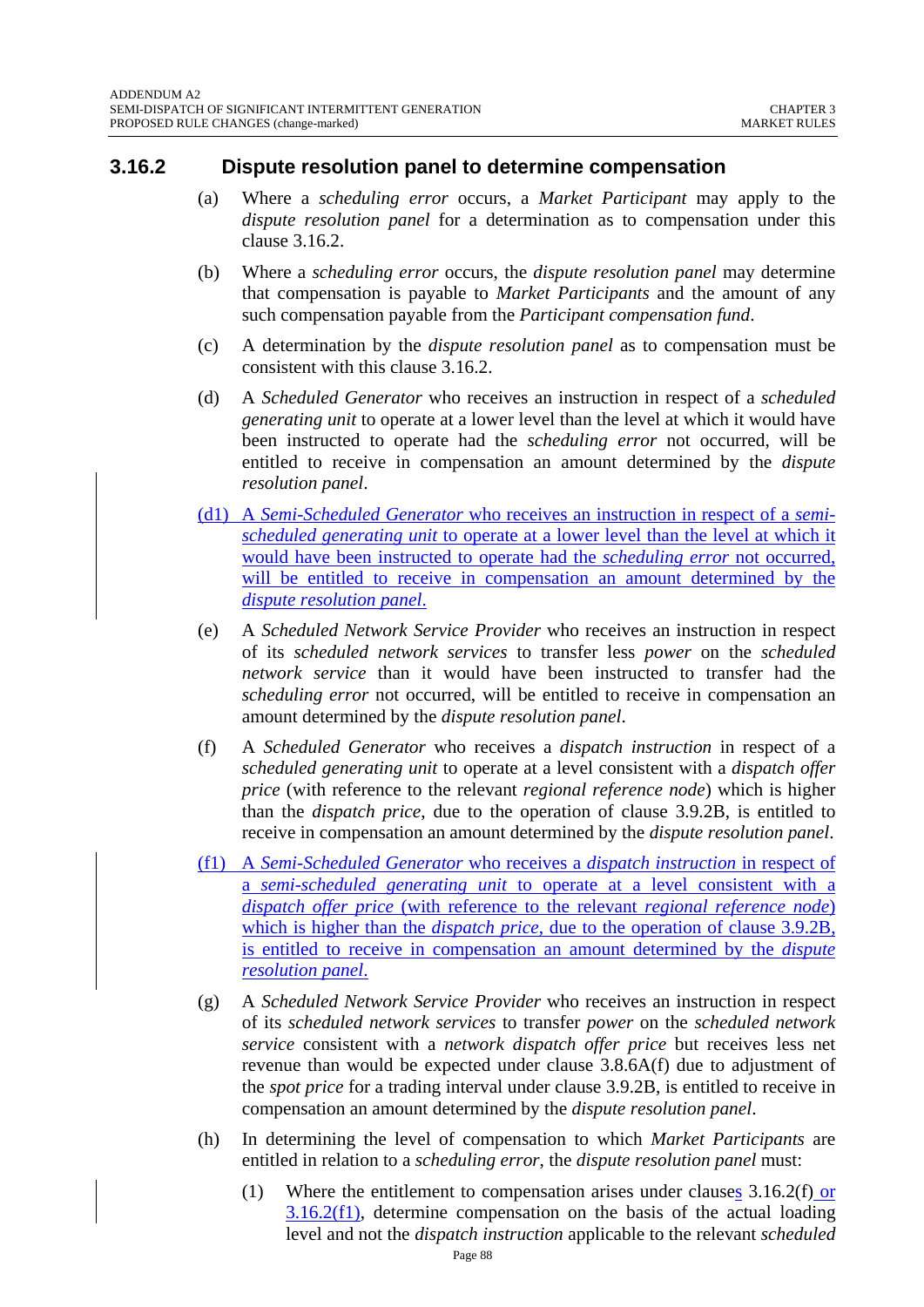*generating unit* or *semi-scheduled generating unit* for that *dispatch interval*;

- (2) Where the entitlement to compensation arises under clause  $3.16.2(g)$ , determine compensation on the basis of the actual loading level and not the *dispatch instruction* applicable to the relevant *scheduled network service* for that *dispatch interval*;
- (3) Use the *spot price* as determined under clause 3.9, including any *spot prices* that have been adjusted in accordance with clause 3.9.2B;
- (4) Take into account the current balance of the *Participant compensation fund* and the potential for further liabilities to arise during the year;
- (5) Recognise that the aggregate liability in any year in respect of *scheduling errors* cannot exceed the balance of the *Participant compensation fund* that would have been available at the end of that year if no compensation payments for *scheduling errors* had been made during that year.
- (i) The manner and timing of payments from the *Participant compensation fund* are to be determined by the *dispute resolution panel*.
- (j) To the maximum extent permitted by law, *NEMMCO* is not liable in respect of a *scheduling error* except out of the *Participant compensation fund* as contemplated in this clause 3.16.2.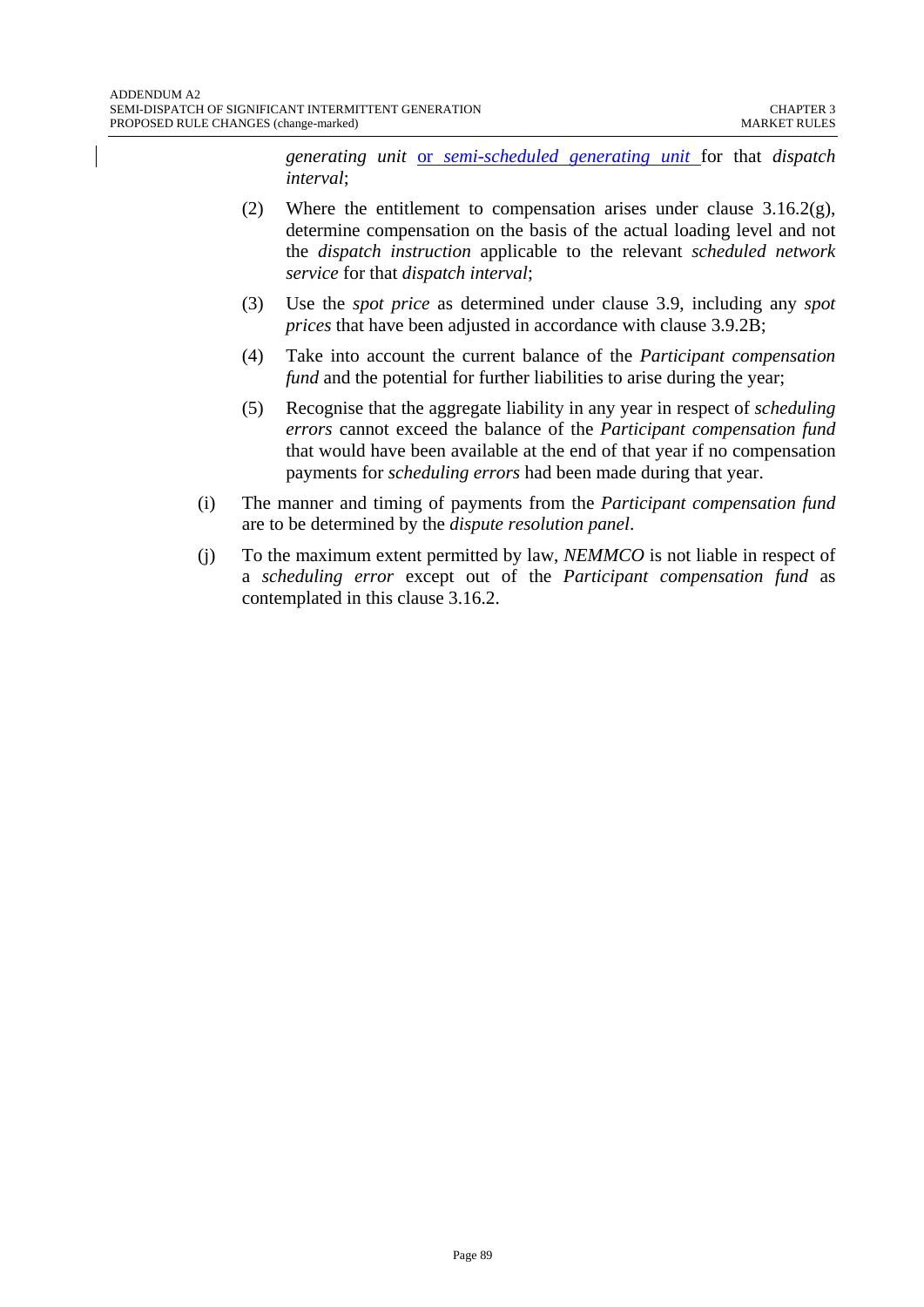# *Schedule 3.1 - Registered Bid and Offer Data*

The *registered bid and offer data* are the standard data requirements for verification and compilation of *dispatch bids* and *dispatch offers* on the *trading day* schedule. All *Scheduled Generators*, *Semi-Scheduled Generators* and *Market Participants* must notify *NEMMCO* of their *registered bid and offer data* in accordance with this schedule 3.1 in respect of each of their *scheduled loads*, and *scheduled generating units* and *semi-scheduled generating units* at least six weeks prior to commencing participation in the *market*.

*Scheduled Generators*, *Semi-Scheduled Generators* and *Market Participants* must review their *registered bid and offer data* annually in accordance with the *timetable* advised by *NEMMCO* and provide details of any *changes* to *NEMMCO.* 

*Registered bid and offer data* may be updated by a *Scheduled Generator*, *Semi-Scheduled Generator* or *Market Participant* at any time but may be subject to audit at *NEMMCO's* request.

A copy of all *changes* to the data must be returned to each *Scheduled Generator*, *Semi-Scheduled Generator* and *Market Participant* for verification and resubmission by the *Scheduled Generator* or *Market Participant* as necessary.

*Registered bid and offer data* may include tolerance levels.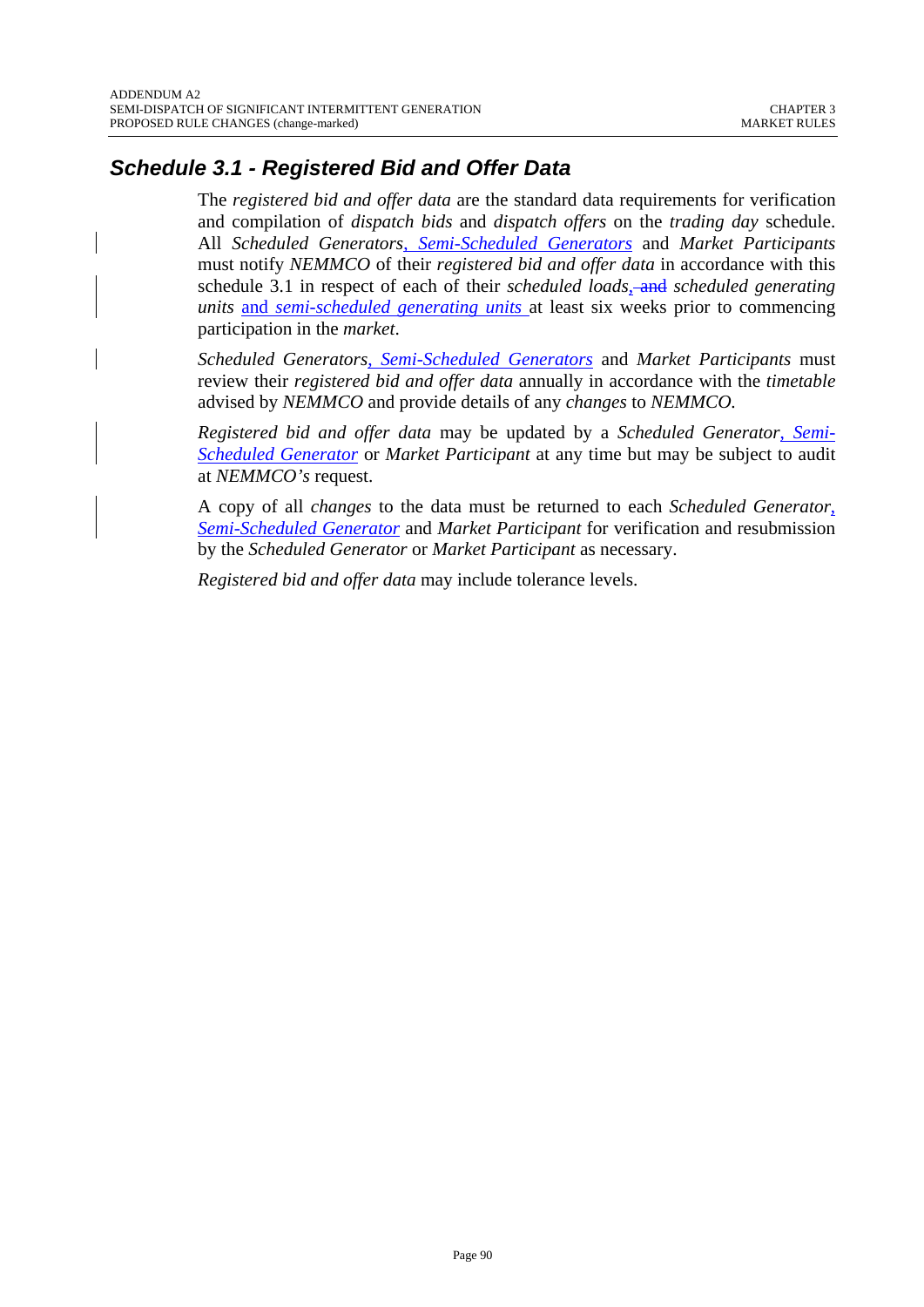# *Scheduled Generating Unit Data:*

| Data                                                                | <b>Units of Measurement</b>            |  |  |
|---------------------------------------------------------------------|----------------------------------------|--|--|
| <i>Power station</i> information:                                   |                                        |  |  |
| node number/identifier                                              |                                        |  |  |
| total station registered capacity                                   | <b>MW</b>                              |  |  |
| total station sent out capacity at registered<br>capacity           | <b>MW</b>                              |  |  |
| daily <i>energy constraint</i> , if applicable                      | MWh per day                            |  |  |
| Generating unit information:                                        |                                        |  |  |
| full load                                                           | MW (generated and sent<br>out)         |  |  |
| normal or technical minimum load                                    | MW (generated and sent<br><i>out</i> ) |  |  |
| additional emergency <i>generation</i> above<br>registered capacity | <b>MW</b>                              |  |  |
| normal and maximum ramp rates                                       | MW/minute                              |  |  |
| response time to full <i>load</i> from cold standby                 | <b>Minutes</b>                         |  |  |
| aggregation data                                                    |                                        |  |  |
| capability chart                                                    |                                        |  |  |
| notice to <i>synchronise</i>                                        | minutes                                |  |  |
| minimum shutdown time                                               | minutes                                |  |  |
| maximum shutdowns per day                                           |                                        |  |  |

# *Semi-Scheduled Generating Unit Data:*

| <b>Data</b>                                                      | <b>Units of Measurement</b>            |
|------------------------------------------------------------------|----------------------------------------|
| <b>Power station information:</b>                                |                                        |
| node number/identifier                                           |                                        |
| total station registered capacity                                | <b>MW</b>                              |
| total station <i>sent out</i> capacity at registered<br>capacity | <b>MW</b>                              |
| daily energy constraint, if applicable                           | MWh per day                            |
| <i><b>Generating unit information:</b></i>                       |                                        |
| full load                                                        | MW (generated and sent<br><i>out</i> ) |
| normal or technical minimum load                                 | MW (generated and sent<br>out.         |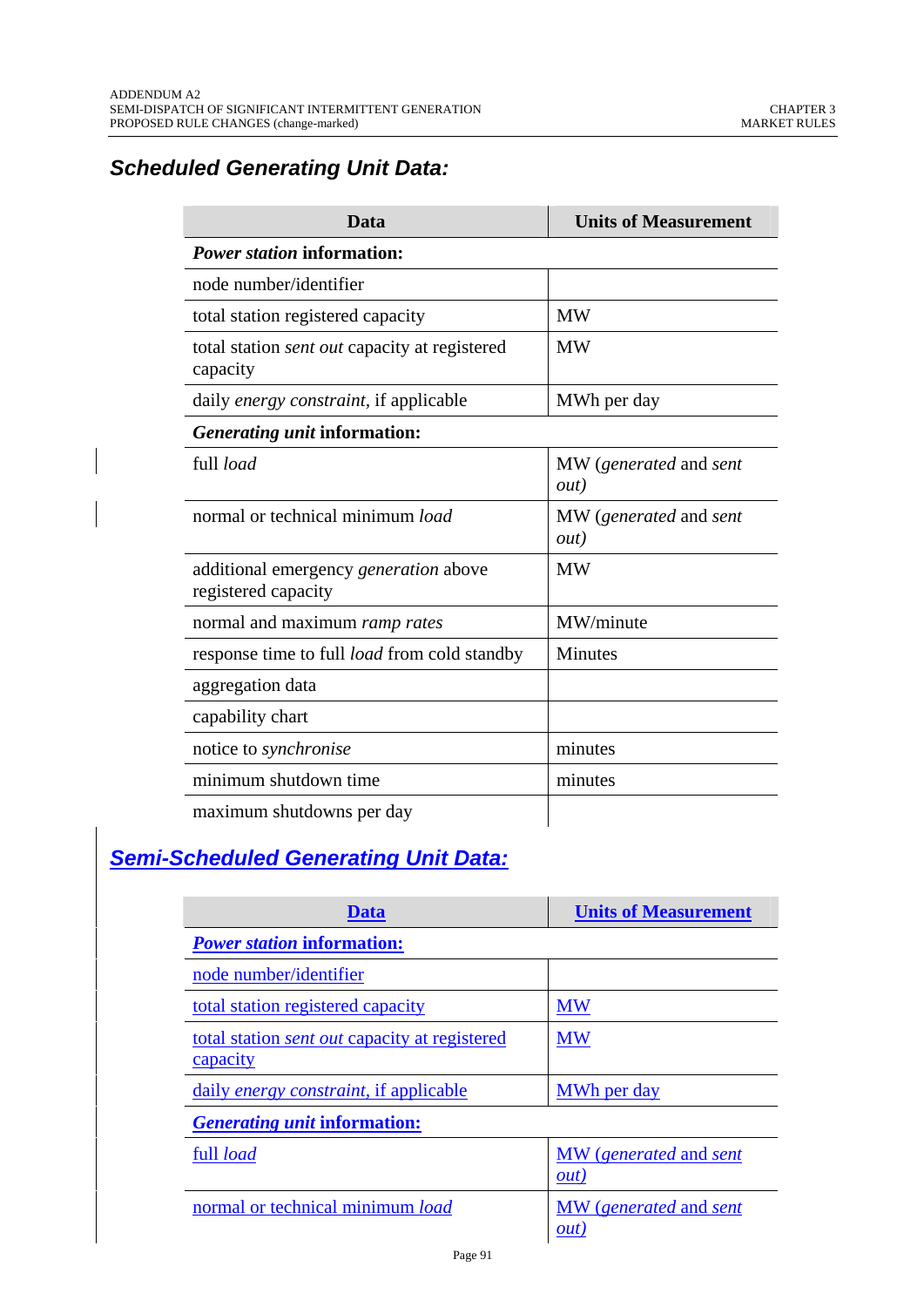| additional emergency <i>generation</i> above<br>registered capacity | <b>MW</b> |
|---------------------------------------------------------------------|-----------|
| normal and maximum ramp rates                                       | MW/minute |
| response time to full <i>load</i> from cold standby                 | minutes   |
| aggregation data                                                    |           |
| capability chart                                                    |           |
| notice to <i>synchronise</i>                                        | minutes   |
| minimum shutdown time                                               | minutes   |
| maximum shutdowns per day                                           |           |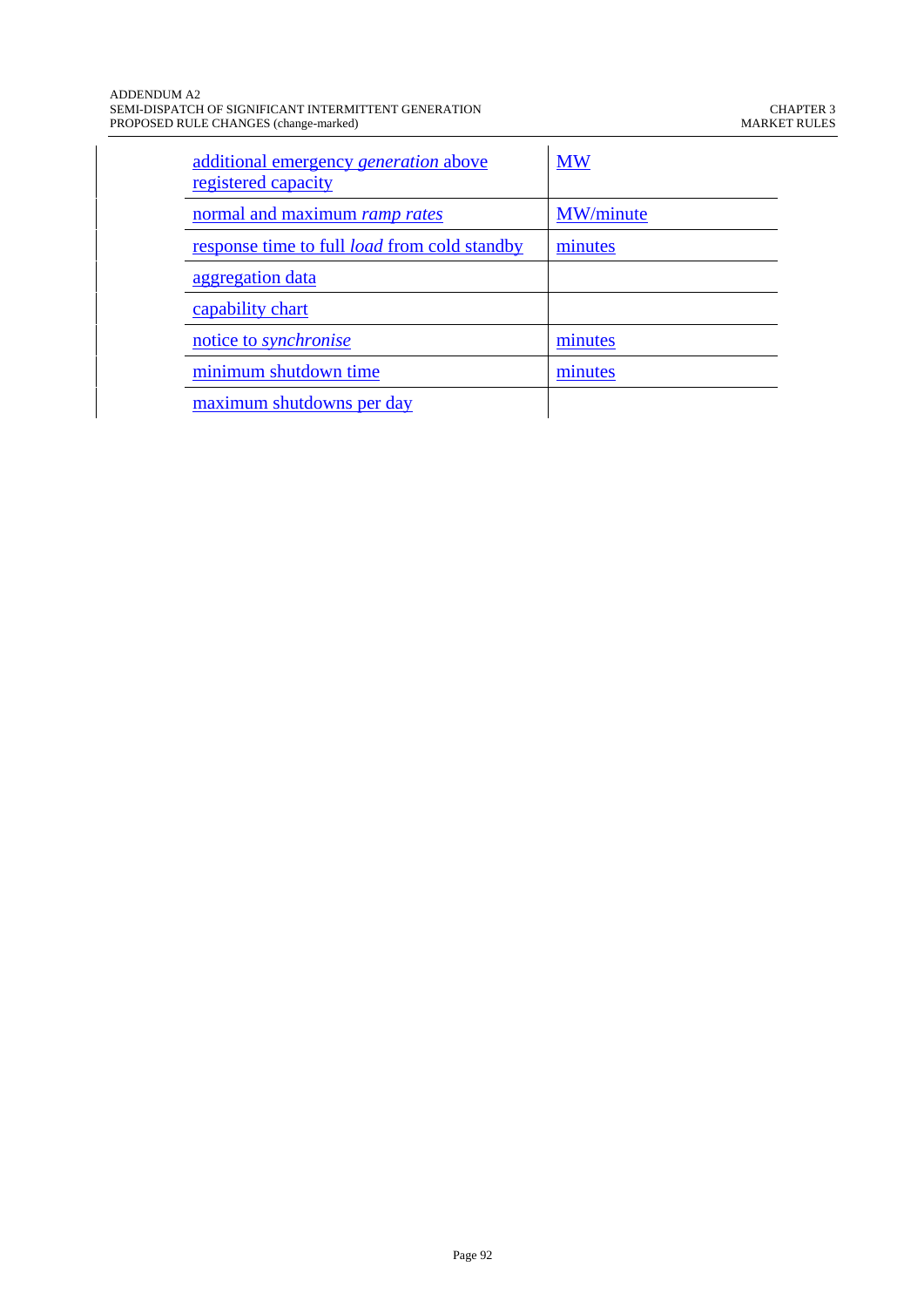# *Scheduled Load Data:*

| Data                                  | <b>Units of Measurement</b> |
|---------------------------------------|-----------------------------|
| node number/identifier                |                             |
| normally on or normally off           |                             |
| maximum load                          | <b>MW</b>                   |
| daily energy constraint if applicable | MWh per day                 |
| normal and maximum ramp rates         | MW/min                      |
| aggregation data                      |                             |

# *Scheduled Network Service Data:*

| Data                                                                                                                                                                                               | <b>Units of Measurement</b> |
|----------------------------------------------------------------------------------------------------------------------------------------------------------------------------------------------------|-----------------------------|
| node number/identifier for <i>connection points</i><br>A and $B$                                                                                                                                   |                             |
| Registered <i>power transfer capability</i> to node<br>1 (may be seasonal etc)                                                                                                                     | <b>MW</b>                   |
| Registered <i>power transfer capability</i> to node<br>2 (may be seasonal etc).                                                                                                                    | <b>MW</b>                   |
| Additional transient <i>power transfer capability</i><br>in each direction                                                                                                                         | MW                          |
| Normal and maximum transfer ramp rates (if<br>applicable)                                                                                                                                          | MW/min                      |
| Loss vs flow as piecewise linear relationships<br>for each direction which, taken together, are<br>convex over the entire range of <i>power</i><br><i>transfer capabilities</i> in both directions |                             |
| Aggregation data                                                                                                                                                                                   |                             |

# *Dispatch Inflexibility Profile*

| Data                                                                                                                    | <b>Units of Measurement</b> |
|-------------------------------------------------------------------------------------------------------------------------|-----------------------------|
| Time for response from receipt of <i>dispatch</i><br>instruction from zero <i>load</i> , T1 (see clause<br>3.8.19(e)(1) | minutes                     |
| Time after T1 required to reach minimum<br>loading level (see clause $3.8.19(e)(2)$ )                                   | minutes                     |
| Time after T2 for which <i>plant</i> must operate at                                                                    | minutes                     |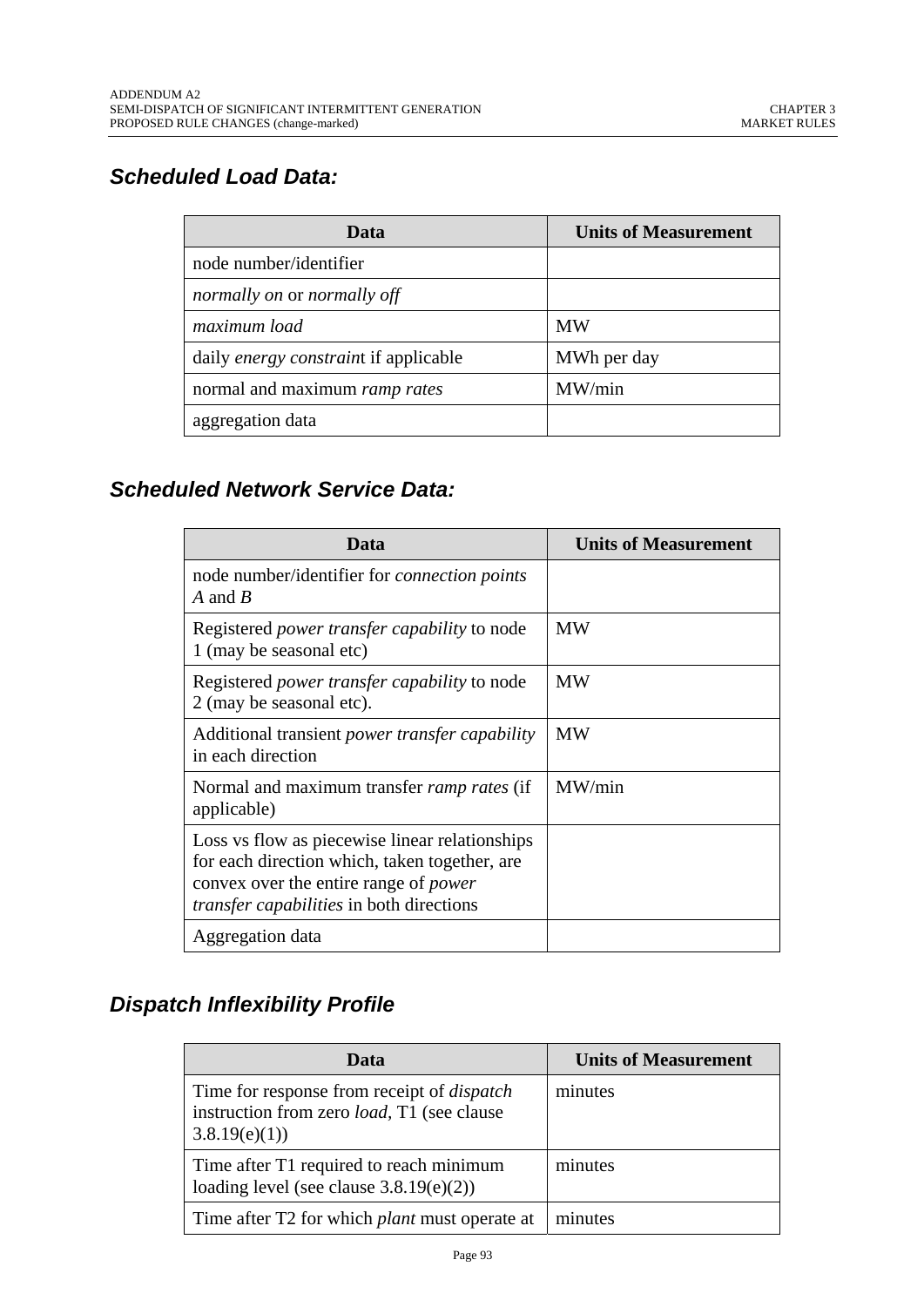| or above the minimum <i>loading level</i> (see<br>clause $3.8.19(e)(3)$                                              |           |
|----------------------------------------------------------------------------------------------------------------------|-----------|
| Time required by <i>plant</i> to reduce from its<br>minimum <i>loading level</i> to zero (see clause<br>3.8.19(e)(4) | minutes   |
| minimum <i>loading level</i> (see clauses)<br>3.8.19(e)(2),(3),(4)                                                   | <b>MW</b> |

# *Aggregation Data*

Where *dispatch bids* or *dispatch offers* are submitted for aggregated *generating units*, *market network services* or *loads* as approved by *NEMMCO* under clause 3.8.3 then, unless otherwise exempted by *NEMMCO*, each *Scheduled Generator*, *Semi-Scheduled Generator* and *Market Participant* must provide the information required in accordance with this schedule 3.1 for each *generating unit*, *market network service* or *load* included in those *dispatch bids* or *dispatch offers* both separately and in aggregated form.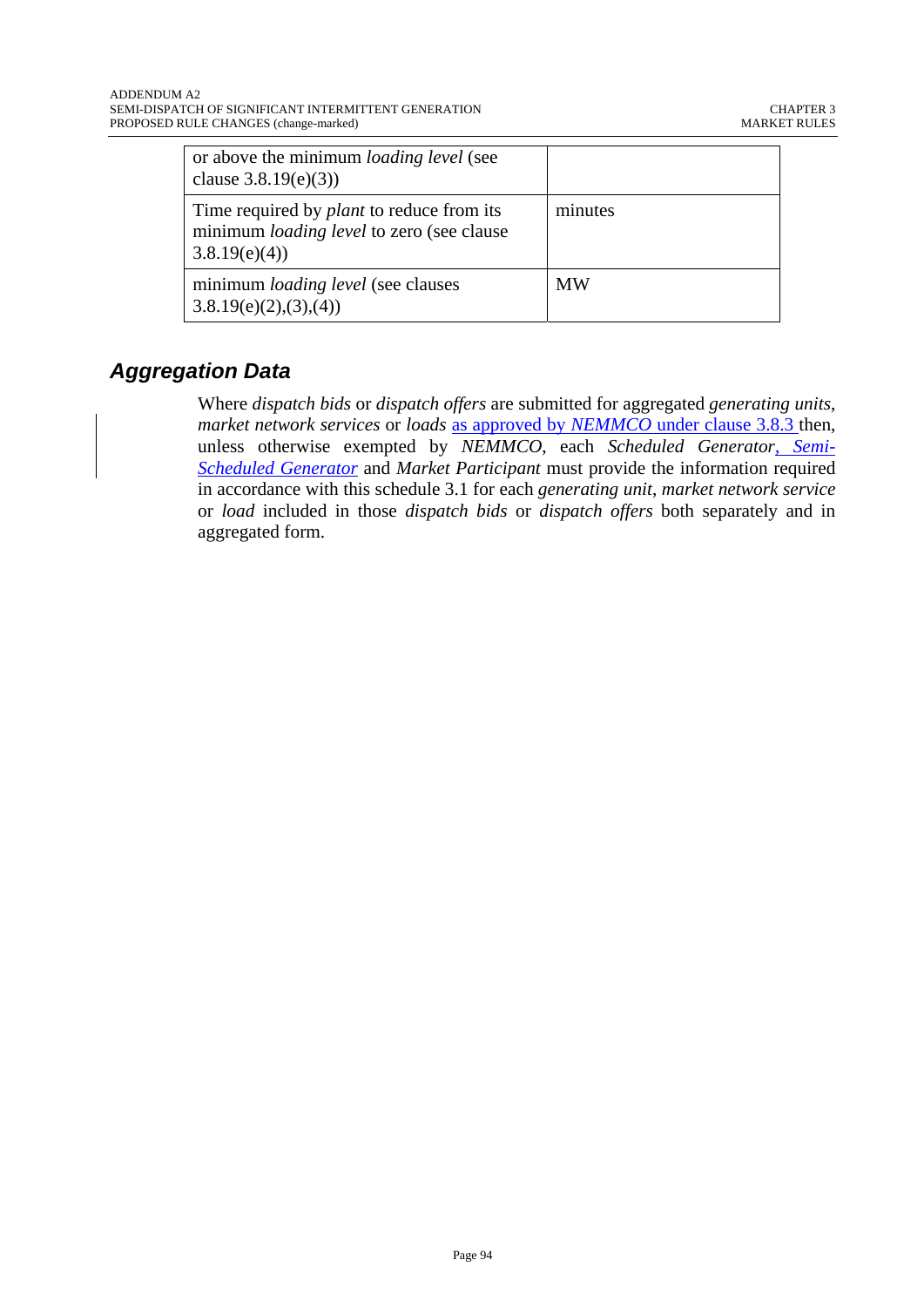## **CHAPTER 4**

# **4. Power System Security**

## *4.1 Introduction*

#### **4.1.1 Purpose**

- (a) This Chapter:
	- (1) provides the framework for achieving and maintaining a secure *power system*;
	- (2) provides the conditions under which *NEMMCO* can intervene in the processes of the *spot market* and issue *directions* to *Registered Participants* so as to maintain or re-establish a secure and reliable *power system*;
	- (3) has the following aims:
		- (i) to detail the principles and guidelines for achieving and maintaining *power system security*;
		- (ii) to establish the processes for the assessment of the adequacy of *power system* reserves;
		- (iii) to establish processes to enable *NEMMCO* to plan and conduct operations within the *power system* to achieve and maintain *power system security*; and
		- (iv) to establish processes for the actual *dispatch* of *scheduled generating units, semi-scheduled generating units, scheduled loads, scheduled network services* and *ancillary services* by *NEMMCO*.
- (b) By virtue of this Chapter and the *National Electricity Law*, *NEMMCO* has responsibility to maintain and improve *power system security*. This Chapter also requires the *Jurisdictional System Security Coordinator* for each *participating jurisdiction* to advise *NEMMCO* of the requirements of the *participating jurisdiction* regarding *sensitive loads* and priority of *load shedding* and requires *NEMMCO* to provide copies of the relevant *load shedding procedures* to the *Jurisdictional System Security Coordinator*.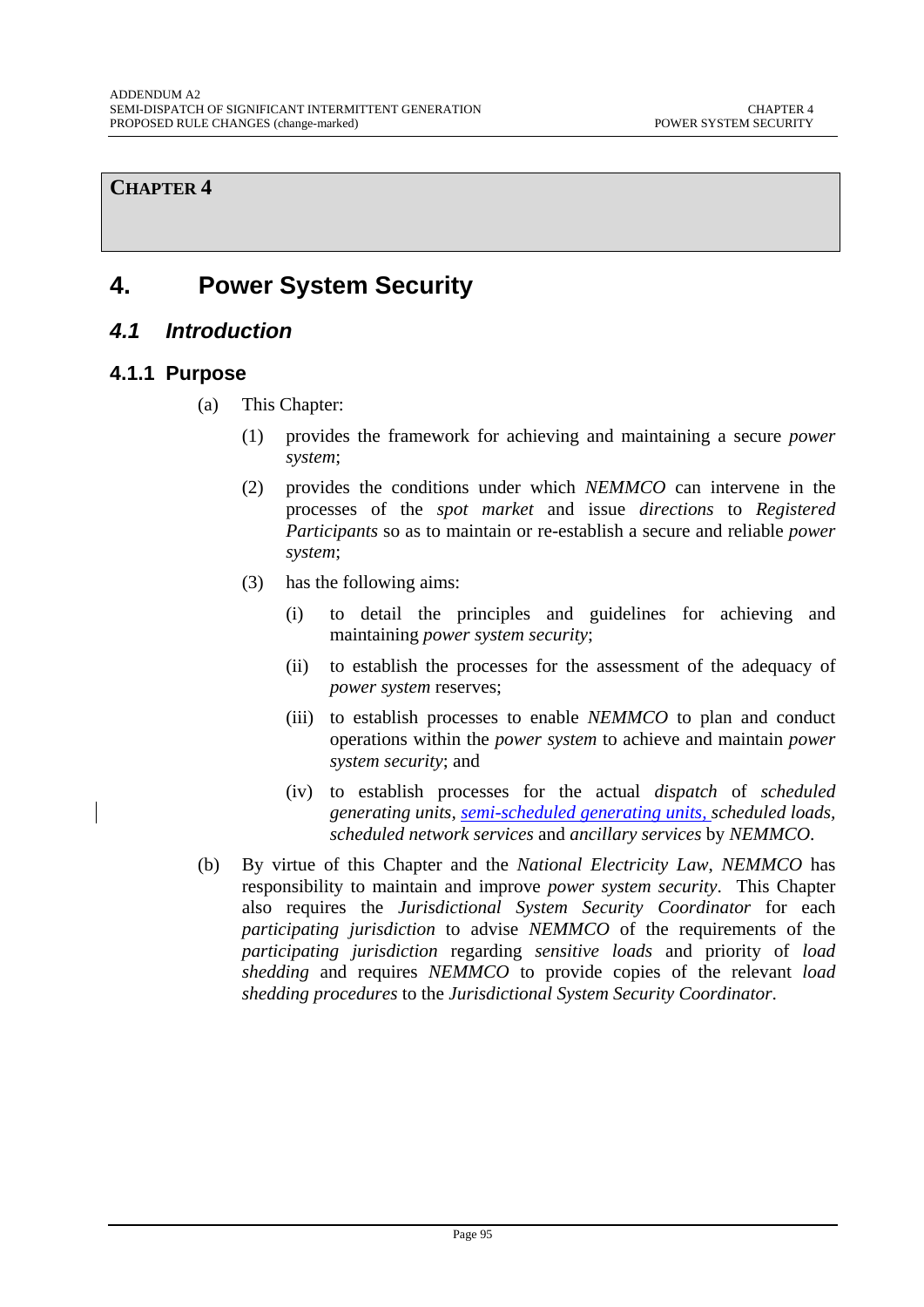## *4.3 Power System Security Responsibilities and Obligations*

#### **4.3.1 Responsibility of NEMMCO for power system security**

The *NEMMCO power system security responsibilities* are:

- (a) to maintain *power system security*;
- (b) to monitor the operating status of the *power system*;
- (c) to co-ordinate the *System Operators* in undertaking certain of its activities and operations and monitoring activities of the *power system*;
- (d) to ensure that *high voltage* switching procedures and arrangements are utilised by *Network Service Providers* to provide adequate protection of the *power system*;
- (e) to assess potential infringement of the *technical envelope* or *power system operating procedures* which could affect the security of the *power system*;
- (f) to ensure that the *power system* is operated within the limits of the *technical envelope*;
- (g) to ensure that all *plant* and equipment under its control or co-ordination is operated within the appropriate operational or emergency limits which are advised to *NEMMCO* by the respective *Network Service Providers* or *Registered Participants*;
- (h) to assess the impacts of technical and any operational *plant* on the operation of the *power system*;
- (i) to arrange the *dispatch* of *scheduled generating units, semi-scheduled generating units*, *scheduled loads*, *scheduled network services* and *ancillary services* (including *dispatch* by remote control actions or specific directions) in accordance with the *Rules*, allowing for the dynamic nature of the *technical envelope*;
- (j) to determine any potential *constraint* on the *dispatch* of *generating units, loads, market network services* and *ancillary services* and to assess the effect of this *constraint* on the maintenance of *power system security*;
- (k) to assess the availability and adequacy, including the dynamic response, of *contingency capacity reserves* and *reactive power reserves* in accordance with the *power system security and reliability standards* and to ensure that appropriate levels of *contingency capacity reserves* and *reactive power reserves* are available:
	- (1) to ensure the *power system* is, and is maintained, in a *satisfactory operating state*; and
	- (2) to arrest the impacts of a range of significant multiple *contingency events* (affecting up to 60% of the total *power system load*) to allow a prompt restoration or recovery of *power system security*, taking into account under-*frequency* initiated *load shedding* capability provided under *connection agreements* or otherwise;
- (l) to determine the required levels of *short term capacity reserves* and *medium term capacity reserves* in accordance with the *power system security and*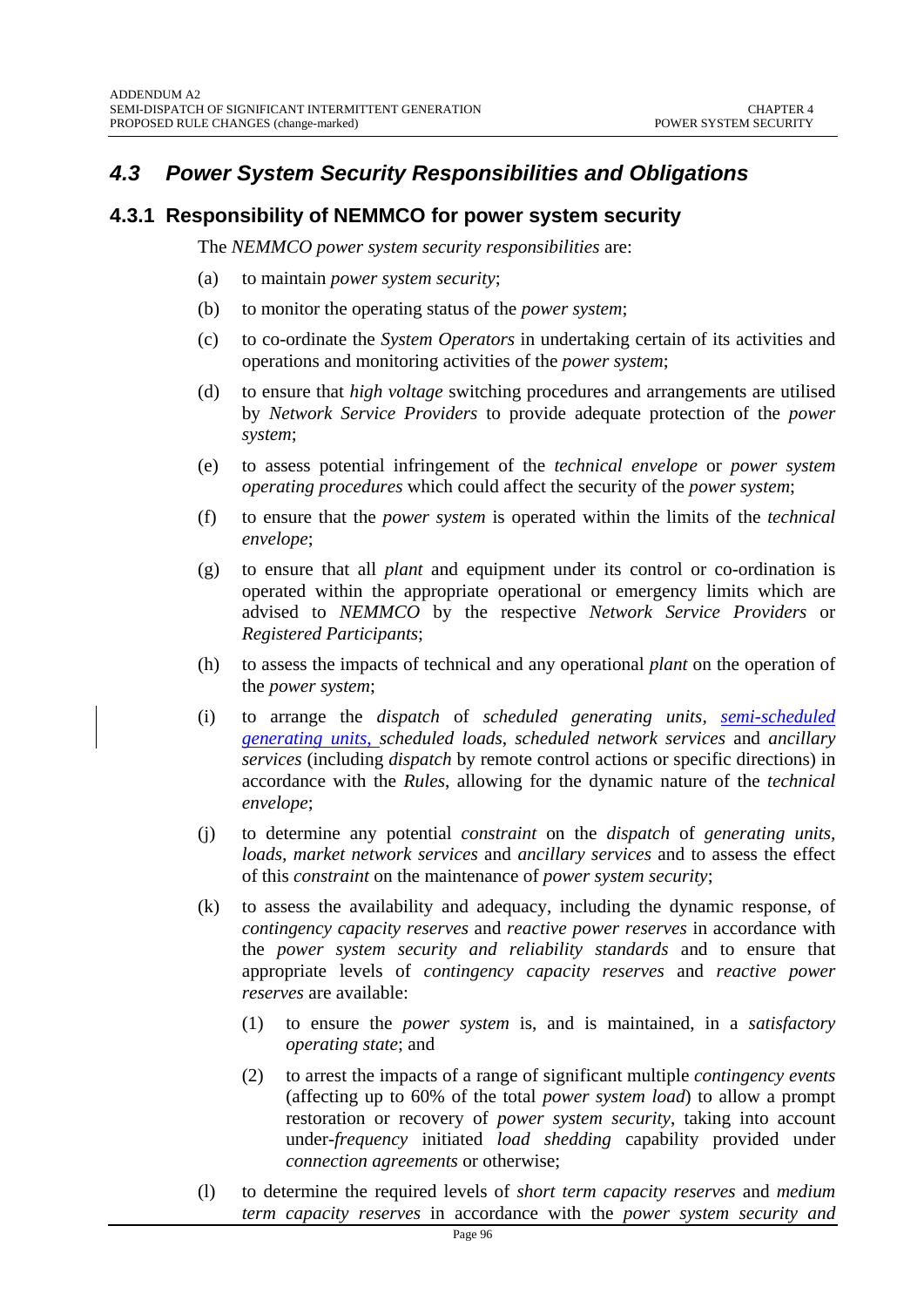*reliability standards*, and to assess the availability of the actual *short term capacity reserve* and actual *medium term capacity reserve* in accordance with the *projected assessment of system adequacy* (PASA), described in Chapter 3, which would be available to supplement utilised *contingency capacity reserves* and, if necessary, initiate action in relation to the trading in *reserves* in accordance with Chapter 3;

- (m) to make available to *Registered Participants* as appropriate, information about the potential for, or the occurrence of, a situation which could significantly impact, or is significantly impacting, on *power system security*, and advise of any *low reserve* condition for the relevant periods where the *short term capacity reserve* and/or *medium term capacity reserve* is assessed as being less than that determined in accordance with the *short term capacity reserve standard* or *medium term capacity reserve standard* respectively;
- (n) to refer to *Registered Participants*, as *NEMMCO* deems appropriate, information of which *NEMMCO* becomes aware in relation to significant risks to the *power system* where actions to achieve a resolution of those risks are outside the responsibility or control of *NEMMCO*;
- (o) to utilise resources and services provided or procured as *ancillary services* or otherwise to maintain or restore the *satisfactory operating state* of the *power system*;
- (p) to procure adequate *system restart ancillary services* in accordance with clause 3.11.4A to enable *NEMMCO* to co-ordinate a response to a *major supply disruption*;
- (q) to interrupt, subject to clause 4.3.2(l), *Registered Participant connections* as necessary during emergency situations to facilitate the re-establishment of the *satisfactory operating state* of the *power system*;
- (r) to issue a *direction* or *clause 4.8.9 instruction* (as necessary) to any *Registered Participant*;
- (s) to co-ordinate and direct any rotation of widespread interruption of demand in the event of a major *supply* shortfall or disruption;
- (t) to liaise with *participating jurisdictions* should there be a need to manage an extensive disruption, including the use of emergency services powers in a *participating jurisdiction*;
- (u) to determine the extent to which the levels of *contingency capacity reserves* and *reactive power reserves* are or were appropriate through appropriate testing, auditing and simulation studies;
- (v) to investigate and review all major *power system* operational incidents and to initiate action plans to manage any abnormal situations or significant deficiencies which could reasonably threaten *power system security*. Such situations or deficiencies include without limitation:
	- (1) *power system frequencies* outside those specified in the definition of *satisfactory operating state*;
	- (2) *power system voltages* outside those specified in the definition of *satisfactory operating state*;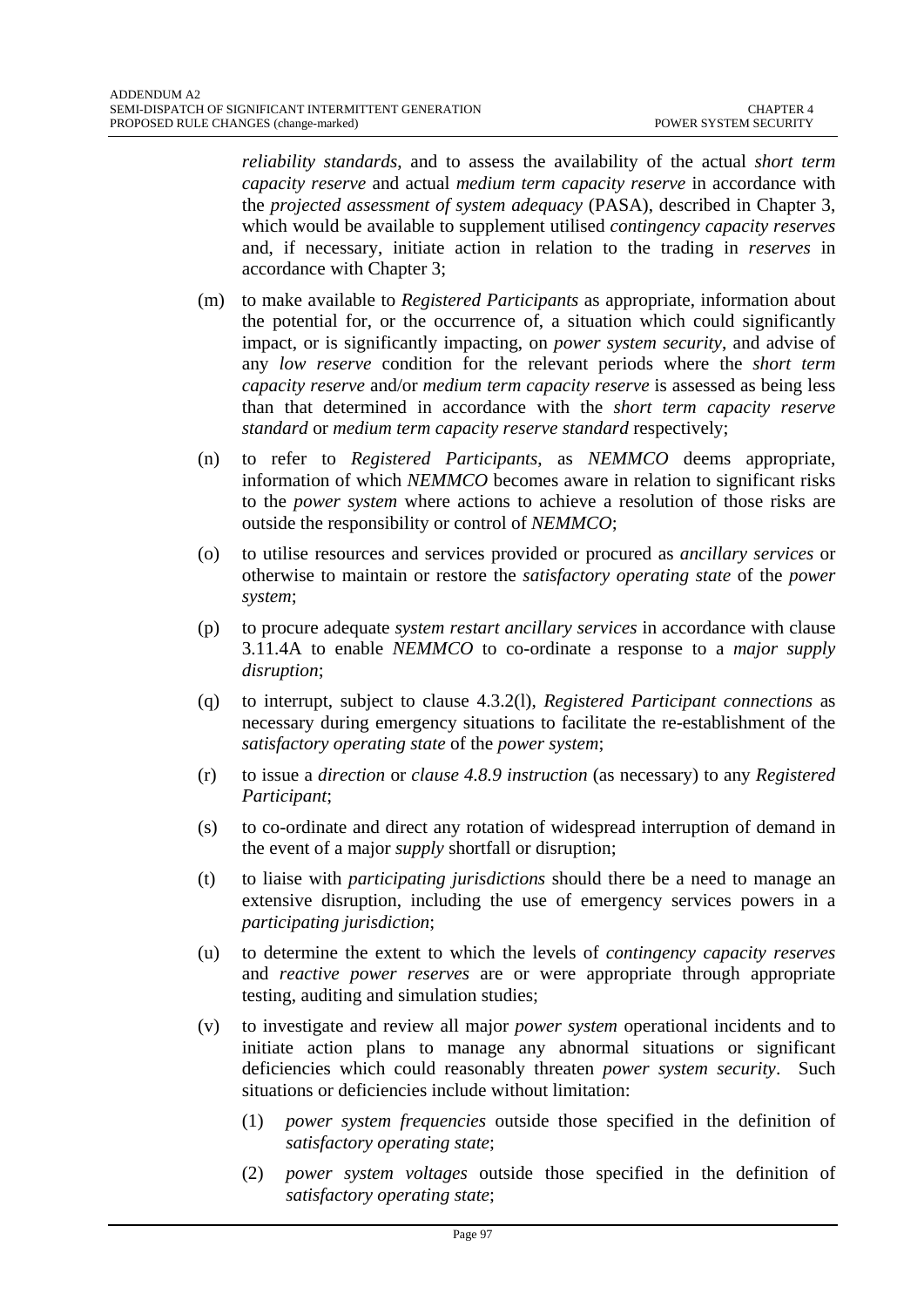- (3) actual or potential *power system* instability; and
- (4) unplanned/unexpected operation of major *power system* equipment; and
- (w) to ensure that each *System Operator* satisfactorily interacts with *NEMMCO*, other *System Operators* and *Distribution System Operators* for both *transmission* and *distribution network* activities and operations, so that *power system security* is not jeopardised by operations on the *connected transmission networks* and *distribution networks*.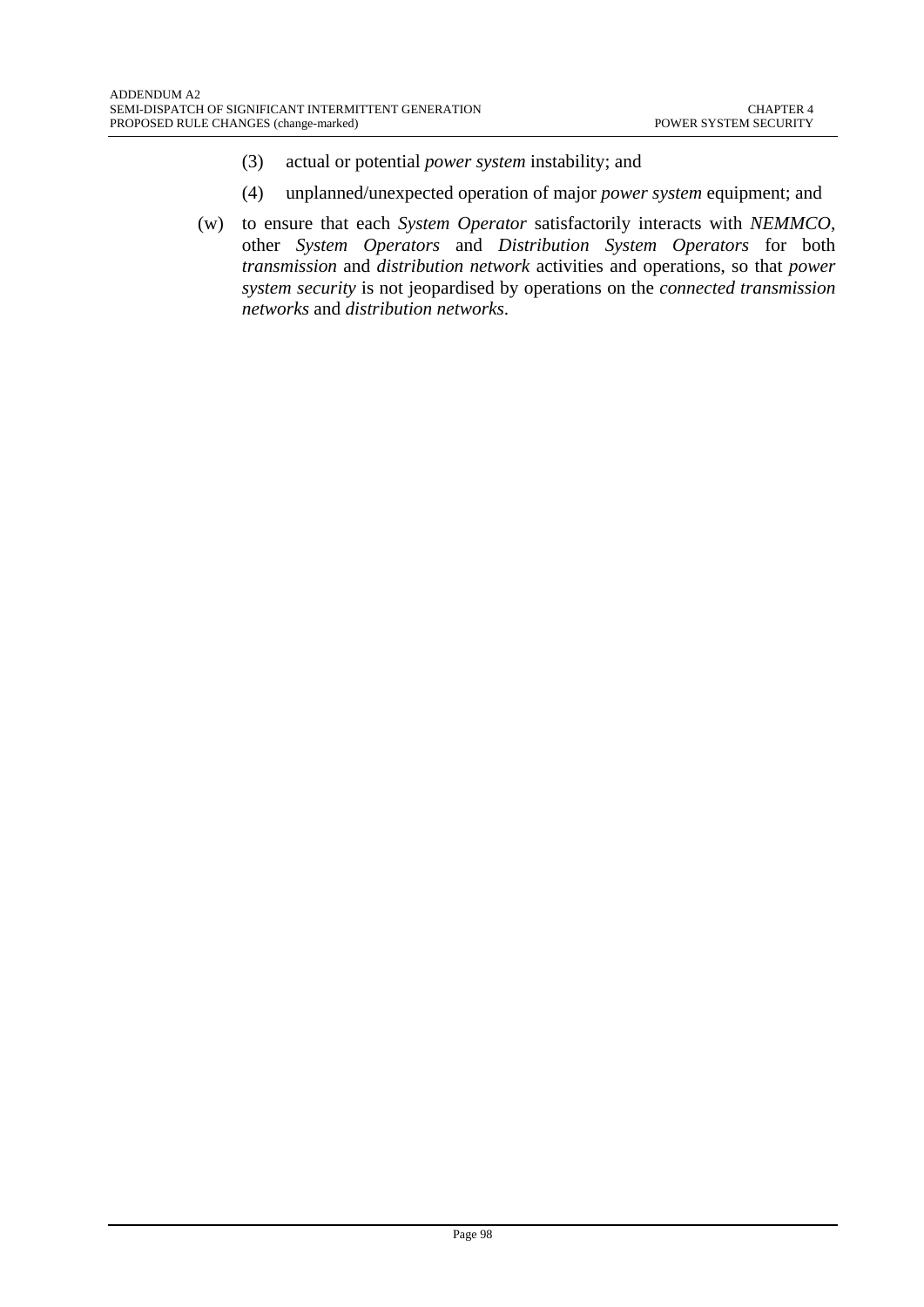# *4.4 Power System Frequency Control*

## **4.4.2 Operational frequency control requirements**

To assist in the effective control of *power system frequency* by *NEMMCO* the following provisions apply:

- (a) *NEMMCO* may give *dispatch instructions* in respect of *scheduled generating units, semi-scheduled generating units*, *scheduled loads, scheduled network services* and *market ancillary services* pursuant to clause 4.9.
- (b) Each *Generator* must ensure that all of its *generating units* have responsive speed *governor systems* in accordance with the requirements of schedule 5.2, so as to automatically share in changes in *power system demand* or loss of *generation* as it occurs through response to the resulting excursion in *power system frequency*.
- (c) *NEMMCO* must use its reasonable endeavours to arrange to be available and specifically allocated to *regulating duty* such *generating plant* as *NEMMCO* considers appropriate which can be automatically controlled or directed by *NEMMCO* to ensure that all normal *load* variations do not result in *frequency* deviations outside the limitations specified in clause 4.2.2(a).
- (d) **[Deleted]**
- (e) *NEMMCO* must use its reasonable endeavours to ensure that adequate *facilities* are available and are under the direction of *NEMMCO* to allow the managed recovery of the *satisfactory operating state* of the *power system*.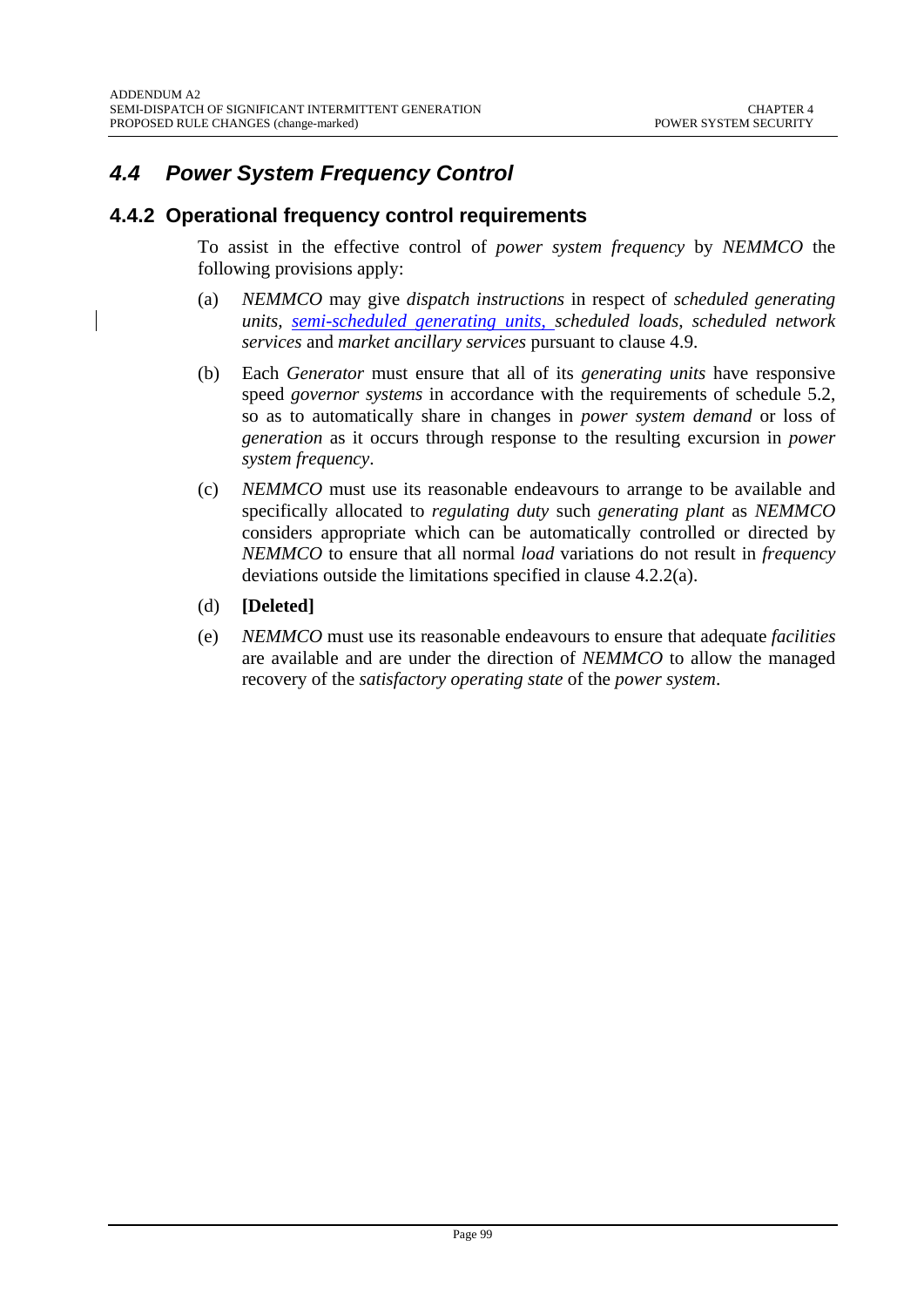# *4.8 Power System Security Operations*

#### **4.8.5 Managing declarations of conditions**

- (a) *NEMMCO* must as soon as reasonably practicable *publish* any declaration under clause 4.8.4.
- (a1) The *publication* of any such declaration must, to the extent reasonably practicable, include the following:
	- (1) the nature and extent of the *low reserve* or *lack of reserve* condition; and
	- (2) the time period over which the *low reserve* or *lack of reserve* condition applies.
- (b) If *NEMMCO* makes a declaration under clause 4.8.4, *NEMMCO* must use its reasonable endeavours to follow the processes set out in clauses 4.8.5A and 4.8.5B.
- (c) Following a declaration under clause 4.8.4, *NEMMCO* must as soon as reasonably practicable *publish* notice of:
	- (1) any cancellation of that declaration; or
	- (2) any significant change in the *low reserve* or *lack of reserve* condition due to changed positions of *Scheduled Network Service Providers*, *Market Customers*, and *Scheduled Generators* and *Semi-Scheduled Generators* or due to other reasons.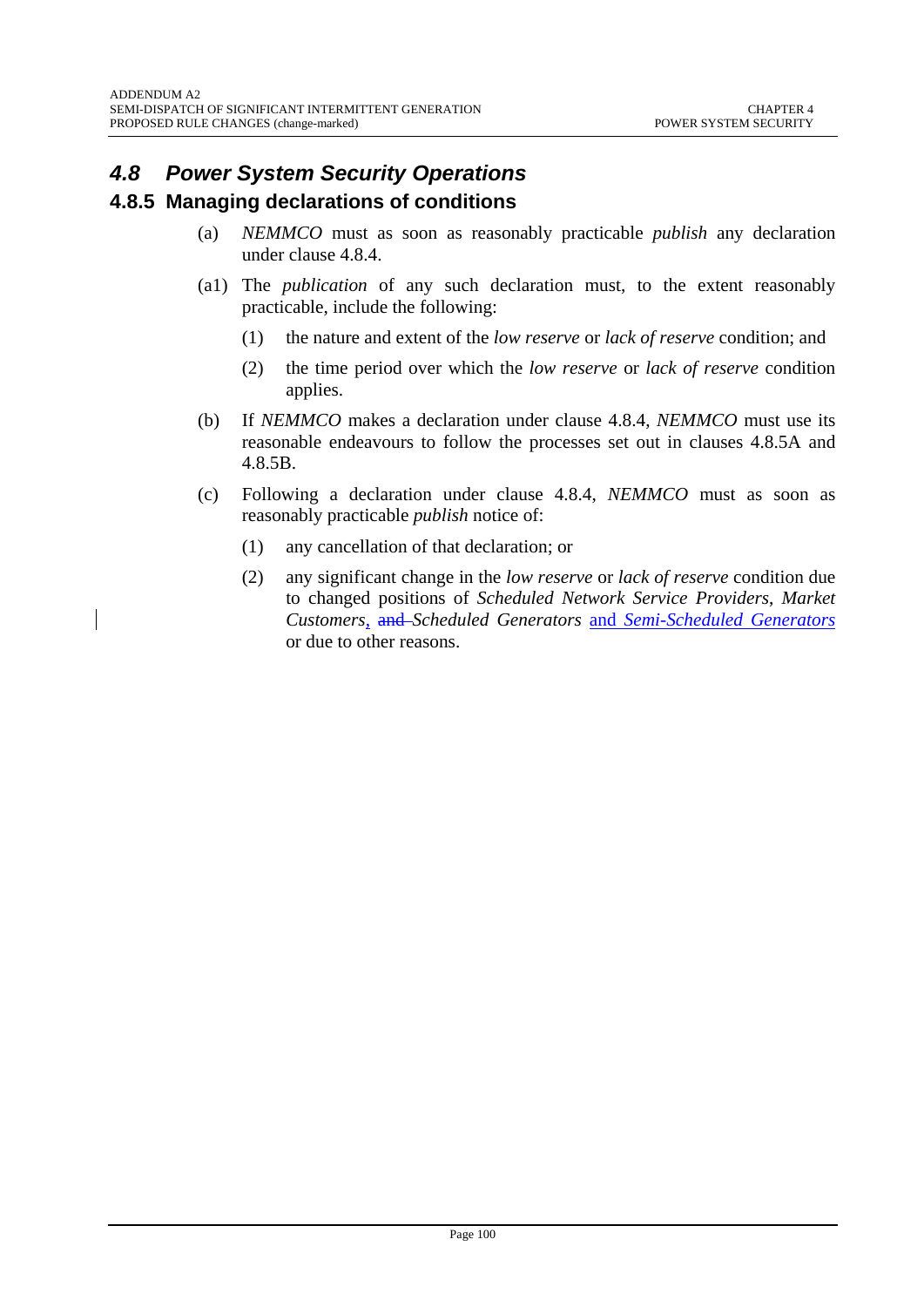## **4.8.5A Determination of the latest time for intervention by direction or dispatch of reserve contract**

- (a) *NEMMCO* must immediately *publish* a notice of any foreseeable circumstances that may require *NEMMCO* to issue a *direction* or *dispatch reserves* it has available under *reserve contracts* under clause 4.8.6.
- (a1) Any such notice must include the forecast circumstances creating the need to issue a *direction* or *dispatch reserves*.
- (b) *NEMMCO* must, as soon as reasonably practicable after the *publication* of a notice pursuant to clause 4.8.5A(a), estimate and *publish* the latest time at which it would need to intervene to issue a *direction* under clause 4.8.9, or *dispatch reserves* it has available under *reserve contracts* under clause 4.8.6, should the response from the *market* not be such as to obviate the need to issue a *direction* or *dispatch reserves*.
- (c) In order to estimate the time referred to in clause 4.8.5A(b), *NEMMCO* may request information from a *Scheduled Network Service Provider, Scheduled Generator*, *Semi-Scheduled Generator* or *Market Customer* and may specify the time within which that information is to be provided. Such information may include, but is not limited to:
	- (1) *plant* status;
	- (2) any expected or planned *plant outages* and the MW capacity affected by the *outage*, proposed start date and time and expected end date and time associated with the *outage* and an indication of the possibility of deferring the *outage*;
	- (3) estimates of the relevant costs to be incurred by the *Scheduled Network Service Provider, Scheduled Generator*, *Semi-Scheduled Generator* or *Market Customer* should it be the subject of a *direction*, but only if *NEMMCO* considers it reasonably likely that such *Scheduled Network Service Provider, Scheduled Generator*, *Semi-Scheduled Generator* or *Market Customer* will be subject to a *direction*.
- (d) A *Scheduled Network Service Provider, Scheduled Generator*, *Semi-Scheduled Generator* or *Market Customer* must use reasonable endeavours:
	- (1) to comply with a request for information pursuant to clause  $4.8.5A(c)$ ; and
	- (2) to provide *NEMMCO* with the information required in the time specified by *NEMMCO*.
- (e) *NEMMCO* must regularly review its estimate of the latest time at which it would need to intervene to issue a *direction* under clause 4.8.9 or to *dispatch reserves* it has available under *reserve contracts* under clause 4.8.6 and must *publish* any revisions to the estimate.
- (f) *NEMMCO* must treat any information provided in response to a request under clause 4.8.5A(c) as *confidential information* and use it for the sole purpose of assessing to which *Scheduled Network Service Provider, Market Customer*, or *Scheduled Generator* or *Semi-Scheduled Generator* it should issue *directions*.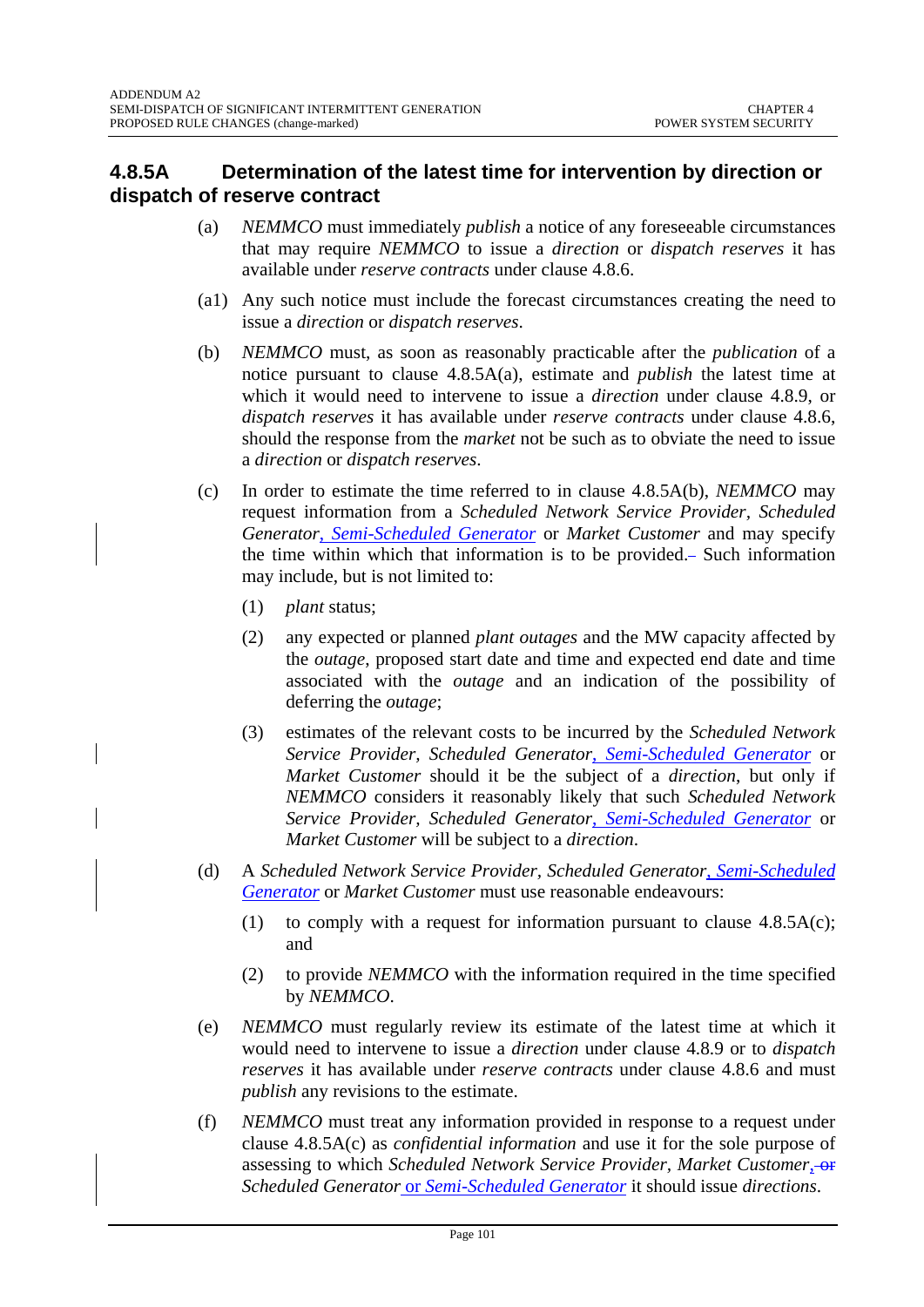# *4.9 Power System Security Related Market Operations*

### **4.9.2 Dispatch iInstructions to Scheduled Generators**

- (a) To implement *central dispatch* or, where *NEMMCO* has the power to direct or to instruct a *Scheduled Generator* either under Chapter 3 or this Chapter, then for the purpose of giving effect to that direction or instruction, *NEMMCO* may at any time give an instruction to a *Scheduled Generator* in relation to any of its *scheduled generating units* (a "*dispatch instruction*"), in accordance with clause  $4.9.5(b)$ , nominating:
	- (1) whether the facilities for *generation* remote control by *NEMMCO*, if available, are required to must be in service; and
	- (2) the level or schedule of power to be supplied by the *generating unit* over the specified period.
- (a1) To implement *central dispatch* or, where *NEMMCO* has the power to direct or to instruct a *Semi-Scheduled Generator* either under Chapter 3 or this Chapter, for the purpose of giving effect to that direction or instruction, *NEMMCO* may at any time give an instruction to a *Semi-Scheduled Generator* in relation to its *semi-scheduled generating units* (a *dispatch instruction*), in accordance with clause 4.9.5, nominating:
	- (1) whether the facilities for *generation* remote control by *NEMMCO*, if available, must be in service; and
	- (2) the maximum level of power to be supplied by the *generating unit*.
- (b) Subject to paragraph (c), *NEMMCO* may at any time give an instruction to a *Generator* in relation to **any of** its *generating units* with a *nameplate rating* of 30MW or more*,* or its *generating systems* of combined *nameplate rating* of 30 MW or more, nominating that:
	- (1) the *generating unit* or *generating system* transformer is to be set to a nominated tap position (if it has on-load tap changing capability);
	- (2) the *generating unit's* or *generating system's voltage control system* setpoint is to be set to give a nominated *voltage*; or
	- (3) the *generating unit* or *generating system* is to be operated to supply or absorb a nominated level of *reactive power* at its *connection point*.
- (c) Unless otherwise provided under an *ancillary services agreement* or a *connection agreement, NEMMCO* must not give an instruction under paragraph (b) that requires a *generating unit* or *generating system* to supply or absorb *reactive power* at a level outside the *plant's* relevant *performance standard*.
- (d) A *Scheduled Generator* or *Semi-Scheduled Generator* must with respect to its *scheduled generating units* or *semi-scheduled generating units* thatwhich have an availability offer of greater than 0 MW (whether *synchronised* or not), ensure that appropriate personnel are available at all times to receive and immediately act upon *dispatch instructions* issued by *NEMMCO* to the *Scheduled Generator* or *Semi-Scheduled Generator* by *NEMMCO*.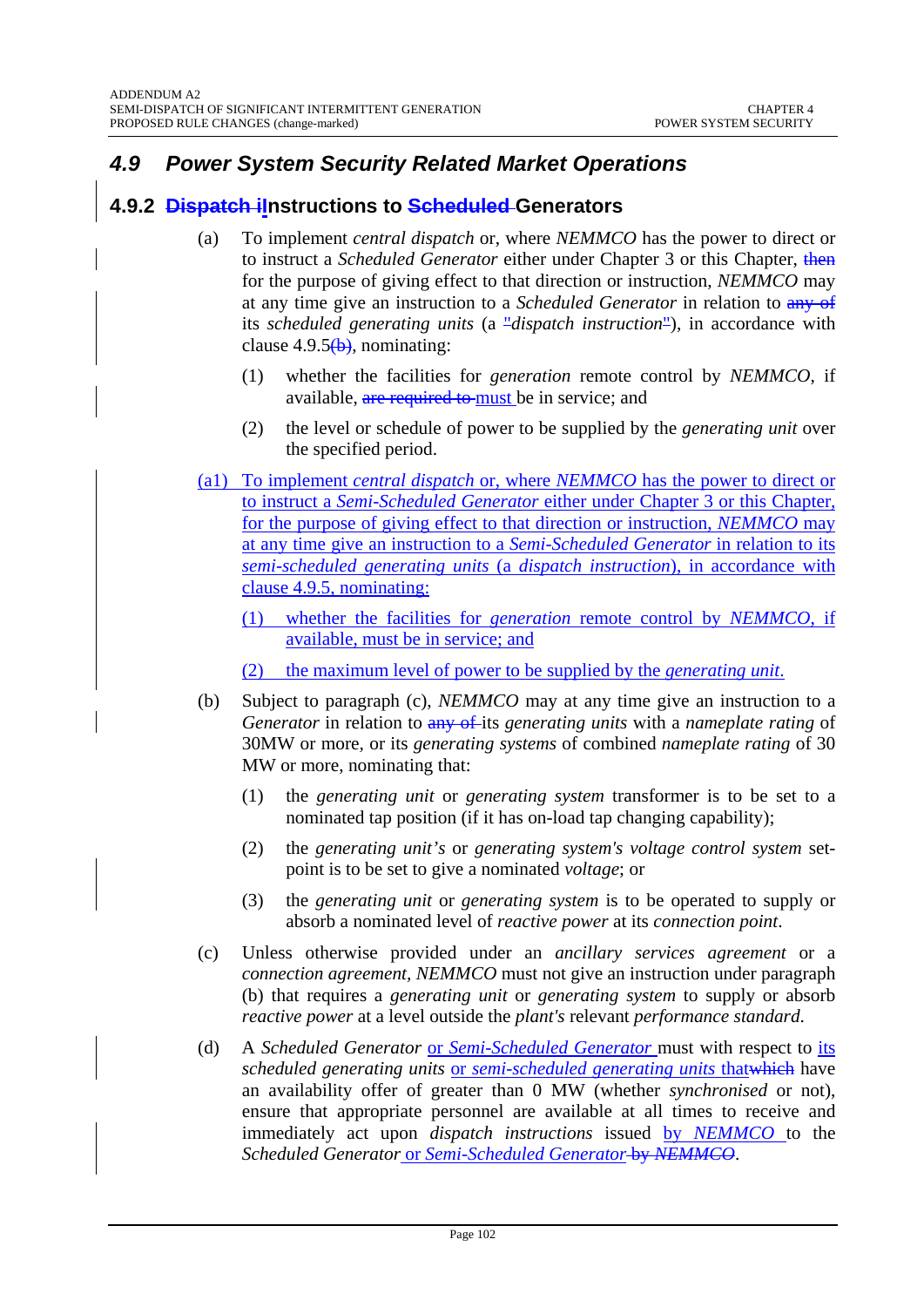## **4.9.2A Dispatch Instructions to Scheduled Network Service Providers**

- (a) Where *NEMMCO* has the power to direct or to instruct a *Scheduled Network Service Provider* either under Chapter 3 or this Chapter then, for the purpose of giving effect to that direction or instruction, *NEMMCO* may at any time give an instruction to a *Scheduled Network Service Provider* in relation to any of its *scheduled network services*  $-(a \frac{a}{b})$  *dispatch instruction<sup>2</sup></sup>*, in accordance with clause  $4.9.5(b)$ , nominating:
	- (1) whether the facilities for remote control by *NEMMCO,* if available, mustare required to be in service; and
	- (2) the level or schedule of power to be transferred by the *scheduled network service* over the specified periodservice.
- (b) **[Deleted]**
- (c) A *Scheduled Network Service Provider* must, with respect to its *scheduled network services* that which have an availability offer of greater than 0 MW, ensure that appropriate personnel are available at all times to receive and immediately act upon *dispatch instructions* issued to the *Scheduled Network Service Provider* by *NEMMCO*.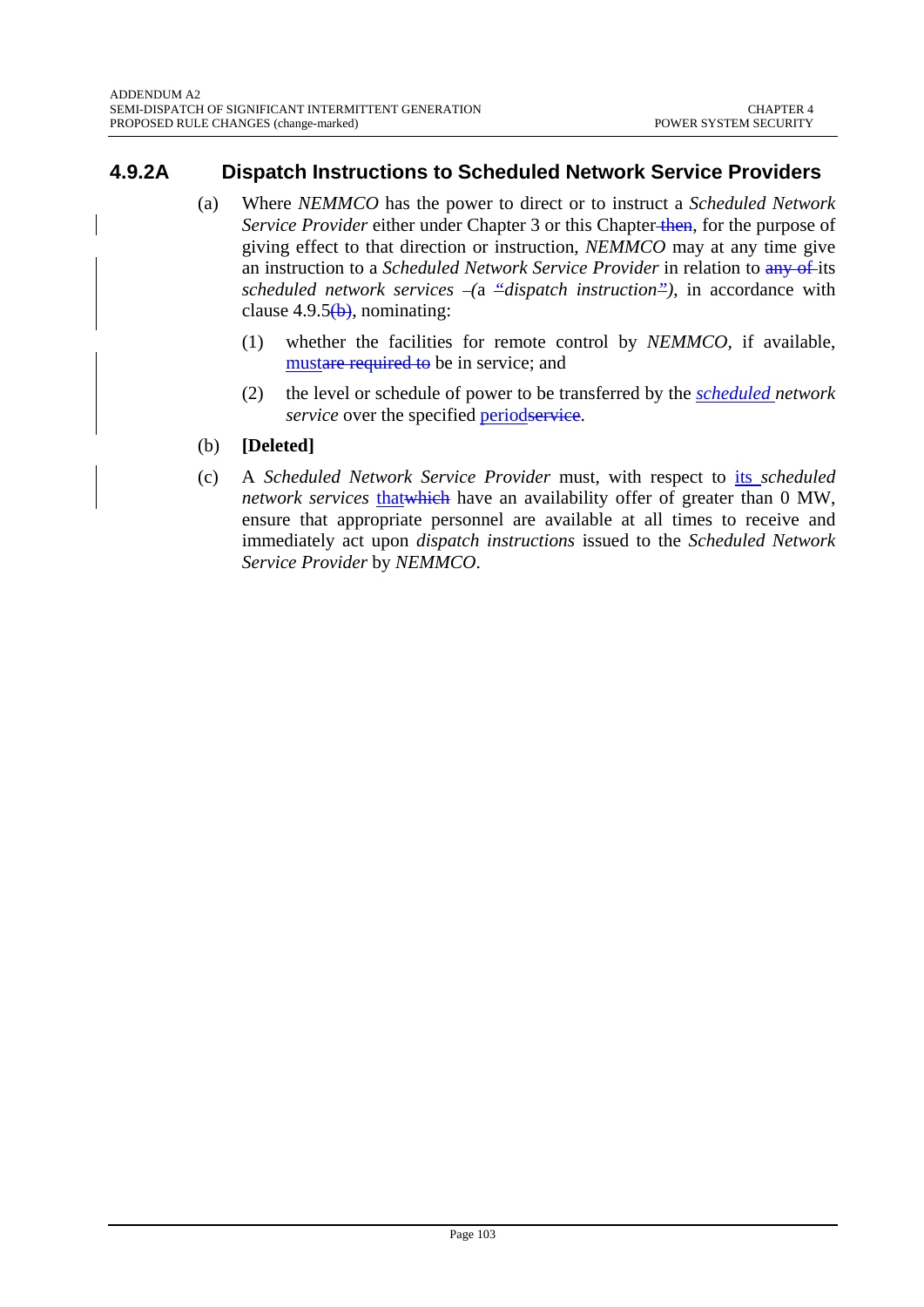## **4.9.3 Instructions to Registered Participants**

- (a) *NEMMCO* may, at any time, give instructions to *Registered Participants* to reduce their *load* for electricity consistent with *dispatch bids* made in accordance with Chapter 3 ("*dispatch instructions*").
- (b) **[Deleted]**
- (c) **[Deleted]**
- (d) A *Market Customer* must, with respect to *scheduled loads* in relation to which a *dispatch bidoffer* has been submitted for a particular *trading interval*, ensure that appropriate personnel and/or electronic facilities are available at all times to receive and immediately act upon *dispatch instructions* issued to the *Market Customer* by *NEMMCO*.
- (e) **[Deleted]**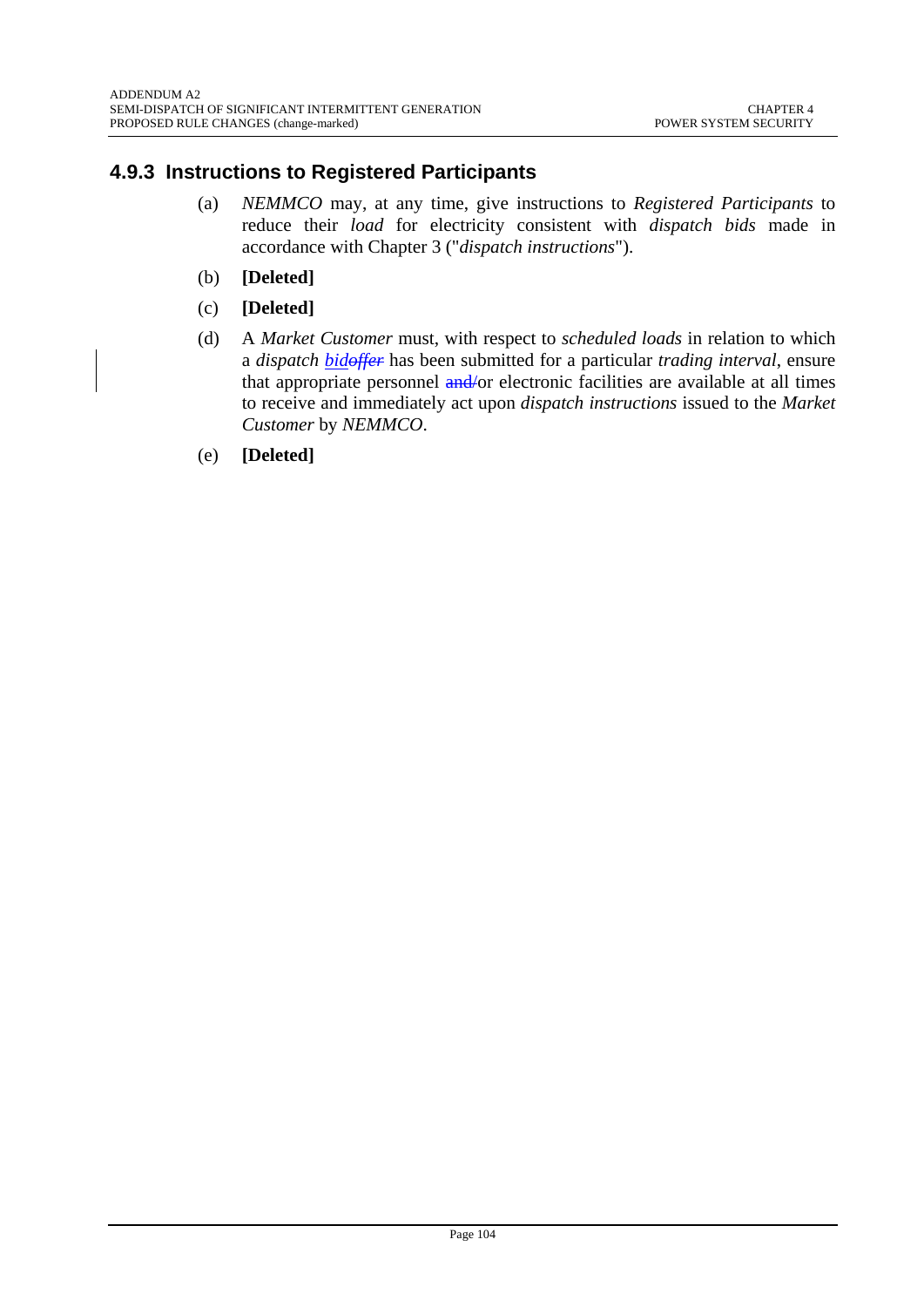## **4.9.4 Dispatch related limitations on Scheduled Generators and Semi-Scheduled Generators**

A *Scheduled Generator* must not, unless in the *Scheduled Generator's* reasonable opinion public safety would otherwise be threatened or there would be a material risk of damaging equipment or the environment:

- (a) send out any *energy* from a *scheduled generating unit* or *semi-scheduled generating unit*, except:
	- (1) in accordance with the *self-commitment* procedures specified in clause 4.9.6 up to the *self-dispatch level*;
	- (2) in accordance with a *dispatch instruction*;
	- (3) as a consequence of operation of the *generating unit's* automatic *frequency response mode* to *power system* conditions;
	- (4) in response to remote control signals given by *NEMMCO* or its agent; or
	- (5) in connection with a test conducted in accordance with the requirements of this Chapter or Chapter 5;
- (b) adjust the *transformer tap position* or *excitation control system voltage* set-point of a *scheduled generating unit* or *semi-scheduled generating unit* except:
	- (1) in accordance with a *dispatch instruction*;
	- (2) in response to remote control signals given by *NEMMCO* or its agent;
	- (3) if, in the *Scheduled Generator's* reasonable opinion, the adjustment is urgently required to prevent material damage to the *Scheduled Generator's plant* or associated equipment, or in the interests of safety; or
	- (4) in connection with a test conducted in accordance with the requirements of clause 5.7;
- (c) *energise* a *connection point* in relation to a *scheduled generating unit* or *semischeduled generating unit* without obtaining prior approval from *NEMMCO* . This approval must be obtained immediately prior to *energisation*;
- (d) *synchronise* to, or *de-synchronise* from, the *power system* a *generating unit* with a *nameplate rating* of 30MW or more that is classified as a *scheduled generating unit* or a *semi-scheduled generating unit synchronise* a *scheduled generating unit* to, or *de-synchronise* a *scheduled generating unit* from, the *power system* without prior approval from *NEMMCO* or other than in response to a *dispatch instruction* except *de-synchronisation* as a consequence of the operation of automatic protection equipment or where such action is urgently required to prevent material damage to *plant* or equipment or in the interests of safety;
- (e) change the *frequency response mode* of a *scheduled generating unit* or *semischeduled generating unit* without the prior approval of *NEMMCO*; or
- (f) remove from service or interfere with the operation of any *power system* stabilising equipment installed on athat *scheduled generating unit* or *semischeduled generating unit*.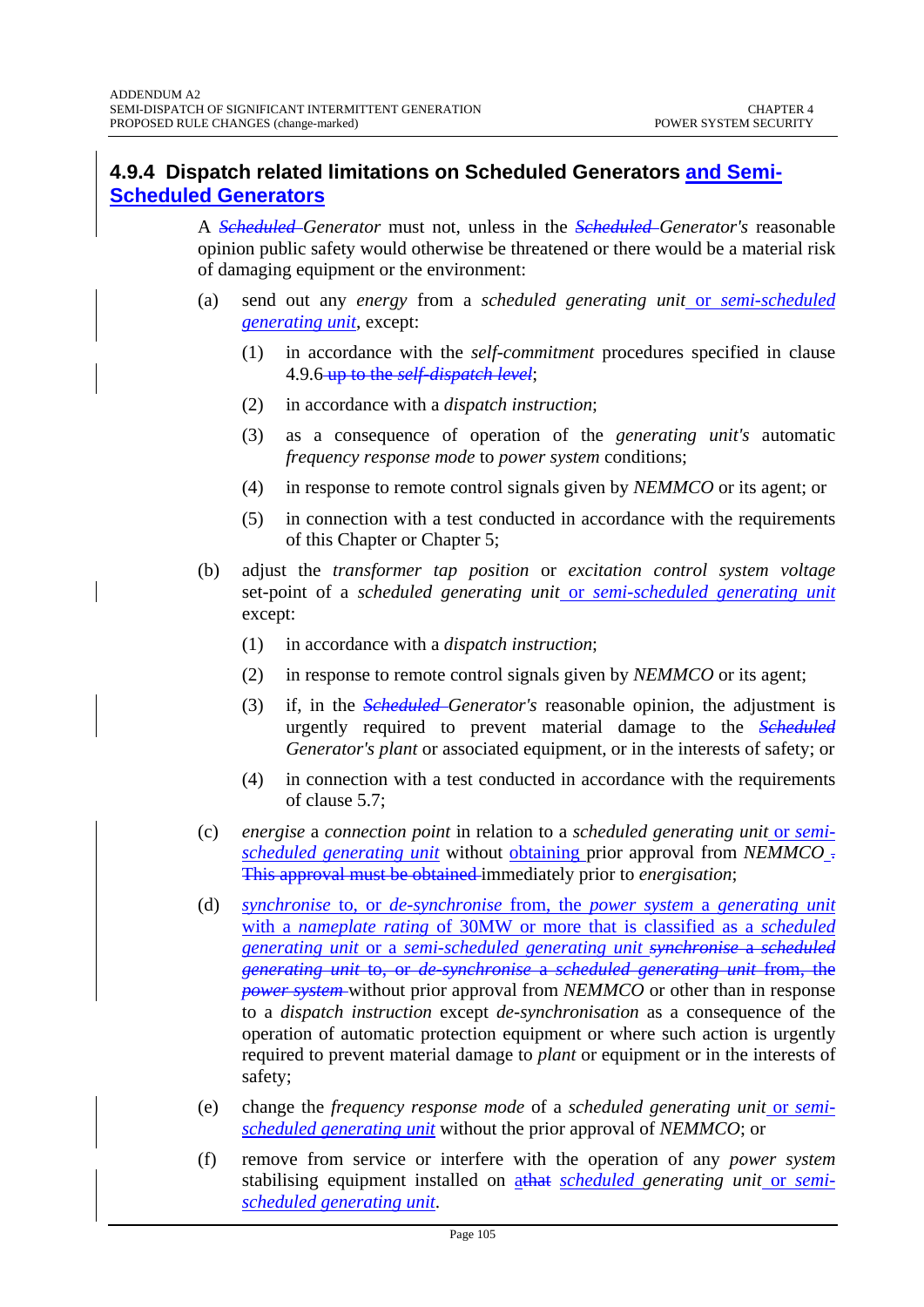## **4.9.5 Form of dispatch instructions**

- (a) A *dispatch instruction* for a *scheduled generating unit,* a *dispatch instruction* for a *semi-scheduled generating unit*, a *dispatch instruction* for a *scheduled network service* and a *dispatch instruction* for a *scheduled load* (including aggregated *generating units, scheduled network services* or *scheduled loads* as described in clause 3.8.3) must include the following:
	- (1) specific reference to the *scheduled generating unit* (including any aggregated *scheduled generating unit*), *semi-scheduled generating unit* (including any aggregated *semi-scheduled generating unit*), *scheduled network service* or *scheduled load* or other *facility* to which the *dispatch instruction* applies;
	- (2) the desired outcome of the *dispatch instruction* such as *active power*, *reactive power*, *transformer* tap or other outcome;
	- (3) in the case of a *dispatch instruction* under clause 4.9.2, the *ramp rate* (if applicable) which is to be followed by the *generating unit* or a specific target time to reach the outcome specified in the *dispatch instruction*;
	- (4) the time the *dispatch instruction* is issued; and
	- (5) if the time at which the *dispatch instruction* is to take effect is different from the time the *dispatch instruction* is issued, the start time; and
	- (6) in the case of a *dispatch instruction* for a *semi-scheduled generating unit*:
		- (i) a notification as to whether the *dispatch interval* to which the *dispatch instruction* relates is a *semi-dispatch interval* or a *nonsemi-dispatch interval*; and
		- (ii) the *dispatch cap*.
- (a1) A *dispatch instruction* for an *ancillary service* must include:
	- (1) specific reference to the *generating unit* or *load* to which the *dispatch instruction* applies;
	- (2) the desired outcome of the *dispatch instruction*;
	- (3) the time the *dispatch instruction* is issued; and
	- (4) if the time at which the *dispatch instruction* is to take effect is different from the time the *dispatch instruction* is issued, the start time.
- (b) The *dispatch instruction* must be provided as provided in clause 3.8.21.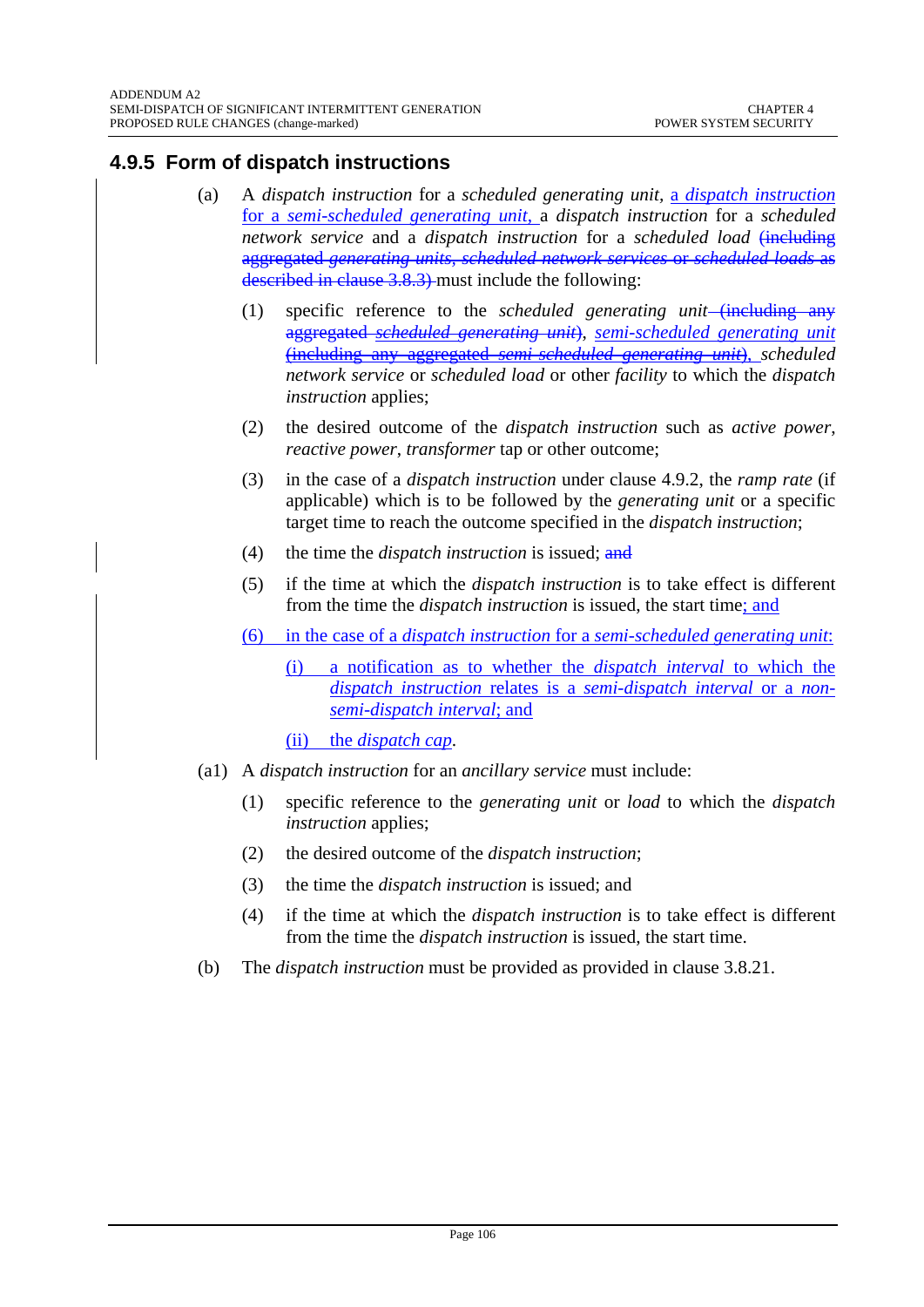## **4.9.6 Commitment of scheduled generating units and semi-scheduled generating units**

(a) Self-commitment

In relation to a *generating unit* of *nameplate rating* of 30 MW or more that is classified as a *scheduled generating unit* or a *semi-scheduled generating unit*:

- (1) In relation to any *scheduled generating unit* or *semi-scheduled generating unit*, Tthe *Scheduled Generator* must confirm with *NEMMCO,* in accordance with clause 3.8.17(e), the expected *synchronising* time at least one hour before the expected actual *synchronising* time, and update this advice 5 minutes before *synchronising* unless otherwise agreed with *NEMMCO*. *NEMMCO* may require further notification immediately before *synchronisation*.
- (2) *NEMMCO* may require tThe *Scheduled Generator* must to advise *NEMMCO* when a *scheduled generating unit* or *semi-scheduled generating unit* reaches the *self-dispatch level* (being a *self-dispatch level* that is greater than zero MW) and must not increase output above that level unless instructed otherwise by *NEMMCO* to increase output or unless the increase in output results from the *generating unit* being placed under remote control to be loaded in accordance with Chapter 3.
- (b) Instructions by *NEMMCO* to commit a *generating unit* for service
	- (1) A *dispatch instruction* for a *scheduled generating unit* or *semi-scheduled generating unit* to commit given by *NEMMCO* in response to a *dispatch offer* must be consistent with the start-up time specified in the latest *dispatch offer* in relation to the *generating unit*.
	- (2) When *NEMMCO* issues a *dispatch instruction* to for a *scheduled generating unit* or *semi-scheduled generating unit* for to commit*ment*, *NEMMCO* must nominate the time at which the *generating unit* is to be *synchronised*.
	- (3) After a *dispatch instruction* for *commitment* of a *scheduled generating unit* or *semi-scheduled generating unit* has been issued, the relevant *Scheduled Generator* must promptly advise *NEMMCO* of any inability to meet the nominated time to *synchronise*.
	- (4) Unless instructed otherwise by *NEMMCO*, at the time a *dispatch instruction* to commit takes effect, the relevant *scheduled generating unit* or *semi-scheduled generating unit* must remain on *self-dispatch level* until *NEMMCO* issues a further *dispatch instruction*.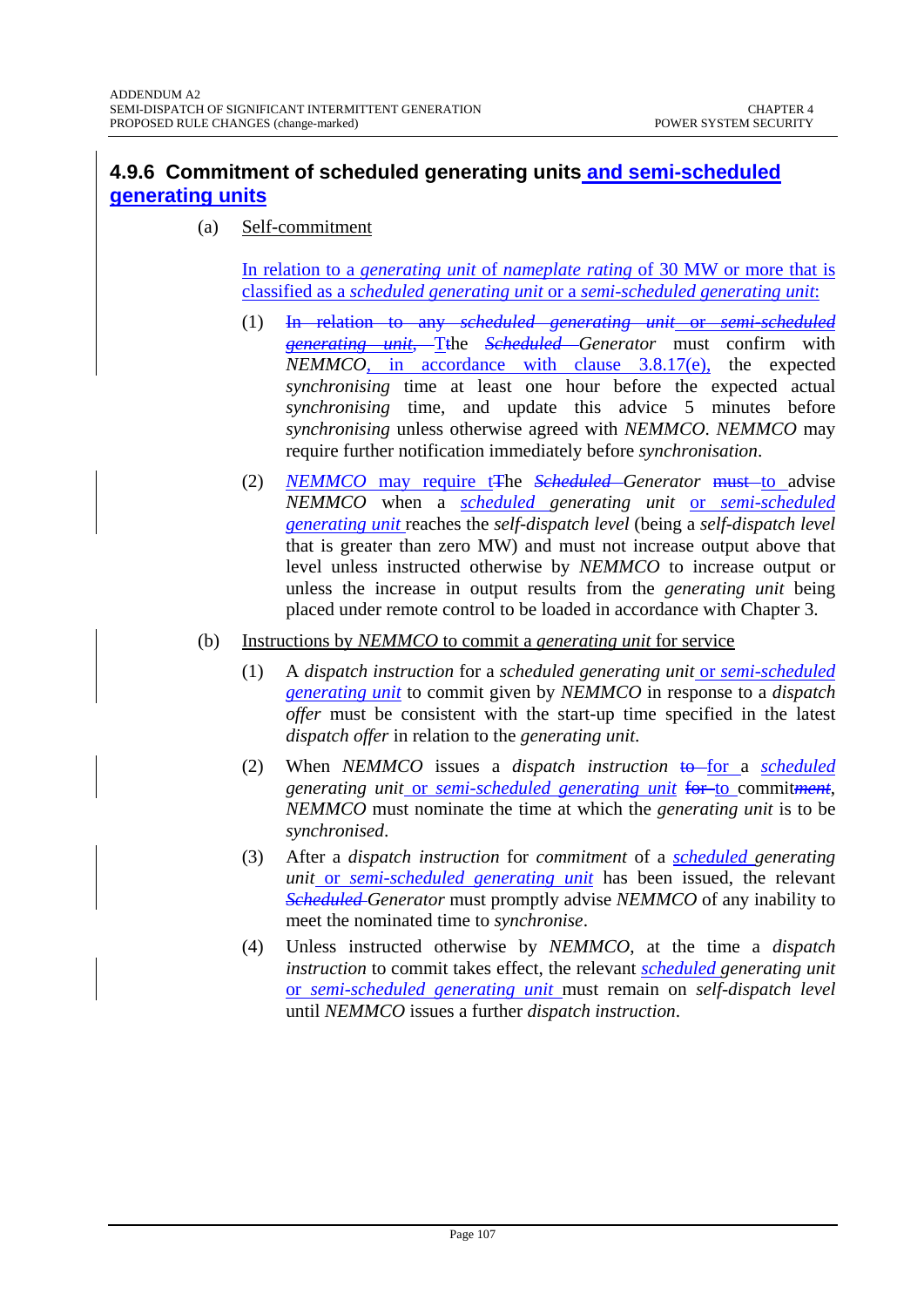## **4.9.7 De-commitment, or output reduction, by Scheduled Generators and Semi-Scheduled Generators**

- (a) In relation to a any *scheduled generating unit* of *nameplate rating* of 30 MW or more that is classified as a *scheduled generating unit* or a *semi-scheduled generating unit*, the *Scheduled Generator* must confirm with *NEMMCO*, in accordance with clause 3.8.18(b1), the expected *de-synchronising* time at least one hour before the expected actual *de-synchronising* time, and update this advice 5 minutes before *de-synchronising* unless otherwise agreed with *NEMMCO*. *NEMMCO* may require further notification immediately before *de-synchronisation*.
- (b) The *Scheduled Generator* or *Semi-Scheduled Generator* must not *de-commit* a *generating unit* with a *nameplate rating* of 30 MW or more unless it has confirmed with *NEMMCO*:
	- (1) the time to commence decreasing the output of the *generating unit*;
	- (2) the *ramp rate* to decrease the output of the *generating unit*;
	- (3) the time to *de-synchronise* the *generating unit*; and
	- (4) the output from which the *generating unit* is to be *de-synchronised*.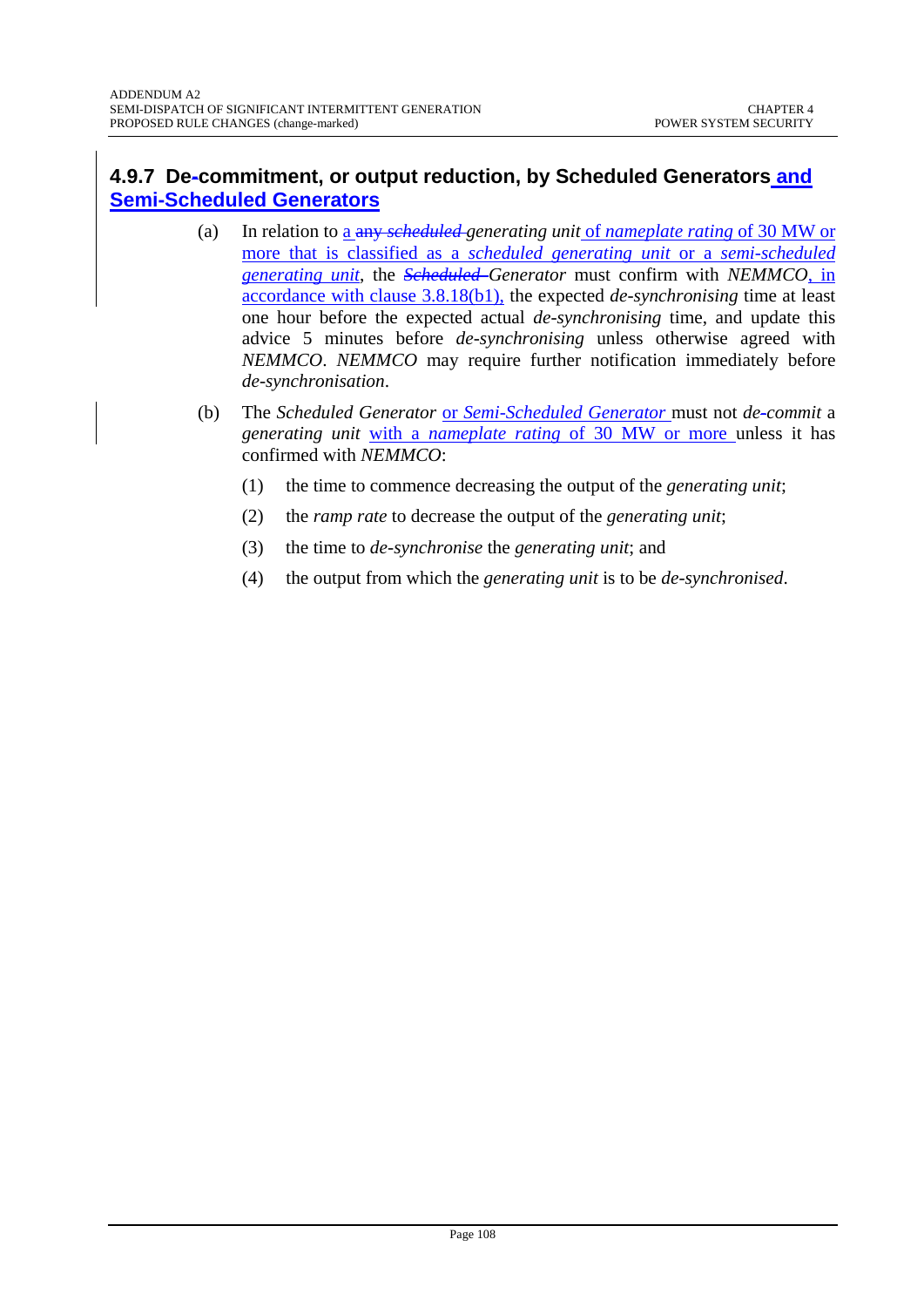# **4.9.8 General responsibilities of Registered Participants**

- (a) A *Registered Participant* must comply with a *dispatch instruction* given to it by *NEMMCO* unless to do so would, in the *Registered Participant's* reasonable opinion, be a hazard to public safety or materially risk damaging equipment.
- (b) A *Scheduled Generator* must ensure that each of its *scheduled generating units* is at all times able to comply with *itsthe latest generation dispatch offer*-under Chapter 3 in respect of that *generating unit*.
- (b1) A *Scheduled Network Service Provider* must ensure that each of its *scheduled network services* is at all times able to comply with itsthe latest *network dispatch offer* under Chapter 3 in respect of that *market network service.*
- (b2) A *Semi-Scheduled Generator* must ensure that each of its *semi-scheduled generating units* is at all times able to comply with its latest *generation dispatch offer*.
- (c) A *Registered Participant* must ensure that each of its *facilities* is at all times able to comply with itsany relevant *dispatch bid* under Chapter 3 in respect of the *facility* (as adjusted by any subsequent restatement of that bid under Chapter 3).
- (d) A *Market Participant* which has classified a *generating unit* or *load* as an *ancillary service generating unit* or an *ancillary service load*, as the case may be, must ensure that the *ancillary service generating unit* or *ancillary service load* is at all times able to comply with the latest *market ancillary service offer* for the relevant *trading interval*.

# **4.9.9 Scheduled Generator plant changes**

A *Scheduled Generator* must<del>, without delay,</del> notify *NEMMCO* without delay of any event thatwhich has changed or is likely to change the operational availability of any of its *scheduled generating units*, whether the relevant *generating unit* is *synchronised* or not, as soon as the *Scheduled Generator* becomes aware of the event.

# **4.9.9A Scheduled Network Service Provider plant changes**

*A Scheduled Network Service Provider* must, without delay, notify *NEMMCO* without delay of any event that which has changed or is likely to change the operational availability of any of its *scheduled network services* as soon as the *Scheduled Network Service Provider* becomes aware of the event.

# **4.9.9B Ancillary service plant changes**

*A Market Participant* which that has classified a *generating unit* or *load* as an *ancillary service generating unit* or an *ancillary service load* must, without delay, notify *NEMMCO* without delay of any event that which has changed or is likely to change the availability of a *market ancillary service*, or the capability of the *generating unit* or *load* to respond in the manner contemplated by the *market ancillary service specification*, as soon as the *Market Participant* becomes aware of the event.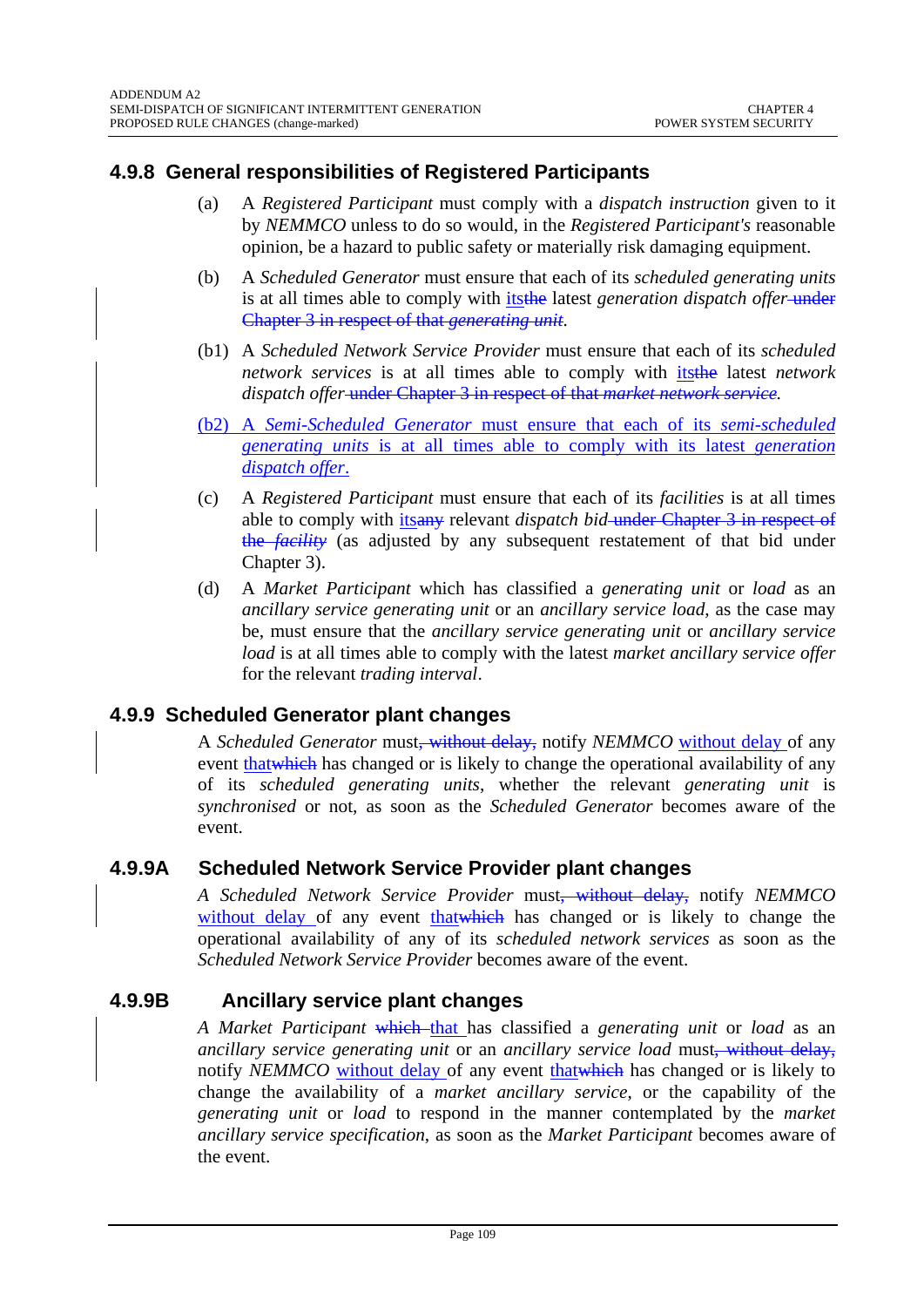# **4.9.9C Semi-Scheduled Generator plant changes**

A *Semi-Scheduled Generator* must notify *NEMMCO* without delay of any event that has changed or is likely to change the operational availability of any of its *semischeduled generating units*, whether the relevant *generating unit* is *synchronised* or not, as soon as the *Semi-Scheduled Generator* becomes aware of the event.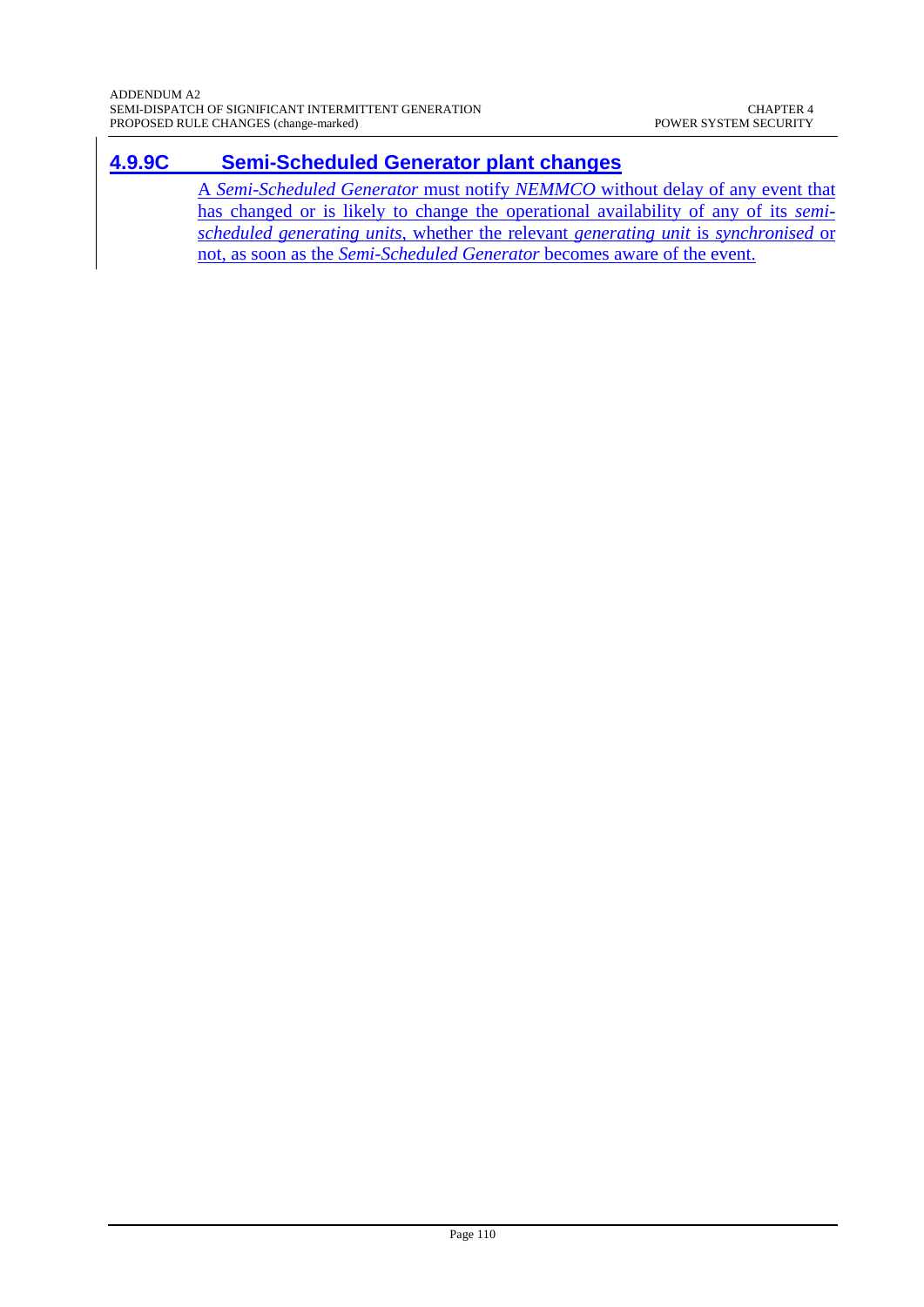# *4.11 Power System Security Support*

## **4.11.1 Remote control and monitoring devices**

- (a) All remote control, operational *metering* and monitoring devices and local circuits as described in schedules 5.2, 5.3 and 5.3a, must be installed and maintained in accordance with the standards and protocols determined and advised by *NEMMCO* (for use in the *control centres*) for each:
	- (1) *scheduled generating unit* and *semi-scheduled generating unit connected* to the *transmission* or *distribution network*; and
	- (2) *substation* connected to the *network.*
- (b) The provider of any *ancillary services* must arrange the installation and maintenance of all *remote control equipment* and *remote monitoring equipment* in accordance with the standards and protocols determined and advised by *NEMMCO* for use in the relevant *control centre*.
- (c) The control and monitoring devices must include provision for indication of *active power* and *reactive power* output, provision for signalling the status and any associated alarm condition relevant to achieving adequate control of the *transmission network*, and provision for indication of *generating plant* active and reactive output.
- (d) Where reasonably necessary to allow *NEMMCO* to discharge its *market* and *power system security* functions *NEMMCO* may, by notice in writing, require a *Network Service Provider*, a *Generator* or a *Market Network Service Provider* to:
	- (1) install *remote monitoring equipment* which, in *NEMMCO's* reasonable opinion, is adequate to enable *NEMMCO* to remotely monitor the performance of a *transmission system* or *distribution system*, *generating unit* (including its *dynamic performance*) or a *market network service facility* as appropriate; and
	- (2) upgrade, modify or replace any *remote monitoring equipment* already installed in a *facility* provided that the existing *remote monitoring equipment* is, in the reasonable opinion of *NEMMCO*, no longer fit for the intended purpose.
- (e) A *Network Service Provider*, *Generator* or *Market Network Service Provider*  who receives a notice in accordance with clause 4.11.1(d), must comply with the notice within 120 *business days* or such further period that *NEMMCO* requires.
- (f) **[Deleted]**
- (g) A *Generator* or *Market Network Service Provider* wishing to receive *dispatch instructions* electronically from *NEMMCO's automatic generation control system* under clause 3.8.21(d) must comply with *NEMMCO's* reasonable requirements in respect of how the remote control signals are issued by the *automatic generation control system* and transmitted to the *facility*.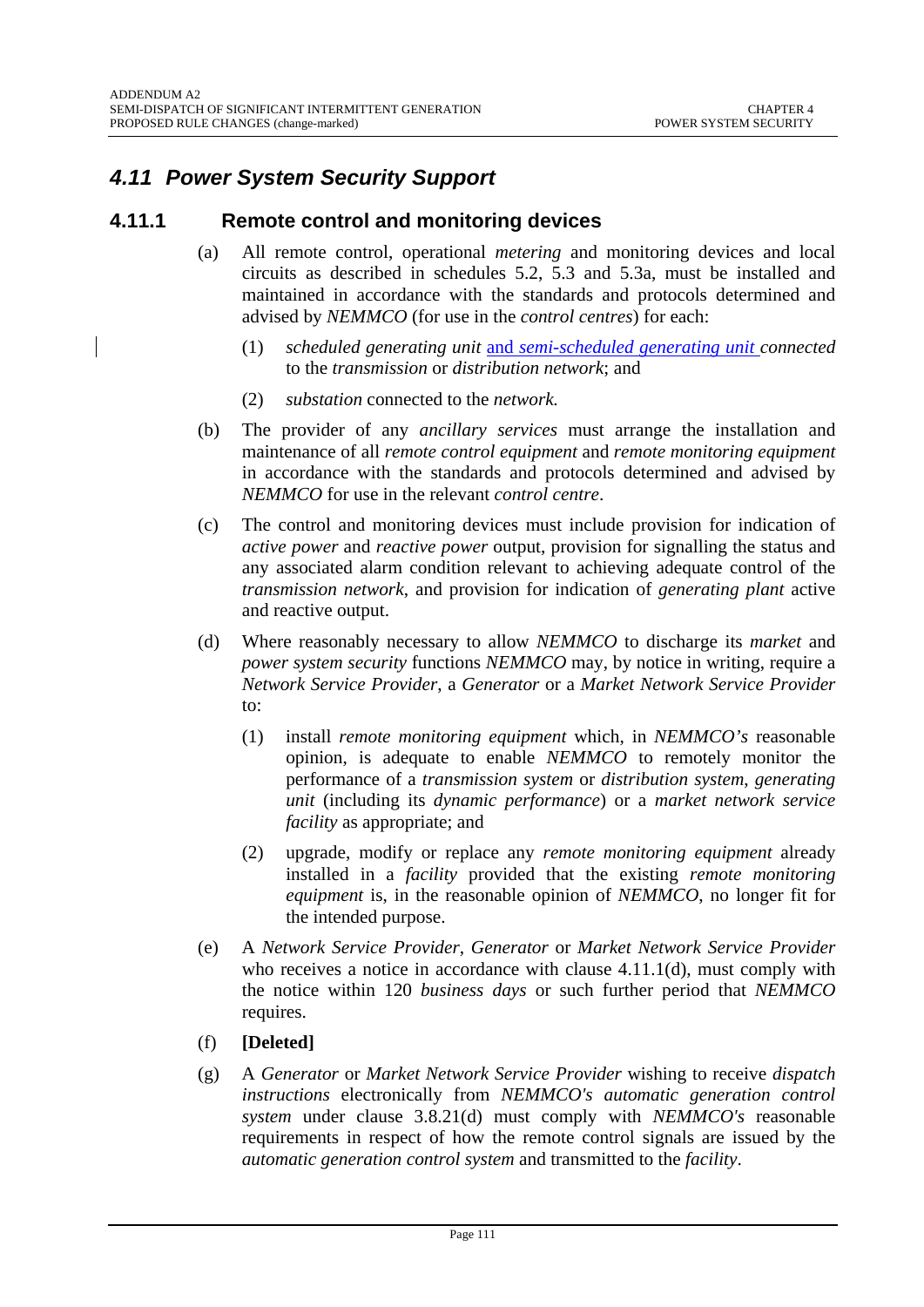## **CHAPTER 5**

# **5. Network Connection**

# *5.7 Inspection and Testing*

# **5.7.7 Inter-network power system tests**

(a) For each kind of development or activity described in the first column of chart 1 below, the *Proponent* is as set out in the second column and the *Relevant Transmission Network Service Provider* ("*Relevant TNSP*") is as set out in the third column, respectively, opposite the description of the development or activity.

## **Chart 1**

| No. | Kind of development or<br>activity                                                                                                                                                                                                                                                   | <b>Proponent</b>                                                                                               | <b>Relevant TNSP</b>                                                                                                                                                        |
|-----|--------------------------------------------------------------------------------------------------------------------------------------------------------------------------------------------------------------------------------------------------------------------------------------|----------------------------------------------------------------------------------------------------------------|-----------------------------------------------------------------------------------------------------------------------------------------------------------------------------|
|     | column 1                                                                                                                                                                                                                                                                             | column 2                                                                                                       | column 3                                                                                                                                                                    |
| 1.  | between two <i>networks</i> , or<br>within<br>$\mathbf{a}$<br><i>network</i> , that is anticipated<br>to have a <i>material</i> inter-<br>network impact<br><sup>is</sup><br>commissioned.                                                                                           | A new transmission line   Network Service Provider<br>in respect of the new<br>transmission transmission line. | Proponent<br>and<br>the<br>Transmission<br><i>Network</i><br>Service Provider in respect<br>of any <i>network</i> to which<br>the <i>transmission</i> line is<br>connected. |
| 2.  | line<br>between<br>two<br><i>networks</i> , or within a <i>augmentation</i><br><i>transmission network</i> , that   modification<br>is anticipated to have a <i>transmission line</i> .<br>material inter-network<br><i>impact</i> is <i>augmented</i> or<br>substantially modified. | An existing <i>transmission</i> Network Service Provider<br>of<br>in<br>the<br>respect<br>or<br>of<br>the      | Proponent<br>the<br>and<br>Transmission<br><b>Network</b><br>Service Provider in respect<br>of any <i>network</i> to which<br>the <i>transmission</i> line is<br>connected. |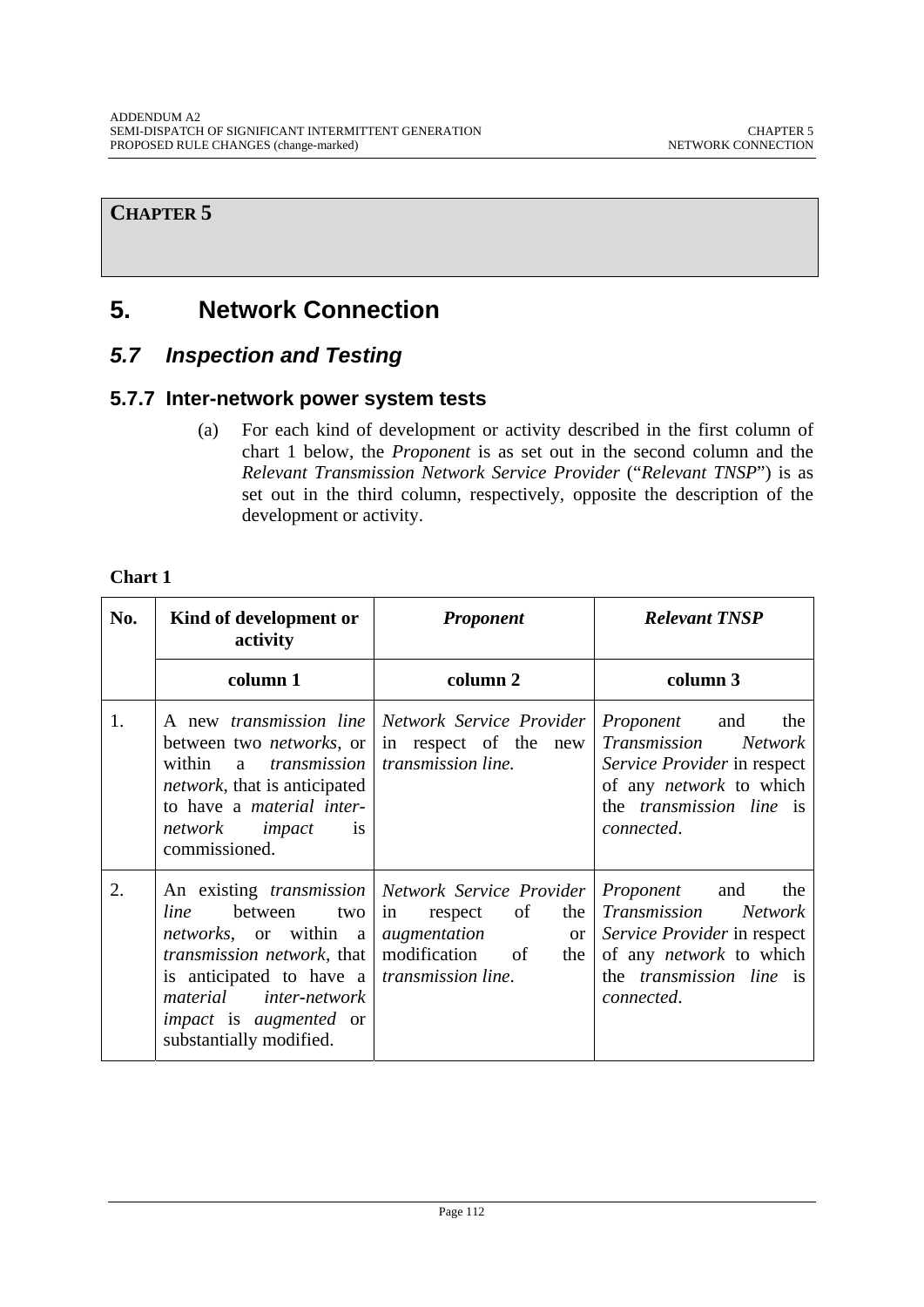| No. | Kind of development or<br>activity                                                                                                                                                                                              | Proponent                                                                                                                                                                                                                                                  | <b>Relevant TNSP</b>                                                                                                                                                                                                                                         |
|-----|---------------------------------------------------------------------------------------------------------------------------------------------------------------------------------------------------------------------------------|------------------------------------------------------------------------------------------------------------------------------------------------------------------------------------------------------------------------------------------------------------|--------------------------------------------------------------------------------------------------------------------------------------------------------------------------------------------------------------------------------------------------------------|
|     | column 1                                                                                                                                                                                                                        | column <sub>2</sub>                                                                                                                                                                                                                                        | column 3                                                                                                                                                                                                                                                     |
| 3.  | A new <i>generating unit</i> or<br><i>facility</i> of a <i>Customer</i> or a<br>network development<br><i>is</i><br>commissioned<br>that<br>is<br>anticipated<br>have<br>to<br>a<br>material<br>inter-network<br><i>impact.</i> | Generator in respect of the<br>generating<br>unit<br>and<br>associated<br>connection<br>assets.<br>Customer in respect of the<br>facility<br>and<br>associated<br>connection assets.<br>Network Service Provider<br>in respect of the relevant<br>network. | Transmission<br><b>Network</b><br>Service Provider in respect<br>of any <i>network</i> to which<br>the generating unit, facility<br>or <i>network</i> development is<br>connected<br>and, if<br>a<br><i>network</i> development, then<br>also the Proponent. |
| 4.  | Setting changes are made<br>any <i>power</i><br>system<br>to<br>stabilisers as a result of a<br>generating unit, facility of<br>a Customer or network<br>development<br>being<br>modified<br>commissioned,<br>or replaced.      | Generator in respect of the<br>generating unit.<br>Customer in respect of the<br><i>facility.</i><br>Network Service Provider<br>in respect of the relevant<br>network.                                                                                    | Transmission<br><b>Network</b><br>Service Provider in respect<br>of<br>transmission<br>any<br>network<br>which<br>to<br>the<br>generating unit, facility or<br>network development is<br>connected.                                                          |
| 5.  | Setting changes are made<br>any<br>power<br>system<br>to<br>stabilisers as a result of a<br>decision by the <i>Inter-</i><br>regional<br>Planning<br>Committee or NEMMCO,<br>which are not covered by<br>item 4 in this chart.  | NEMMCO.                                                                                                                                                                                                                                                    | None.                                                                                                                                                                                                                                                        |
| 6.  | <i>NEMMCO</i> determines that<br>a test is required to verify<br>the performance of the<br>power system in light of<br>the results of planning<br>studies or simulations or<br>system<br>one<br><b>or</b><br>more<br>incidents. | NEMMCO.                                                                                                                                                                                                                                                    | None.                                                                                                                                                                                                                                                        |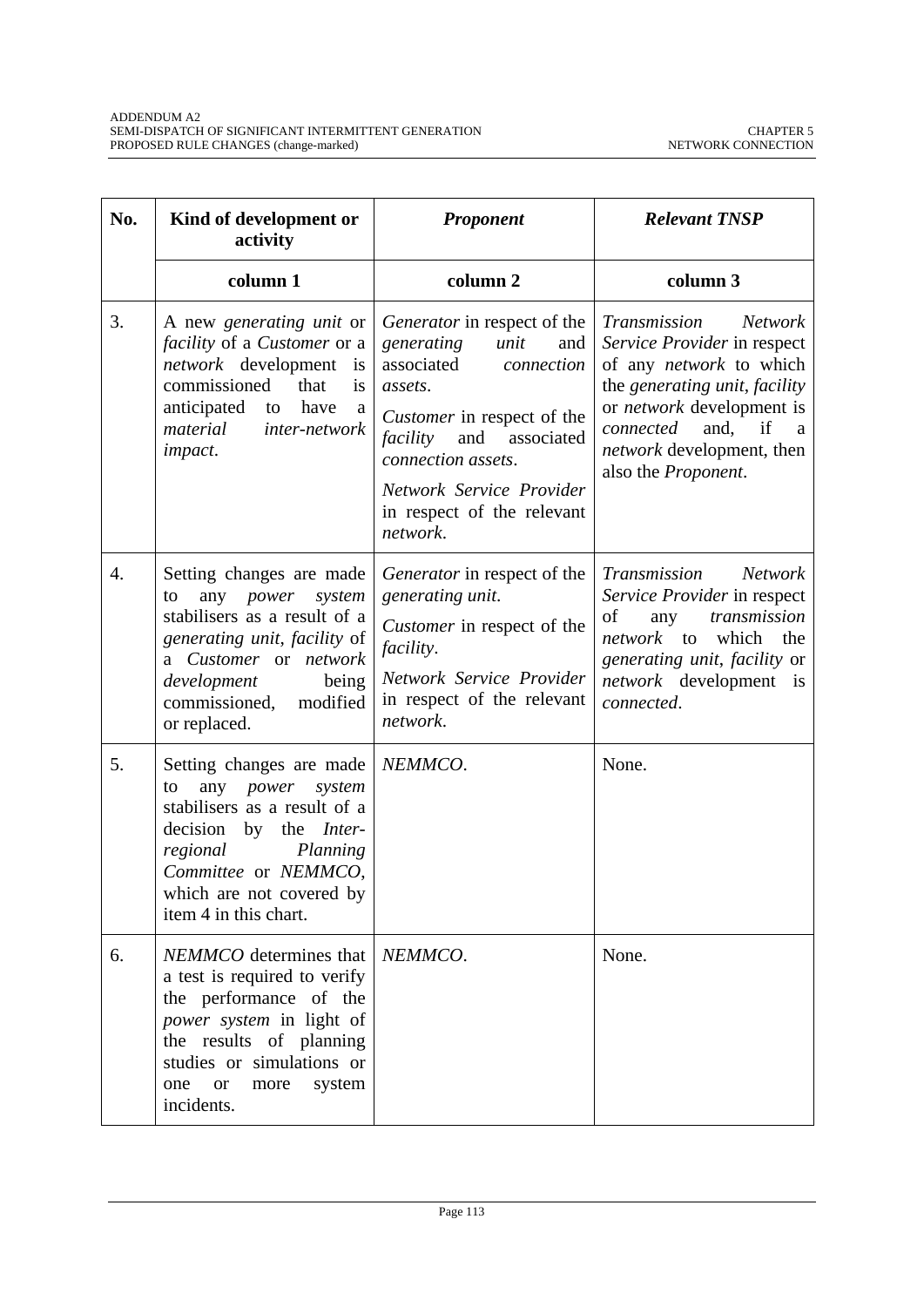- (b) A *Registered Participant*, not being a *Transmission Network Service Provider*, determined in accordance with clause 5.7.7(a) to be a *Proponent* for a development or activity detailed in chart 1, may require the *Relevant TNSP* corresponding to that development or activity to undertake on their behalf their obligations as the *Proponent* and, where the *Relevant TNSP* receives a written request to undertake those obligations, the *Relevant TNSP* must do so.
- (c) Where, in this clause 5.7.7, there is a reference to a *Proponent* that reference includes a *Relevant TNSP* required in accordance with clause 5.7.7(b) to undertake the obligations of another *Registered Participant*.
- (d) If a *Relevant TNSP* is required by a *Registered Participant* in respect of a *scheduled generating unit*, a *semi-scheduled generating unit*, a *scheduled load* or a *market network service*, any of which have a *nameplate rating* in excess of 30 MW, to act as a *Proponent* in accordance with clause 5.7.7(b), that *Relevant TNSP* is entitled to recover all reasonable costs incurred from the *Registered Participant* that required the *Relevant TNSP* to act as the *Proponent*.
- (e) A *Registered Participant* wishing to undertake a development or conduct an activity listed in item 1, 2, 3 or 4 of chart 1 must notify *NEMMCO* not less than 80 *business days* before the *transmission line*, *generating unit*, *facility* or *network* development is planned to be commissioned, modified or replaced, giving details of the development or activity.
- (f) If *NEMMCO* receives a notice under clause 5.7.7(e), then it must provide a copy of the notice to each member of the *Inter-regional Planning Committee* and consult with the *Inter-regional Planning Committee* about the potential impact of the development or activity.
- (g) *NEMMCO* or the *Relevant TNSP* in respect of a development or activity may notify the *Proponent* of the development or activity that *NEMMCO* or the *Relevant-TNSP* believes that an *inter-network test* is required in relation to that development or activity.
- (h) *NEMMCO* or the *Relevant TNSP* may only give a notice under clause 5.7.7(g) if *NEMMCO* or the *Relevant TNSP* considers that:
	- (1) the development or activity may have a material impact on the magnitude of the *power transfer capability* of more than one *transmission network* and, in the circumstances, an *inter-network test* is required; or
	- (2) if the *Inter-regional Planning Committee* has *published* guidelines under clause 5.7.7(k), an *inter-network test* is required having regard to those guidelines and the surrounding circumstances.
- (i) If *NEMMCO* or the *Relevant TNSP* gives a notice under clause 5.7.7(g), then they must also promptly give a copy of the notice to each member of the *Inter-regional Planning Committee*.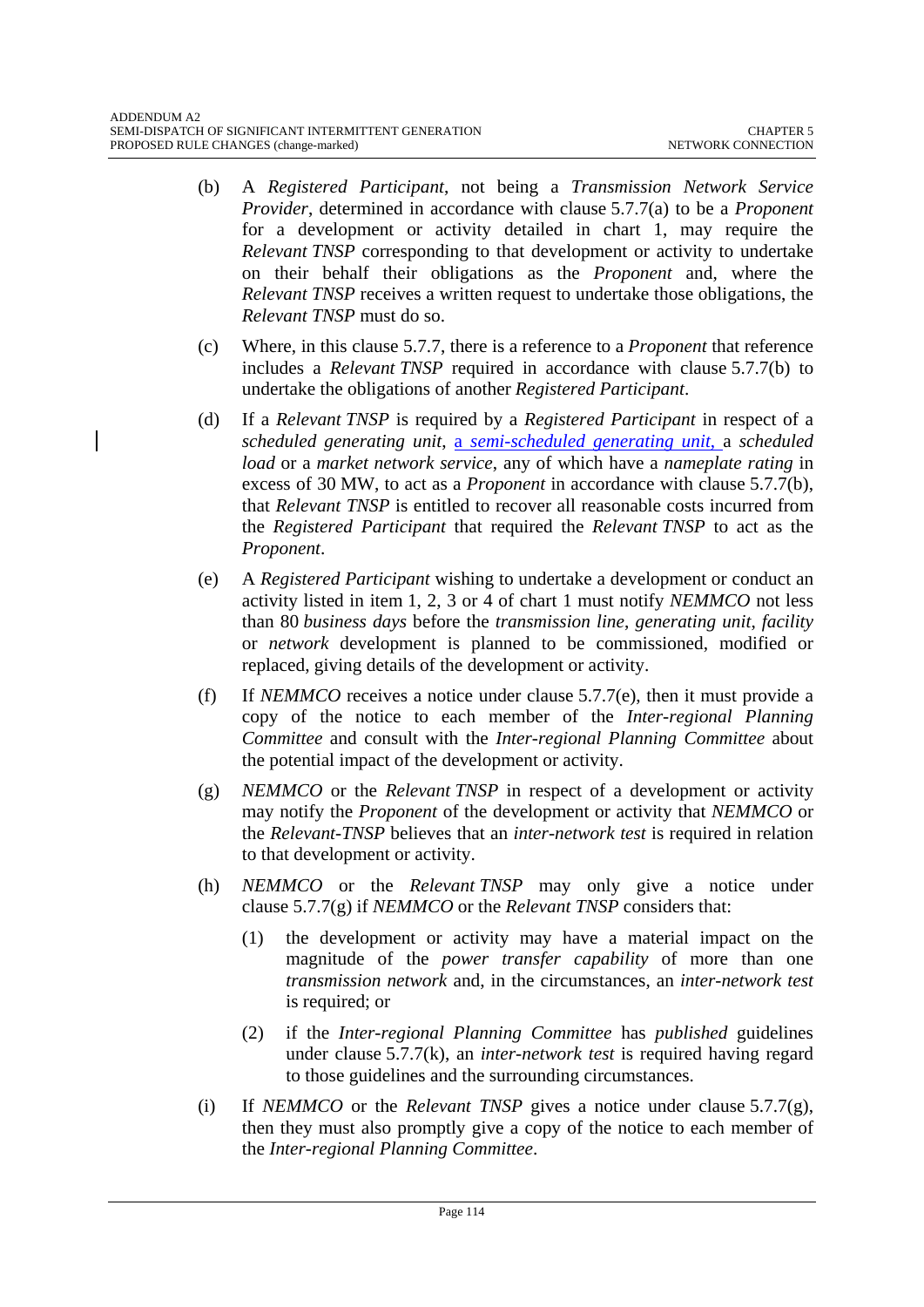- (j) A *Registered Participant* undertaking a development or activity listed in chart 1 must provide such information to *NEMMCO* or the *Relevant TNSP* in respect of the development or activity as *NEMMCO* or the *Relevant TNSP* reasonably requests in order to make an assessment under this clause 5.7.7.
- (k) The *Inter-regional Planning Committee* may develop, *publish* and amend from time to time, in accordance with the *Rules consultation procedures*, a set of guidelines to assist *Registered Participants* to determine when an *inter-network test* may be required.
- (l) If the *Inter-regional Planning Committee* has *published* guidelines in accordance with clause 5.7.7(k), then *NEMMCO* and the *Relevant TNSP* must consider those guidelines in determining whether an *inter-network test* is required under clause  $5.7.7(g)$  or  $5.7.7(n)$ .
- (m) If *NEMMCO* or the *Relevant TNSP* gives notice under clause 5.7.7(g), then the *Proponent* must, in consultation with *NEMMCO*, prepare a draft *test program* for the *inter-network test* and submit it to each member of the *Inter-regional Planning Committee* and the *Relevant TNSP* (if the *Relevant TNSP* gave the notice given under clause 5.7.7(g)).
- (n) If *NEMMCO* determines that an *inter-network test* is required for a reason contemplated in item 5 or 6 of chart 1, then it must prepare a draft *test program* for the *inter-network test* and submit it to each member of the *Inter-regional Planning Committee* at least 40 *business days* prior to the proposed test.
- (o) The *Inter-regional Planning Committee* must:
	- (1) meet within 15 *business days* of the members receiving a draft *test program* under clauses 5.7.7(m) or (n); and
	- (2) within a period of not more than 10 *business days* make a recommendation to *NEMMCO* on the draft *test program* that identifies changes the *Inter-regional Planning Committee* proposes to the *test program*.
- (p) *NEMMCO* must:
	- (1) *publish* a copy of the draft *test program* and any relevant changes recommended by the *Inter-regional Planning Committee* and invite interested *Registered Participants* to make written submissions;
	- (2) only accept as valid submissions received not later than the date specified in the notice *publishing* the copy of the draft *test program* (not to be less than 14 *days* after the date of *publication*); and
	- (3) provide the *Inter-regional Planning Committee* with copies of all valid submissions and seek its final recommendation.
- (q) The *Inter-regional Planning Committee* must consider and take into account all valid submissions received and may amend its recommendation.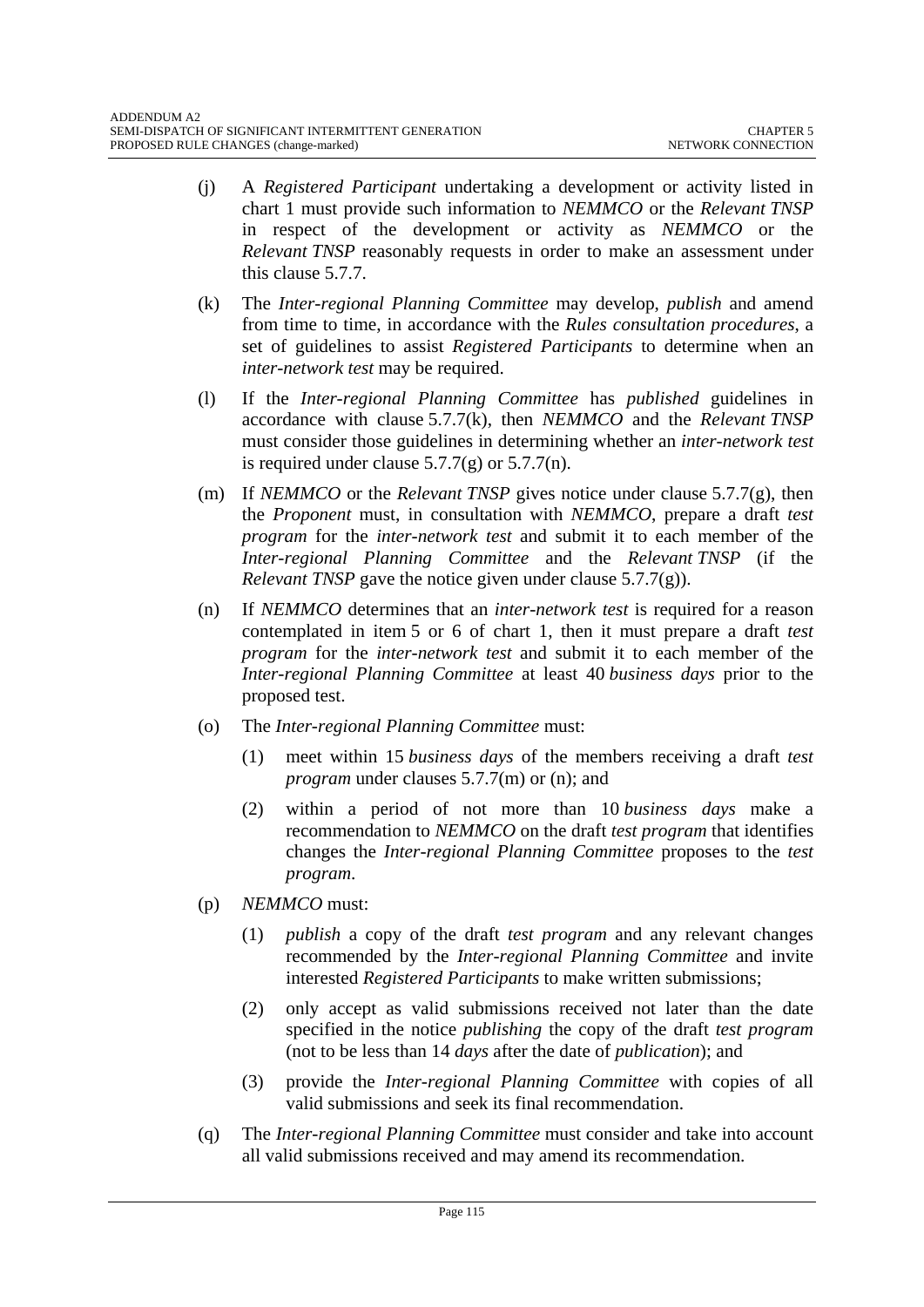- (r) *NEMMCO* must determine and *publish* in accordance with clause 3.13.13 the *test program* for an *inter-network test* after taking into account the draft *test program* submitted to the *Inter-regional Planning Committee*, the *Inter-regional Planning Committee's* recommendation and any valid submissions received from *Registered Participants*.
- (s) In making a recommendation under clause  $5.7.7(0)$  and in determining the *test program*, the *Inter-regional Planning Committee* and *NEMMCO* must so far as practicable have regard to the following principles:
	- (1) *power system security* must be maintained in accordance with Chapter 4;
	- (2) the variation from the *central dispatch* outcomes that would otherwise occur if there was no *inter-network test* should be minimised;
	- (3) the duration of the tests should be as short as possible consistent with test requirements and *power system security*; and
	- (4) subject to clauses  $5.7.7(s)(1)$ , (2) and (3), the test facilitation costs borne or payable under clause 5.7.7 (aa) by the *Proponent* should be minimised.
- (t) An *inter-regional test* must not be conducted within 20 *business days* after *NEMMCO publishes* the *test program* for the *inter-network test* determined by *NEMMCO* under clause 5.7.7(r).
- (u) The *Proponent* in respect of an *inter-network test* must seek to enter into agreements with other *Registered Participants* to provide the test facilitation services identified in the *test program* in order to ensure that the *power system* conditions required by the *test program* are achieved.
- (v) If the *Proponent* approaches another *Registered Participant* seeking to enter into an agreement under clause 5.7.7(u) then the *Proponent* and the *Registered Participant* must negotiate in good faith concerning the provision of the relevant test facilitation service.
- $(w)$  If:
	- (1) a *Proponent* approaches another *Registered Participant* as described in clause  $5.7.7(v)$ ; and
	- (2) the *Proponent* and the other *Registered Participant* have not agreed the terms and conditions to be included in the agreement under which the *Registered Participant* will provide the test facilitation service requested within 15 *business days* of the approach,

then those terms and conditions must be determined in accordance with clause 8.2 and a dispute of this type is deemed to fall within clause 8.2.5(c)(2).

(x) If the dispute concerns the price which the *Proponent* is to pay for a test facilitation service, then it must be resolved applying the following principles: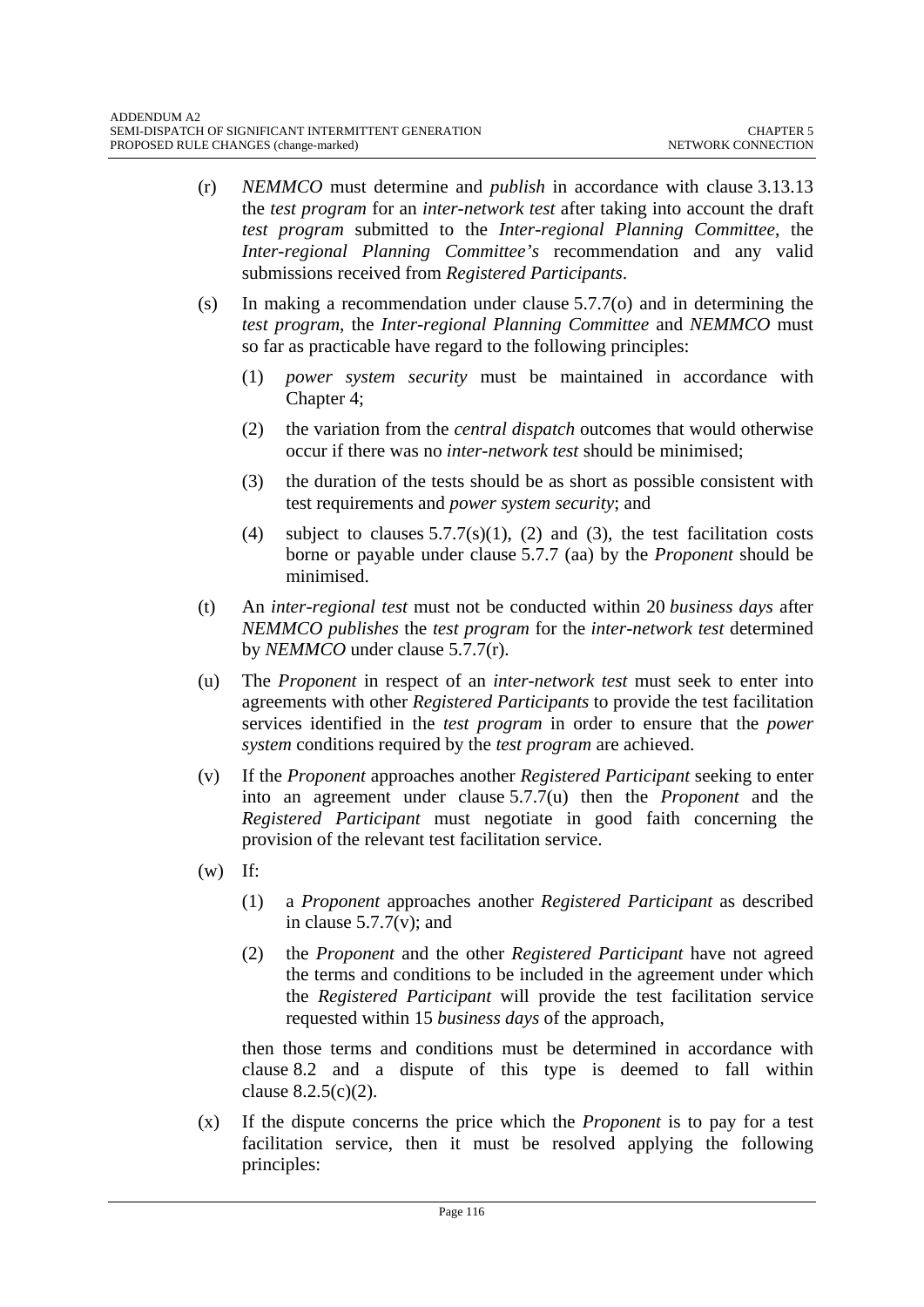- (1) the other *Registered Participant* is entitled to recover the costs it incurs, and a reasonable rate of return on the capital it employs, in providing the test facilitation service, determined taking into account the additional costs associated with:
	- (i) maintaining the equipment necessary to provide the test facilitation service;
	- (ii) any labour required to operate and maintain the equipment used to provide the test facilitation service; and
	- (iii) any materials consumed when the test facilitation service is utilised; and
- (2) the other *Registered Participant* is entitled to be compensated for any commercial opportunities foregone by providing the test facilitation service.
- (y) When the terms and conditions are determined in accordance with clause 8.2 under this clause 5.7.7, then the *Proponent* and the other *Registered Participant* must enter into an agreement setting out those terms and conditions.
- (z) If *NEMMCO* is not the *Proponent* in respect of an *inter-network test*, the *Proponent* must:
	- (1) prior to the scheduled date of the *inter-network test*, confirm to *NEMMCO* that the test facilitation services identified in the *test program* will be available to be utilised, who will be providing them and the operational arrangements for utilising them;
	- (2) provide sufficient information to enable *NEMMCO* to utilise the test facilitation services in conducting the *inter-network test*; and
	- (3) respond promptly to any queries *NEMMCO* raises with the *Proponent* concerning the availability of the test facilitation services and *NEMMCO's* ability to utilise those services in conducting the *inter-network tests*.
- (aa) The *Proponent* in respect of an *inter-network test* must bear all of the following costs associated with that *inter-network test*:
	- (1) any amounts payable under an agreement under which test facilitation services are provided;
	- (2) the *Proponent's* own costs associated with the *inter-network test* and in negotiating and administering the agreements referred to in clause  $5.7.7(u)$ ; and
	- (3) if the *Proponent* is not *NEMMCO* and the amount of *settlements residue* on any *directional interconnector* for a *trading interval* during which there is an impact on *central dispatch* outcomes as a result of the *inter-network test* is negative, then the *Proponent* must enter into an agreement with *NEMMCO* to pay that amount to *NEMMCO*.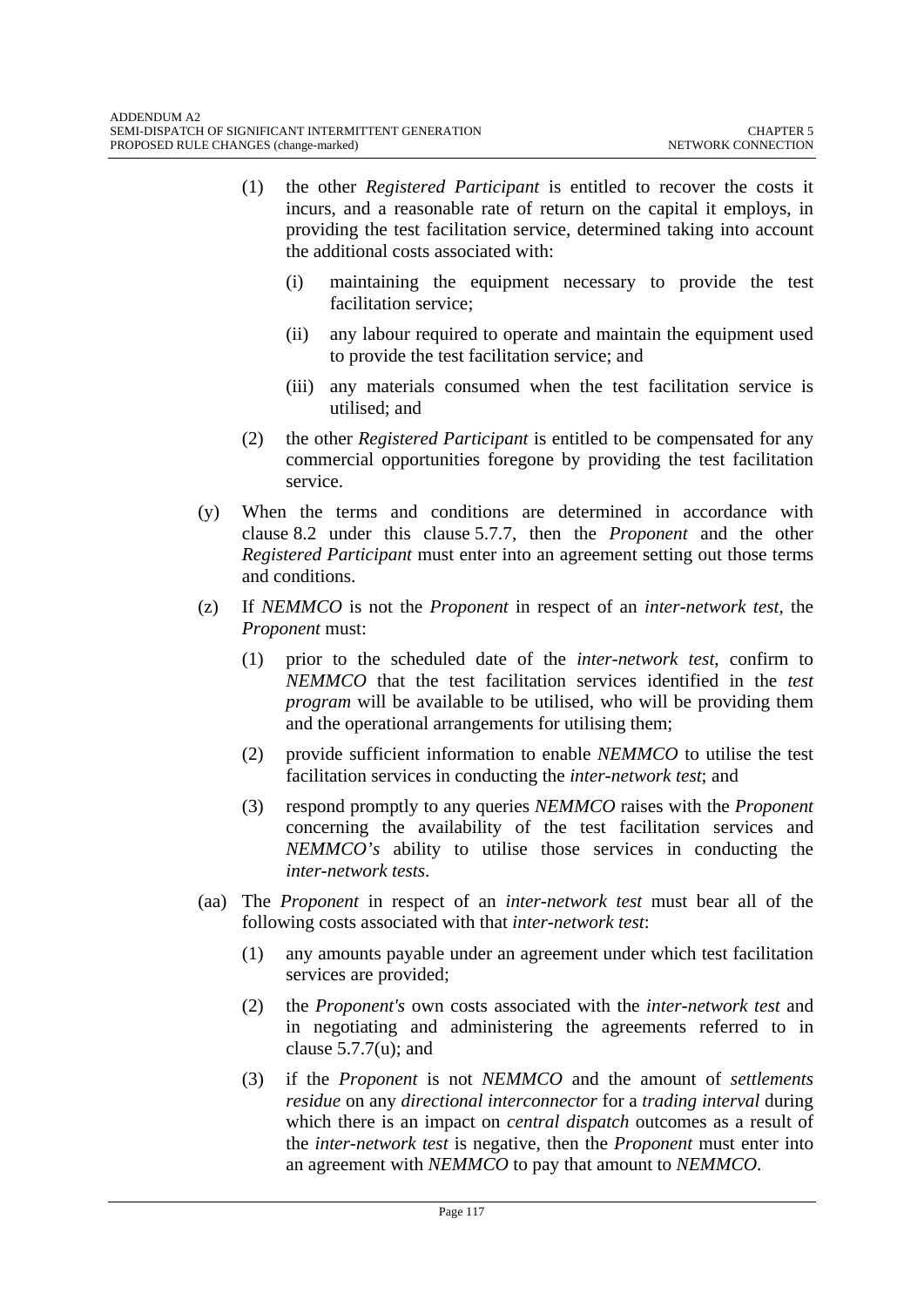- (ab) If the *Proponent* is *NEMMCO* and the amount of *settlements residue* on any *directional interconnector* for a *trading interval* during which there is an impact on *central dispatch* outcomes as a result of the *inter-network test* is negative, then *NEMMCO* must adjust that residue to be zero and must recover the amount as provided for in clause 2.11.3(b)(2A).
- (ac) *NEMMCO* must establish operational conditions to achieve the particular *power transfer* levels for each stage of the *inter-network test* as contemplated by the *test program*:
	- (1) utilizing where practicable and economic to do so the test facilitation services identified in the *test program*; and
	- (2) otherwise, by applying to the minimum extent necessary to fulfil the test requirements, *inter-network testing constraints*.
- (ad) An *inter-network test* must be coordinated by an officer nominated by the *Inter-regional Planning Committee* who has authority to stop the test or any part of it or vary the procedure within pre-approved guidelines determined by the *Inter-regional Planning Committee* if that officer considers any of these actions to be reasonably necessary.
- (ae) Each *Registered Participant* must:
	- (1) cooperate with *NEMMCO* in planning, preparing for and conducting *inter-regional tests*;
	- (2) act in good faith in respect of, and not unreasonably delay, an *inter-network test*; and
	- (3) comply with any instructions given to it by *NEMMCO* under clause 5.7.7(af).
- (af) *NEMMCO* may utilise test facilitation services under agreements entered into by the *Proponent* under this clause 5.7.7 during an *inter-network test* in order to achieve operational conditions on the *power system* which are reasonably required to achieve valid test results.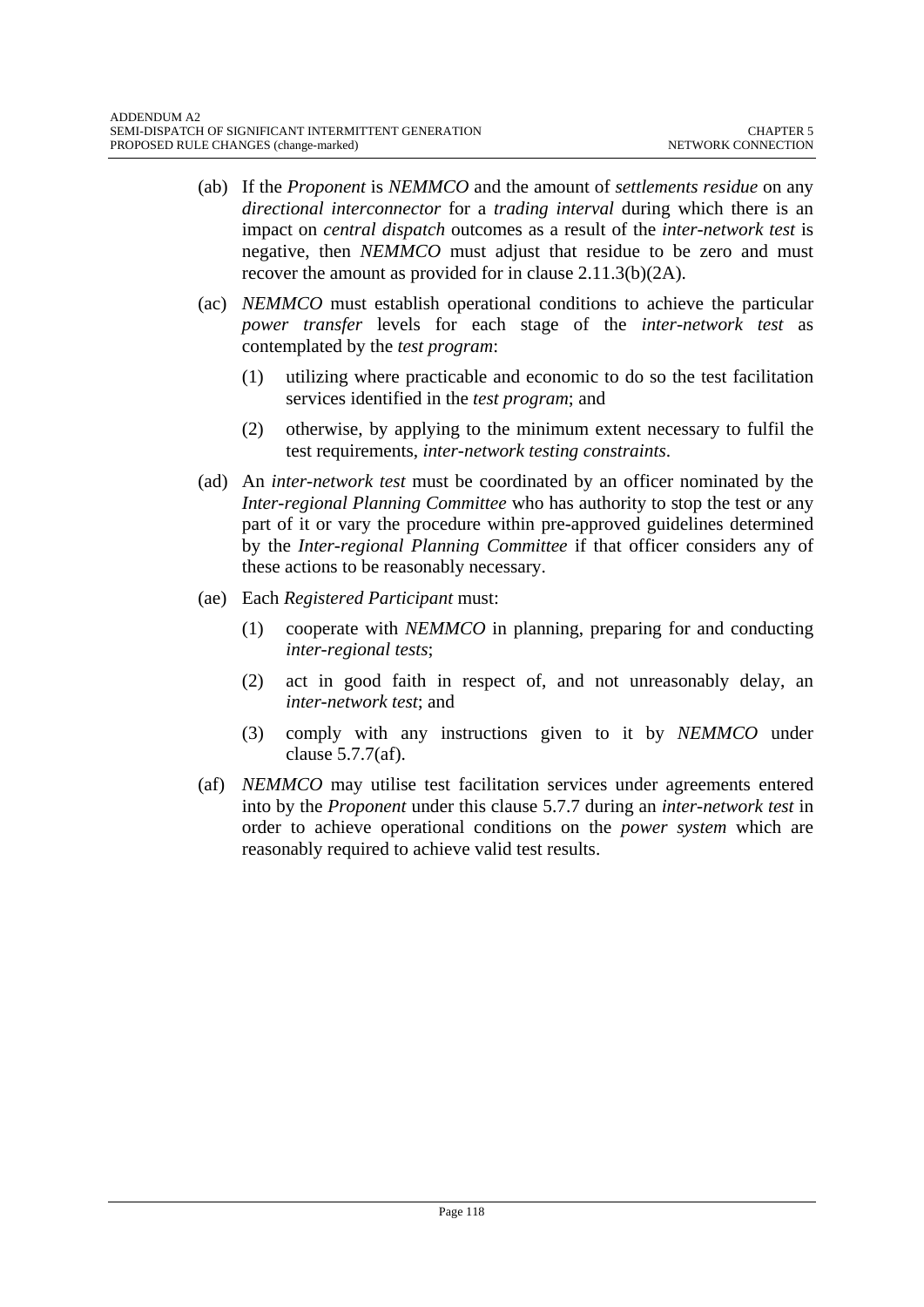# *Schedule 5.2 - Conditions for Connection of Generators*

# **S5.2.5 Technical requirements**

## **S5.2.5.11 Frequency control**

(a) For the purpose of this clause S5.2.5.11:

**maximum operating level** means in relation to:

- (1) a *non-scheduled generating unit*, the maximum *sent out generation*  consistent with its *nameplate rating*;
- (2) a *scheduled generating unit*, the maximum *sent out generation* (but not emergency *generation)* consistent with its *registered bid and offer data*;
- (3) a *non-scheduled generating system*, the combined maximum *sent out generation* consistent with the *nameplate ratings* of its in-service *generating units*; and
- (4) a *scheduled generating system*, the combined maximum combined *sent out generation* (but not emergency *generation*) of its in-service *generating units*, consistent with its *registered bid and offer data*;.
- (5) a *semi-scheduled generating unit*, the maximum *sent out generation* (but not emergency *generation)* consistent with its *registered bid and offer data*; and
- (6) a *semi-scheduled generating system*, the combined maximum *sent out generation* (but not emergency *generation*) of its in-service *generating units,* consistent with its *registered bid and offer data*.

## **minimum operating level** means in relation to:

- (1) a *non-scheduled generating unit*, its minimum *sent out generation* for continuous stable operation;
- (2) a *scheduled generating unit*, its minimum *sent out generation* for continuous stable operation consistent with its *registered bid and offer data*;
- (3) a *non-scheduled generating system*, the combined *minimum operating level* of its in-service *generating units*; and
- (4) a *scheduled generating system*, the minimum combined minimum *sent out generation* of its in-service *generating units*, consistent with its *registered bid and offer data*;
- (5) a *semi-scheduled generating unit*, the minimum *sent out generation* for continuous stable operation consistent with its *registered bid and offer data*; and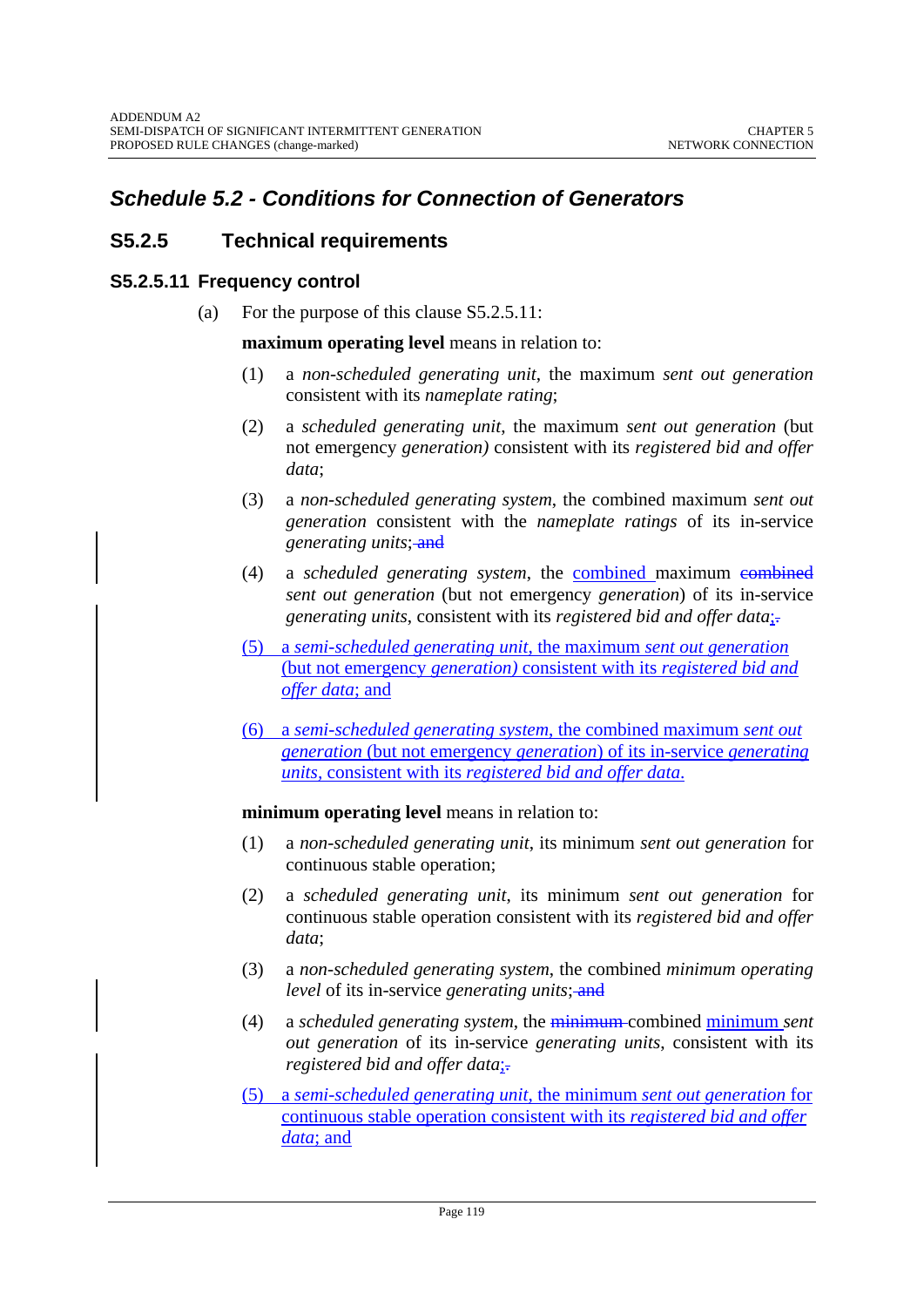(6) a *semi-scheduled generating system*, the combined minimum *sent out generation* of its in-service *generating units,* consistent with its *registered bid and offer data*.

**pre-disturbance level** means in relation to a *generating unit* and a *frequency* disturbance, the *generating unit's* level of output just before the system frequency first exceeds the upper or lower limit of the *normal operating frequency band* during the *frequency* disturbance.

**system frequency** means the *frequency* of the *transmission system* or *distribution system* to which the *generating unit* or *generating system* is *connected*.

#### **Automatic access standard**

- (b) The *automatic access standard* is:
	- (1) a *generating system's active power* transfer to the *power system* must not:
		- (i) increase in response to a rise in system frequency; or
		- (ii) decrease in response to a fall in system frequency;
	- (2) a *generating system* must be capable of automatically reducing its *active power* transfer to the *power system*:
		- (i) whenever the system frequency exceeds the upper limit of the *normal operating frequency band*;
		- (ii) by an amount that equals or exceeds the least of:
			- (A) 20% of its maximum operating level times the *frequency*  difference between system frequency and the upper limit of the *normal operating frequency band*;
			- (B) 10% of its maximum operating level; and
			- (C) the difference between the *generating unit's* predisturbance level and minimum operating level, but zero if the difference is negative; and
		- (iii) sufficiently rapidly for the *Generator* to be in a position to offer measurable amounts of lower services to the *spot market* for *market ancillary services*; and
	- (3) a *generating system* must be capable of automatically increasing its *active power* transfer to the *power system*:
		- (i) whenever the system frequency falls below the lower limit of the *normal operating frequency band*;
		- (ii) by the amount that is equals or exceeds the least of:
			- (A) 20% of its maximum operating level times the percentage *frequency* difference between the lower limit of the *normal operating frequency band* and system frequency;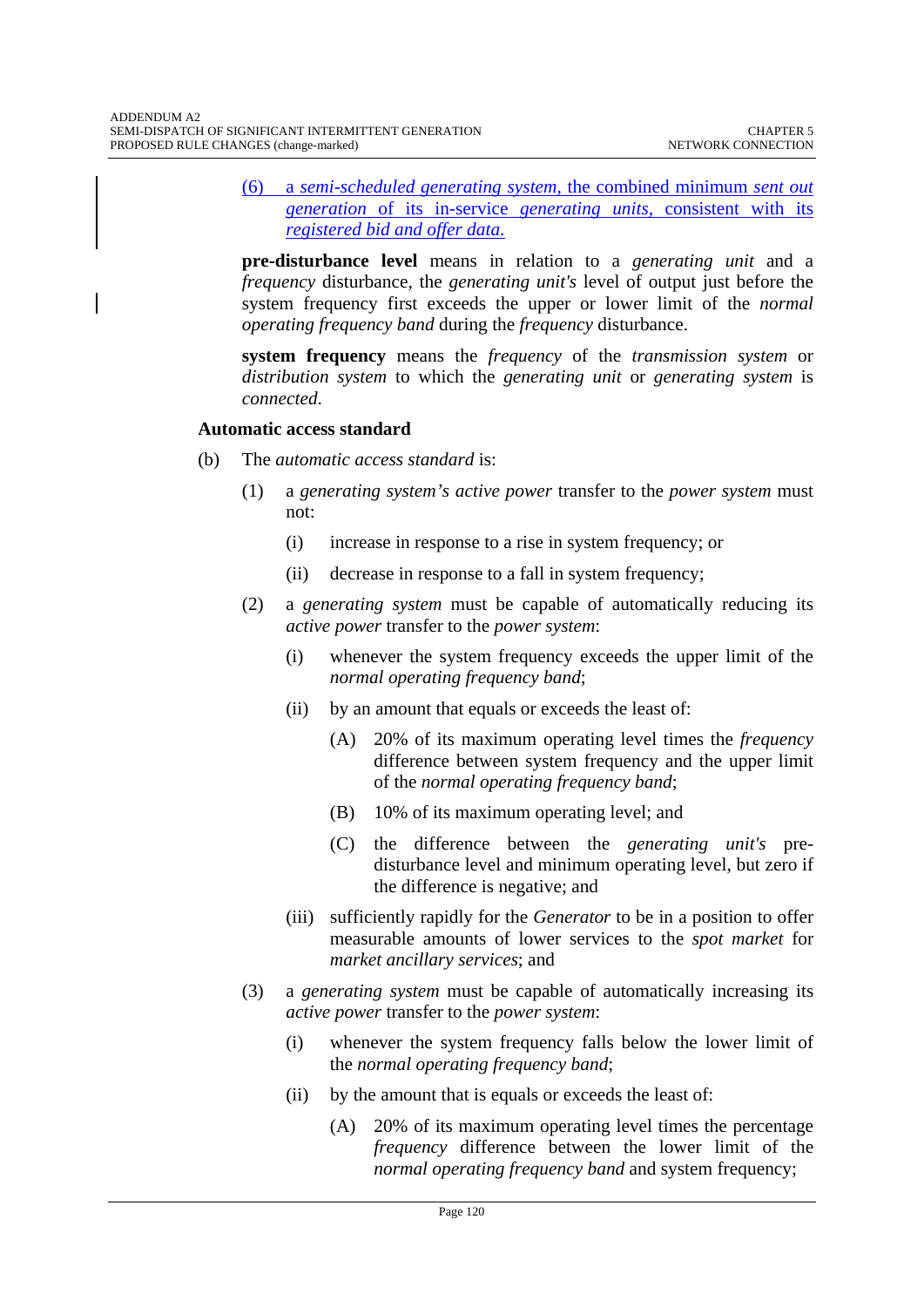- (B) 5% of its maximum operating level; and
- (C) one third of the difference between the *generating unit's*  maximum operating level and pre-disturbance level, but zero if the difference is negative; and
- (iii) sufficiently rapidly for the *Generator* to be in a position to offer measurable amounts of raise services to the *spot market* for *market ancillary services*.

#### **Minimum access standard**

- (c) The *minimum access standard* is a *generating system* under relatively stable input energy, *active power* transfer to the *power system* must not:
	- (1) increase in response to a rise in system frequency; and
	- (2) decrease more than 2% per Hz in response to a fall in system frequency.

#### **Negotiated access standard**

- (d) A *Generator* proposing a *negotiated access standard* in respect of paragraph (c)(2) must demonstrate to *NEMMCO* that the proposed increase and decrease in *active power* transfer to the *power system* are as close as practicable to the *automatic access standard* for that *plant*.
- (e) The *negotiated access standard* must record the agreed values for maximum operating level and minimum operating level, and where relevant the method of determining the values such that those and the values for a *generating system* must take into account its in-service *generating units*.
- (f) *NEMMCO* must advise on matters relating to *negotiated access standards*  under this clause S5.2.5.11.

## **General requirements**

- (g) Each *control system* used to satisfy this clause S5.2.5.11 must be *adequately damped*.
- (h) The amount of a relevant *market ancillary service* for which the *plant* may be registered must not exceed the amount that would be consistent with the *performance standard* registered in respect of this requirement.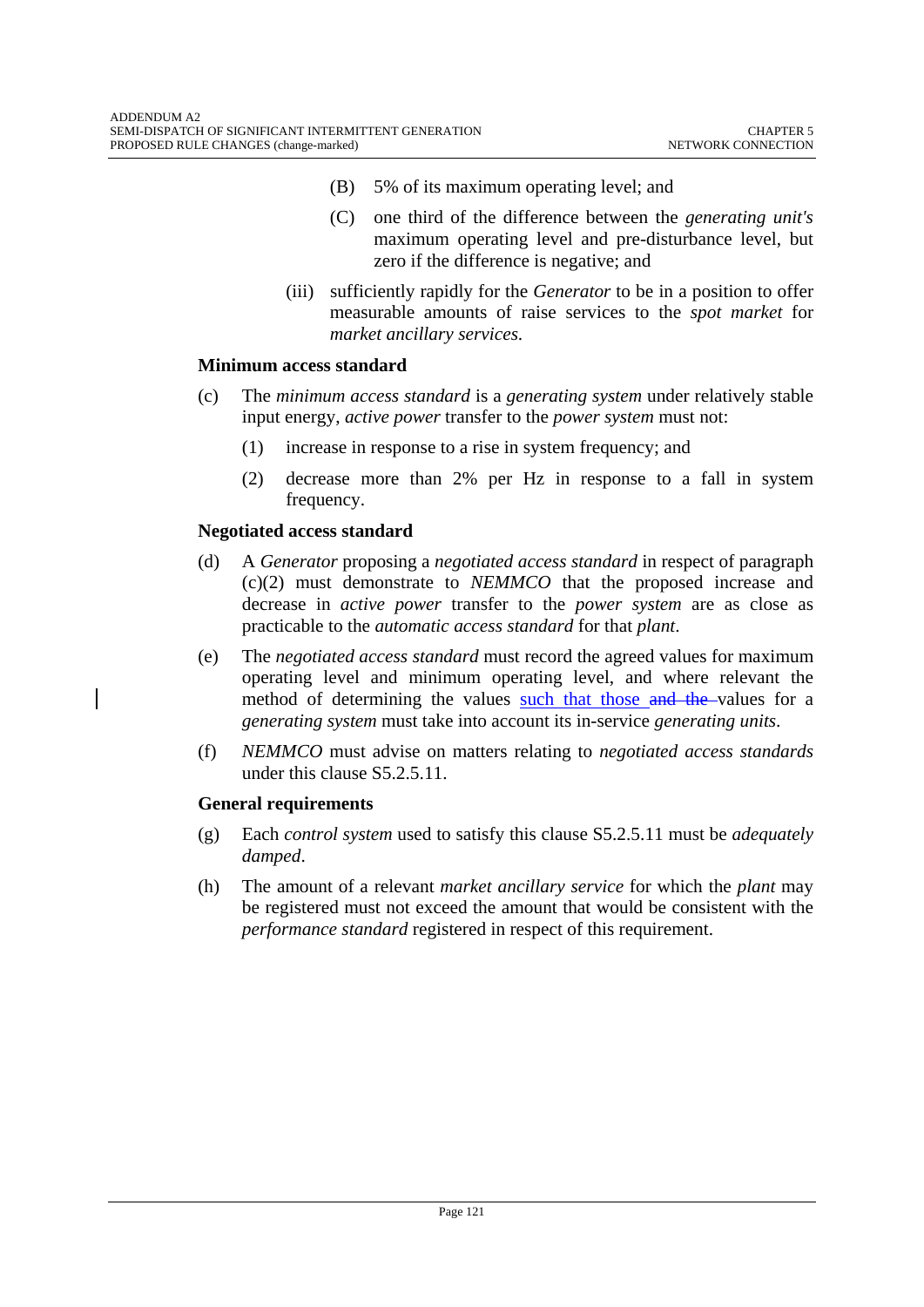## **S5.2.5.14 Active power control**

- (a) The *automatic access standard* is a *generating system* comprised of *generating units* with a combined *nameplate rating* of 30 MW or more must have an *active power control system* capable of:
	- (1) for a *scheduled generating unit* or, if subject to aggregation approved by *NEMMCO* under clause 3.8.3, an aggregated *scheduled generating system*:
		- (i) maintaining and changing its *active power* output in accordance with its *dispatch instructions*; and
		- (ii) ramping its *active power* output linearly from one *dispatch* level to another; and
	- (2) subject to the energy source availability, for a *non-scheduled generating unit* or *non-scheduled generating system*:
		- (i) automatically reducing or increasing its *active power* output within 5 minutes, at a constant rate, to or below the level specified in an instruction electronically issued by a *control centre*, subject to subparagraph (iii),
		- (ii) automatically limiting its *active power* output, to below the level specified in subparagraph (i); and
		- (iii) not changing its a*ctive power* output within 5 minutes by more than the raise and lower amounts specified in an instruction electronically issued by a *control centre*.
	- (3) subject to energy source availability, for a *semi-scheduled generating unit* or, if subject to aggregation approved by *NEMMCO* under clause 3.8.3, an aggregated *semi-scheduled generating system*:
		- (i) automatically reducing or increasing its *active power* output within five minutes, at a constant rate, to or below the level specified in an instruction electronically issued by a *control centre*, subject to subparagraph(iii),
		- (ii) automatically limiting its *active power* output, to or below the level specified in subparagraph (i);
		- (iii) not changing its *active power* output within five minutes by more than the raise and lower amounts specified in an instruction electronically issued by a *control centre*; and

(iv) ramping its *active power* output linearly from one *dispatch* level to another.

#### **Minimum access standard**

(b) The *minimum access standard* is a *generating system* comprised of *generating unit*s with a combined *nameplate rating* of 30 MW or more must have an *active power control system* capable of: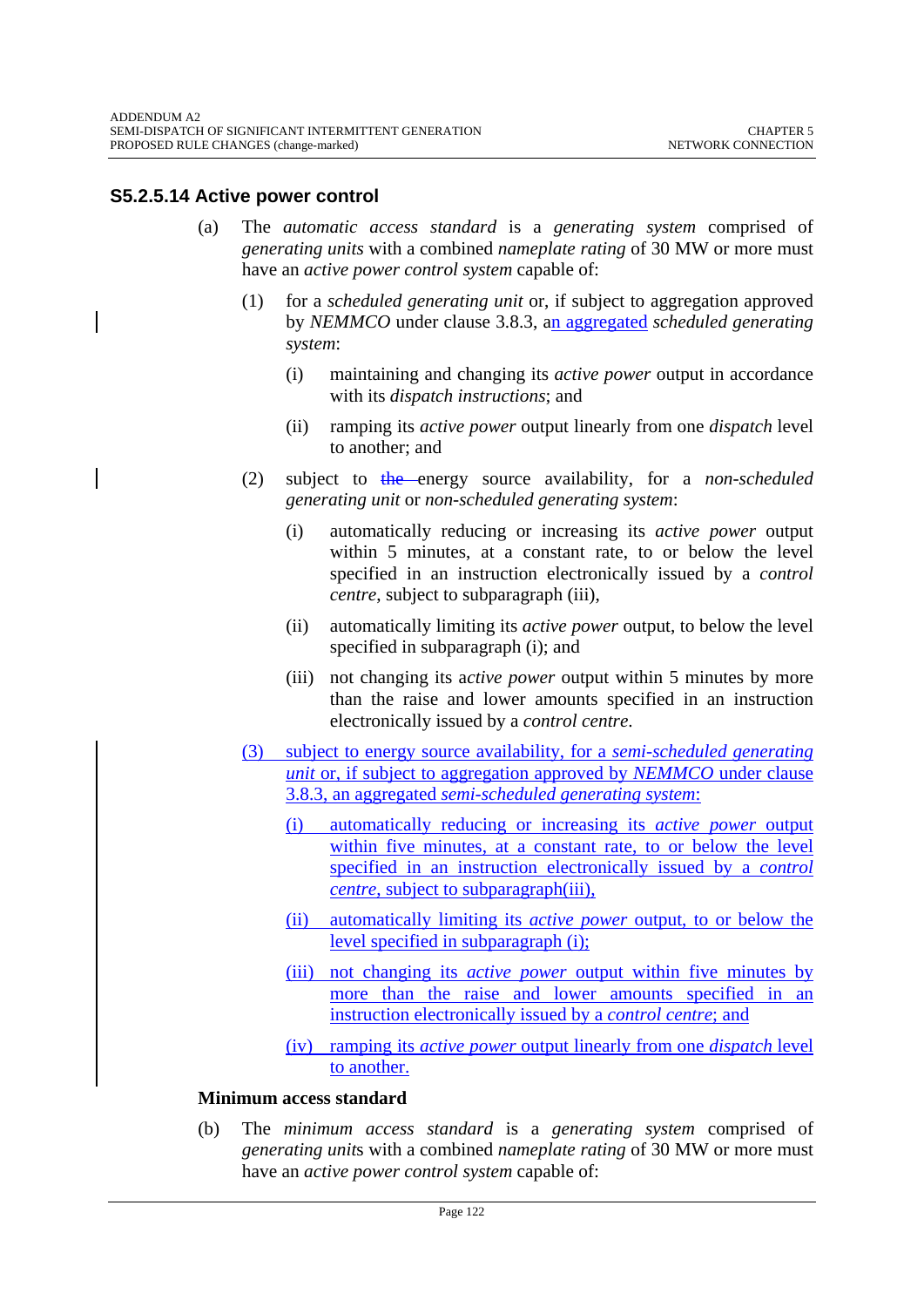(1) for a *scheduled generating unit* or, if subject to aggregation approved by *NEMMCO* under clause 3.8.3, an aggregated *scheduled generating system,* maintaining and changing its *active power* output in accordance with its *dispatch instructions*; and (2) for a *non-scheduled generating system*: (i) reducing its *active power* output, within 5 minutes, to or below the level required to manage *network* flows that is specified in a verbal instruction issued by the *control centre*; (ii) limiting its *active power* output to or below the level specified in subparagraph (i); (iii) subject to energy source availability, ensuring that the change of *active power* output in a 5 minute period does not exceed a value specified in a verbal instruction issued by the *control centre*; and (iv) being upgraded to receive electronic instructions from the *control centre* and fully implement them within 5 minutes. (3) subject to energy source availability, for a *semi-scheduled generating unit* or, if subject to aggregation approved by *NEMMCO* under clause 3.8.3, an aggregated *semi-scheduled generating system*: (i) automatically reducing or increasing its *active power* output within five minutes, at a constant rate, to or below the level specified in an instruction electronically issued by a *control centre*, subject to subparagraph(iii), (ii) automatically limiting its *active power* output, to or below the level specified in subparagraph (i); and (iii) not changing its *active power* output within five minutes by more than the raise and lower amounts specified in an

# **Negotiated access standard**

(c) A *negotiated access standard* may provide that if the number or frequency of verbal instructions becomes difficult for a *control centre* to manage, *NEMMCO* may require the *Generator* to upgrade its *facilities* to receive electronic instructions and fully implement them within 5 minutes-of those **instructions** 

instruction electronically issued by a *control centre*.

- (d) The *negotiated access standard* must document to *NEMMCO's* satisfaction any operational arrangements necessary to manage *network* flows that may include a requirement for the *generating system* to be operated in a manner that prevents its output changing within 5 minutes by more than an amount specified by a *control centre*.
- (e) *NEMMCO* must advise on matters relating to *negotiated access standards*  under this clause S5.2.5.14.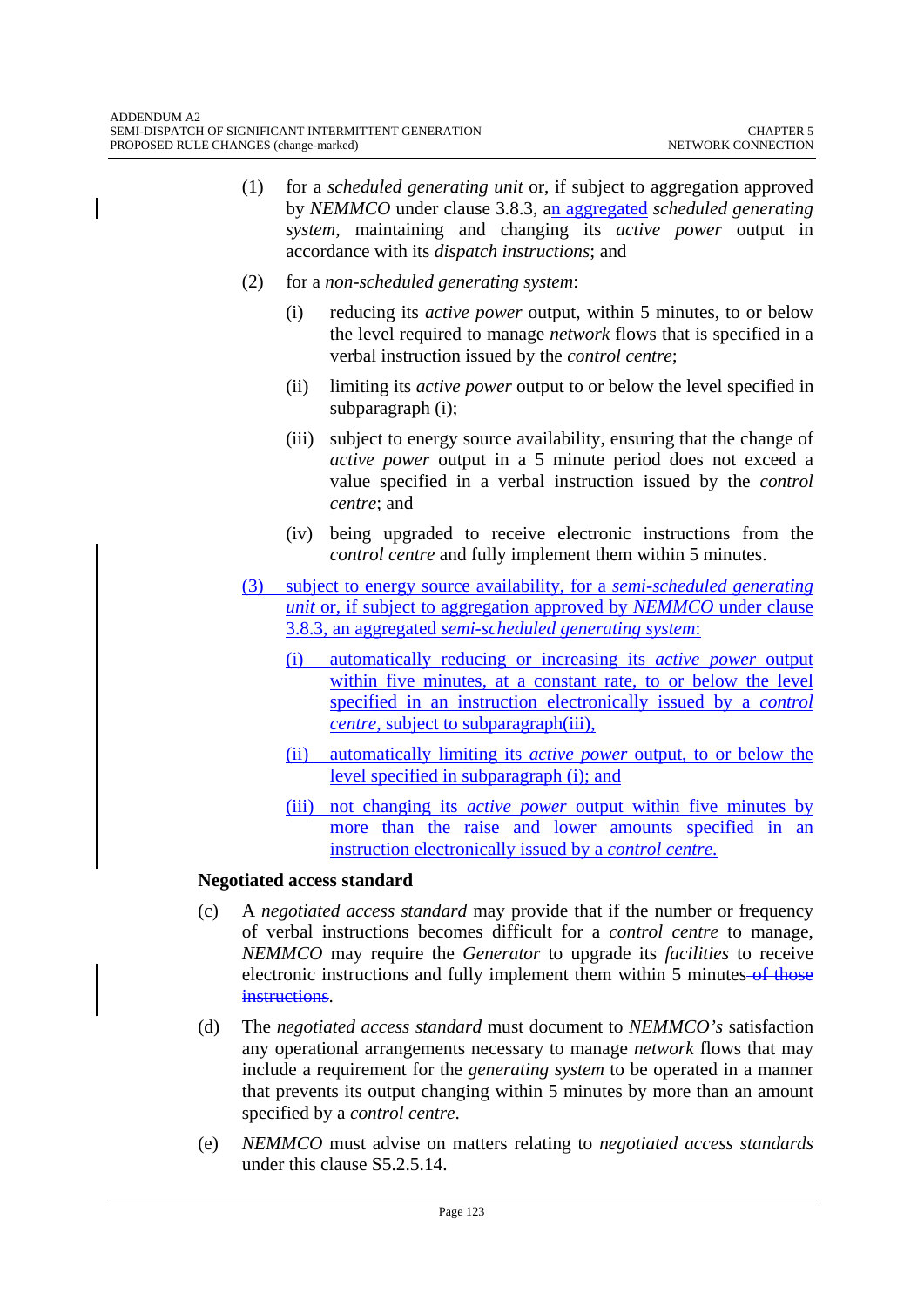## **General requirements**

(f) Each *control system* used to satisfy the requirements of paragraphs (a) and (b) must be *adequately damped*.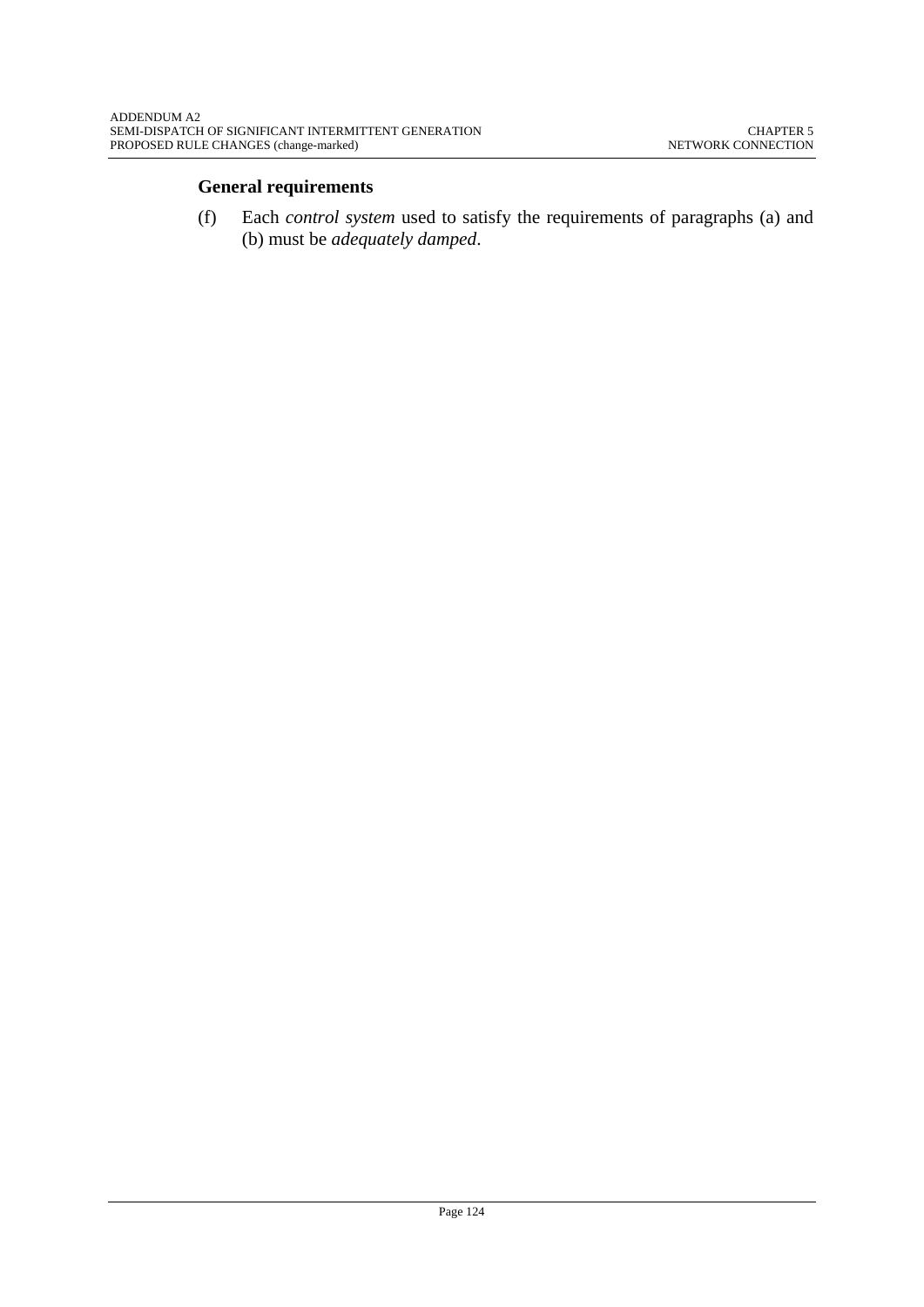# **S5.2.6 Monitoring and control requirements**

## **S5.2.6.1 Remote monitoring**

#### **Automatic access standard**

- (a) The *automatic access standard* is a:
	- (1) *scheduled generating unit;*
	- (2) *non-scheduled generating unit* with a *nameplate rating* of 30 MW or more; or
	- (3) *non-scheduled generating system* with a combined *nameplate rating*  of 30 MW or more: $\frac{1}{2}$
	- (4) *semi-scheduled generating unit*; or
	- (5) *generating system* that is an aggregate approved by *NEMMCO* under clause 3.8.3*,*

must have *remote monitoring equipment* to transmit to *NEMMCO's control centres* in real time in accordance with rule-clause 4.11, the quantities that *NEMMCO* reasonably requires to discharge its *market* and *power system security* functions set out in Chapters 3 and 4.

- (b) The quantities referred to under paragraph (a) that *NEMMCO* may request include:
	- (1) in respect of a *scheduled generating unit* or *non-scheduled generating unit* with a *nameplate rating* of 30 MW or more, and a *scheduled generating unit or semi-scheduled generating unit* not part of an aggregate approved by *NEMMCO* under clause 3.8.3:
		- (i) current, *voltage*, *active power* and *reactive power* in respect of *generating unit* stators or power conversion systems (as applicable);
		- (ii) the status of all switching devices that carry the *generation*;, and
		- (iii) *tap-changing transformer* tap position; and
		- (iii) aggregate *active power* if subject to aggregation approved by *NEMMCO* under clause 3.8.3;
	- (2) in respect of a *non-scheduled generating system* that includes a *generating unit* with a *nameplate rating* of less than 30 MW, or a *generating system* that is an aggregate approved by *NEMMCO* under clause 3.8.3:
		- (i) its connected status, *tap-changing transformer* tap position and *voltages*;
		- (ii) *active power* and *reactive power* aggregated for groups of identical *generating units*; and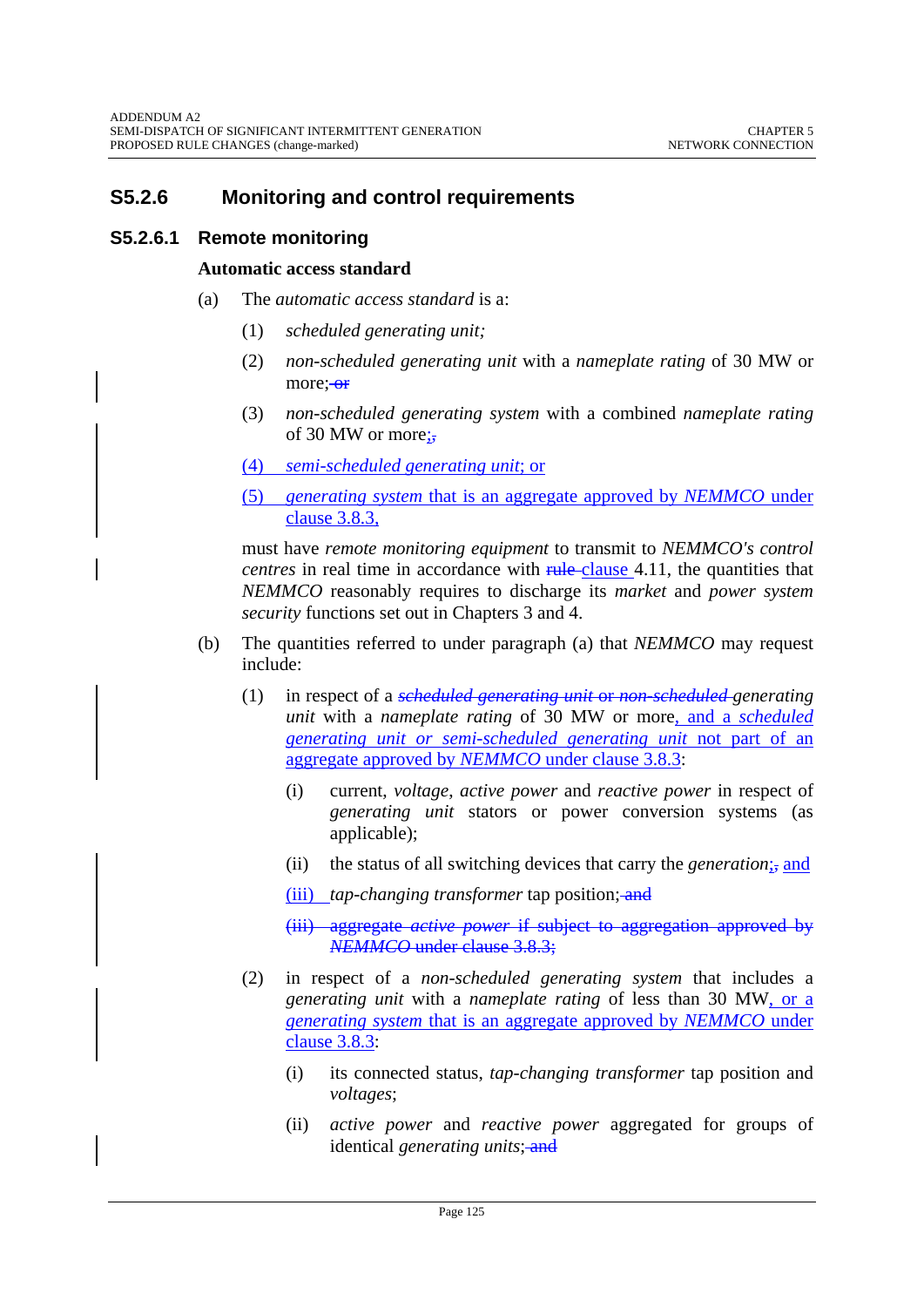- (iii) either the numbers of identical *generating units* operating or the operating status of each non-identical *generating unit*; and
- (iv) aggregate *active power* and *reactive power* for an aggregated *generating system* approved by *NEMMCO* under clause 3.8.3;
- (3) in respect of an auxiliary supply system with a capacity of 30 MW or more associated with a *generating unit* or *generating system*, *active power* and *reactive power*;
- (4) in respect of *reactive power* equipment that is part of a *generating system* but not part of a particular *generating unit*, its *reactive power*;
- (5) in respect of a wind farm type of *generating system*:
	- (i) wind speed;
	- (ii) wind direction; and
	- (iii) ambient temperature; and
- (6) any other quantity that *NEMMCO* reasonably requires to discharge its *market* and *power system security* functions as set out in Chapters 3 and 4.

#### **Minimum access standard**

- (c) The *minimum access standard* is a:
	- (1) *scheduled generating unit*;
	- (2) *scheduled generating system*, if subject to aggregation that is an aggregate approved by *NEMMCO* under clause 3.8.3; or
	- (3) *non-scheduled generating system* with a combined *nameplate rating*  of 30 MW or more; or,
	- (4) *semi-scheduled generating unit*;

must have *remote monitoring equipment* to transmit to *NEMMCO's control centres* in real time:

- (54) the *active power* output of the *scheduled generating unit*, *scheduled generating system semi-scheduled generating unit,* aggregated *generating system* or *non-scheduled generating system* (as applicable);
- (65) if *connected* to a *transmission system*, the *reactive power* output of the *scheduled generating unit*, *scheduled generating system semischeduled generating unit,* aggregated *generating system* or *nonscheduled generating system* (as applicable); and
- (76) if a wind farm type of *generating system*:
	- (i) number of units operating;
	- (ii) wind speed; and
	- (iii) wind direction,

in accordance with clauserule 4.11.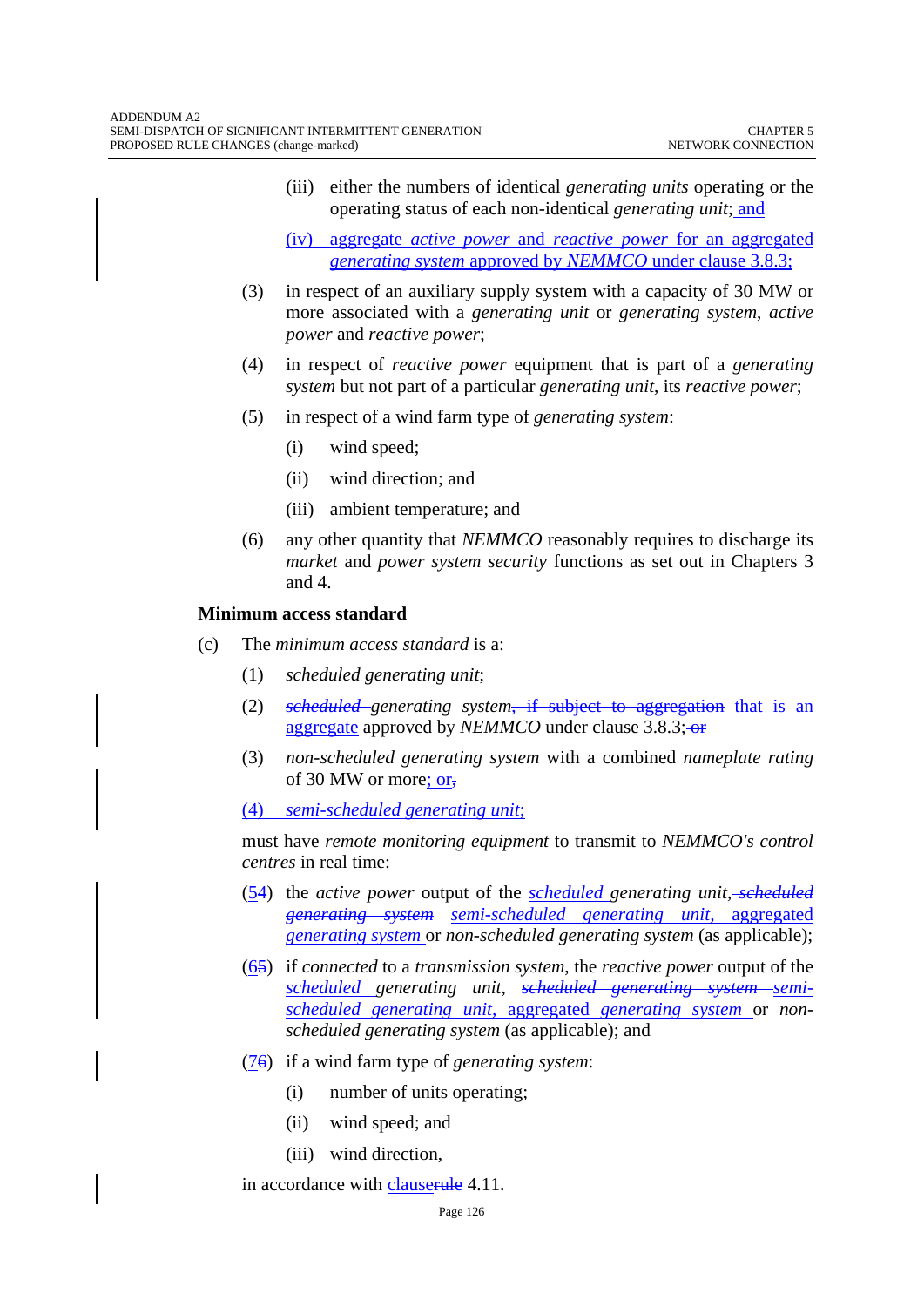## **Negotiated access standard**

(d) *NEMMCO* may advise on matters relating to *negotiated access standards*  under this clause S5.2.6.1.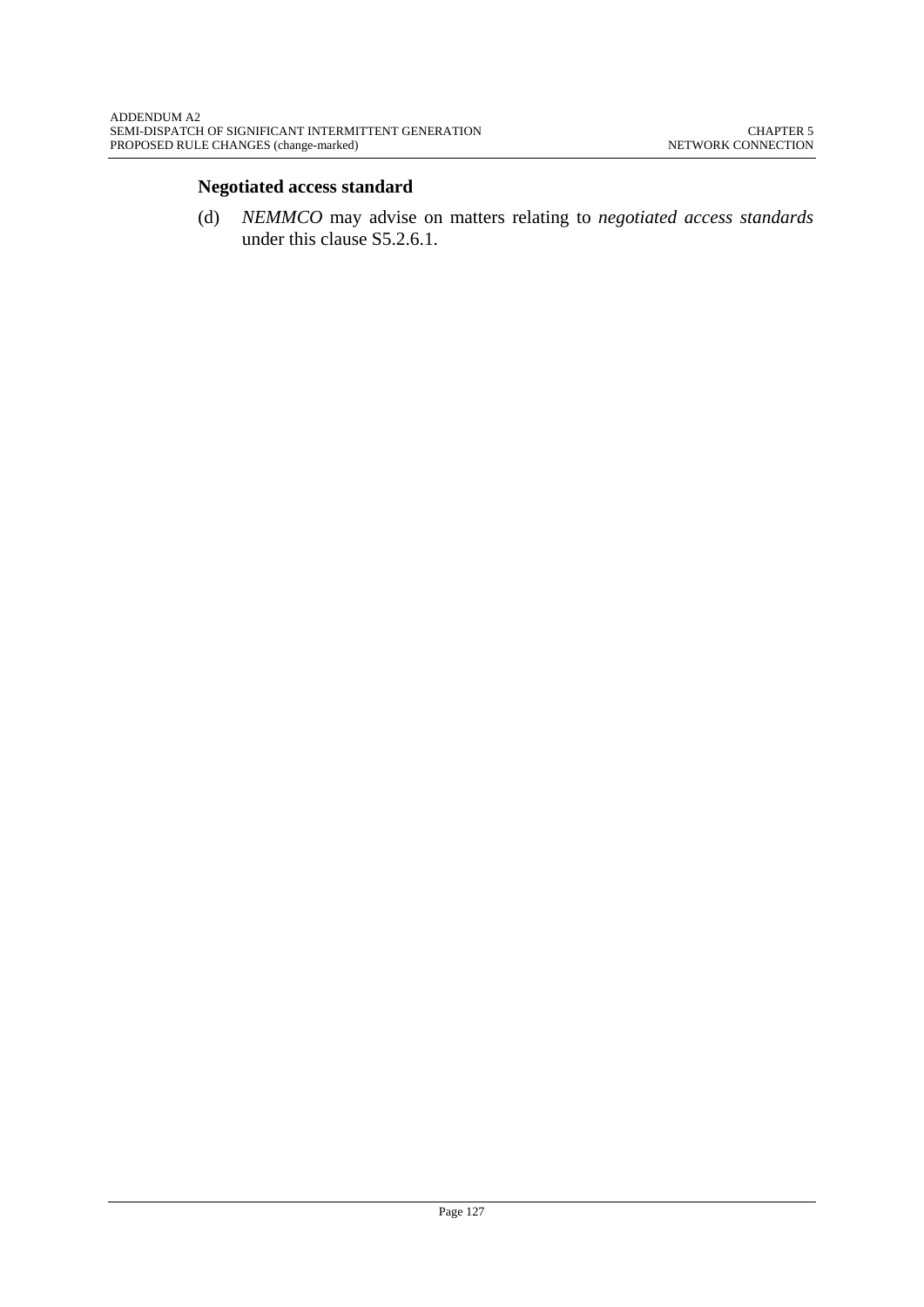# **CHAPTER 8**

# **8. Administrative Functions**

# *8.2 Dispute Resolution*

# **8.2.1 Application and guiding principles**

- (a) This clause 8.2 applies to any dispute which may arise between two or more *Registered Participants* about:
	- (1) the application or interpretation of the *Rules*;
	- (2) the failure of any *Registered Participants* to reach agreement on a matter where the *Rules* require agreement or require the *Registered Participants* to negotiate in good faith with a view to reaching agreement;
	- (3) **[Deleted]**
	- (4) the proposed access arrangements or *connection agreements* of an *Intending Participant* or a *Connection Applicant*;
	- (5) the payment of moneys under or concerning any obligation under the *Rules*;
	- (6) any other matter relating to or arising out of the *Rules* to which a contract between two or more *Registered Participants* provides that the dispute resolution procedures under the *Rules* are to apply;
	- (7) any other matter relating to or arising out of the *Rules* in respect of which two or more *Registered Participants* have agreed in writing that this clause 8.2 should apply; or
	- (8) any other matter that the *Rules* provide may or must be dealt with under this clause 8.2,

but does not apply to those disputes described in clause 8.2.1(h).

- (a1) For the purposes of this clause 8.2 only, "*Registered Participant*" is deemed to include not just *Registered Participants* but also *NEMMCO* and *Connection Applicants* who are not otherwise *Registered Participants*, except that this will not be the case where the term "Registered Participant":
	- (1) is used in clauses 8.2.2(b)(4), 8.2.2(d), 8.2.3(a), 8.2.3(b)(5) and 8.2.5(e);
	- (2) first occurs in clauses 8.2.3(b), (b)(3), (b)(4) or (c); or
	- (3) last occurs in clauses  $8.2.4(a)$  or  $8.2.9(c)$ .
- (b) **[Deleted]**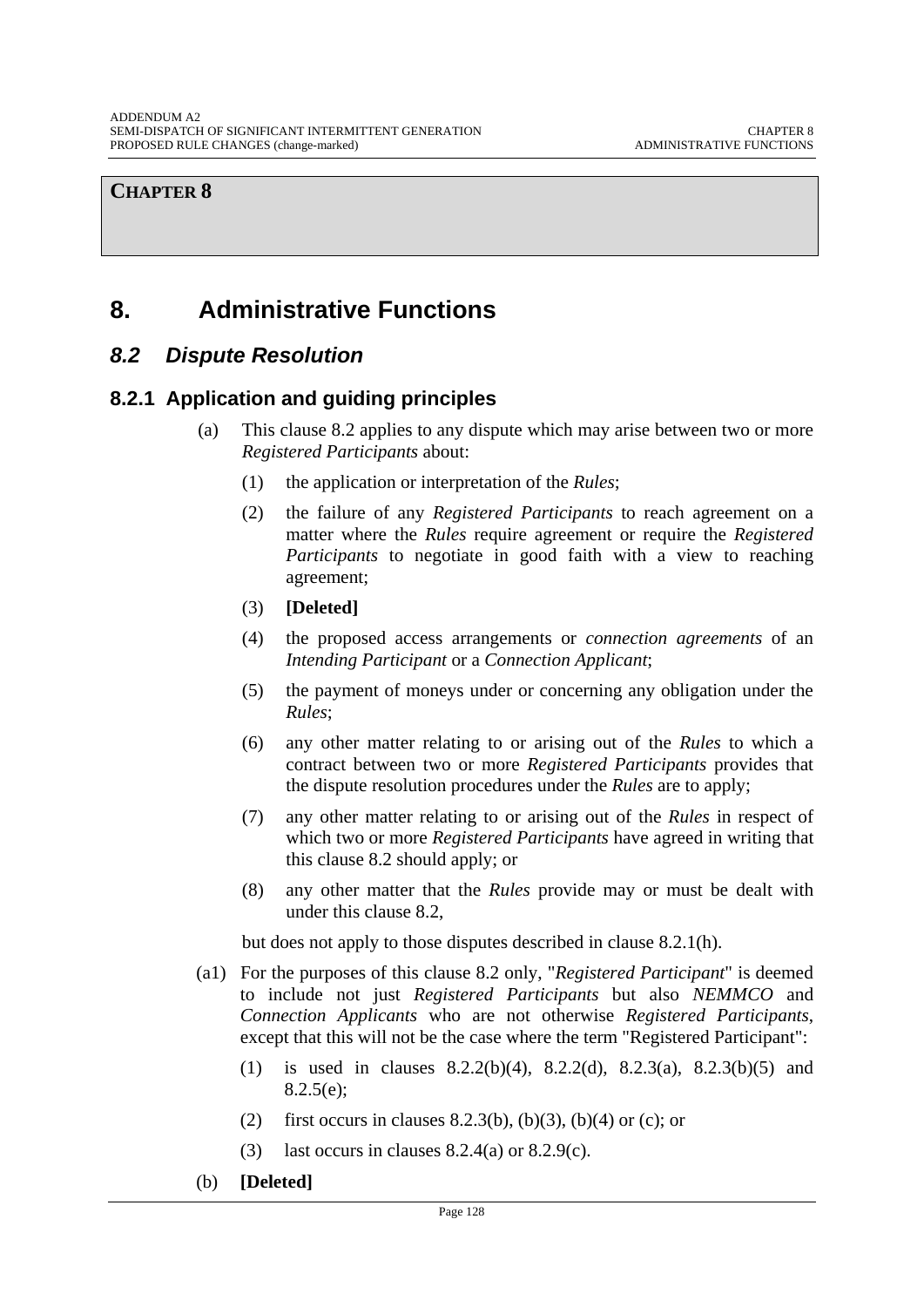#### (c) **[Deleted]**

- (d) The dispute resolution regime in this clause 8.2 provides procedures to resolve disputes between parties, not sanctions for breach of the *Rules*. The dispute resolution processes may indicate that a breach of the *Rules* has occurred and the resolution or determination of the dispute may take account of the damage thereby caused to a party. Any action for breach of the *Rules* may only be taken by the *AER* acting in accordance with the *National Electricity Law*.
- (e) It is intended that the dispute resolution regime set out in or implemented in compliance with the *Rules* and described in detail in this clause 8.2 should to the extent possible:
	- (1) be guided by the *market objective*;
	- (2) be simple, quick and inexpensive;
	- (3) preserve or enhance the relationship between the parties to the dispute;
	- (4) take account of the skills and knowledge that are required for the relevant procedure;
	- (5) observe the rules of natural justice;
	- (6) place emphasis on conflict avoidance; and
	- (7) encourage resolution of disputes without formal legal representation or reliance on legal procedures.
- (f) Except as provided in the *National Electricity Law* and clause 8.2.1(g), where any dispute of a kind set out in clause  $8.2.1(a)$  arises, the parties concerned must comply with the procedures set out in clauses 8.2.4 to 8.2.10 and 8.2.12 and, where the dispute is referred to a *DRP*, a determination of the *DRP* is final and binding on the parties.
- (g) Notwithstanding clause 8.2.1(f), a party may seek an urgent interlocutory injunction from a court of competent jurisdiction.
- (h) Clause 8.2 does not apply to:
	- (1) a decision by *NEMMCO* regarding an exemption under clause  $2.2.1(c);$
	- (2) a decision by *NEMMCO* under clause 2.2.2 not to approve the classification of a *generating unit* as a *scheduled generating unit*;
	- (2A) a decision by *NEMMCO* under clause 2.2.2A not to approve the classification of a *generating unit* as a *semi-scheduled generating unit*;
	- (3) a decision by *NEMMCO* under clause 2.2.3 not to approve the classification of a *generating unit* as a *non-scheduled generating unit*;
	- (4) a decision by *NEMMCO* under clause 2.9.2(c);
	- (5) a decision by *NEMMCO* to reject a notice from a *Market Customer* under clause 2.10.1(d);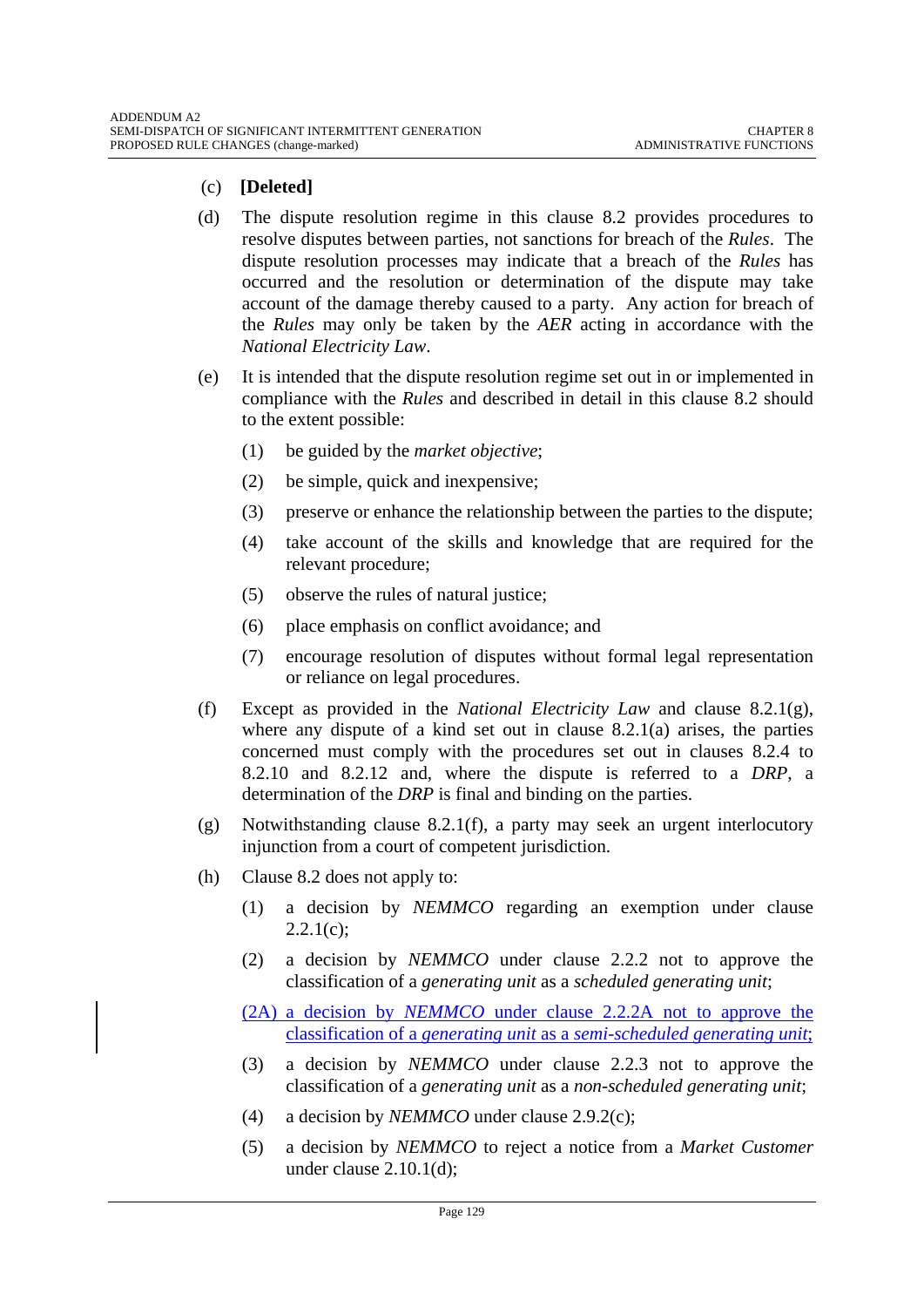- (6) a determination by *NEMMCO* under clause 3.3.8 of the *maximum credit limit* for a *Market Participant*;
- (7) a decision by *NEMMCO* under clause 3.8.3 to refuse an application for aggregation;
- (8) a decision by *NEMMCO* under clause 3.15.11 to reject a *reallocation request*;
- (9) a decision by *NEMMCO* to issue a notice under clause 4.11.1(d);
- (10) a decision by *NEMMCO* under clause 7.1.4(b) to refuse to permit a *Market Participant* to participate in the *market* in respect of a *connection point*;
- (11) a decision by *NEMMCO* whether or not to deregister a *Metering Provider* under clause 7.4.3(a), (aa) or (b), to suspend a *Metering Provider* from a category of registration under clause 7.4.3(aa) or to impose agreed constraints on the continued operation of a *Metering Provider*;
- (12) A dispute concerning the price of a *SRAS* agreement or a tender conducted by *NEMMCO* for the acquisition of *system restart ancillary services* under clause 3.11.5;
- (13) a dispute of a kind referred to in clause 5.6.6; or
- (14) a *transmission services access dispute* to which Part K of Chapter 6A applies.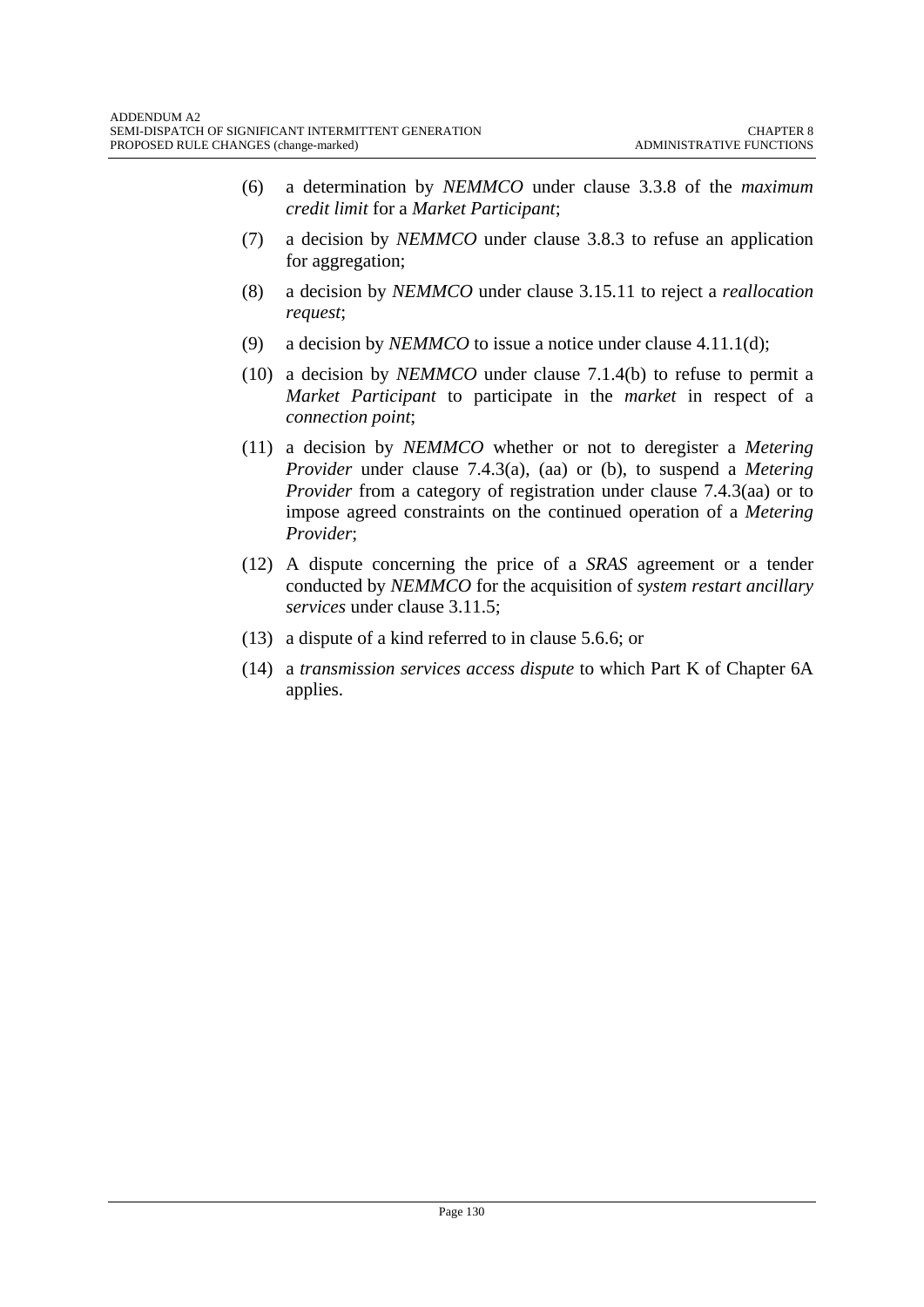## **CHAPTER 10**

# **10. GLOSSARY**

#### **available capacity**

The total MW capacity available for *dispatch* by a *scheduled generating unit*, *semi-scheduled generating unit* or *scheduled load* (i.e. maximum plant availability) or, in relation to a specified *price band*, the MW capacity within that *price band* -available for dispatch (i.e. availability at each price band).

#### **central dispatch**

The process managed by *NEMMCO* for the *dispatch* of *scheduled generating units, semi-scheduled generating units, scheduled loads, scheduled network services* and *market ancillary services* in accordance with clause 3.8.

#### **Directed Participant**

A *Scheduled Generator*, *Semi-Scheduled Generator, Market Generator*, *Scheduled Network Service Provider* or *Market Customer* the subject of a *direction*.

#### **dispatch**

The act of initiating or enabling all or part of the response specified in a *dispatch bid*, *dispatch offer* or *market ancillary service offer* in respect of a *scheduled generating unit, semi-scheduled generating unit,* a *scheduled load,* a *scheduled network service*, an *ancillary service generating unit* or an *ancillary service load* in accordance with clause 3.8, or a *direction* or operation of capacity the subject of a *reserve contract* as appropriate.

#### **dispatch cap**

The amount of electricity specified in a *dispatch instruction* as the *semi-scheduled generating unit's* maximum permissible *generation* at the target time specified in that *dispatch instruction*.

#### **dispatch inflexibility profile**

Data which may be provided to *NEMMCO* by *Market Participants,* in accordance with clause 3.8.19, to specify *dispatch inflexibilities* in respect of *scheduled loads,* or *scheduled generating units* or *semi-scheduled generating units* which are not *slow start generating units*.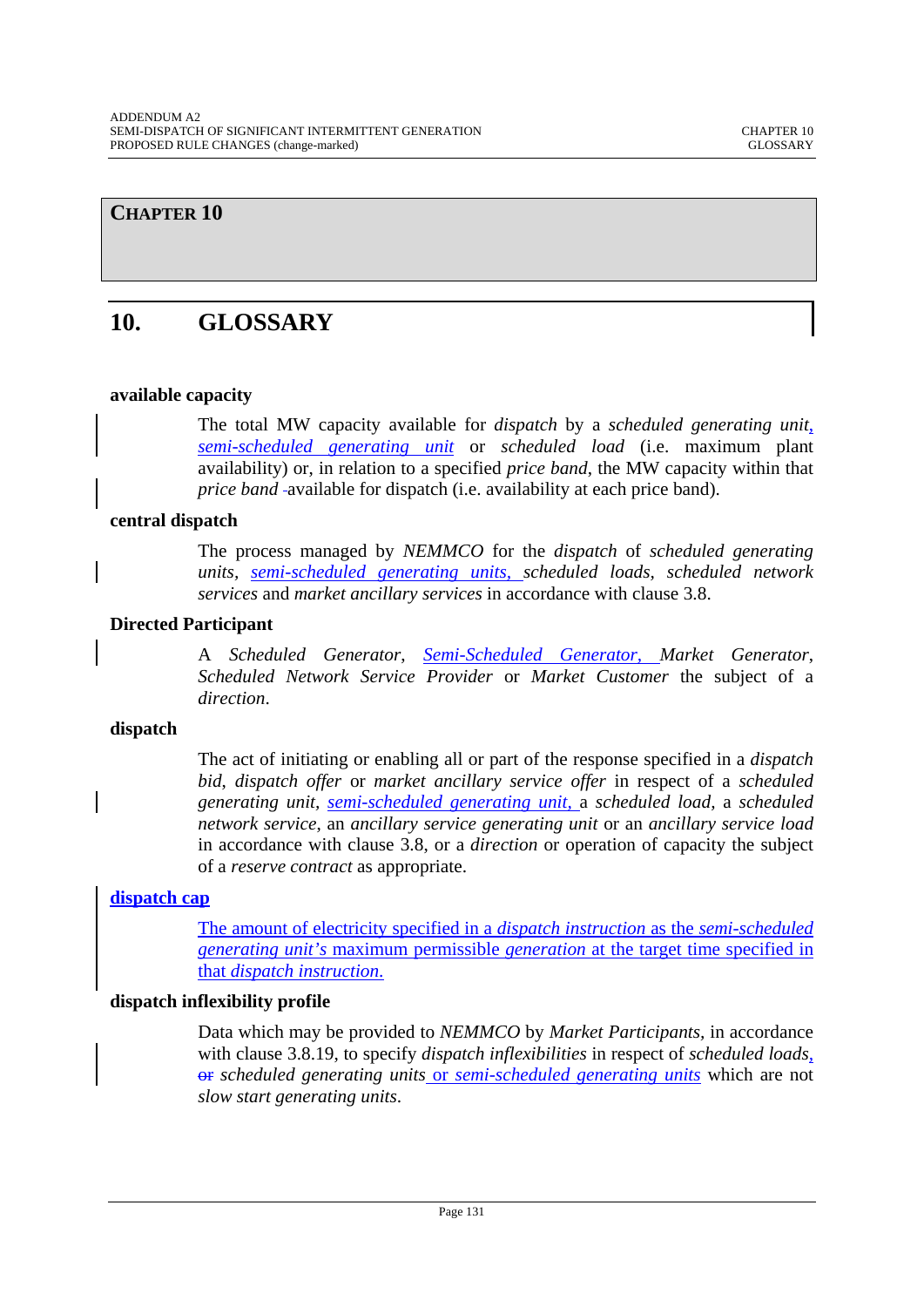#### **dispatch offer price**

The price submitted by a *Scheduled Generator*, *Semi-Scheduled Generator* or a *Scheduled Network Service Provider* for a *price band* and a *trading interval* in a *dispatch offer*.

#### **dispatched generating unit**

A *scheduled generating unit* which has received instructions from *NEMMCO* in accordance with a *dispatch* schedule.

#### **energy constrained semi-scheduled generating unit**

A *semi-scheduled generating unit* in respect of which the amount of electricity it is capable of *supplying* on a *trading day* is less than the amount of electricity it would *supply* on that *trading day* if it were *dispatched* to its full nominated availability for the whole *trading day*.

#### **generation dispatch offer**

A notice submitted by a *Scheduled Generator* to *NEMMCO* relating to the *dispatch* of a *scheduled generating unit* or a *semi-scheduled generating unit* in accordance with clause 3.8.6.

#### **inflexible, inflexibility**

- (a) In respect of a *scheduled generating unit, scheduled load* or *scheduled network service* for a *trading interval* means that the *scheduled generating unit, scheduled load* or *scheduled network service* -is only able to be *dispatched* in the *trading interval* at a fixed *loading level* specified in accordance with clause 3.8.19(a).
- (b) In respect of a *semi-scheduled generating unit* for a *trading interval* means that the *semi-scheduled generating unit* is only able to be *dispatched* in the *trading interval* at or below a maximum *loading level* specified in accordance with clause 3.8.19(a1).

#### **loading price**

The price specified for a *price band* and a *trading interval* in a *dispatch offer,* in accordance with clause 3.8.6, for the *dispatch* of a *scheduled generating unit* or a *semi-scheduled generating unit* at a level above its *self-dispatch level.* 

#### **non-semi-dispatch interval**

For a *semi-scheduled generating unit*, a *dispatch interval* other than a *semidispatch interval*.

#### **off-loading price**

The price specified for a *price band* and a *trading interval* in a *dispatch offer,* in accordance with clause 3.8.6, for the *off-loading* of a *scheduled generating unit* or a *semi-scheduled generating unit* below its *self-dispatch level.*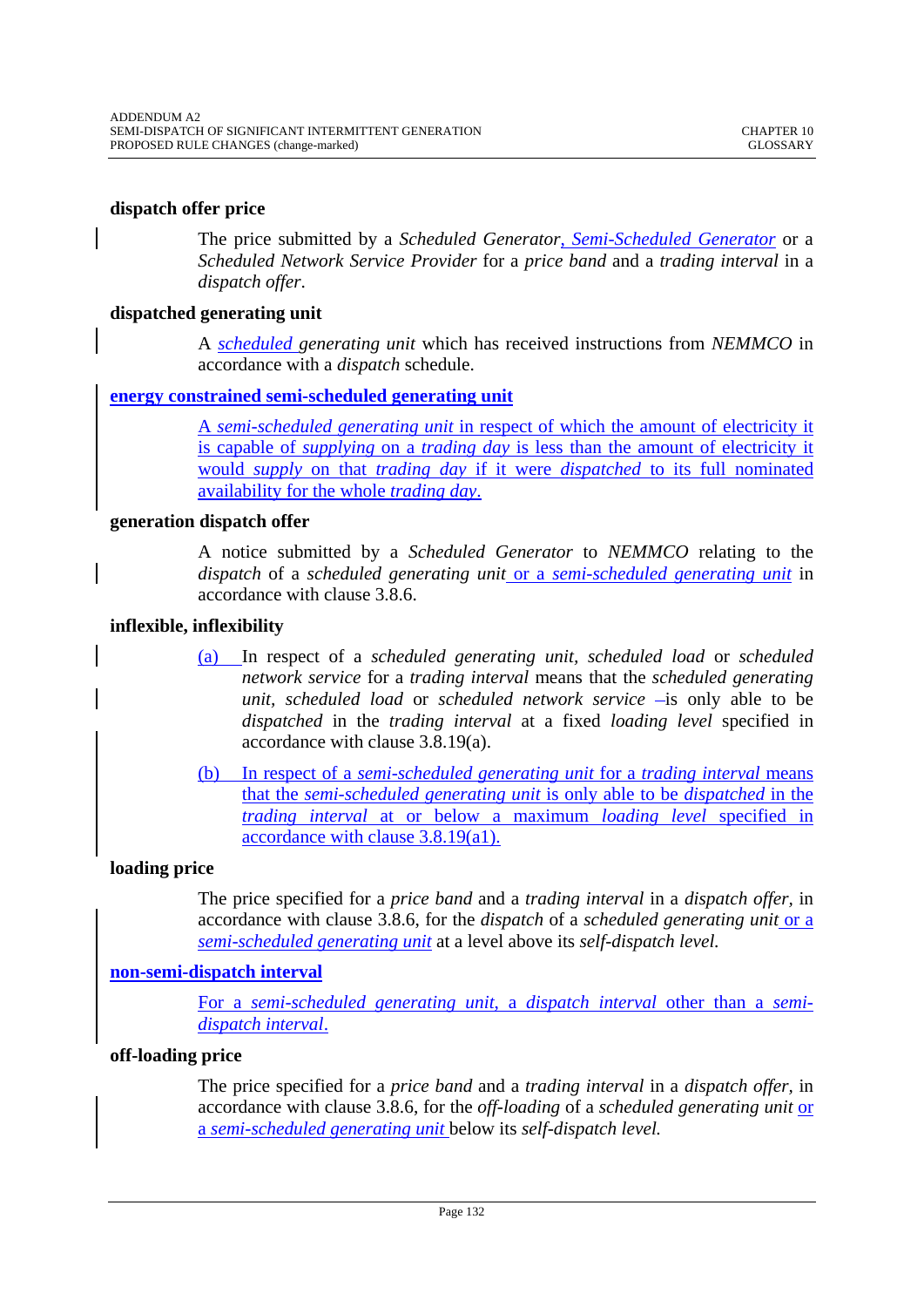## **PASA availability**

The *physical plant capability* of a *scheduled generating unit*, *semi-scheduled generating unit, scheduled load* or *scheduled network service*, including any capability that can be made available within 24 hours.

#### **registered bid and offer data**

Data submitted by *Scheduled Generators*, *Semi-Scheduled Generators* and *Market Participants* to *NEMMCO* in relation to their *scheduled loads, scheduled generating units, semi-scheduled generating units* and *scheduled market network services* in accordance with schedule 3.1.

## **restriction offer**

An offer by a *Scheduled Generator*, *Semi-Scheduled Generator* or a *Scheduled Network Service Provider* to provide capacity to *NEMMCO* for all or part of a *mandatory restriction period* made in accordance with the *restriction offer procedures.* 

## **scheduled plant**

In respect of a *Registered Participant,* a *scheduled generating unit*, a *semischeduled generating unit*, a *scheduled network service* or a *scheduled load* classified by or in respect to that *Registered Participant* in accordance with Chapter 2.

## **semi-dispatch interval**

For a *semi-scheduled generating unit*, a *dispatch interval* for which either:

- (a) a *network constraint* would be violated if the *semi-scheduled generating unit's generation* were to exceed the *dispatch cap* specified in the related *dispatch instruction* at the target time; or
- (b) the *dispatch cap* specified in that *dispatch instruction* is less than the *unconstrained intermittent generation forecast* for the target time,

and which is notified by *NEMMCO* in that *dispatch instruction* to be a *semidispatch interval*.

## **semi-scheduled generating system**

A *generating system* comprising *semi-scheduled generating units*

## **semi-scheduled generating unit**

A *generating unit* so classified in accordance with Chapter 2.

## **Semi-Scheduled Generator**

A *Generator* in respect of which any *generating unit* is classified as a *semischeduled generating unit* in accordance with Chapter 2.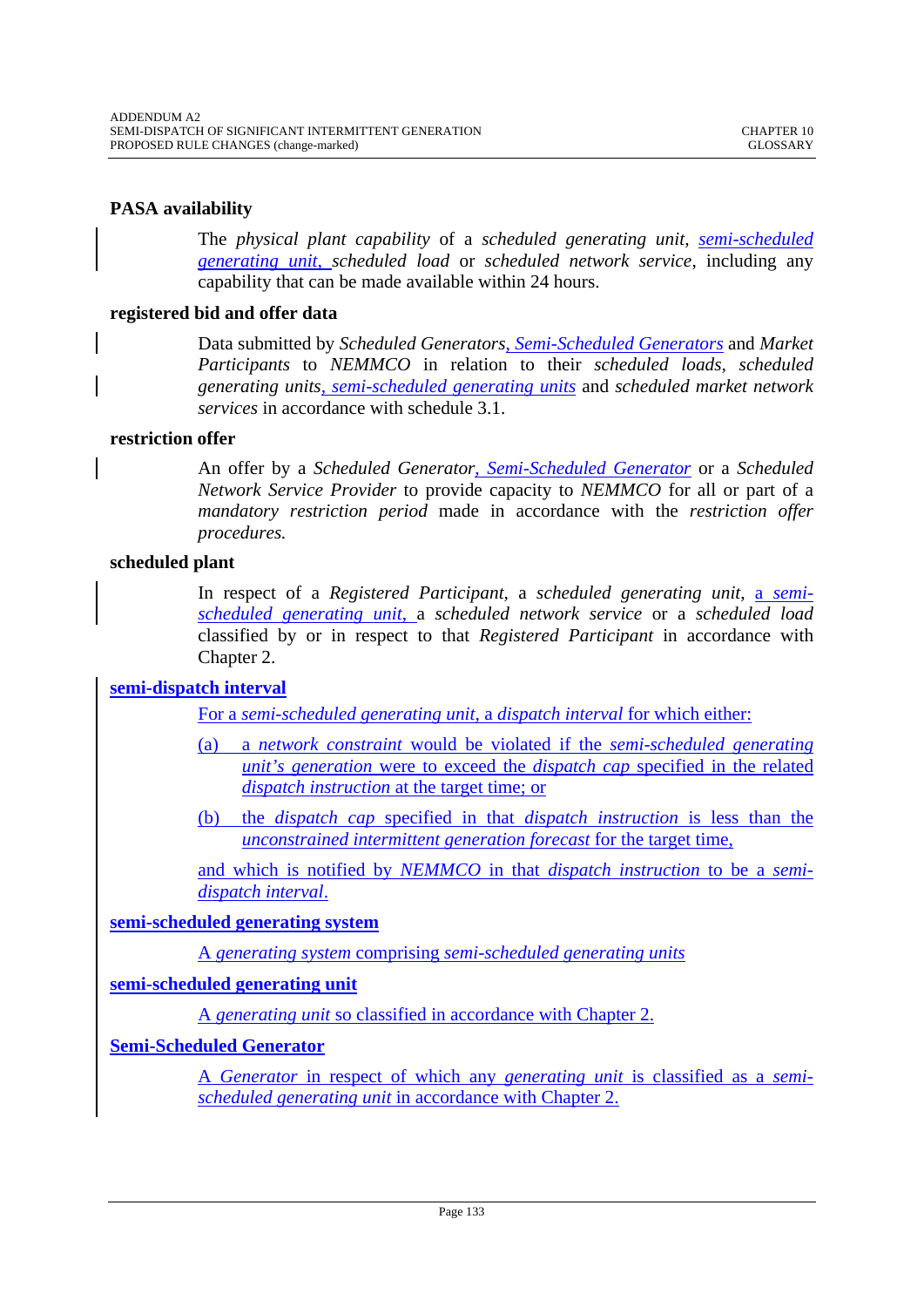#### **statement of opportunities**

A statement prepared by *NEMMCO* to provide information to assist *Scheduled Generators*, *Semi-Scheduled Generators*, *Transmission Network Service Providers* and *Market Participants* in making an assessment of the future need for electricity generating or demand management capacity or augmentation of the *power system*.

#### **unconstrained intermittent generation forecast**

The forecast prepared by *NEMMCO* of a *semi-scheduled generating unit's generation* for the relevant time, determined:

- (a) from forecasts of the energy available for input to that *generating unit's* electrical power conversion process; and
- (b) on the assumption that there are no *network constraints* otherwise affecting the *generation* from that *generating unit*.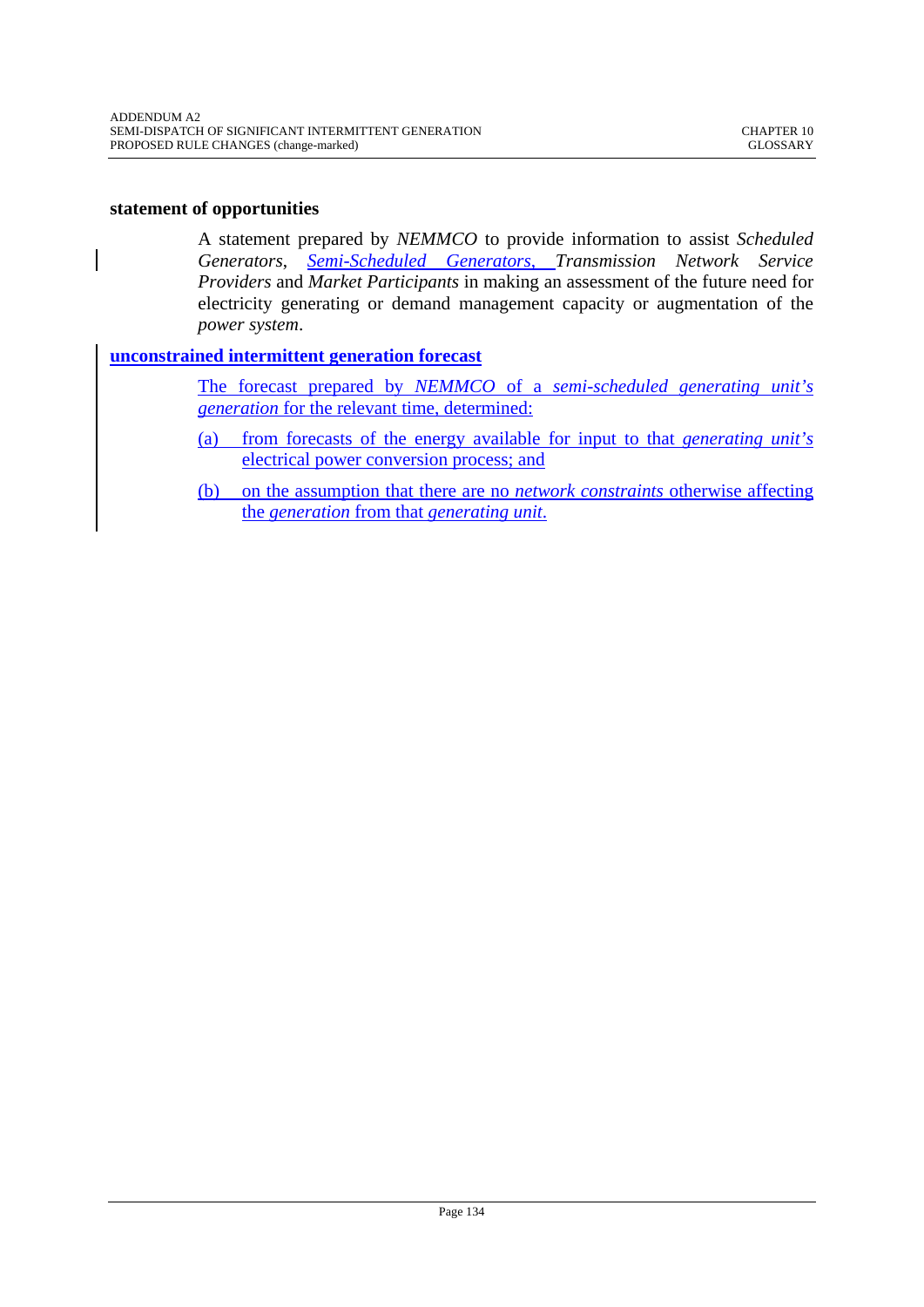**CHAPTER 11** 

# **11. Savings and Transitional Rules**

# *11.11 Rules consequent on making the National Electricity Amendment (Semi-Dispatch of Significant Intermittent Generation) Rule 2007*

# **11.11.1 Definitions**

In rule 11.11:

**Amending Rule** means the National Electricity Amendment (Semi-Dispatch of Significant Intermittent Generation) Rule 2007.

**classified generating unit** means a *generating unit* for which *NEMMCO* approved a classification under clause 2.2.2 or clause 2.2.3 before the *commencement date*.

**commencement date** means the date on which the *Amending Rule* commences operation.

**existing generating unit** means a *classified generating unit* or a *generating unit* for which there is a *connection agreement* that was executed by all parties to the *connection agreement* before the *commencement date* and that is in force at the time *NEMMCO* is to approve its classification.

# **11.11.2 Classification of existing generating unit**

- (a) *NEMMCO* must approve the classification of an *existing generating unit* as a *non-scheduled generating unit* if it is satisfied that:
	- (1) the primary purpose for which the *existing generating unit* operates is local use and the aggregate *sent out generation* at its *connection point* rarely, if ever, exceeds 30 MW;
	- (2) the physical and technical attributes of the *existing generating unit* are such that it is not practicable for it to participate in *central dispatch*; or
	- (3) the output of the *existing generating unit* is *intermittent*.
- (b) If, by the operation of clause 11.11.2(a), *NEMMCO* must approve the classification of an *existing generating unit* as a *non-scheduled generating unit*, clause 2.2.3(c) applies in respect of that classification as the clause would have applied immediately before the *commencement date*.

# **11.11.3 Registration and reclassification of classified generating unit**

(a) A *Generator* will not be required to apply to register in the category of *Semi-Scheduled Generator* and reclassify any of its *classified generating units* as *semi-scheduled generating units* by reason of the commencement of the *Amending Rule*.